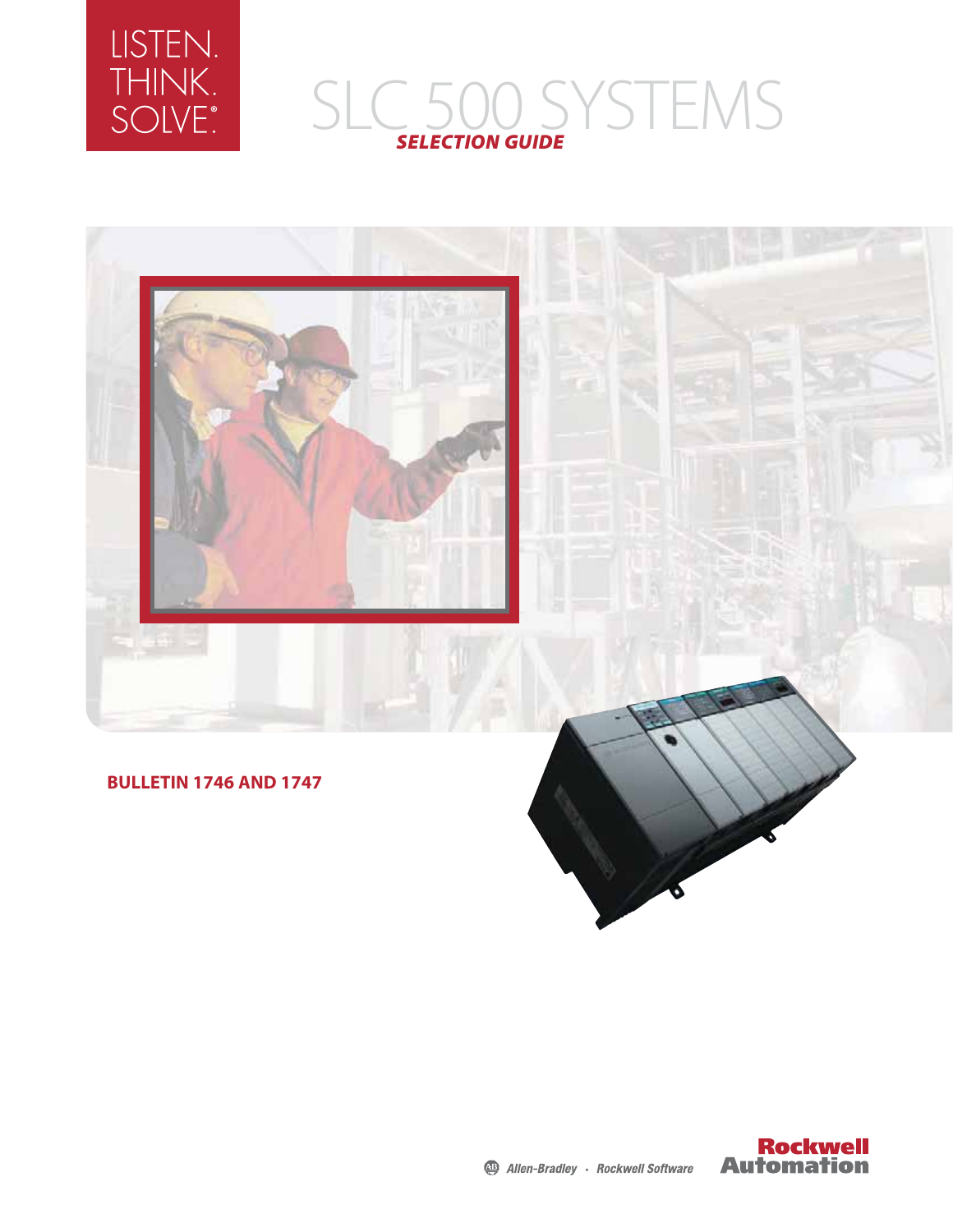### **Benefits**

- **Powerful, yet affordable** SLC 500 programmable controllers provide excellent value with extensive capabilities to address a broad range of applications including material handling, HVAC control, high speed assembly operations, small process control, simple motion control, and SCADA.
- **Modularity** Modular processes, power supplies, I/O, memory options, and communication interfaces allow for a configurable and expandable system. Configure your system for the number of I/O, the amount of memory, and the communication networks needed. Later, you can expand the system by adding I/O, memory, or communication interfaces.
- **Advanced instruction set** Includes indirect addressing, high level math capability, and a compute instruction.
- **Communication network versatility** Choose from on-board Ethernet, DH+, or DH-485, as well as options for ControlNet, DeviceNet, or Remote I/O communications.
- **Broad selection of I/O** Select from over 60 modules to control discrete, analog, and temperature signals. Third-party specialty modules are also available from Encompass partners to customize control solutions for your application needs.
- **Industrially hardened product** Designed to withstand the vibrations, thermal extremes, and electrical noise associated with harsh industrial environments.
- **Windows programming software** RSLogix 500 programming software maximizes productivity by simplifying program development and troubleshooting.

Allen-Bradley, ControlLogix, PLC-5, RSLinx, VersaView, Block I/O, CompactLogix, Flex, FlexLogix, MicroLogix, PanelView, RSLogix, RSNetWorx and SLC are trademarks of Rockwell Automation. Trademarks not belonging to Rockwell Automation are the property of their respective companies.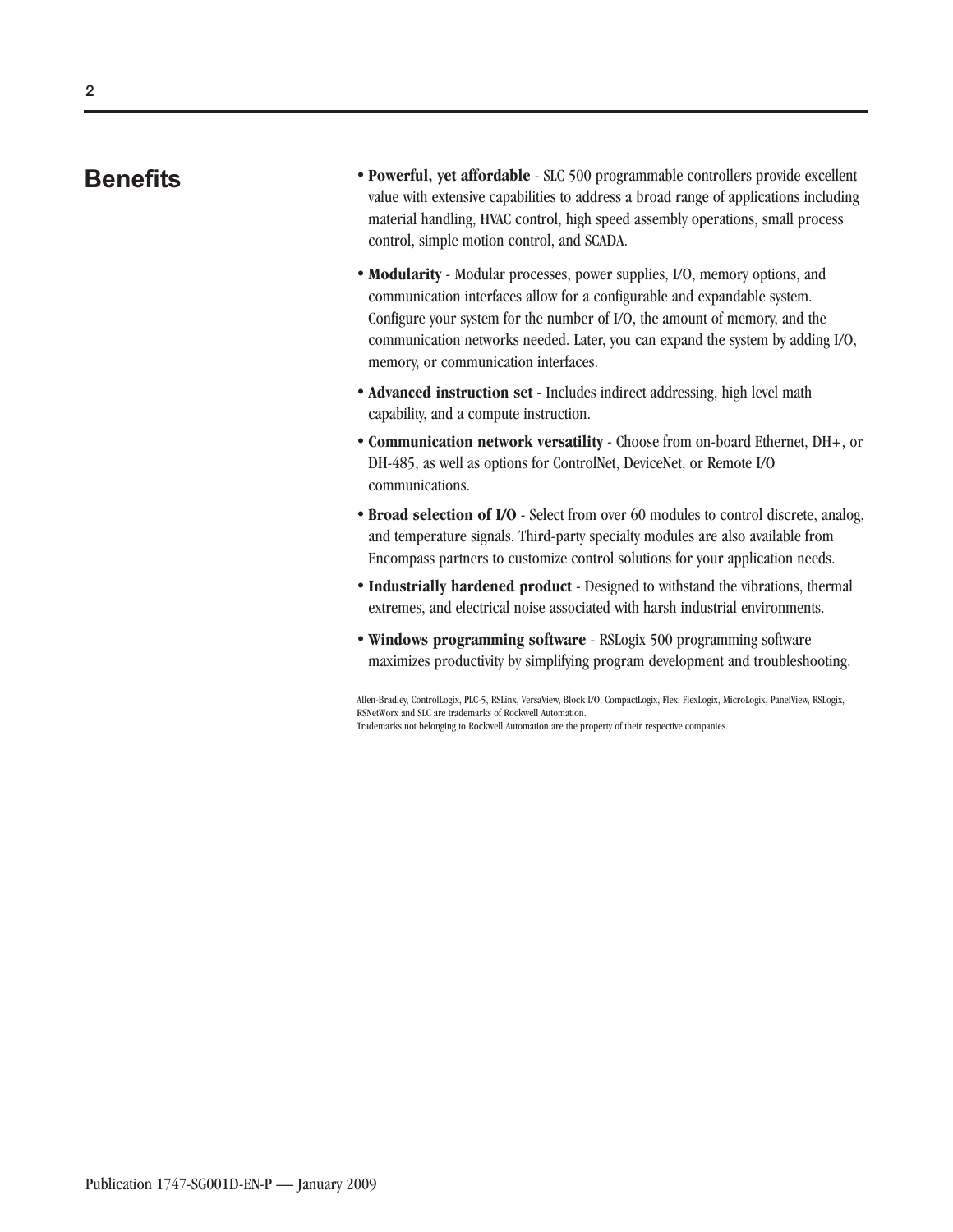## **SLC 500 System Overview**

The Allen-Bradley SLC 500 is a small chassis-based family of programmable controllers, discrete, analog, and specialty I/O, and peripheral devices. The SLC 500 family delivers power and flexibility with a wide range of communication configurations, features, and memory options. The RSLogix 500 ladder logic programming package provides flexible editors, point-and-click I/O configuration, and a powerful database editor, as well as diagnostic and troubleshooting tools to help you save project development time and maximize productivity.



**Typical Systems** With up to 64 K of configurable data/program memory available and over 60 types of I/O modules, as well as a choice of networking options, the SLC system provides a powerful solution for stand-alone or distributed industrial control.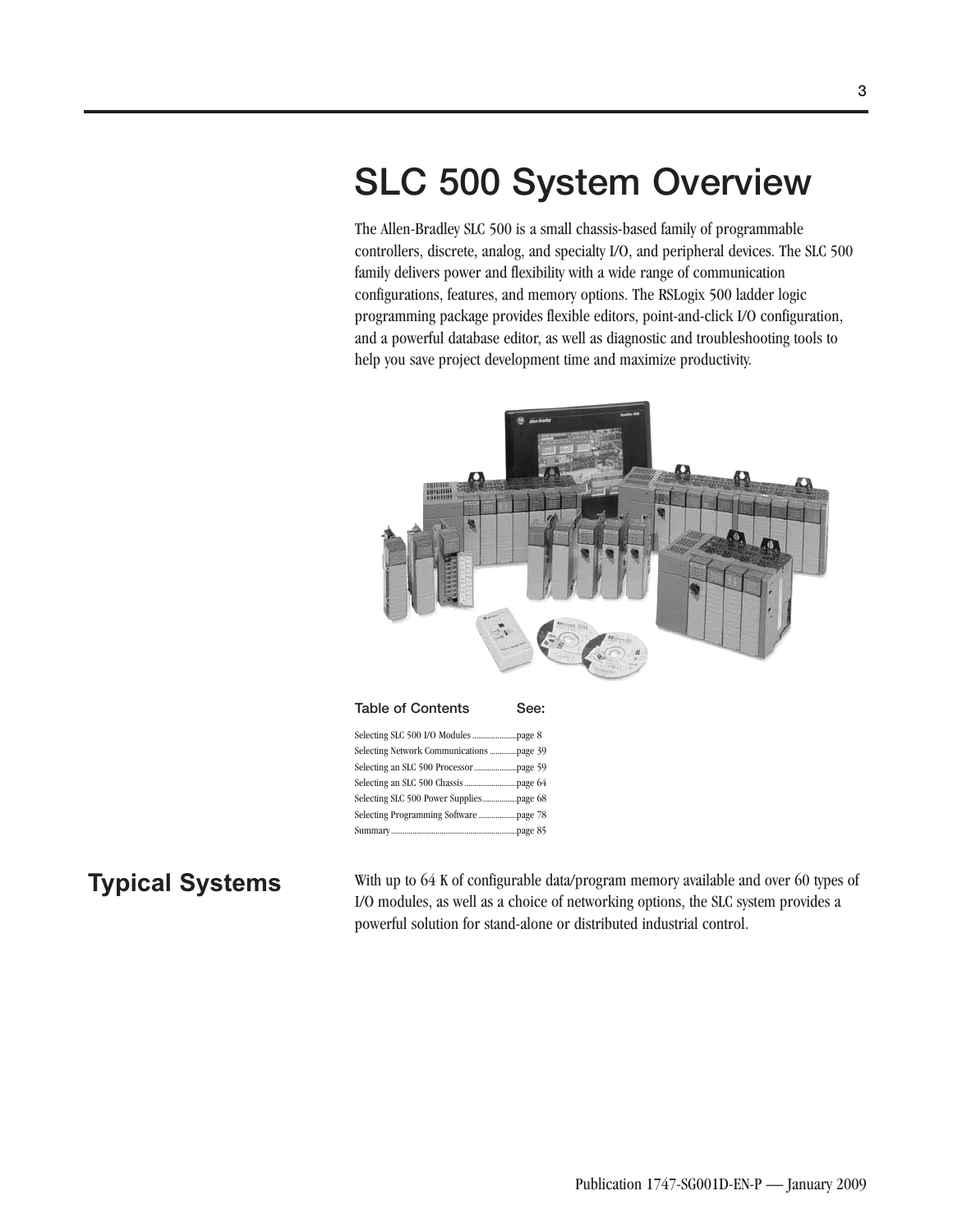### **Local Systems**

At minimum, a modular hardware SLC 500 control system consists of a processor module and I/O modules in a single 1746 chassis with a power supply.

| $\Box$       | 80<br><b>DDD</b> | $\overline{a}$<br>噩 | $\overline{1}$<br>噩 | $\overline{a}$<br>醩 |
|--------------|------------------|---------------------|---------------------|---------------------|
| Power Supply | Processor        |                     | Modules             |                     |

You can configure a system with one, two, or three local chassis, for a maximum total of 30 local I/O or communication modules. You connect multiple local chassis together with chassis interconnect cables to extend the backplane signal lines from one chassis to another.



### **Distributed Systems**

More complex systems can use:

- distributed I/O.
- multiple controllers joined across networks.
- I/O in multiple platforms that are distributed in many locations and connected over multiple I/O links.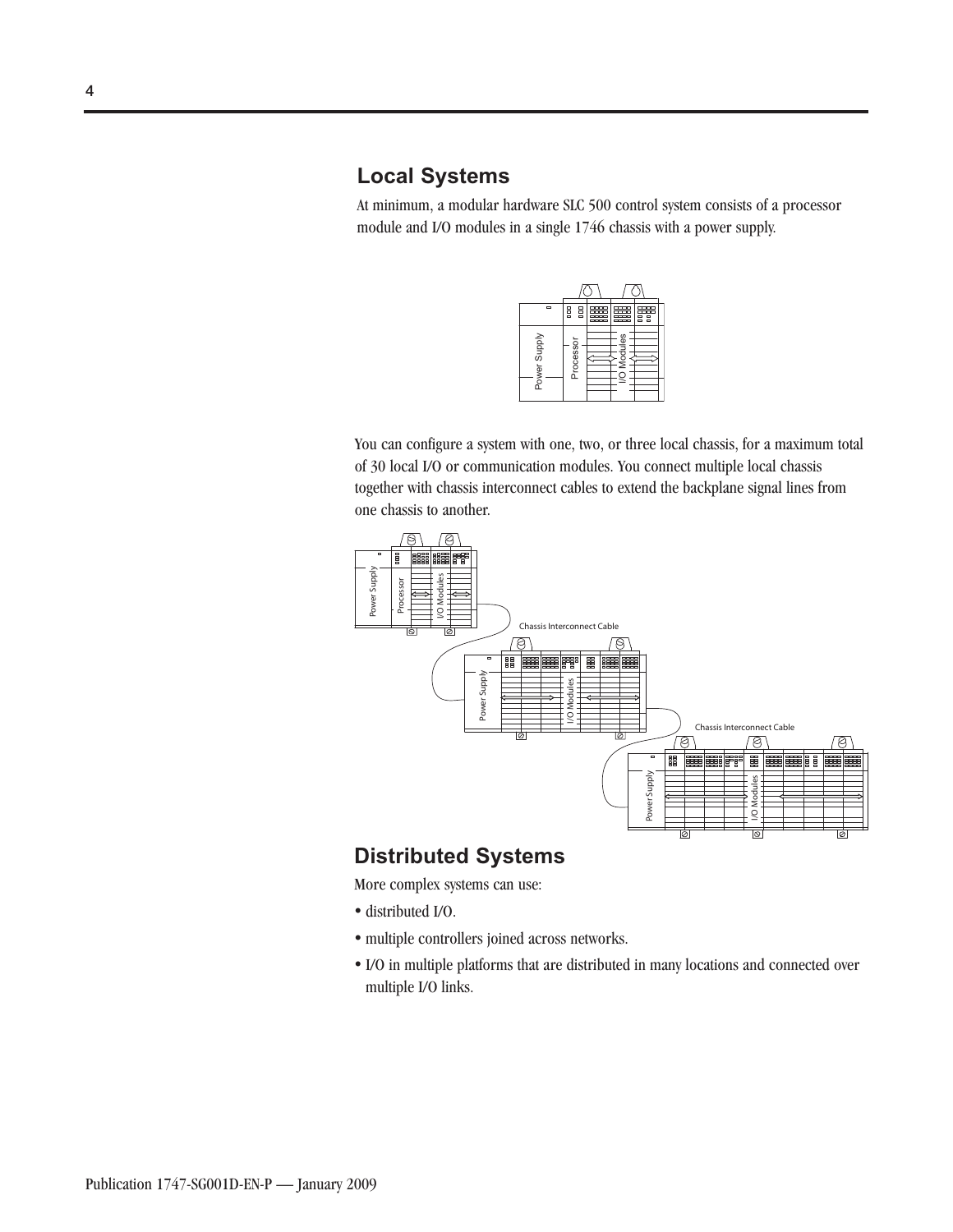Choose the processor module with the on-board communication ports you need. You optionally add modules to provide additional communication ports for the processor. For I/O in locations remote from the processor, you can choose between a ControlNet, DeviceNet, or Univeral I/O link. A communication interface module is required in both the local and remote chassis.

Depending upon the communication ports available on your particular SLC control system, you can select operator interfaces that are compatible.



### **Laying Out the System**

Lay out the system by determining the amount of I/O necessary, the network configurations, and the placement of components in each location. Decide at this time whether each chassis will have it's own controller or a networked solution.

SLC 500 processors are available with a large range of memory sizes (1 K through 64 K) and can control up to 4096 input and 4096 output signals. All modular processors except the SLC 5/01 processor are capable of controlling remotely located I/O. By adding an I/O scanner module, you can use these processors to control/monitor these remotely located I/O across ControlNet, DeviceNet, and Universal Remote I/O links.

SLC 500 processors are single-slot modules that you place into the left-most slot of a 1746 I/O chassis. For I/O in a location remote from the processor, the I/O adapter is a single-slot module that you place in the left-most slot of the I/O chassis. SLC 500 modular systems provide separate power supplies which must be mounted directly on the left end of the 1746 I/O chassis.

The 1746 I/O chassis are designed for back-panel mounting and available in sizes of 4, 7, 10, or 13 module slots. The 1746 I/O modules are available in densities up to a maximum of 32 channels per module.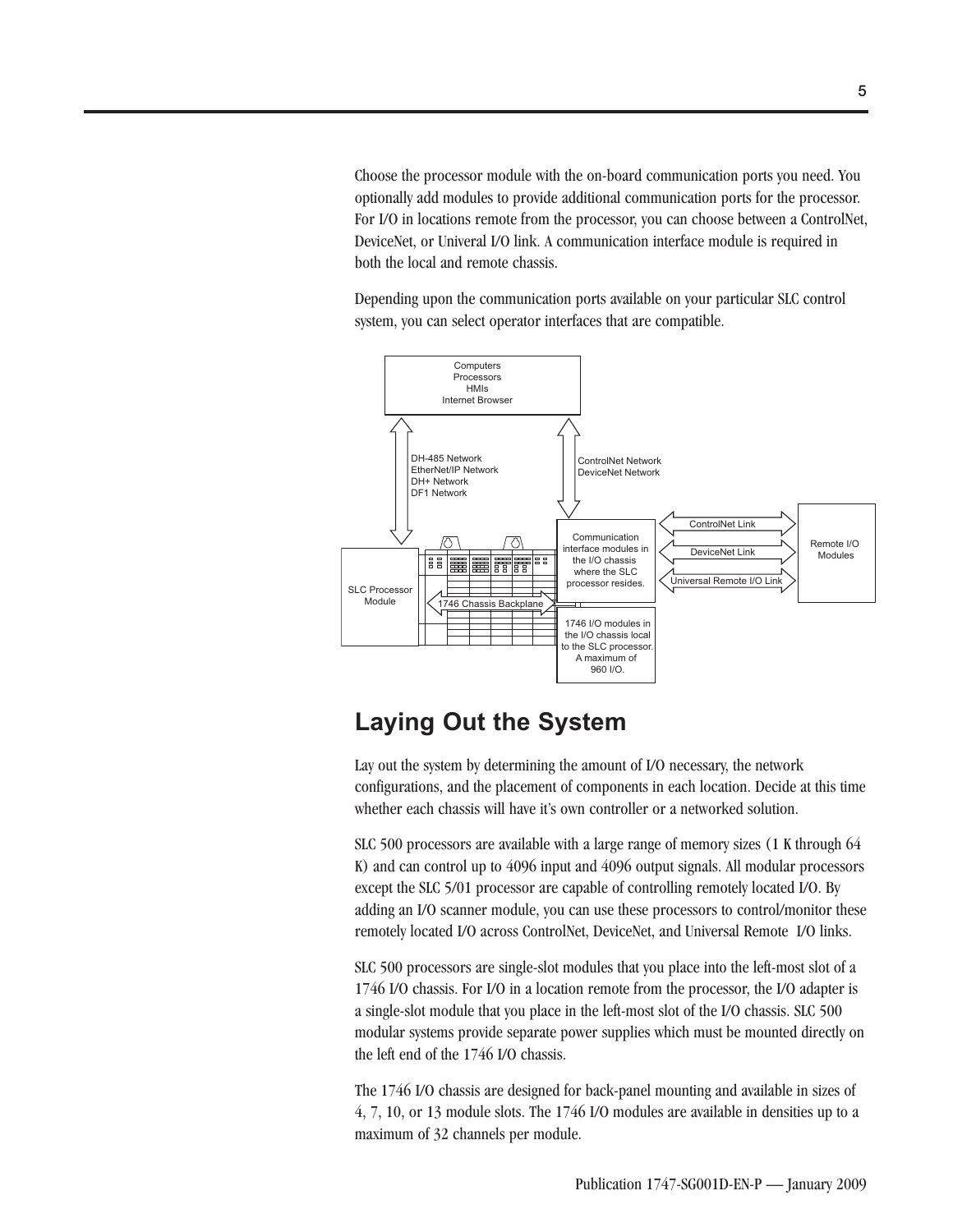### **Communications**

Evaluate what communications need to occur. Knowing your communications requirements will help you determine which processor and which communications devices your application might require.

An SLC processor communicates across the 1746 backplane to 1746 I/O modules in the same chassis in which the processor resides. Various models of SLC processors have various on-board ports for communication with other processors or computers. Also, separate modules are available to provide additional communication ports for communication with other processors, computers, and remotely located I/O.

Each processor has one or two built-in ports for either EtherNet/IP, DH+, DH-485, or RS-232 (DF1, ASCII, or DH-485 protocol) communication.

In addition to the on-board ports available with SLC processors, you have the option of providing another communication port for an SLC processor by adding a communication module.

Adapter modules for 1746 I/O are available for ControlNet and Universal Remote I/O links. An I/O adapter module in a chassis with I/O modules interfaces the I/O modules with the I/O link for communication with a scanner port for a processor at another location.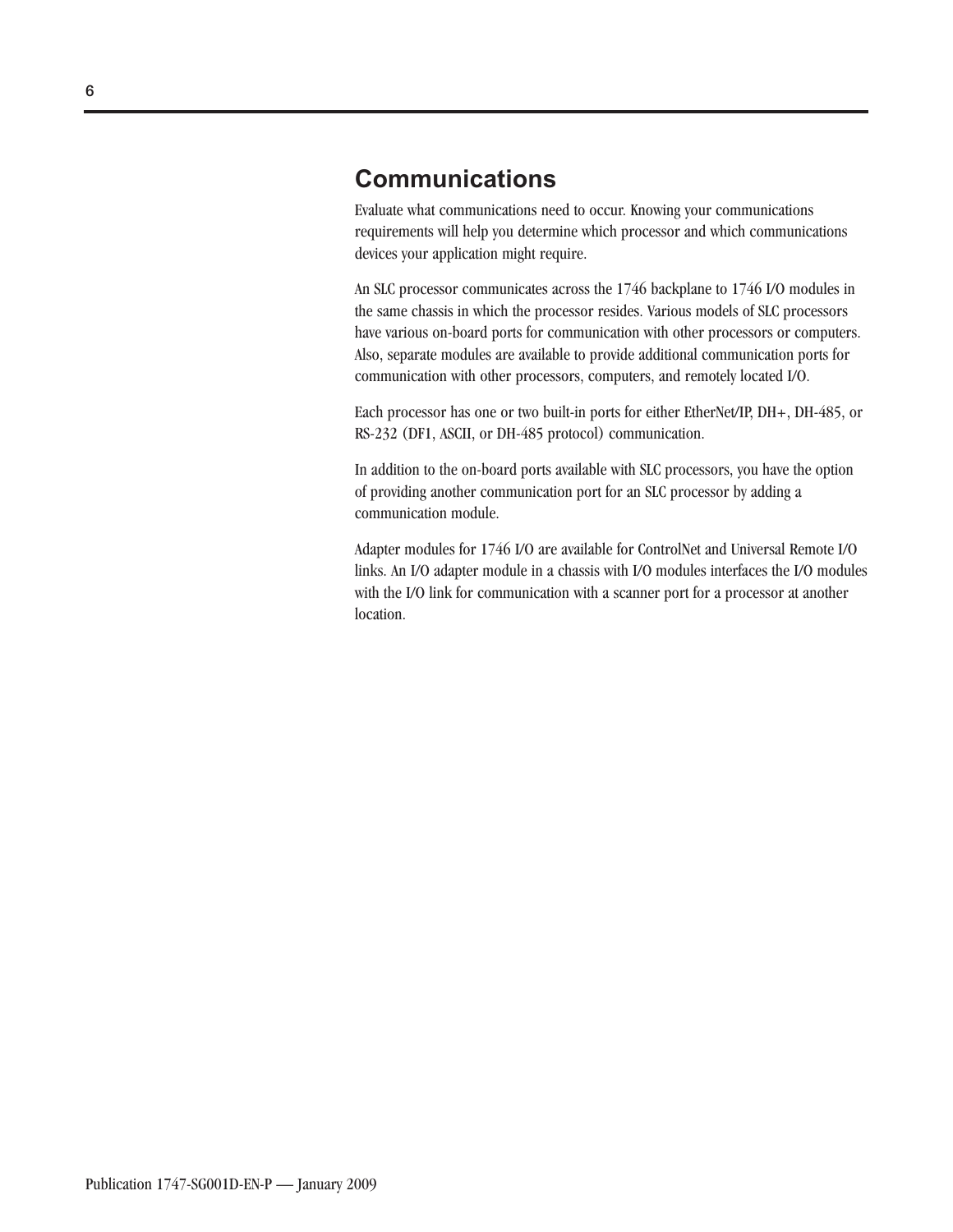## **SLC 500 Common Specifications**

The following specifications apply to all SLC 500 modular components unless noted.

| <b>Description</b>                                      | <b>Specification</b>                                                                                                                                                                                                                                                                                                                                |  |  |  |  |  |  |
|---------------------------------------------------------|-----------------------------------------------------------------------------------------------------------------------------------------------------------------------------------------------------------------------------------------------------------------------------------------------------------------------------------------------------|--|--|--|--|--|--|
|                                                         | Operating: $060$ °C (32140 °F)                                                                                                                                                                                                                                                                                                                      |  |  |  |  |  |  |
| Temperature                                             | Storage: -4085 °C (-40185 °F)                                                                                                                                                                                                                                                                                                                       |  |  |  |  |  |  |
| Humidity                                                | 595% without condensation                                                                                                                                                                                                                                                                                                                           |  |  |  |  |  |  |
|                                                         | Operating: 1.0 g at 52000 Hz                                                                                                                                                                                                                                                                                                                        |  |  |  |  |  |  |
| Vibration                                               | Non-operating: 2.5 g at 52000 Hz                                                                                                                                                                                                                                                                                                                    |  |  |  |  |  |  |
|                                                         | Operating: $30 g$ ( $3 \text{ pulses}, 11 \text{ ms}$ ) - for all modules except relay contact                                                                                                                                                                                                                                                      |  |  |  |  |  |  |
| Shock                                                   | Operating: 10 g $(3 \text{ pulses}, 11 \text{ ms})$ - for relay contact modules $1746$ -OWx and $1746$ -IOx combo                                                                                                                                                                                                                                   |  |  |  |  |  |  |
|                                                         | Non-operating: 50 g, 3 pulses, 11 ms                                                                                                                                                                                                                                                                                                                |  |  |  |  |  |  |
| Free fall (drop test)                                   | Portable, $2.268 \text{ kg}$ (5 lb) or less at 0.762 m (30 in.), six drops                                                                                                                                                                                                                                                                          |  |  |  |  |  |  |
|                                                         | Portable, $2.268 \text{ kg}$ (5 lb) or less at 0.1016 m (4 in.), three flat drops                                                                                                                                                                                                                                                                   |  |  |  |  |  |  |
|                                                         | Dielectric Withstand: 1500V ac (Industry Standard - UL 508, CSA C22.2 No. 142)                                                                                                                                                                                                                                                                      |  |  |  |  |  |  |
|                                                         | Isolation between Communication Circuits: 500V dc                                                                                                                                                                                                                                                                                                   |  |  |  |  |  |  |
| Safety                                                  | Isolation between Backplane and I/O: 1500V ac                                                                                                                                                                                                                                                                                                       |  |  |  |  |  |  |
|                                                         | Flammability and Electrical Ignition: UL94V-0                                                                                                                                                                                                                                                                                                       |  |  |  |  |  |  |
|                                                         | UL Listed Industrial Control Equipment for Class I, Division 2, Groups A, B, C, D Hazardous Locations                                                                                                                                                                                                                                               |  |  |  |  |  |  |
|                                                         | C-UL Listed Industrial Control Equipment for Class I, Division 2, Groups A, B, C, D Hazardous Locations                                                                                                                                                                                                                                             |  |  |  |  |  |  |
| Certification*<br>(when product or packaging is marked) | CE, European Union 89/336/EEC EMC Directive, compliant with:<br>EN50082-2 Industrial Immunity<br>EN50081-2 Industrial Emissions<br><sub>or</sub><br>EN61000-6-2 Industrial Immunity<br>EN61000-6-4 Industrial Emissions<br>European Union 73/23/EEC IVD Directive, compliant with safety-related portions of:<br>EN61131-2 Programmable Controllers |  |  |  |  |  |  |
|                                                         | C-Tick, Australian Radio Communications Act, compliant with:<br>AS/NZS 2064 Industrial Emissions                                                                                                                                                                                                                                                    |  |  |  |  |  |  |

✶ See the Product Certification link at http://ab.com for Declarations of Conformity, Certificates, and other certification details.

### **SLC 500 System Selection Checklist**

Use the following Checklist as a guide to completing your own system specification.

| <b>Step</b>                                                                                                                                        | <b>See</b>         |
|----------------------------------------------------------------------------------------------------------------------------------------------------|--------------------|
| <b>Select I/O Modules</b><br>1                                                                                                                     | page 8             |
| • consider using an interface module or pre-wired 1492 cables<br>• use a spreadsheet to record your selections                                     | page 33<br>page 85 |
| <b>Select Communication Modules/Devices</b><br>$\mathbf{2}$                                                                                        | page 39            |
| • determine your network communication requirements and select the<br>necessary communication modules/devices                                      | page 40            |
| • include appropriate communication cables                                                                                                         | page 58            |
| • record your module/device selections on the system spreadsheet                                                                                   | page 85            |
| 3<br>Select an SLC 500 Processor<br>• choose a processor based on memory, I/O, performance, programming<br>requirements, and communication options | page 59            |
| 4<br>Select an SLC 500 Chassis                                                                                                                     |                    |
| • determine the number of chassis and any interconnect cables required<br>based on the physical configuration of your system                       | page 64            |
| 5<br>Select an SLC 500 Power Supply                                                                                                                | page 68            |
| • use the power supply loading worksheet to ensure sufficient power for<br>your system                                                             | page 88            |
| • consider future system expansion when selecting a power supply                                                                                   |                    |
| 6<br><b>Select Programming Software</b>                                                                                                            |                    |
| • select the appropriate package of RSLogix 500 Programming Software for<br>vour application                                                       | page 78            |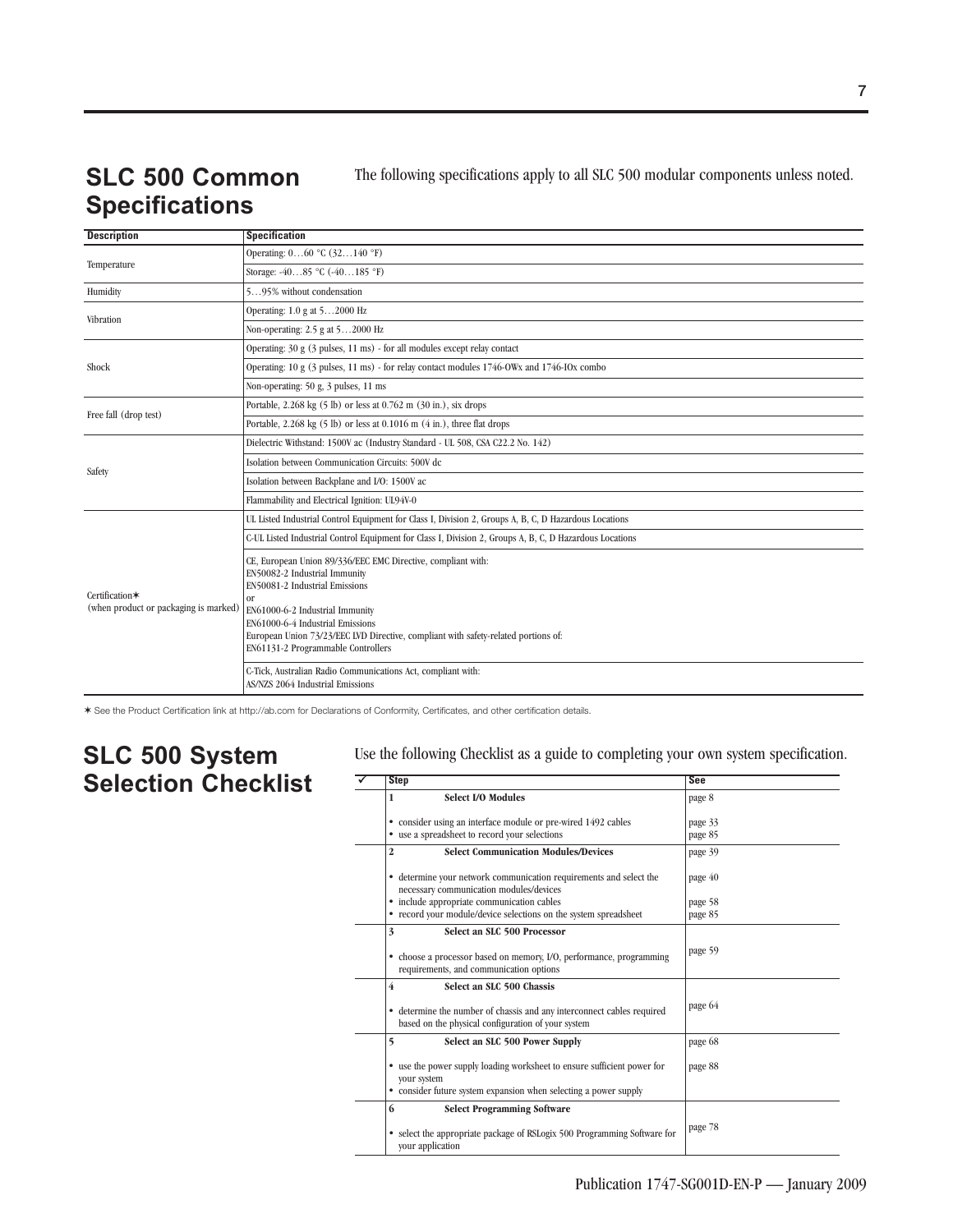#### **Step 1 - Select:**

- *I/O modules available in a variety of densities and voltage options. Some modules have diagnostic features, individually isolated inputs/outputs or electronic protection.*
- *interface modules (IFMs) or prewired cables (optional)*

## **Selecting SLC 500 I/O Modules**

Digital I/O modules, analog I/O modules, and specialty temperature, counting, process control, and BASIC language modules are available to help you create a custom solution for your application.



Digital I/O modules are available with 4, 8, 16, or 32 channels and in a wide variety of I/O voltages (including AC, DC, and TTL). Combination modules with 2 inputs/2 outputs, 4 inputs/4 outputs, and 6 inputs/6 outputs are also available.

Terminals on the 4, 8, 12, and 16-channel modules have self-lifting pressure plates that accept two 14 AWG (2 mm<sup>2</sup>) wires. LED indicators on the front of each module display the status of each I/O point.

32-channel I/O modules are equipped with a 40-pin, MIL-C-83503 type header and a removable wiring connector (1746-N3). The connector can be assembled with the wire type and length of your choice.

Output modules are available with solid-state AC, solid-state DC, and relay contact type outputs. High current solid-state output modules, catalog numbers 1746-OBP16, - OVP16, and -OAP12, have fused commons with a blown fuse LED indication. The 1746-OB16E, -OB6EI, and -OB32E modules provide electronic protection from short circuit and overload conditions.

Wiring of 16 and 32-channel modules can also be accomplished with a bulletin 1492 interface module and pre-wired cable. All 16-channel I/O modules and catalog numbers 1746-OX8, -OBP8, -OAP12, 1746-IO12 are equipped with color-coded removable terminal blocks.

### **1746 Digital I/O Modules**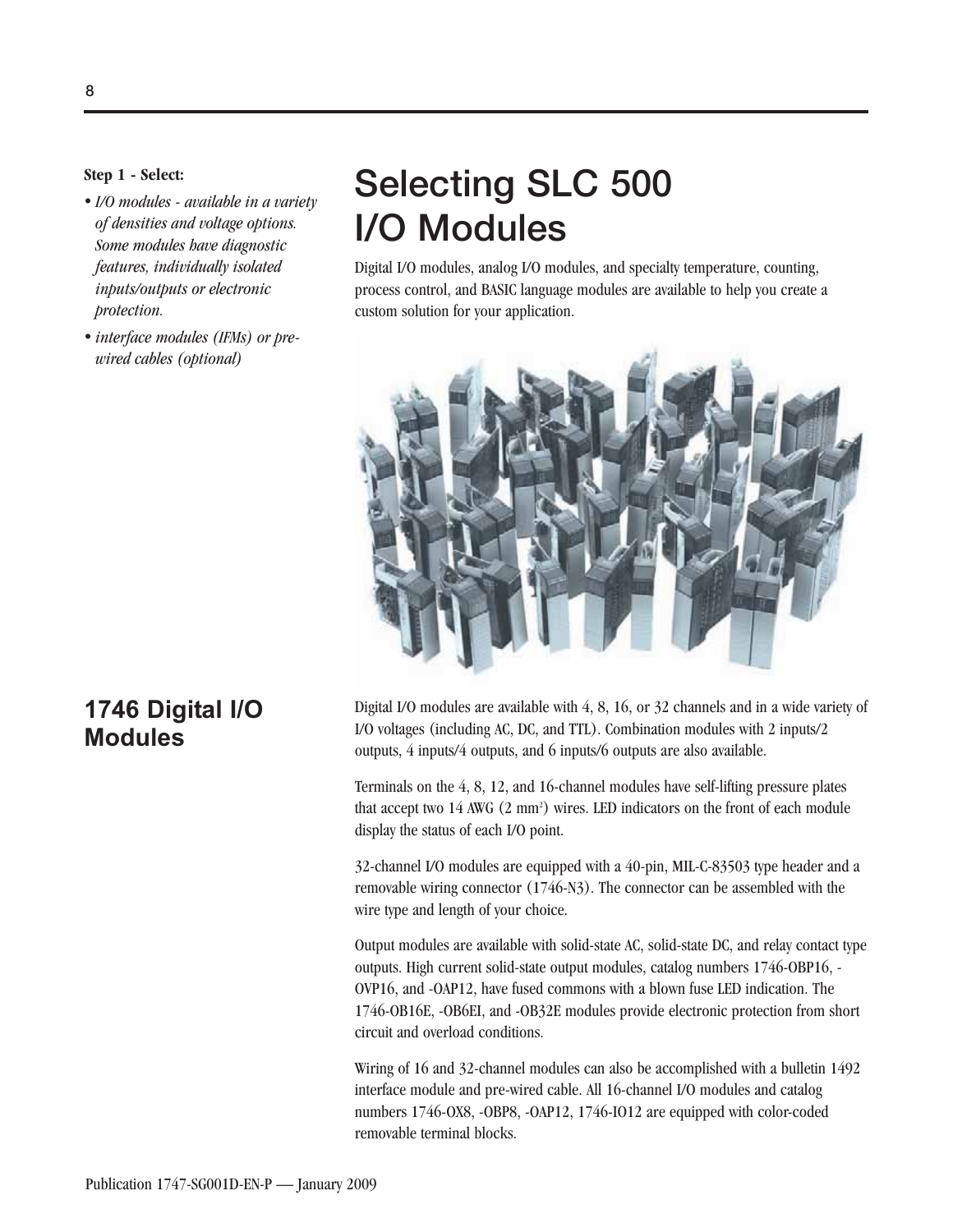#### **Digital I/O Module Overview**

| Cat. No.                | <b>Voltage Category</b>                                 | I/O Points         | <b>Description</b>                                             | <b>For Detailed Specifications, See</b> |  |
|-------------------------|---------------------------------------------------------|--------------------|----------------------------------------------------------------|-----------------------------------------|--|
| <b>DC Modules</b>       |                                                         |                    |                                                                |                                         |  |
| 1746-IB8                | 24V dc                                                  | 8                  | Current Sinking DC Input Module                                |                                         |  |
| 1746-IB16               | 24V dc                                                  | 16                 | Current Sinking DC Input Module                                |                                         |  |
| 1746-IB32               | 24V dc                                                  | 32                 | Current Sinking DC Input Module                                | page 10                                 |  |
| 1746-ITB16              | 24V dc                                                  | 16                 | Fast Response DC Sinking Input Module                          | <b>Sinking DC Input Modules</b>         |  |
| 1746-IC16               | 48V dc                                                  | 16                 | Current Sinking DC Input Module                                |                                         |  |
| 1746-IH16               | 125V dc                                                 | 16                 | Current Sinking DC Input Module                                |                                         |  |
| 1746-IV8                | 24V dc                                                  | 8                  | Current Sourcing DC Input Module                               |                                         |  |
| 1746-IV16               | 24V dc                                                  | 16                 | Current Sourcing DC Input Module                               |                                         |  |
| 1746-IV32               | 24V dc                                                  | 32                 | Current Sourcing DC Input Module                               | page 10                                 |  |
| 1746-ITV16              | 24V dc                                                  | 16                 | Fast Response DC Sourcing Input Module                         | Sourcing DC Input Modules               |  |
| 1746-IG16参              | 5V dc                                                   | 16                 | Current Sourcing TTL Input Module                              |                                         |  |
| 1746-OB6EI              | 24V dc                                                  | 6                  | Electronically Protected Isolated Sourcing DC Output<br>Module |                                         |  |
| 1746-0B8                | 24V dc                                                  | 8                  | Current Sourcing DC Output Module                              |                                         |  |
| 1746-0B16               | 24V dc                                                  | 16                 | Current Sourcing DC Output Module                              |                                         |  |
| 1746-0B16E‡             | 24V dc                                                  | 16                 | Electronically Protected Current Sourcing DC Output<br>Module  | page 11                                 |  |
| 1746-0B32               | 24V dc                                                  | 32                 | Current Sourcing DC Output Module                              | Sourcing DC Output Modules              |  |
| 1746-OB32E              | 24V dc                                                  | 32                 | Electronically Protected Current Sourcing DC Output<br>Module  |                                         |  |
| 1746-OBP8‡              | 24V dc                                                  | 8                  | High Current Sourcing DC Output Module                         |                                         |  |
| 1746-0BP16*             | 24V dc                                                  | 16                 | High Current Sourcing DC Output Module                         |                                         |  |
| 1746-0V8                | 24V dc                                                  | 8                  | Current Sinking DC Output Module                               |                                         |  |
| 1746-0V16               | 24V dc                                                  | 16                 | Current Sinking DC Output Module                               |                                         |  |
| 1746-0V32               | 24V dc                                                  | 32                 | Current Sinking DC Output Module                               | page 11                                 |  |
| 1746-0VP16*             | 24V dc                                                  | 16                 | High Current Sinking DC Output Module                          | Sinking DC Output Modules               |  |
| 1746-OG16*              | 5V dc                                                   | 16                 | Current Sinking TTL Output Module                              |                                         |  |
| <b>AC Modules</b>       |                                                         |                    |                                                                |                                         |  |
| 1746-IA4                | 100/120V ac                                             | 4                  | 120V ac Input Module                                           |                                         |  |
| 1746-IA8                | 100/120V ac                                             | 8                  | 120V ac Input Module                                           |                                         |  |
| 1746-IA16               | 100/120V ac                                             | 16                 | 120V ac Input Module                                           | page 12                                 |  |
| 1746-IM4                | 200/240V ac                                             | 4                  | 240V ac Input Module                                           | <b>AC Input Modules</b>                 |  |
| 1746-IM8                | 200/240V ac                                             | 8                  | 240V ac Input Module                                           |                                         |  |
| 1746-IM16               | 200/240V ac                                             | 16                 | 240V ac Input Module                                           |                                         |  |
| 1746-0A8                | 120/240V ac                                             | 8                  | 120/240V ac Output Module                                      |                                         |  |
| 1746-0A16               | 120/240V ac                                             | 16                 | 120/240V ac Output Module                                      | page 12                                 |  |
| 1746-OAP12 <sup>★</sup> | 120/240V ac                                             | 12                 | High Current 120/240V ac Output Module                         | <b>AC Output Modules</b>                |  |
| <b>AC/DC Modules</b>    |                                                         |                    |                                                                |                                         |  |
| 1746-IN16               | 24V ac/dc                                               | 16                 | 24V ac/dc Input Module                                         | page 12<br><b>AC Input Modules</b>      |  |
| 1746-0W4*               | ac/dc Relay                                             | $\overline{4}$     | Relay (Hard Contact) Output Module                             |                                         |  |
| 1746-0W8*               | ac/dc Relay                                             | 8                  | Relay (Hard Contact) Output Module                             | page 13                                 |  |
| 1746-0W16*              | ac/dc Relay                                             | 16                 | Relay (Hard Contact) Output Module                             | Relay Output Modules                    |  |
| 1746-0X8*               | ac/dc Relay                                             | 8                  | Isolated Relay Output Module                                   |                                         |  |
| 1746-IO4*               | 120V ac (Inputs)<br>100/120V ac (Relay Contact Outputs) | $2 \ln$<br>2 Out   | Combination Input/Output Module                                |                                         |  |
| 1746-I08*               | 120V ac (Inputs)<br>100/120V ac (Relay Contact Outputs) | $4 \ln$<br>$4$ Out | Combination Input/Output Module                                | page 14                                 |  |
| 1746-I012*              | 120V ac (Inputs)<br>100/120V ac (Relay Contact Outputs) | 6 In<br>6 Out      | Combination Input/Output Module                                | Combination I/O Modules                 |  |
| 1746-IO12DC‡            | 24V dc (Inputs)<br>100/120V ac (Relay Contact Outputs)  | 6 In<br>$6$ Out    | Combination Input/Output Module                                |                                         |  |

✶ Certified for Class 1, Division 2 hazardous location by C-UL only. Not CE marked.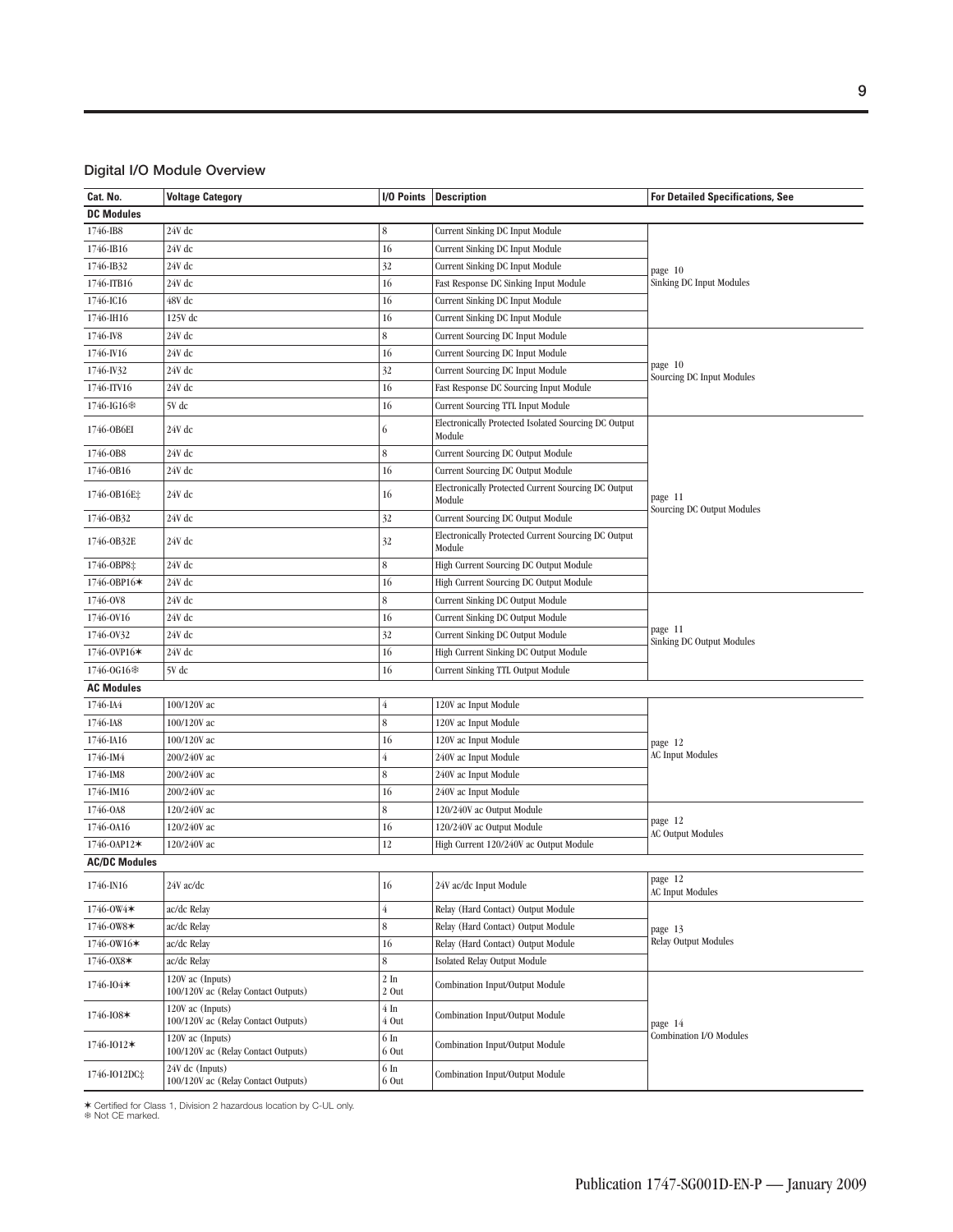#### **Sinking DC Input Modules**

| <b>Specifications</b>              | 1746-IB8        | 1746-IB16       | 1746-IB32                                                                          | 1746-IC16                            | 1746-IH16*                             | 1746-ITB16       |
|------------------------------------|-----------------|-----------------|------------------------------------------------------------------------------------|--------------------------------------|----------------------------------------|------------------|
| Number of Inputs                   | 8               | 16              | 32                                                                                 | 16                                   | 16                                     | 16               |
| Points Per Common                  | 8               | 16              | 8                                                                                  | 16                                   | 16                                     | 16               |
| Voltage Category                   | 24V dc          |                 |                                                                                    | $48V$ dc                             | 125V dc                                | 24V dc           |
| <b>Operating Voltage Range</b>     | $1030V$ dc      |                 | 1530V dc @ 50 °C (122 °F)<br>1526.4V dc @ 60 °C (140 °F) 3055V dc @ 60 °C (140 °F) | 3060V dc @ 55 °C (131 °F) 90146V dc* |                                        | $1030V$ dc       |
| Backplane Current (mA) at 5V       | $50 \text{ mA}$ | 50 mA           | 50 <sub>mA</sub>                                                                   | 50 mA                                |                                        |                  |
| Backplane Current (mA) at 24V 0 mA |                 | 0 <sub>mA</sub> | 0 <sub>mA</sub>                                                                    | 0 <sub>mA</sub><br>0 <sub>mA</sub>   |                                        | 0 <sub>mA</sub>  |
| Voltage, Off-State Input, Max.     | $5.0V$ dc       |                 |                                                                                    | 10.0V dc                             | 20.0V dc                               | $5.0V$ dc        |
| Nominal Input Current              | 8 mA @ 24V dc   |                 | 5.1 mA @ 24V dc                                                                    | 4.1 mA @ $48V$ dc                    | 2.15 mA @ 125V dc<br>2.25 mA @ 132V dc | 8 mA @ 24V dc    |
| Current, Off-State Input, Max.     | 1 <sub>mA</sub> |                 | $1.5 \text{ mA}$                                                                   |                                      | $0.8$ mA                               | $1.5 \text{ mA}$ |
| Signal On Delay, Max               | 8 ms max        |                 | 3 ms max                                                                           | 4 ms max                             | 9 ms max                               | $0.30$ ms max    |
| Signal Off Delay, Max              | 8 ms max        |                 | 3 ms max                                                                           | 4 ms max                             | 9 ms max                               | $0.50$ ms max    |

✶ Max. Points ON Simultaneously: 16 @ 146V dc and 30 °C (86 °F); 12 @ 146V dc and 50 °C (122 °F); 14 @ 132V dc and 55 °C (131 °F); 16 @ 125V dc and 60 °C (140 °F)

\$ If the input module is connected in parallel with an inductive load, use surge suppression across the load to protect the input module from damage caused by reverse voltage. Refer to the<br>SLC 500 Modular Hardware Style Us

#### **Sourcing DC Input Modules**

| <b>Specifications</b>              | 1746-IG16        | 1746-IV8        | 1746-IV16       | 1746-IV32                                                | 1746-ITV16        |
|------------------------------------|------------------|-----------------|-----------------|----------------------------------------------------------|-------------------|
| Number of Inputs                   | 16               |                 | 16              | 32                                                       | 16                |
| Points Per Common                  | 16               |                 | 16              | 8                                                        | 16                |
| <b>Voltage Category</b>            | 5V dc            | 24V dc          | $24V$ dc        | $24V$ dc                                                 | $24V$ dc          |
| <b>Operating Voltage Range</b>     | $4.55.5V$ dc $*$ | $1030V$ dc      |                 | 1530V dc @ 50 °C (122 °F)<br>1526.4V dc @ 60 °C (140 °F) | $1030V$ dc        |
| Backplane Current (mA) at 5V       | 140 mA           | $50 \text{ mA}$ | 85 mA           | $50 \text{ mA}$                                          | $85 \text{ mA}$   |
| Backplane Current (mA) at 24V 0 mA |                  | 0 <sub>mA</sub> | 0 <sub>mA</sub> | 0 <sub>mA</sub>                                          | 0 <sub>mA</sub>   |
| Voltage, Off-State Input, Max.     | $25.5V$ dc       | $5.0V$ dc       | 5.0V dc         | $5.0V$ dc                                                | $5.0V$ dc         |
| Nominal Input Current              | 3.7 mA @ 5V dc   | 8 mA @ 24V dc   |                 | 5.1 mA @ 24V dc                                          | 8 mA @ 24V dc     |
| Current, Off-State Input, Max.     | $4.1 \text{ mA}$ | $1 \text{ mA}$  |                 | $1.5 \text{ mA}$                                         | $1.5 \text{ mA}$  |
| Signal On Delay, Max               | $0.25$ ms max    | 8 ms max        |                 | 3 ms max                                                 | $0.30$ ms max     |
| Signal Off Delay, Max              | $0.50$ ms max    | 8 ms max        |                 | $3 \text{ ms } \text{max}$                               | $0.50$ ms max $*$ |

✶ 50 mV peak-to-peak ripple (max.)

Typical signal delay for this module: ON = 0.1 ms, OFF = 0.25 ms @ 24V dc.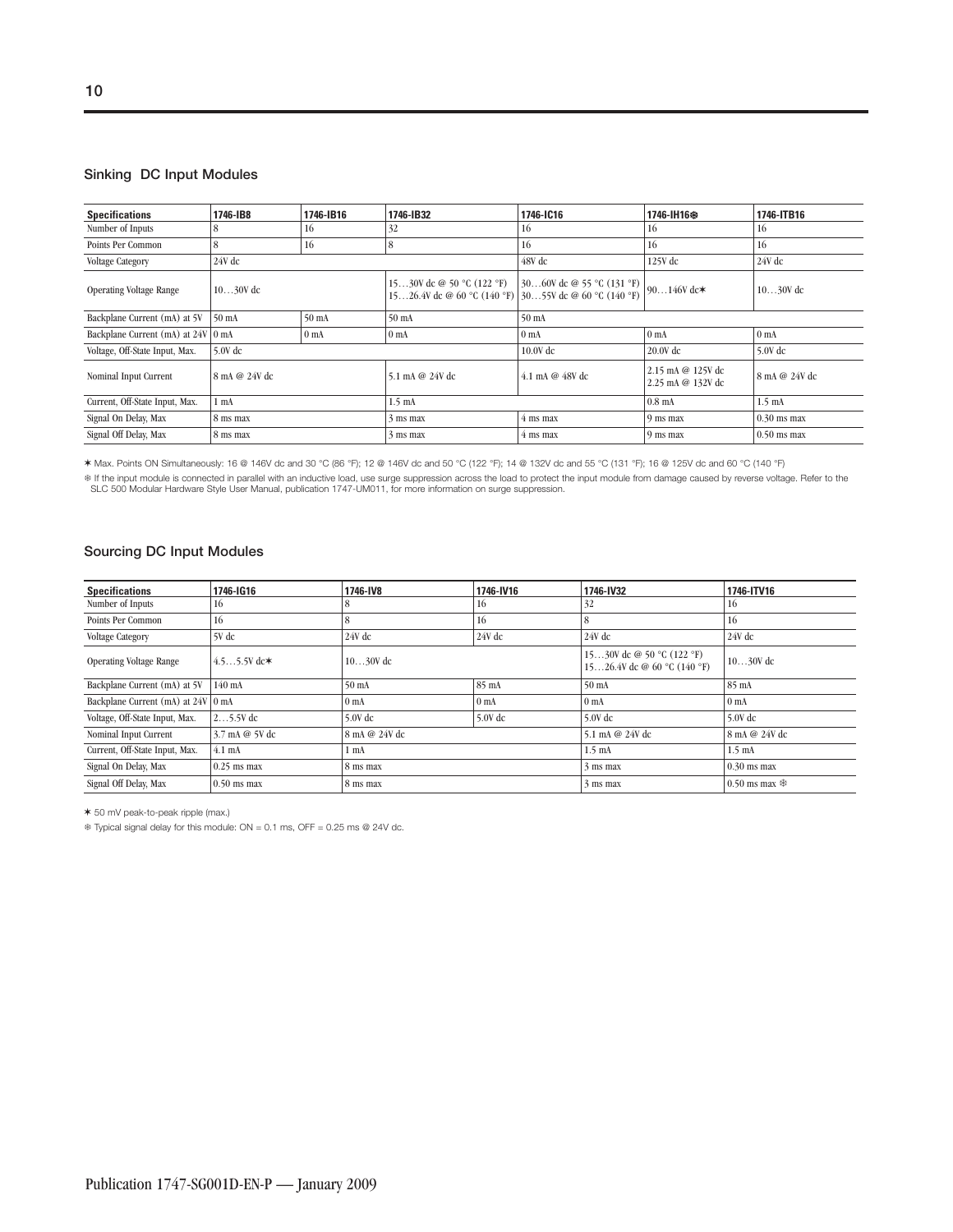#### **Sinking DC Output Modules**

| <b>Specifications</b>                           | 1746-0G16                | 1746-0V8                                         | 1746-0V16                                            | 1746-0V32                                           | 1746-0VP16 <sup>®</sup>                                                                |
|-------------------------------------------------|--------------------------|--------------------------------------------------|------------------------------------------------------|-----------------------------------------------------|----------------------------------------------------------------------------------------|
| Number of Outputs                               | 16                       | õ                                                | 16                                                   | 32                                                  | 16                                                                                     |
| Points Per Common                               | 16                       | 8                                                | 16                                                   | 16                                                  | 16                                                                                     |
| <b>Voltage Category</b>                         | 5V dc                    | 24V dc                                           |                                                      |                                                     |                                                                                        |
| <b>Operating Voltage Range</b>                  | $4.55.5V$ dc*            | $1050V$ dc                                       |                                                      | $550V$ dc                                           | $20.426.4V$ dc                                                                         |
| Backplane Current (mA) at 5V                    | 180 mA                   | 135 mA                                           | 270 mA                                               | 190 mA                                              | 250 mA                                                                                 |
| Backplane Current (mA) at 24V                   | 0 <sub>mA</sub>          | 0 <sub>mA</sub>                                  | 0 <sub>mA</sub>                                      | 0 <sub>mA</sub>                                     | 0 <sub>mA</sub>                                                                        |
| Voltage Drop, On-State Output, Max.             | $\overline{\phantom{0}}$ | $1.2V \t@ 1.0 A$                                 | $1.2V \t@ 0.5 A$                                     | $1.2V \t@ 0.5 A$                                    | 1.0 V @ 1.0 A                                                                          |
| Load Current, Min.                              | $0.15$ mA                | 1 <sub>mA</sub>                                  | 1 <sub>mA</sub>                                      | $1 \text{ mA}$                                      | $1 \text{ mA}$                                                                         |
| Leakage Current, Off-State Output, Max   0.1 mA |                          | $1 \text{ mA}$                                   | $1 \text{ mA}$                                       | $1 \text{ mA}$                                      | $1 \text{ mA}$                                                                         |
| Signal On Delay, Max (resistive load)           | $0.25$ ms                | $0.1$ ms                                         | $0.1$ ms                                             | $0.1$ ms                                            | $0.1$ ms $\pm$                                                                         |
| Signal Off Delay, Max (resistive load)          | $0.50$ ms                | $1.0$ ms                                         | $1.0$ ms                                             | $1.0$ ms                                            | $1.0$ ms                                                                               |
| Continuous Current per Module                   | N/A                      | 8.0 A @ 30 °C (86 °F)<br>4.0 A @60 °C (140 °F)   |                                                      | 8.0 A $@060$ °C<br>$(32140)$ °F)                    | 6.4 A @ 0.000 C<br>$(32140)$ °F)                                                       |
| Continuous Current per Point                    | 24 mA                    | 1.0 A @ 30 °C (86 °F)<br>0.5 A @60 °C (140 °F) § | 0.50 A @ 30 °C (86 °F)<br>$0.25$ A @60 °C (140 °F) § | 0.50 A @ 30 °C<br>0.25 A @ 60 °C                    | 1.5 A @ 30 °C (86 °F)<br>1.0 A @60 $\degree$ C (140 $\degree$ F) $\blacktriangleright$ |
| Surge Current per Point for 10 ms H             | N/A                      | 3.0A                                             |                                                      | 1.0 A @ 30 $°C$ (86 $°F$ )<br>1.0 A @60 °C (140 °F) | $4.0 A +$                                                                              |

✶ 50 mV peak to peak ripple (max).

The 1746-OVP16 module features a fused common and blown fuse LED indicator.

the throm of modules provide fast OFF delay for inductive loads. Fast turn-off delay for inductive loads is accomplished with surge suppressors on this module. A suppressor at the load is not needed unless another contact is connected in series. If this is the case, a 1N4004 diode should be reverse wired across the load. This defeats the fast turn-off feature. Comparative OFF delay times for 1746-OB8, 1746-OV8 and fast turn-off modules, when switching Bulletin 100-B110 (24 W sealed) contactor, are: 1746-OB8 and 1746-OV8 modules OFF delay = 152 ms; fast turnoff modules OFF delay = 47 ms.

§ Recommended surge suppression: For transistor outputs, when switching 24V dc inductive loads, use a 1N4004 diode reverse-wired across the load. Refer to the SLC 500 Modular Hardware Style User Manual, publication 1747-UM011, for more information on surge suppression.

♣ To limit the effects of leakage current through solid-state outputs, a loading resistor can be connected in parallel with your load. For transistor outputs, 24V dc operation, use a 5.6 KΩ, 1/2 W resistor.

Fast off-delay for inductive loads is accomplished with surge suppressors on the 1746-IB6El and 1746-OBP8 series B and later, 1746-OB16E series B and later, 1746-OBP16 and 1746-<br>OVP16 modules. A suppressor at the load is n the fast turn-off feature.

Repeatability is once every 1 s @ 30 °C (86 °F). Repeatability is once every 2 s @ 60 °C (140 °F).

 $+$  Surge current = 32 A per module for 10 ms.

#### **Sourcing DC Output Modules**

| <b>Specifications</b>                      | 1746-0B6EI                                                    | 1746-0B8                                        | 1746-0B16                                                                                                                       | 1746-0B16E                                                                          | 1746-0B32                                              | 1746-0B32E                     | 1746-0BP8+                            | 1746-0BP16                                            |
|--------------------------------------------|---------------------------------------------------------------|-------------------------------------------------|---------------------------------------------------------------------------------------------------------------------------------|-------------------------------------------------------------------------------------|--------------------------------------------------------|--------------------------------|---------------------------------------|-------------------------------------------------------|
| Number of Outputs                          | 6 Electronically<br>Protected                                 | 8                                               | 16                                                                                                                              | 16 Electronically<br>Protected                                                      | 32                                                     | 32 Electronically<br>Protected | 8                                     | 16                                                    |
| Points Per Common                          | Individually<br><b>Isolated</b>                               |                                                 | 16                                                                                                                              | 16                                                                                  | 16                                                     | 16                             |                                       | 16                                                    |
| <b>Voltage Category</b>                    | 24V dc                                                        |                                                 |                                                                                                                                 |                                                                                     |                                                        |                                |                                       |                                                       |
| <b>Operating Voltage Range</b>             | $1030V$ dc                                                    | $1050V$ dc                                      |                                                                                                                                 | $1030V$ dc                                                                          | $550V$ dc                                              | $1030V$ dc                     | $20.426.4V$ dc                        |                                                       |
| Backplane Current (mA) at 5V               | 46 mA                                                         | 135 mA                                          | 280 mA                                                                                                                          | 135 mA                                                                              | 190 mA                                                 |                                | 135 mA                                | 250 mA                                                |
| Backplane Current (mA) at 24V              | 0 <sub>mA</sub>                                               | 0 <sub>mA</sub>                                 | 0 <sub>mA</sub>                                                                                                                 | 0 <sub>mA</sub>                                                                     | 0 <sub>mA</sub>                                        | 0 <sub>mA</sub>                | 0 <sub>mA</sub>                       | 0 <sub>mA</sub>                                       |
| Voltage Drop, On-State Output, Max.        | $1.0V \t@ 2.0 A$                                              | $1.2V \t@ 1.0 A$<br>$1.2V \& 0.5A$              |                                                                                                                                 | $1.0V \& 0.5 A$                                                                     | $1.2V \t@ 0.5 A$                                       |                                | $1.0V \t@ 2.0 A$                      | $1.0V \t@ 1.0 A$                                      |
| Load Current, Min.                         | 1 mA                                                          | $1 \text{ mA}$                                  | 1 <sub>mA</sub>                                                                                                                 | $1 \text{ mA}$                                                                      | $1 \text{ mA}$                                         | $1 \text{ mA}$                 | $1 \text{ mA}$                        | $1 \text{ mA}$                                        |
| Leakage Current, Off-State Output, Max     | $1 \text{ mA}$                                                | $1 \text{ mA}$                                  | $1 \text{ mA}$                                                                                                                  | $1 \text{ mA}$                                                                      | 1 mA                                                   | $1 \text{ mA}$                 | $1 \text{ mA}$                        | $1 \text{ mA}$                                        |
| Signal On Delay, Max (resistive load)      | $1.0 \text{ ms}$                                              | $0.1$ ms                                        | $0.1$ ms                                                                                                                        | $1.0$ ms $*$                                                                        | $0.1$ ms                                               | $1.0$ ms                       | $1.0 \text{ ms}$                      | $0.1$ ms $*$                                          |
| Signal Off Delay, Max (resistive load)     | $2.0$ ms                                                      | $1.0$ ms                                        | $1.0$ ms                                                                                                                        | $1.0$ ms                                                                            | $1.0$ ms                                               | $2.0$ ms                       | $2.0$ ms                              | $1.0$ ms                                              |
| Continuous Current per Module              | 12.0 A @ 060<br>$^{\circ}$ C (32 $^{\circ}$ 140 $^{\circ}$ F) | 8.0 A @ 30 °C (86 °F)<br>4.0 A @ 60 °C (140 °F) |                                                                                                                                 | 8.0 A $\omega$ 060 °C (32140 °F)                                                    |                                                        |                                |                                       | 6.4 A @ 060 °C<br>$(32140)$ °F)                       |
| Continuous Current per Point               | 2.0 A @ 060 °C<br>$(32 \degree \dots 140 \degree F)$ ±        | 1.0 A @ 30 °C (86 °F)                           | 0.50 A @ 30 °C (86 °F)<br>$(0.50 \text{ A } @ 60 \text{ °C} (140 \text{ °F}) (0.25 \text{ A } @ 60 \text{ °C} (140 \text{ °F})$ | 1.0 A @ 30 $°C$ (86 $°F$ )<br>0.50 A @ 60 °C (140 °F) $\pm$ 0.25 A @ 60 °C (140 °F) | 0.50 A @ 30 °C (86 °F)                                 |                                | 2.0 A @ 060 °C<br>$(32140)$ °F) $\pm$ | 1.5 A @ 30 °C (86 °F)<br>1.0 A @ 60 °C (140 °F) $\pm$ |
| Surge Current per Point for 10 $\text{ms}$ | 4.0A                                                          | 3.0A                                            |                                                                                                                                 | 2.0A                                                                                | 1.0 A @ 30 $°C$ (86 $°F$ )<br>1.0 A $@$ 60 °C (140 °F) |                                | 4.0A                                  |                                                       |

✶ Fast turn-off modules provide fast OFF delay for inductive loads. Comparative OFF delay times for 1746-OB8, 1746-OV8 and fast turn-off modules, when switching Bulletin 100-B110 (24 W sealed) contractor, are: 1746-OB8 and 1746-OV8 modules OFF delay = 152 ms; fast turn-off modules OFF delay = 47 ms.

The 1746-OBP16 module features a fused common and blown fuse LED indicator.

‡ Fast off-delay for inductive loads is accomplished with surge suppressors on the 1746-IB6El, 1746-OBP8 series B and later, 1746-OB16E series B and later, 1746-OBP16, and 1746-OVP16 modules. A<br>suppressor at the load is no

§ To limit the effects of leakage current through solid-state outputs, a loading resistor can be connected in parallel with your load. For transistor outputs, 24V dc operation, use a 5.0 KQ, 1/2 W resistor on 1746-OB8, 1746-OB16, and 1746-OB16E modules and a 5.6 KΩ, 1/2 W resistor on 1746-OB6EI, 1746-OBP8, 1746-OBP16 modules.

♣ An external fuse can be used to protect this module from short circuits. Recommended fuse is SANO MQ 4-3.15 A, 5x20 mm.

➤ Repeatability is once every 1 s @ 30 °C (86 °F). Repeatability is once every 2 s @ 60 °C (140 °F).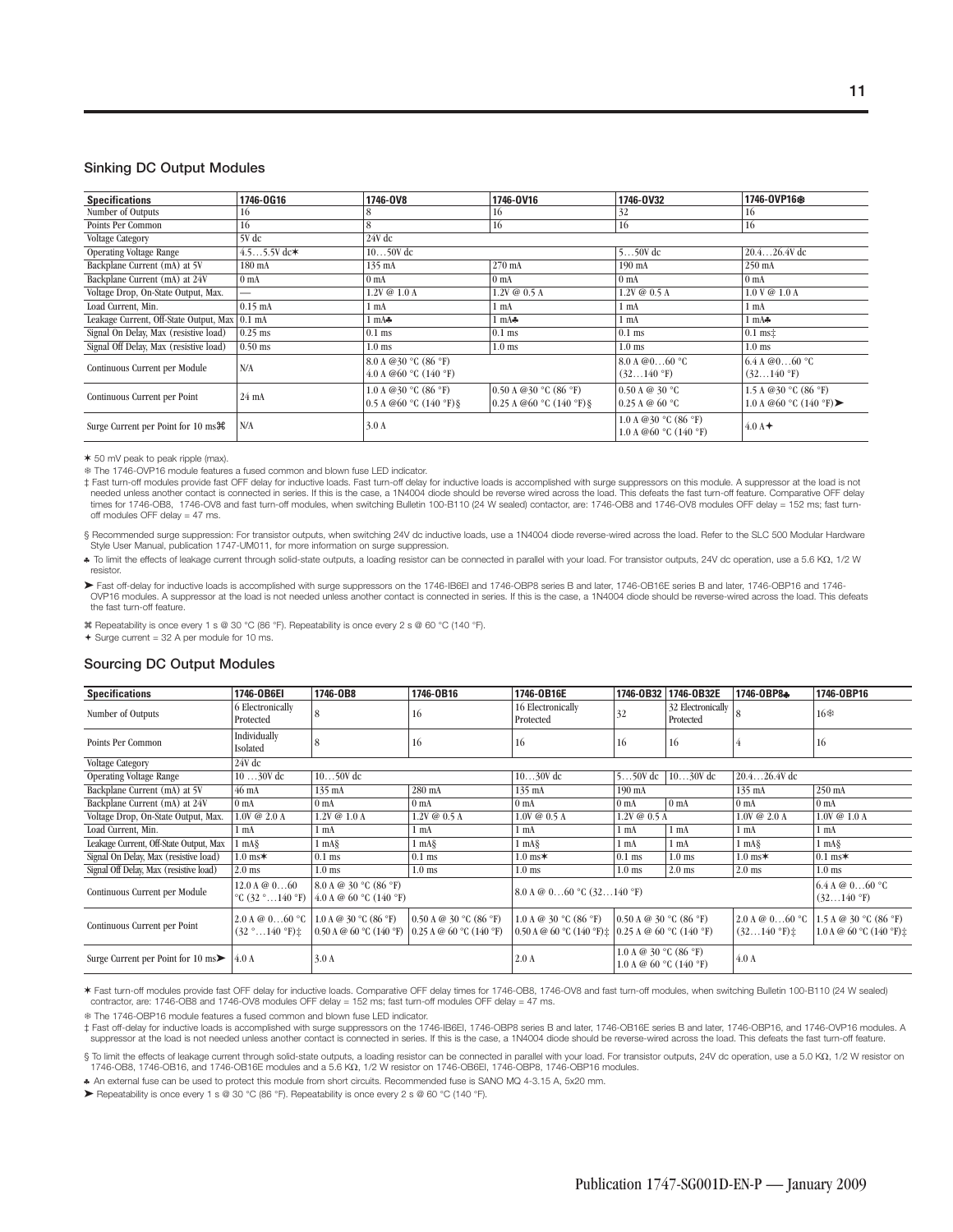#### **AC Input Modules**

| <b>Specifications</b>               | 1746-IA4            | 1746-IA8        | 1746-IA16        | 1746-IM4                 | 1746-IM8        | 1746-IM16       | 1746-IN16                                                |
|-------------------------------------|---------------------|-----------------|------------------|--------------------------|-----------------|-----------------|----------------------------------------------------------|
| Number of Outputs                   | 4                   | 8               | 16               |                          | 8               | 16              | 16                                                       |
| Points Per Common                   | 4                   | 8               | 16               |                          | 8               | 16              | 16                                                       |
| <b>Voltage Category</b>             | 100/120V ac         |                 |                  | 200/240V ac              |                 |                 | 24V ac/dc                                                |
| <b>Operating Voltage Range</b>      | 85132V ac @ 4763 Hz |                 |                  | $170265V$ ac @ $4763$ Hz |                 |                 | $1030V$ ac<br>$1030V$ dc                                 |
| Backplane Current (mA) at 5V        | 35 mA               | $50 \text{ mA}$ | 85 mA            | $35 \text{ mA}$          | $50 \text{ mA}$ | 85 mA           | 85 mA                                                    |
| Backplane Current (mA) at 24V       | 0 <sub>mA</sub>     | 0 <sub>mA</sub> | 0 <sub>mA</sub>  | 0 <sub>mA</sub>          | 0 <sub>mA</sub> | 0 <sub>mA</sub> | 0 <sub>mA</sub>                                          |
| Voltage, Off-State Input, Max.      | 30V ac              |                 |                  | 50V ac                   |                 |                 | $3.0V$ dc<br>$3.0V$ ac                                   |
| Nominal Input Current               | 12 mA @ 120V ac     |                 |                  | 12 mA @ 240V ac          |                 |                 | 8 mA @ 24V dc<br>8 mA @ 24V ac                           |
| Current, Off-State Input, Max.      | 2 <sub>mA</sub>     | 2 <sub>mA</sub> | 2 <sub>m</sub> A | $2 \text{ mA}$           | $2 \text{ mA}$  | $2 \text{ mA}$  | $1 \text{ mA} (\text{dc})$<br>$1 \text{ mA} (\text{ac})$ |
| Inrush Current, Max.*               | 0.8A                |                 |                  | 1.6A                     |                 |                 | $0.02$ A (ac only)                                       |
| Inrush Current Time Duration (max.) | $0.5$ ms            | $0.5$ ms        | $0.5$ ms         | $0.5$ ms                 | $0.5$ ms        | $0.5$ ms        |                                                          |
| Signal On Delay, Max                | $35$ ms max         | $35$ ms max     | $35$ ms max      | 35 ms max                | $35$ ms max     | $35$ ms max     | $15$ ms max $(dc)$<br>$25 \text{ ms}$ (ac)               |
| Signal Off Delay, Max               | 45 ms max           | 45 ms max       | $45$ ms max      | $45$ ms max              | 45 ms max       | 45 ms max       | $15$ ms max $(dc)$<br>$25 \text{ ms}$ (ac)               |

✶ An ac input device must be compatible with SLC 500 input circuit inrush current. A current limiting resistor can be used to limit inrush current. However, the operating characteristics of the ac input circuit are affected.

#### **AC Output Modules**

| <b>Specifications</b>                     | 1746-0A8                                                | 1746-0A16                                             | 1746-0AP12                                                                                     |
|-------------------------------------------|---------------------------------------------------------|-------------------------------------------------------|------------------------------------------------------------------------------------------------|
| Number of Outputs                         | 8                                                       | 16                                                    | 12                                                                                             |
| Points Per Common                         | 4                                                       | 8                                                     | $6*$                                                                                           |
| <b>Voltage Category</b>                   | 120/240V ac                                             |                                                       |                                                                                                |
| <b>Operating Voltage Range</b>            | 85265V ac @ 4763 Hz                                     |                                                       |                                                                                                |
| Backplane Current (mA) at 5V              | 185 mA                                                  | 370 mA                                                |                                                                                                |
| Backplane Current (mA) at 24V             | 0 <sub>mA</sub>                                         | 0 <sub>mA</sub>                                       | 0 <sub>mA</sub>                                                                                |
| Voltage Drop, On-State Output, Max.       | 1.50V @ 1.0 A                                           | 1.50V @ 0.50 A                                        | 1.2V @ 2.0 A                                                                                   |
| Load Current, Min.                        | $10 \text{ mA}$                                         | 10 <sub>mA</sub>                                      | 10 <sub>mA</sub>                                                                               |
| Leakage Current, Off-State Output, Max ** | $2 \text{ mA}$                                          | $2 \text{ mA}$                                        | $2 \text{ mA}$                                                                                 |
| Surge Current per Point (max.) $\ddagger$ | 10.0 A for 25 ms                                        |                                                       | 17.0 A for 25 ms $\blacktriangleright$                                                         |
| Signal On Delay, Max (resistive load) §   | $1 \text{ ms}$                                          | $1 \text{ ms}$                                        | $1 \text{ ms}$                                                                                 |
| Signal Off Delay, Max (resistive load) §  | $11$ ms                                                 | $11$ ms                                               | $11$ ms                                                                                        |
| Continuous Current per Point              | 1.0 A @ 30 $°C$ (86 $°F$ )<br>$0.50$ A @ 60 °C (140 °F) | $0.50$ A @ 30 °C (86 °F)<br>$0.25$ A @ 60 °C (140 °F) | 2.0 A @ 30 $°C$ (86 $°F$ )<br>1.25 A $@$ 55 °C (131 °F)<br>1.0 A $\circledcirc$ 60 °C (140 °F) |
| Continuous Current per Module             | 8.0 A @ 30 $°C$ (86 $°F$ )<br>4.0 A @ 60 °C (140 °F)    | 9.0 A @ 30 $°C$ (86 $°F$ )<br>6.0 A @ 60 °C (140 °F)  |                                                                                                |

✶ The 1746-OAP12 module features a fused common and blown fuse LED indicator.

\$ To limit the effects of leakage current through solid-state oututs, a loading resistor can be connected in parallel with your load. For 120V ac operation, use a 15 kΩ, 2 W resistor. For 240V ac<br>operation, use a 15 kΩ,

‡ Repeatability is once every 1 s @ 30 °C (86 °F). Repeatability is once every 2 s @ 60 °C (140 °F).

§ Triac outputs turn on at any point in the ac line cycle and turn off at ac line zero cross.

Frecommended surge suppression: For triac outputs when switching 120V ac inductive loads, use Harris Metal-oxide Varistor, model number V220MA2A. Refer to the SLC 500 Modular<br>Hardware Style User Manual, publication 1747-UM

 $\blacktriangleright$  Surge current = 35 A per common for 10 ms.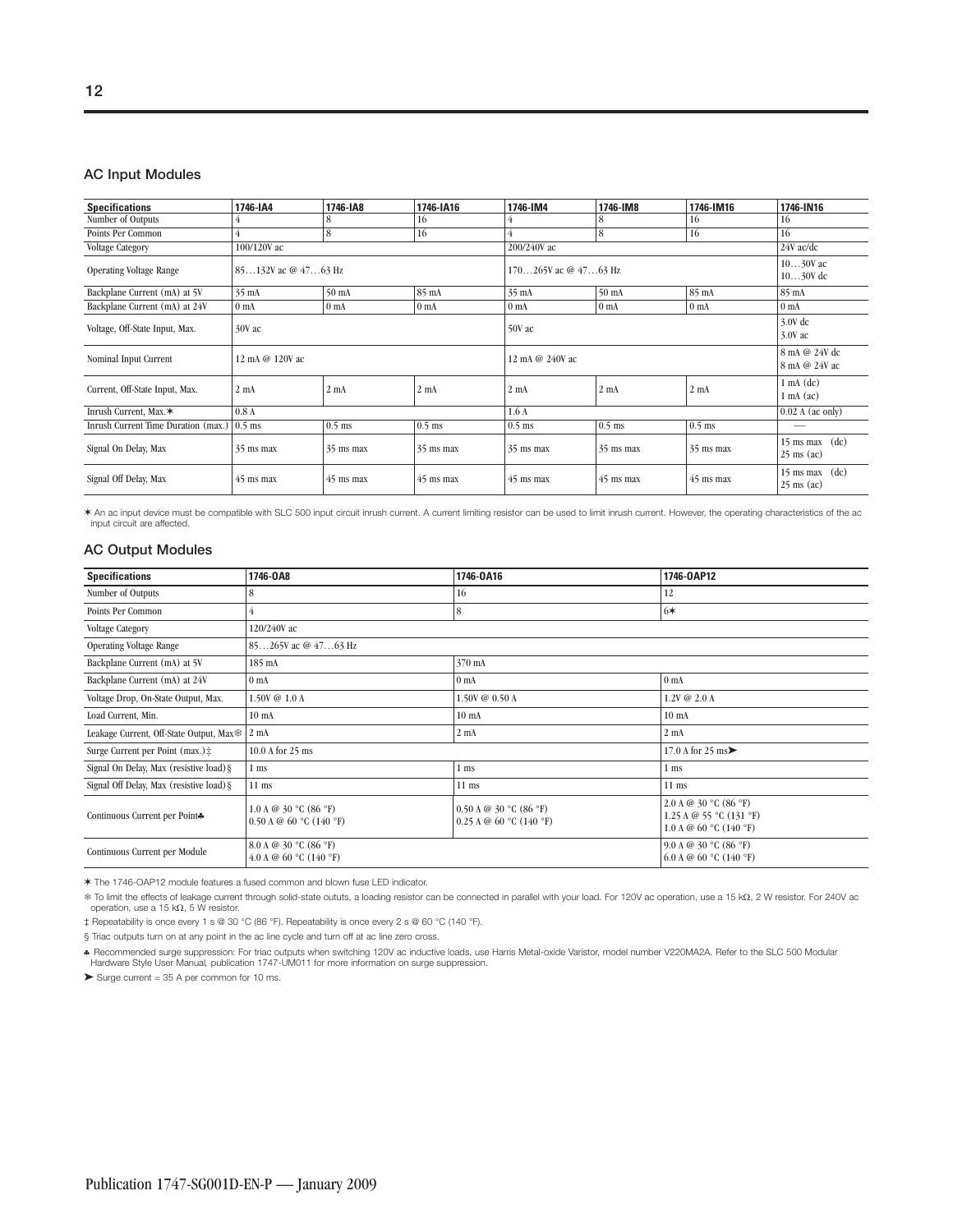#### **Relay Output Modules**

| <b>Specifications</b>                       | 1746-0W4&                 | 1746-0W8參                 | 1746-0W16參 | 1746-0X8*             |  |  |  |  |
|---------------------------------------------|---------------------------|---------------------------|------------|-----------------------|--|--|--|--|
| Number of Outputs                           |                           | 8                         | 16         | 8                     |  |  |  |  |
| Points Per Common                           | 4                         | 4                         | 8          | individually isolated |  |  |  |  |
| <b>Voltage Category</b>                     | ac/dc Relay               |                           |            |                       |  |  |  |  |
| <b>Operating Voltage Range</b>              | $5125V$ dc<br>5265V ac    |                           |            |                       |  |  |  |  |
| Backplane Current (mA) at 5V                | $45 \text{ mA}$           | 85 mA                     | 170 mA     | 85 mA                 |  |  |  |  |
| Backplane Current (mA) at 24V               | $45 \text{ mA}$           | 90 mA                     | 180 mA     | 90 mA                 |  |  |  |  |
| Load Current, Min.                          | 10 mA @ 5V dc             |                           |            |                       |  |  |  |  |
| Leakage Current, Off-State Output, Max 0 mA |                           | 0 <sub>mA</sub>           | $0$ mA     | 0 <sub>mA</sub>       |  |  |  |  |
| Signal On Delay, Max (resistive load)       | $10$ ms                   | $10$ ms                   | $10$ ms    | $10$ ms               |  |  |  |  |
| Signal Off Delay, Max (resistive load)      | $10$ ms                   | $10$ ms                   | $10$ ms    | $10$ ms               |  |  |  |  |
| Continuous Current per Point:               | See relay contact ratings |                           |            |                       |  |  |  |  |
| Continuous Current per Module               | 8.0 A ac<br>8.0 A/Common  | 16.0 A ac<br>8.0 A/Common | ∗          |                       |  |  |  |  |

✶ Limit continuous current per module so that module power does not exceed 1440 VA.

Certified for Class 1 Div 2 Hazardous Locations by CSA.

‡ Recommended surge suppression: for relay outputs, refer to SLC 500 Modular Hardware Style User Manual, publication 1747-UM011. Connecting surge suppressors across your external inductive load will extend the life of SLC relay contacts.

#### **Relay Contact Ratings**

|                                                 | <b>Maximum Volts</b> |           | Amperes $*$                   |              | Amperes‡          | <b>Volt-Amperes</b> |              |
|-------------------------------------------------|----------------------|-----------|-------------------------------|--------------|-------------------|---------------------|--------------|
| Cat. No.                                        |                      |           | <b>Make</b>                   | <b>Break</b> | <b>Continuous</b> | <b>Make</b>         | <b>Break</b> |
| 1746-OW4<br>1746-OW8<br>$1746$ -OW16 $\vert$ dc | ac                   | $240V$ ac | 7.5A                          | 0.75A        | 2.5A              | 1800 VA             | 180 VA       |
|                                                 |                      | 120V ac   | 15 A                          | 1.5A         |                   |                     |              |
|                                                 |                      | 125V dc   | 0.22A<br>$1.2A$ $\ddot{\ast}$ |              | 1.0A              | 28 VA               |              |
|                                                 |                      | 24V dc    |                               |              | 2.0A              |                     |              |
|                                                 |                      | 240V ac   | 15 A                          | 1.5A         | 5.0A              | 3600 VA             | 360 VA       |
| 1746-0X8                                        | ac                   | 120V ac   | 30 A                          | 3.0A         |                   |                     |              |
|                                                 | 125V dc              |           | $0.22 \text{ A}$              |              | 1.0A              | 28 VA               |              |
|                                                 | dc                   | $24V$ dc  | $1.2A$ $\ddot{\ast}$          |              | 2.0A              |                     |              |

\* Connecting surge suppressors across your external load extends the life of SLC 500 relay contacts. For recommended surge suppression when switching ac inductive loads, consult the SLC<br>500 Modular Hardware Style User Manu

\$ For dc voltage applications, the make/break ampere rating for relay contacts can be determined by dividing the 28 VA by the applied dc voltage. For example, 28 VA/48V dc = 0.58 A for dc<br>voltage applications less than 14

‡ The continuous current per module must be limited so the module power does not exceed 1440 VA.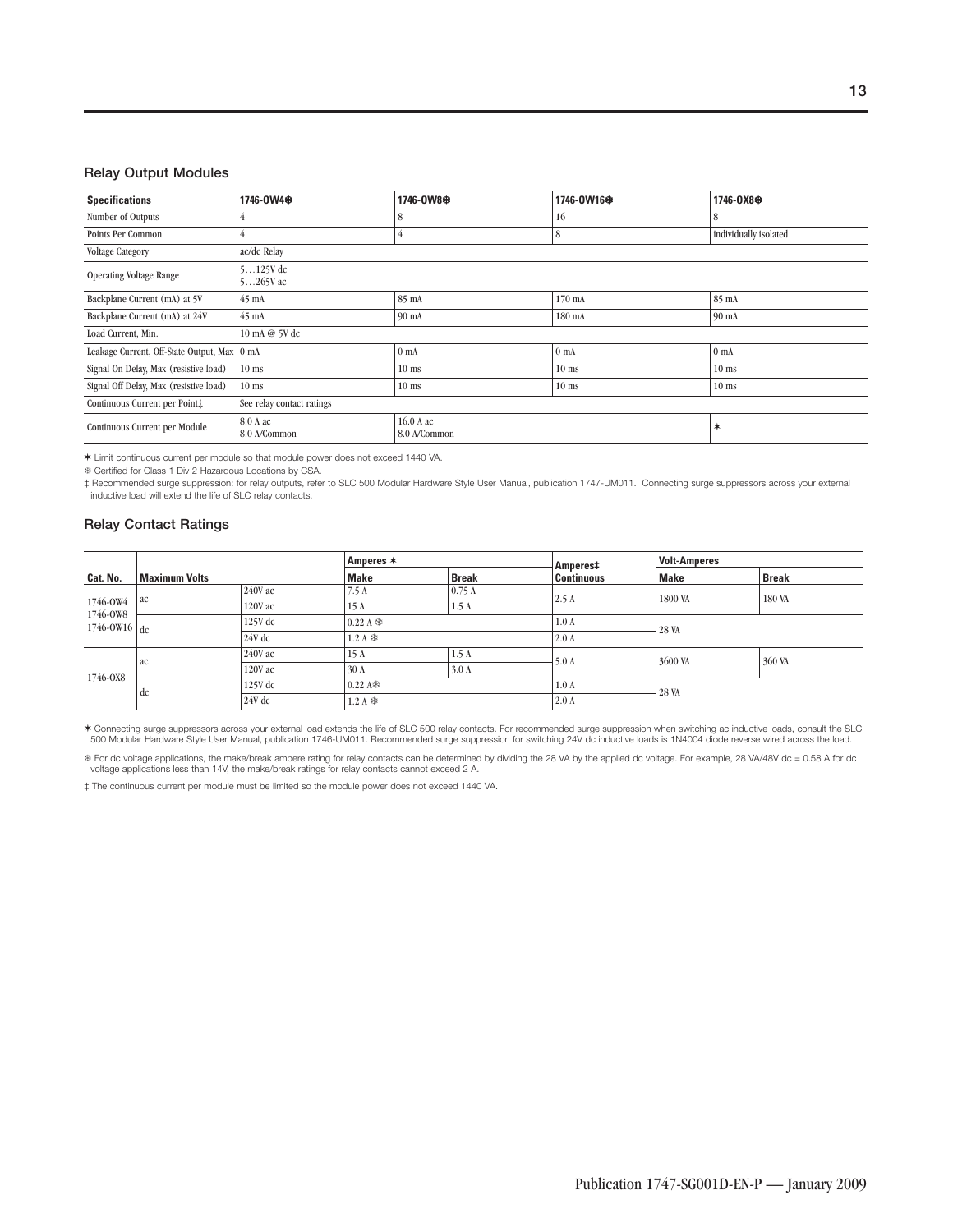#### **Combination I/O Modules**

| <b>Specifications</b>               | 1746-104                                                                                                  | 1746-108         | 1746-1012       | 1746-1012DC                                                       |
|-------------------------------------|-----------------------------------------------------------------------------------------------------------|------------------|-----------------|-------------------------------------------------------------------|
| Number of Inputs                    |                                                                                                           |                  |                 |                                                                   |
| Number of Outputs                   |                                                                                                           |                  |                 |                                                                   |
| Points Per Common                   |                                                                                                           |                  |                 |                                                                   |
| <b>Voltage Category</b>             | 120V ac (Inputs)<br>100/120V ac (Relay Contact Outputs)                                                   |                  |                 | 24V dc (Inputs)<br>100/120V ac (Relay Contact Outputs)            |
| <b>Operating Voltage Range</b>      | $85132V$ ac $@$ 4763 Hz (Inputs)<br>5265V ac $@$ 4763 Hz / 5125V dc (Outputs)                             |                  |                 | $1030V$ dc (Inputs)<br>5265V ac @ 4763 Hz / 5125V dc<br>(Outputs) |
| Backplane Current (mA) at 5V        | $30 \text{ mA}$                                                                                           | 60 <sub>mA</sub> | $90 \text{ mA}$ | 80 mA                                                             |
| Backplane Current (mA) at 24V 25 mA | $45 \text{ mA}$<br>70 <sub>mA</sub>                                                                       |                  |                 | 60 <sub>mA</sub>                                                  |
| Continuous Current per Point        | See Relay Contact Ratings for 1746-OW16 on page 13.<br>See Relay Contact Ratings for 1746-OW4 on page 13. |                  |                 |                                                                   |
| Continuous Current per Module 4 A   |                                                                                                           | 18 A             | 8A              | 8 A                                                               |

### **1746-SIM Input Simulator**

The 1746-SIM Input Simulator is designed for use on 16-channel 24V dc sinking and sourcing modules with removable terminal blocks, including 1746-IB16, 1746-ITB16, 1746-IV16, 1746-ITV16, and 1746-IN16 modules. The input simulator provides 16 switches for simulating inputs to the SLC 500.

### **1746 Analog I/O Modules**

Analog I/O modules feature user-selectable voltage or current inputs, backplane isolation, removable terminal blocks, and diagnostic feedback.

The 1746-NI4, 1746-NIO4I, and 1746-NIO4V input channels are filtered to reject high frequency noise and provide 14- to 16-bit (range-dependent) resolution.

All 4-channel analog output modules provide 14-bit resolution and a 2.5 ms conversion rate.

The 1746-FIO4I and 1746-FIO4V modules have less input filtering and can sense more rapidly changing inputs. However, their input resolution is only 12-bit. Because the input filter on the 1746-FIO4I or 1746-FIO4V module may pass more electrical noise, you should thoroughly ground and shield the input transducer, its power supply, and cables.

The 1746-NI8 module provides high accuracy and fast analog signal conversion. The 1746-NI8, 1746-NI16I and 1746-NI16V modules are high density analog input modules that are software configurable.

The 1746-NO8I (current output) and 1746-NO8V (voltage output) modules are high density, analog output modules that provide 8 individually configurable output channels with 16-bit resolution.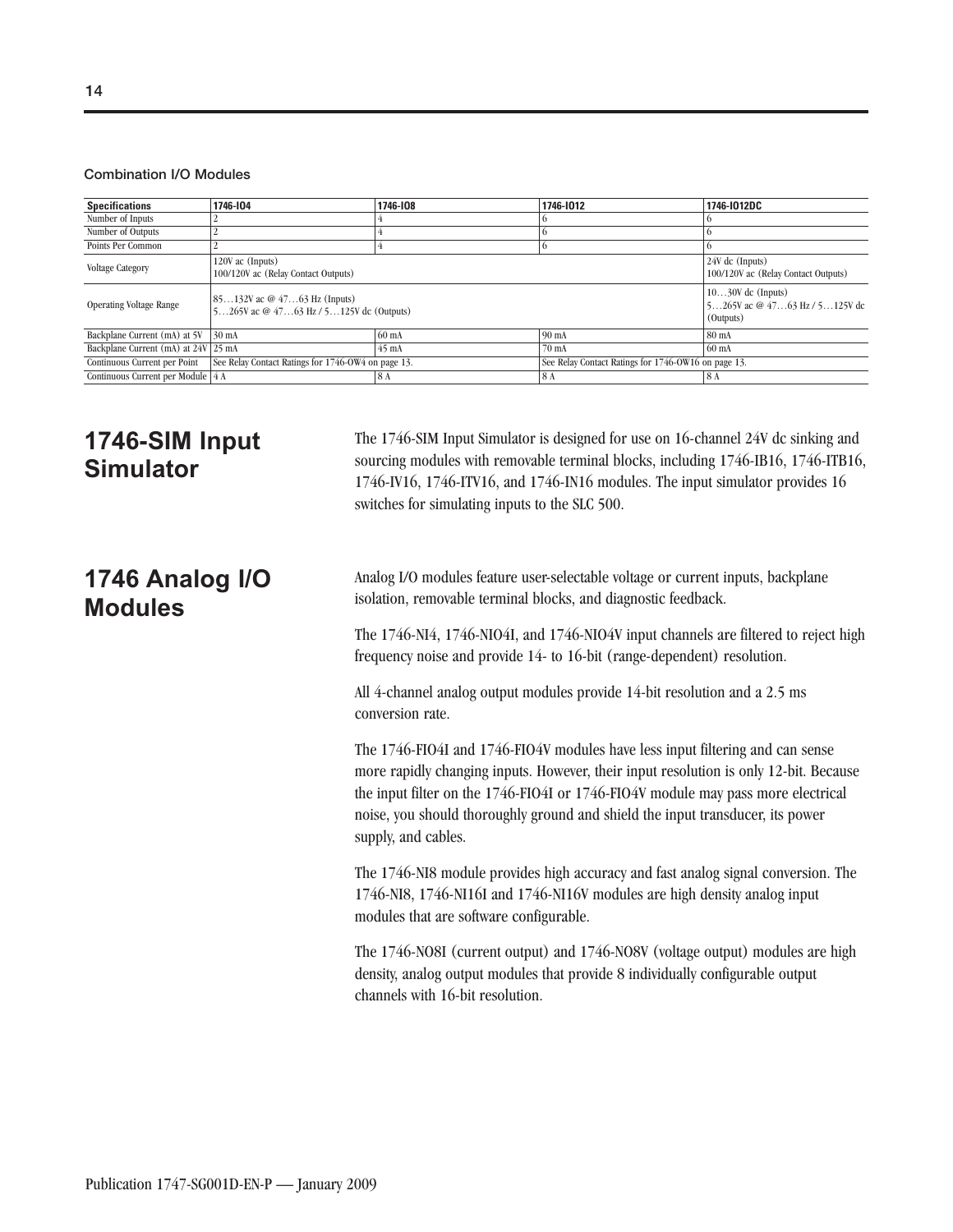### **Analog I/O Module Overview**

| Cat. No.    | <b>Description</b>                                                    | <b>Voltage Category</b>                                         | <b>For Specifications, See</b>                                                                                                                               |
|-------------|-----------------------------------------------------------------------|-----------------------------------------------------------------|--------------------------------------------------------------------------------------------------------------------------------------------------------------|
| 1746-NI4    | High Resolution (4) Analog Input Module                               | $-20+20$ mA (or) $-10+10V$ dc                                   | page 16: General Input Specifications<br>page 16: Current Loop Input Specifications<br>page 17: Voltage Input Specifications                                 |
| 1746-NI8    | High Resolution (8) Analog Input Module                               | $-20+20$ mA (or) $-10+10V$ dc                                   | page 18: General Input Specifications<br>page 18: Input Step Response<br>page 19: Current Loop Input Specifications<br>page 19: Voltage Input Specifications |
| 1746-NI16I* | High Resolution (16) Analog Input Module                              | $-20+20$ mA                                                     | page 21: General Input Specifications<br>page 22: Module Update Times                                                                                        |
| 1746-NI16V* | High Resolution (16) Analog Input Module                              | $-10+10V$ dc                                                    | page 21: General Input Specifications<br>page 22: Module Update Times                                                                                        |
| 1746-NIO4I  | High Resolution (2) Analog Input, (2) Analog Current<br>Output Module | $-20+20$ mA (or) $-10+10V$ dc (Inputs)<br>$020$ mA (Outputs)    | page 16: General Input Specifications<br>page 16: Current Loop Specifications<br>page 17: Output Specifications                                              |
| 1746-NIO4V  | High Resolution (2) Analog Input, (2) Analog Voltage<br>Output Module | $20+20$ mA (or) $-10+10V$ dc (Inputs)<br>$-10+10V$ dc (Outputs) | page 16: General Input Specifications<br>page 17: Voltage Input Specifications<br>page 17: Output Specifications                                             |
| 1746-FIO4I  | (2) Fast Analog Input, (2) Analog Current Output Module               | $020$ mA (or) $010V$ dc (Inputs)<br>$020$ mA (Outputs)          | page 16: General Input Specifications<br>page 16: Current Loop Specifications<br>page 17: Output Specifications                                              |
| 1746-FIO4V  | (2) Fast Analog Input, (2) Analog Voltage Output Module               | $020$ mA (or) $010V$ dc (Inputs)<br>$-10+10V$ dc (Outputs)      | page 16: General Input Specifications<br>page 17: Voltage Input Specifications<br>page 17: Output Specifications                                             |
| 1746-NO4I   | (4) Analog Current Output Module                                      | $020$ mA                                                        | page 17: Output Specifications                                                                                                                               |
| 1746-NO4V   | (4) Analog Voltage Output Module                                      | $-10+10V$ dc                                                    | page 17: Output Specifications                                                                                                                               |
| 1746-NO8I   | (8) Analog Current Output Module                                      | $020$ mA                                                        | page 20: Output Specifications                                                                                                                               |
| 1746-NO8V   | (8) Analog Voltage Output Module                                      | $-10+10V$ dc                                                    | page 20: Output Specifications                                                                                                                               |

✶ Single-ended connections only.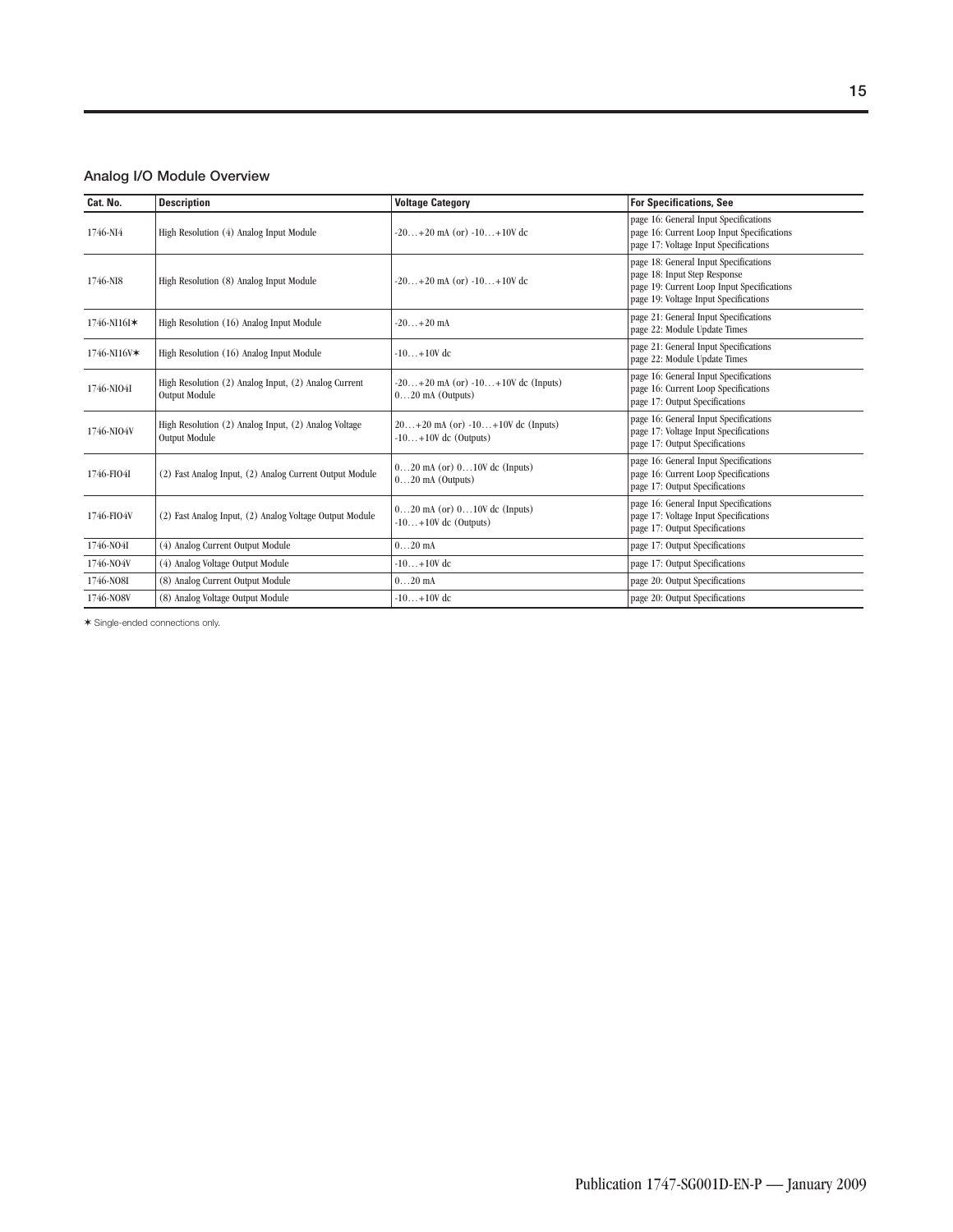**General Input Specifications for 4-Channel Modules**

| Cat. No.                            | 1746-NI4                                   | 1746-NI04I       | 1746-NI04V       | 1746-FI04I                                     | 1746-FI04V       |
|-------------------------------------|--------------------------------------------|------------------|------------------|------------------------------------------------|------------------|
| Backplane Current (mA) at 5V        | $25 \text{ mA}$                            | $55 \text{ mA}$  | 55 mA            | 55 mA                                          | 55 mA            |
| Backplane Current (mA) at 24V 85 mA |                                            | $145 \text{ mA}$ | $115 \text{ mA}$ | 150 mA                                         | $120 \text{ mA}$ |
| Number of Inputs                    |                                            |                  |                  | ∸                                              |                  |
| <b>Backplane Isolation</b>          | 500V ac and 710V dc withstand for 1 minute |                  |                  |                                                |                  |
| Step Response                       | $60$ ms                                    |                  |                  | $100 \,\mu s$                                  |                  |
| <b>Conversion Method</b>            | sigma-delta modulation                     |                  |                  | successive approximation                       |                  |
| <b>Converter Resolution</b>         | $16$ bit<br>12 bit                         |                  |                  |                                                |                  |
| <b>Conversion Time</b>              | N/A                                        |                  |                  | $7.5 \mu s$ every $512 \mu s$ (nominal)        |                  |
| Module Throughput Delay             | $512 \mu s$ (nominal)                      |                  |                  | 1.10 ms (maximum) $*$<br>$512 \mu s$ (typical) |                  |

✶ Worst-case throughput occurs when the module just misses an event.

### **Current Loop Input Specifications for 4-Channel Modules**

| Cat. No.                                                     | 1746-NI4                              | 1746-NIO4I      | 1746-NI04V      | 1746-FI04I                          | 1746-FI04V |  |
|--------------------------------------------------------------|---------------------------------------|-----------------|-----------------|-------------------------------------|------------|--|
| <b>Full Scale</b>                                            | $20 \text{ mA}$                       | $20 \text{ mA}$ | $20 \text{ mA}$ | $20 \text{ mA}$                     | 20 mA      |  |
| <b>Input Range</b>                                           | $\pm 20$ mA (nominal)                 |                 |                 | $020$ mA (nominal)                  |            |  |
|                                                              | $\pm 30$ mA (maximum)                 |                 |                 | for $030$ mA (maximum)              |            |  |
| <b>Current Input Coding</b>                                  | $\pm 16,384$ for $\pm 20$ mA          |                 |                 | $02047$ counts for $020$ mA         |            |  |
| Absolute Maximum Input Voltage                               | $\pm$ 7.5V dc or 7.5V ac RMS          |                 |                 |                                     |            |  |
| Input Impedance                                              | $250 \Omega$ (nominal)                |                 |                 | $250 \Omega$ (nominal)              |            |  |
| Resolution                                                   | 1.22070 µA per LSB                    |                 |                 | $9.7656 \mu A$ per bit              |            |  |
| Overall Accuracy<br>at 25 °C $(77 \text{ }^{\circ}\text{F})$ | $\pm 0.365\%$ of full scale           |                 |                 | $\pm 0.510\%$ of full scale         |            |  |
| Overall Accuracy,<br>$060$ °C $(32140$ °F)                   | $\pm 0.642\%$ of full scale (maximum) |                 |                 | $\pm 0.850\%$ of full scale         |            |  |
| Overall Accuracy Drift                                       | $+79$ ppm/ $\degree$ C of full scale  |                 |                 | +98 ppm/°C of full scale (maximum)  |            |  |
| Gain Error at<br>25 °C (77 °F)                               | $+0.323\%$ (maximum)                  |                 |                 | $+0.400\%$ (maximum)                |            |  |
| Gain Error,<br>$060$ °C $(32140$ °F)                         | $+0.556\%$ (maximum)                  |                 |                 | $+0.707\%$ of full scale            |            |  |
| Gain Error Drift                                             | $\pm 67$ ppm/°C                       |                 |                 | $\pm 89$ ppm/ $\degree$ C (maximum) |            |  |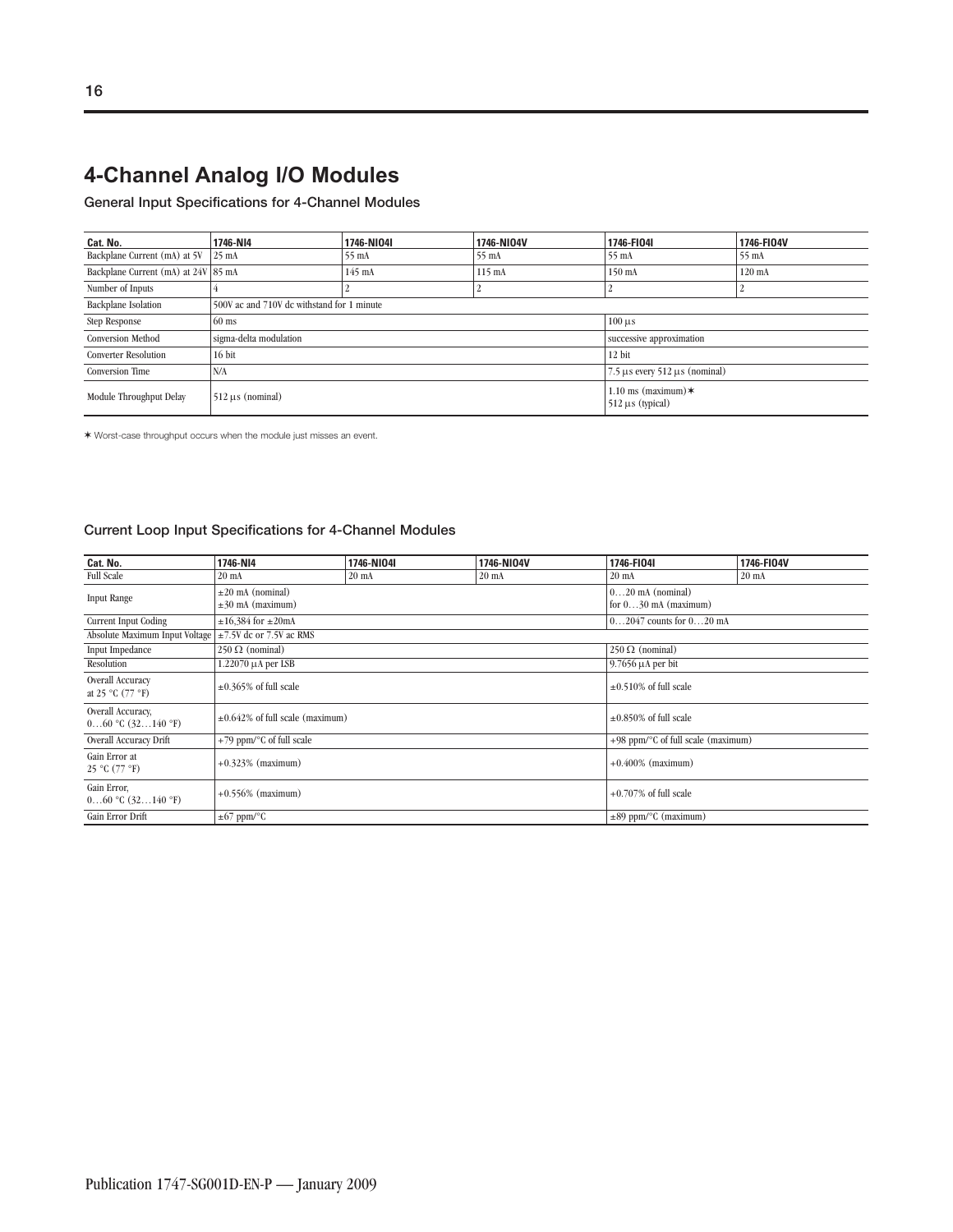#### **Voltage Input Specifications for 4-Channel Modules**

| Cat. No.                                                     | 1746-NI4                                       | 1746-NI04I | 1746-NI04V | 1746-FI04I                     | 1746-FI04V |  |
|--------------------------------------------------------------|------------------------------------------------|------------|------------|--------------------------------|------------|--|
| <b>Full Scale</b>                                            | 10V dc                                         | 10V dc     | $10V$ dc   | 10V dc                         | 10V dc     |  |
| <b>Input Range</b>                                           | $\pm 10V$ dc -1 LSB                            |            |            | $010V$ dc -1 LSB               |            |  |
| Input Impedance                                              | $1 M\Omega$                                    |            |            | $1 M\Omega$                    |            |  |
| <b>Overvoltage Protection</b><br>$(IN + to -IN)$             | 220V dc or ac RMS continuously                 |            |            | 220V dc or ac RMS continuously |            |  |
| Resolution                                                   | 305.176 μV per LSB                             |            |            | 2.4414 mV per LSB (nominal)    |            |  |
| Voltage Input Coding                                         | $-32,768+32,767$ for $+10V$ dc                 |            |            | $04095$ counts for $010V$ dc   |            |  |
| Overall Accuracy<br>at 25 °C $(77 \text{ }^{\circ}\text{F})$ | $\pm 0.284\%$ of full scale                    |            |            | $\pm 0.440\%$ of full scale    |            |  |
| Overall Accuracy,<br>$060$ °C $(32140$ °F)                   | $\pm 0.504\%$ of full scale                    |            |            | $\pm 0.750\%$ of full scale    |            |  |
| Overall Accuracy Drift<br>(maximum)                          | $+63$ ppm/ $\degree$ C of full scale (maximum) |            |            | +88 ppm/°C (maximum)           |            |  |
| Gain Error at<br>25 °C (77 °F)                               | $+0.263%$ (maximum)                            |            |            | $+0.323\%$ of full scale       |            |  |
| Gain Error,<br>$060$ °C $(32140$ °F)                         | $+0.461\%$ (maximum)                           |            |            | $+0.530\%$ of full scale       |            |  |
| Gain Error Drift                                             | $\pm 57$ ppm/°C                                |            |            | $\pm$ 79 ppm/°C                |            |  |

### **Output Specifications for 4-Channel Modules**

| Cat. No.                                   | 1746-FI04I                                   | 1746-NI04I     | 1746-N04I | 1746-FI04V                        | 1746-NI04V       | 1746-N04V        |  |
|--------------------------------------------|----------------------------------------------|----------------|-----------|-----------------------------------|------------------|------------------|--|
| Number of Outputs                          | $\overline{\mathcal{L}}$                     | $\overline{2}$ | 4         | 2                                 | 2                | 4                |  |
| Backplane Current (mA) at 5V               | 55 mA                                        | 55 mA          | 55 mA     | 55 mA                             | 55 mA            | 55 mA            |  |
| Backplane Current (mA) at 24V              | 150 mA                                       | 145 mA         | 195 mA*   | 120 mA                            | $115 \text{ mA}$ | $145 \text{ mA}$ |  |
| <b>Isolation Voltage</b>                   | Tested at 500V ac and 710V dc for 60 seconds |                |           |                                   |                  |                  |  |
| <b>Full Scale</b>                          | 21 mA                                        |                |           | 10V dc                            |                  |                  |  |
| Output Range (normal)                      | $020$ mA -1 LSB                              |                |           | $\pm 10V$ dc -1 LSB               |                  |                  |  |
| <b>Output Coding</b>                       | $032,764$ for $021$ mA                       |                |           | $-32,768+32,764$ for $\pm 10V$ dc |                  |                  |  |
| Output Resolution (per LSB)                | 2.56348 µA                                   |                |           | 1.22070 mV                        |                  |                  |  |
| <b>Converter Resolution</b>                | 14-bit                                       |                |           | 14-bit                            |                  |                  |  |
| <b>Conversion Method</b>                   | R-2R ladder                                  |                |           | R-2R ladder                       |                  |                  |  |
| Step Response                              | $2.5$ ms $(595%)$                            |                |           | 2.5 ms (normal)                   |                  |                  |  |
| Load Range                                 | $0500\Omega$                                 |                |           | 1K $\infty$ $\Omega$              |                  |                  |  |
| <b>Load Current</b><br>(maximum)           | N/A                                          |                |           | $10 \text{ mA}$                   |                  |                  |  |
| Over-range Capability                      | $5\%$ $(021 \text{ mA} - 1 \text{ LSB})$     |                |           | N/A                               |                  |                  |  |
| Overall Accuracy at<br>25 °C (77 °F)       | $\pm 0.298\%$ of full scale                  |                |           | $\pm 0.208\%$ of full scale       |                  |                  |  |
| Overall Accuracy,<br>$060$ °C $(32140$ °F) | $\pm 0.541\%$ of full scale                  |                |           | $\pm 0.384\%$ of full scale       |                  |                  |  |
| Overall Accuracy Drift<br>(maximum)        | $\pm$ 70 ppm/°C of full scale                |                |           | $\pm$ 54 ppm/°C of full scale     |                  |                  |  |
| Gain Error at 25 °C (77 °F)                | $\pm 298\%$ of full scale                    |                |           | $\pm 208\%$ of full scale         |                  |                  |  |
| Gain Error,<br>$060$ °C $(32140$ °F)       | $\pm$ 516% of full scale                     |                |           | $\pm$ 374% of full scale          |                  |                  |  |
| Gain Error Drift<br>(maximum)              | $\pm 62$ ppm/°C of full scale                |                |           | $\pm$ 47 ppm/°C of full scale     |                  |                  |  |

\* The 1746-NO4I and 1746-NO4V analog output modules have connections for user-supplied 24V dc power supplies. When external 24V dc power is used, the module only draws 5V dc<br>current from the SLC backplane. If an external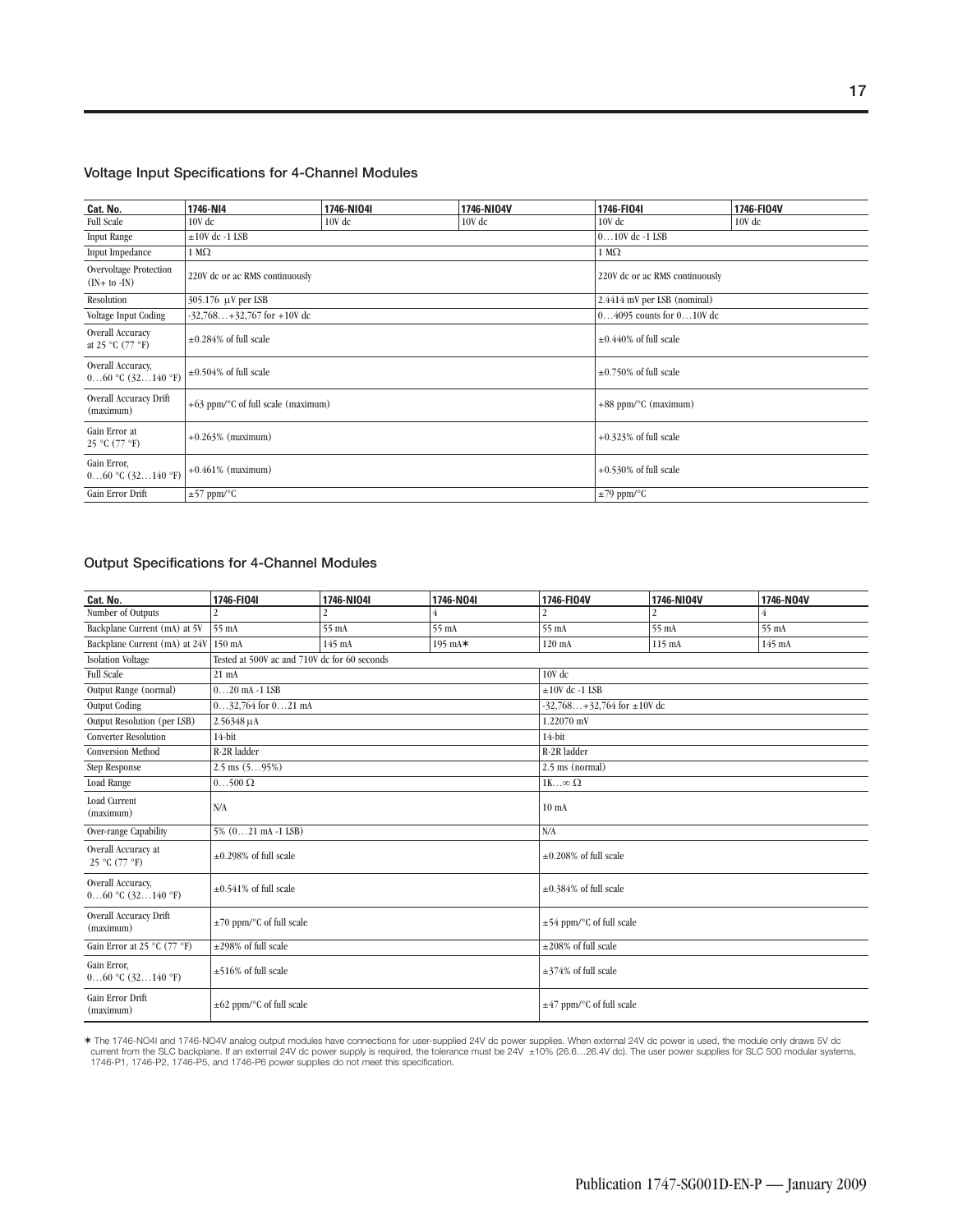### **8-Channel Input Modules**

**General Input Specifications for 1746-NI8**

| Cat. No.                             | 1746-NI8                                                                                                                                                                  |
|--------------------------------------|---------------------------------------------------------------------------------------------------------------------------------------------------------------------------|
| Backplane Current (mA) at 5V         | 200 mA                                                                                                                                                                    |
| Backplane Current (mA) at 24V 100 mA |                                                                                                                                                                           |
|                                      | Backplane Power Consumption 3.4 W maximum (1.0 W at 5V dc, 2.4 W at 24V dc)                                                                                               |
| Number of Inputs                     | 8                                                                                                                                                                         |
| <b>Converter Resolution</b>          | $16$ -bit                                                                                                                                                                 |
| Type of Input (Selectable)           | $\pm 10V$ dc<br>$05V$ dc<br>$020$ mA<br>$\pm 20$ mA<br>$15V$ dc<br>$010V$ dc<br>$420$ mA<br>$01$ mA                                                                       |
| Type of Data (Selectable)            | <b>Engineering Units</b><br>Scaled for PID<br>Proportional Counts (-32,76832,767 range)<br>Proportional Counts (User-Defined Range, Class 3 only)<br>1746-NI4 Data Format |
| A/D Conversion Method                | Successive approximation, switched capacitor                                                                                                                              |
| <b>Input Filter Frequencies</b>      | $1$ Hz<br>$2$ Hz<br>$5$ Hz<br>10 Hz<br>20 Hz<br>50 Hz<br>75 Hz                                                                                                            |
| Time to Detect Open Circuit          | 1 module scan                                                                                                                                                             |
| Common-Mode Voltage Range            | $\pm 10.5V$ (15V maximum between any two input signal terminals when connected in a single-ended configuration)                                                           |
| <b>Isolation Voltage</b>             | Tested at 500V ac and 710V dc for 60 seconds                                                                                                                              |
| Module Update Time                   | 0.75 ms per enabled channel                                                                                                                                               |
| Channel Turn-On Time                 | $101107$ ms maximum                                                                                                                                                       |
| Channel Turn-Off Time                | $17$ ms maximum                                                                                                                                                           |
| Channel Reconsideration Time         | $101107$ ms maximum                                                                                                                                                       |
| Calibration                          | module performs continuous autocalibration                                                                                                                                |

### **Input Step Response for 1746-NI8**

| <b>Filter</b> | <b>Step Response for 1746-NI8</b>            |                                               |                                               |  |  |  |
|---------------|----------------------------------------------|-----------------------------------------------|-----------------------------------------------|--|--|--|
| Frequency     | 1% Accuracy $*$                              | $0.1\%$ Accuracy $*$                          | 0.05% Accuracy $*$                            |  |  |  |
| $1$ Hz        | $730 \text{ ms} + \text{module update time}$ | $1100 \text{ ms} + \text{module update time}$ | $1200 \text{ ms} + \text{module update time}$ |  |  |  |
| $2$ Hz        | $365 \text{ ms} + \text{module update time}$ | 550 ms + module update time                   | $600 \text{ ms} + \text{module update time}$  |  |  |  |
| 5 Hz          | $146 \text{ ms} + \text{module update time}$ | 220 ms + module update time                   | $240 \text{ ms} + \text{module update time}$  |  |  |  |
| $10$ Hz       | 73 ms + module update time                   | 110 ms + module update time                   | 120 ms + module update time                   |  |  |  |
| $20$ Hz       | 36.5 ms + module update time                 | 55 ms + module update time                    | $60 \text{ ms} + \text{module update time}$   |  |  |  |
| 50 Hz         | 14.5 ms + module update time                 | 22 ms + module update time                    | 24 ms + module update time                    |  |  |  |
| 75 Hz         | 10 ms + module update time                   | 15 ms + module update time                    | 18 ms + module update time                    |  |  |  |
| no filter     | $0.5 \text{ ms} + \text{module update time}$ | $0.75 \text{ ms} + \text{module update time}$ | $0.75 \text{ ms} + \text{module update time}$ |  |  |  |

✶ The module accuracy for current inputs is 0.05%, and for voltage inputs is 0.1%.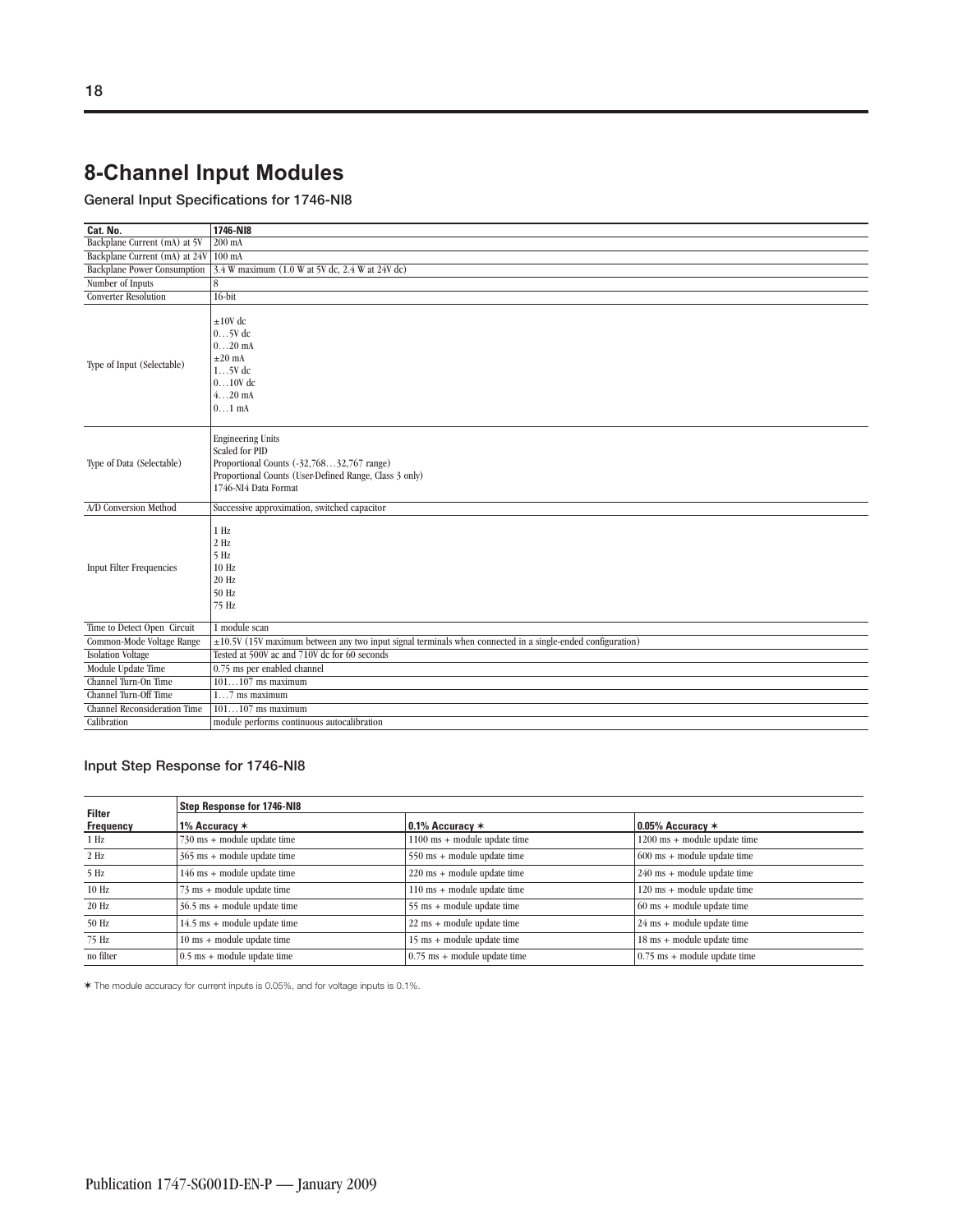### **Current Loop Specifications for 1746-NI8**

| Cat. No.                                         | 1746-NI8                                                              |
|--------------------------------------------------|-----------------------------------------------------------------------|
| Current Input (maximum)                          | $\pm 30$ mA                                                           |
| Input Impedance                                  | $250 \Omega$                                                          |
| <b>Input Resolution</b>                          | $1 \mu A$                                                             |
| <b>Display Resolution</b>                        | $1 \mu A$                                                             |
| Overall Module Accuracy<br>$060$ °C $(32140$ °F) | $020$ mA, $420$ mA, $\pm 20$ mA: $\pm 0.05\%$<br>$01$ mA: $\pm 0.5\%$ |
| Overall Module Accuracy Drift                    | $\pm 12$ ppm/°C                                                       |
| Gain Error at 25 °C (77 °F)                      | $\pm 0.025\%$ (maximum)                                               |
| Gain Error, $060$ °C $(32140$ °F)                | $\pm 0.05\%$ (maximum)                                                |
| Gain Error Drift                                 | $\pm 12$ ppm/°C                                                       |
| Overvoltage Capability                           | 7.5V ac RMS (maximum)                                                 |

### **Voltage Input Specifications for 1746-NI8**

| Cat. No.                                         | 1746-NI8                                   |
|--------------------------------------------------|--------------------------------------------|
| Voltage Input (maximum)                          | $\pm$ 30V between any two signal terminals |
| Input Impedance                                  | $1M \Omega$                                |
| <b>Input Resolution</b>                          | $1 \text{ mV}$                             |
| <b>Display Resolution</b>                        | $1 \text{ mV}$                             |
| Overall Module Accuracy<br>$060$ °C $(32140$ °F) | ±0.1%                                      |
| Overall Module Accuracy Drift                    | $\pm 17$ ppm/°C                            |
| Gain Error at 25 °C (77 °F)                      | $\pm 0.05\%$ (maximum)                     |
| Gain Error, $060$ °C $(32140$ °F)                | $\pm 0.1\%$ (maximum)                      |
| Gain Error Drift                                 | $\pm 17$ ppm/ $\degree$ C (maximum)        |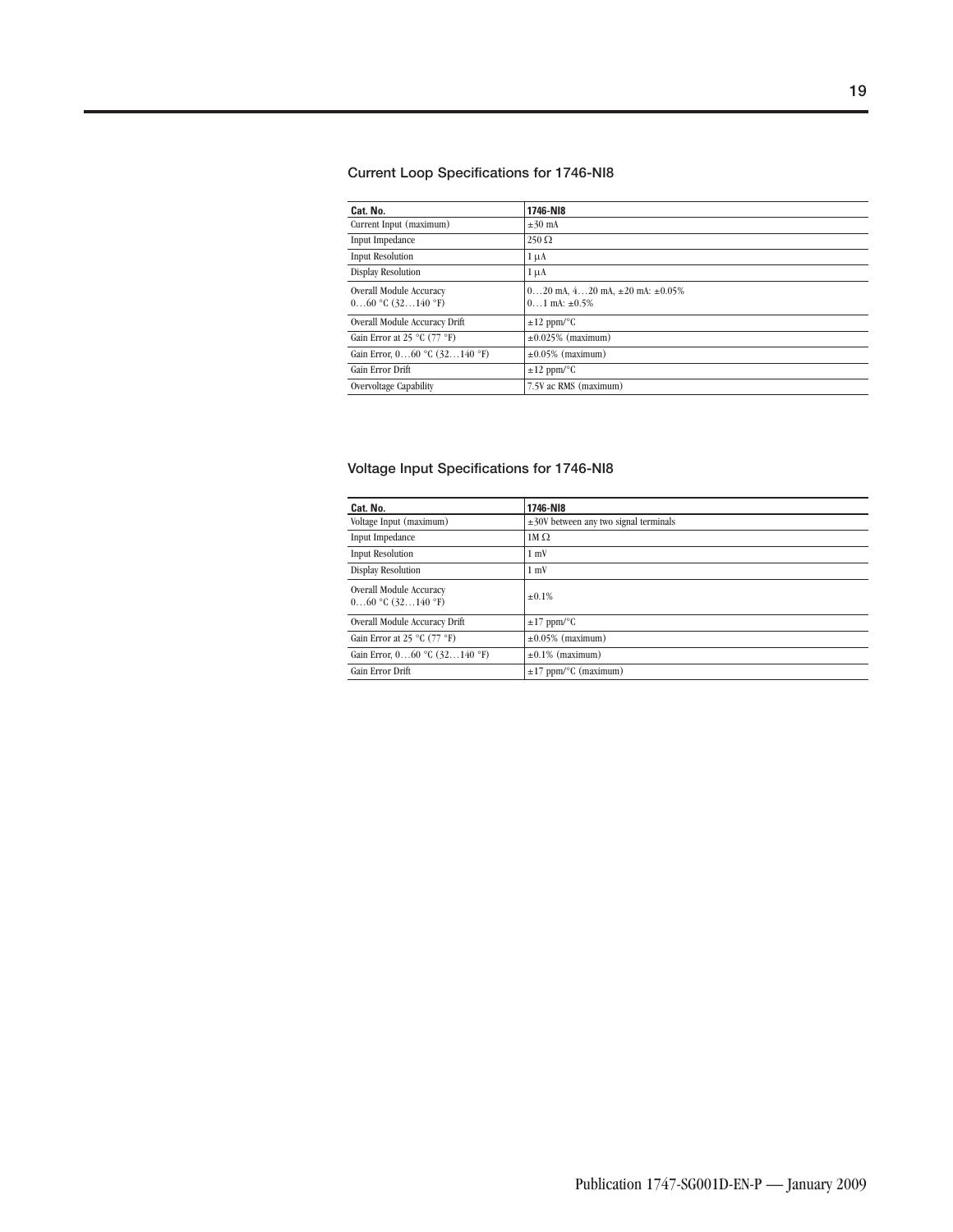### **8-Channel Output Modules**

Optional 24V dc power supply must be N.E.C. Class 2.

### **Output Specifications for 8-Channel Modules**

| Cat. No.                                | 1746-N08I                                                                         | 1746-N08V                |  |
|-----------------------------------------|-----------------------------------------------------------------------------------|--------------------------|--|
| Backplane Current (mA) at 5V            | $120 \text{ mA}$                                                                  | $120 \text{ mA}$         |  |
| Backplane Current (mA) at 24V           | 250 mA参                                                                           | $160 \text{ mA}$         |  |
| <b>Backplane Power Consumption</b>      | 5.6W                                                                              | 5.6W                     |  |
| Thermal Dissipation, Max.               | 6.6W                                                                              | 4.44 W                   |  |
| <b>Isolation Voltage</b>                | Tested at 500V dc                                                                 | Tested at 500V dc        |  |
| Number of Outputs                       | 8                                                                                 | 8                        |  |
| Output Type                             | Current                                                                           | Voltage                  |  |
| <b>Output Range</b>                     | $021.5$ mA                                                                        | $\pm 10.25V$ dc          |  |
| Output Coding (proportional<br>scaling) | 032,767<br>$-32,768+32,767$                                                       |                          |  |
| Resolution                              | $16$ -bit                                                                         | $16$ -bit                |  |
|                                         | 366 nA/count                                                                      | 320 µV/count             |  |
| Non-Linearity                           | 0.06% of full scale                                                               |                          |  |
| <b>DAC Conversion Method</b>            | R-2R Ladder Network                                                               |                          |  |
| <b>Output Step Response</b>             | 1 ms (095% of full scale)                                                         |                          |  |
| Channel Update Time (typical)           | Class 1: 5 ms to update all 8 channels<br>Class 3: 10 ms to update all 8 channels |                          |  |
| Load Range                              | $0500 \Omega$                                                                     | 1 $k\Omega$ and greater  |  |
| <b>Load Current</b>                     | N/A                                                                               | $10$ mA (maximum)        |  |
| Output Impedance                        | Greater than $1M \Omega$                                                          | Less than $1.0 \Omega$   |  |
| Over-Range Capability                   | 7.5% (21.5 mA)                                                                    | $2.5\%$ ( $\pm 10.25V$ ) |  |
| Overall Accuracy                        | 0.1% of full scale at 25 °C (77 °F)<br>0.2% of full scale at 60 °C (140 °F)       |                          |  |
| Overall Accuracy Drift                  | $\pm$ 33 ppm/°C of full scale (maximum)                                           |                          |  |
| Gain Error                              | 0.08% of full scale at 25 °C (77°F)<br>0.15% of full scale at 60 °C (140°F)       |                          |  |
| Gain Error Drift                        | $\pm 25$ ppm/°C of full scale (maximum)                                           |                          |  |
| Calibration                             | <b>Factory</b> calibrated                                                         |                          |  |

✶ J4 jumper set to RACK; 0 mA at 24V dc with J4 Jumper set to EXT.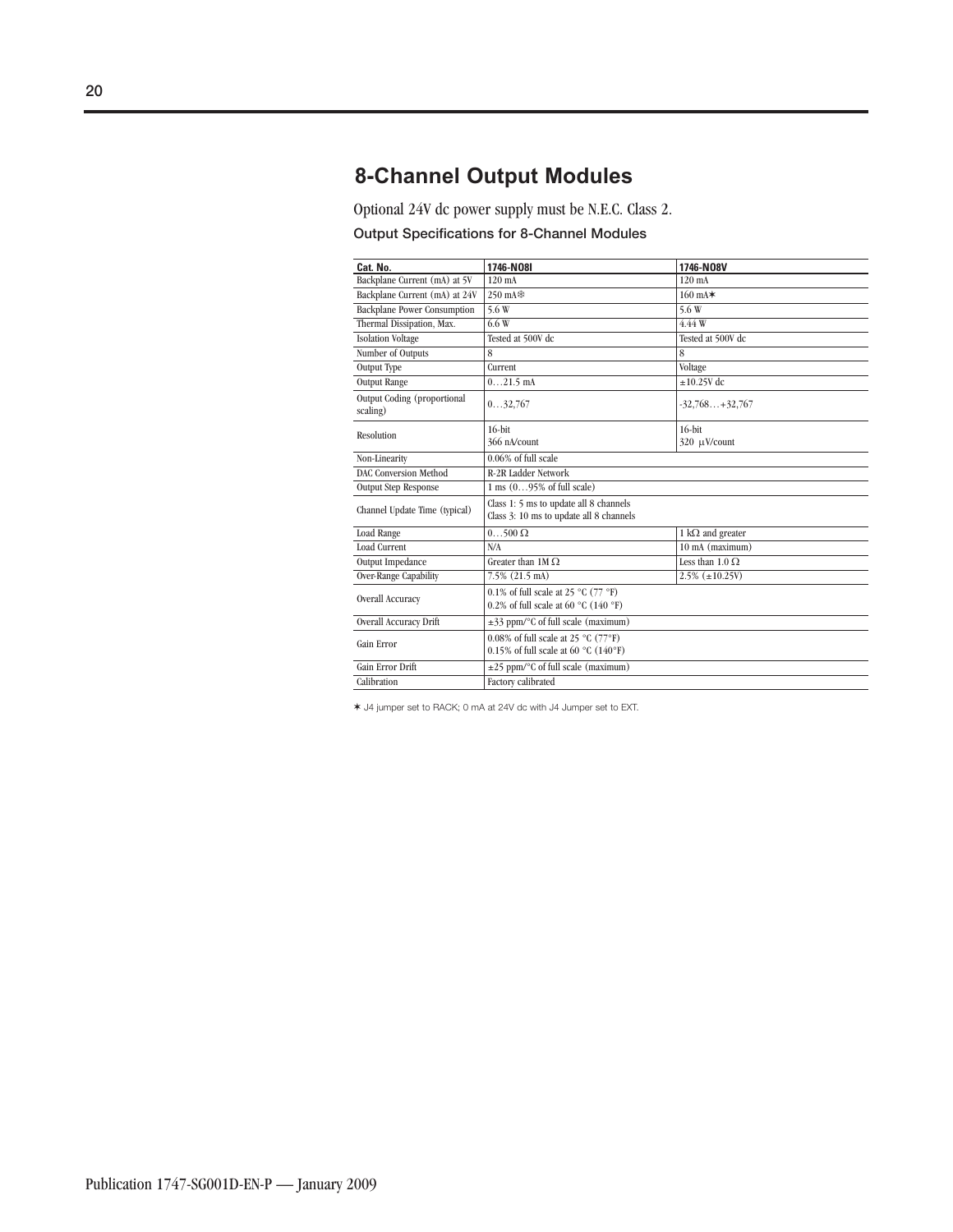### **16-Channel Input Modules**

### **General Input Specifications for 16-Channel Modules**

| Cat. No.                                           | 1746-N116I                                                                                                                                                                       | 1746-NI16V                                                                                                                                                                       |
|----------------------------------------------------|----------------------------------------------------------------------------------------------------------------------------------------------------------------------------------|----------------------------------------------------------------------------------------------------------------------------------------------------------------------------------|
| Backplane Current (mA) at 5V                       | 125 mA                                                                                                                                                                           | 125 mA                                                                                                                                                                           |
| Backplane Current (mA) at 24V                      | 75 mA                                                                                                                                                                            | 75 mA                                                                                                                                                                            |
| <b>Backplane Power Consumption</b>                 | 2.425 W maximum (0.625 W at 5V dc, 1.8 W at 24V dc)                                                                                                                              | 2.425 W maximum (0.625 W at 5V dc, 1.8 W at 24V dc)                                                                                                                              |
| <b>Isolation Voltage</b>                           | Tested at 500V ac and 710V dc for 60 seconds                                                                                                                                     | Tested at 500V ac and 710V dc for 60 seconds                                                                                                                                     |
| Number of Inputs                                   | 16                                                                                                                                                                               | 16                                                                                                                                                                               |
| Resolution                                         | $16$ -bit                                                                                                                                                                        | $16$ -bit                                                                                                                                                                        |
| A/D Conversion Method                              | Sigma Delta                                                                                                                                                                      | Sigma Delta                                                                                                                                                                      |
| Common Mode Voltage Range                          | $\pm 10.25$ V relative to the analog common terminal (20.5V maximum<br>between any two signal terminals)                                                                         | $\pm 10.25V$ relative to the analog common terminal (20.5V maximum<br>between any two signal terminals)                                                                          |
| <b>Input Filter Frequencies</b>                    | 6 Hz<br>10 Hz<br>20 Hz<br>40 Hz<br>60 Hz<br>80 Hz<br>100 Hz<br>250 Hz                                                                                                            | 6 Hz<br>10 Hz<br>20 Hz<br>$40$ Hz<br>60 Hz<br>80 Hz<br>100 Hz<br>250 Hz                                                                                                          |
| Type of Input (Selectable)                         | $020$ mA<br>$\pm 20$ mA<br>$420$ mA<br>$0 \dots 1$ mA                                                                                                                            | $\pm 10V$ dc<br>$05V$ dc<br>$15V$ dc<br>$010V$ dc                                                                                                                                |
| Type of Data (Selectable)                          | <b>Engineering Units</b><br><b>Scaled for PID</b><br>Proportional Counts (-32,76832,767 range)<br>Proportional Counts (User-Defined Range, Class 3 only)<br>1746-NI4 Data Format | <b>Engineering Units</b><br><b>Scaled for PID</b><br>Proportional Counts (-32,76832,767 range)<br>Proportional Counts (User-Defined Range, Class 3 only)<br>1746-NI4 Data Format |
| <b>Input Impedance</b>                             | $249\Omega$                                                                                                                                                                      | $20\,\Omega$                                                                                                                                                                     |
| Maximum Voltage Input without Damage               | ±8V between analog common and any input terminal                                                                                                                                 | $\pm 30V$ between any two signal terminals                                                                                                                                       |
| Current Input (maximum)                            | $\pm 30$ mA between analog common and any input terminal                                                                                                                         | $\pm 30$ mA between analog common and any input terminal                                                                                                                         |
| Time to Detect Open Circuit                        | less than 5 s                                                                                                                                                                    | less than 5 s                                                                                                                                                                    |
| <b>Input Resolution</b>                            | 640 nA                                                                                                                                                                           | $312 \mu V$                                                                                                                                                                      |
| Display Resolution                                 | 0.3%                                                                                                                                                                             | 0.1%                                                                                                                                                                             |
| Module Error Over Full Operating Temperature Range | 0.08% of full scale at 25 °C (77 °F)<br>0.15% of full scale at 60 °C (140 °F)                                                                                                    | 0.08% of full scale at 25 °C (77 °F)<br>0.15% of full scale at 60 °C (140 °F)                                                                                                    |
| Input Offset Drift with Temperature                | 360 nA/°C                                                                                                                                                                        | 90 $\mu$ V/°C                                                                                                                                                                    |
| Gain Drift with Temperature                        | 20 ppm/°C                                                                                                                                                                        | 15 ppm/°C                                                                                                                                                                        |
| Calibration Accuracy at 25 °C                      | better than 0.15% of range                                                                                                                                                       | better than 0.05% of range                                                                                                                                                       |
| Calibration                                        | Factory calibrated                                                                                                                                                               | Factory calibrated                                                                                                                                                               |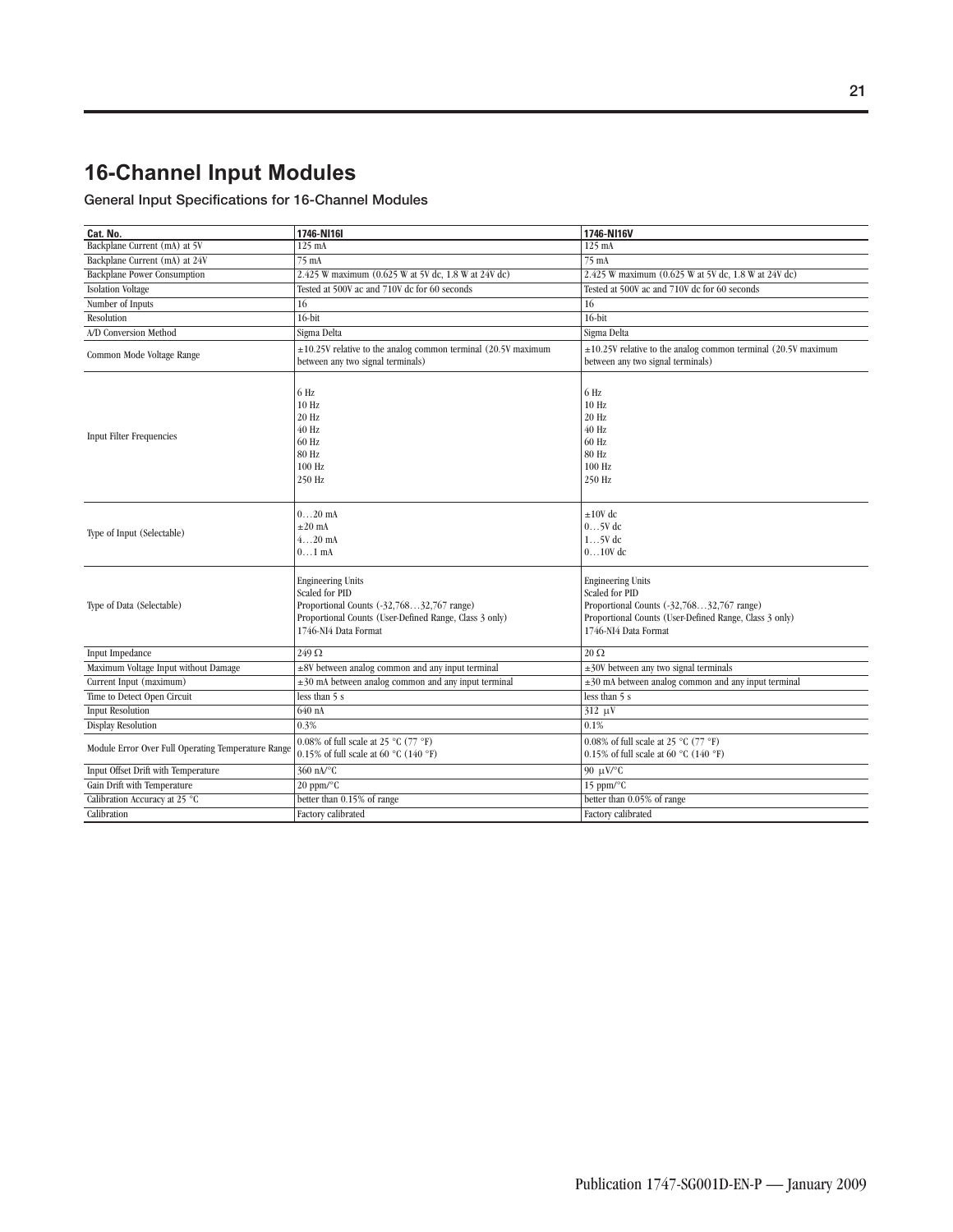Module update time is dependent on the number of channels enabled and the filter frequency, as illustrated in the table below.

**Module Update Time** ✶ **Filter Frequency 16 Channels Enabled 12 Channels Enabled 8 Channels Enabled 4 Channels Enabled** 6 Hz  $630 \text{ ms}$   $473 \text{ ms}$   $314 \text{ ms}$  7 ms 10 Hz 380 ms 285 ms 190 ms 4 ms 20 Hz 194 ms 145 ms 96 ms 4 ms 40 Hz  $100 \text{ ms}$  75 ms 50 ms 4 ms 60 Hz 69 ms 52 ms  $34 \text{ ms}$   $4 \text{ ms}$  4 ms  $80 \text{ Hz}$   $54 \text{ ms}$   $39 \text{ ms}$   $26 \text{ ms}$   $4 \text{ ms}$ 100 Hz  $37 \text{ ms}$  27 ms 18 ms 4 ms 250 Hz 18 ms 13 ms 13 ms 4 ms

**Module Update Times for 1746-NI16I and 1746-NI16V**

✶ Assuming all of the enabled channels have the filter frequency shown in the first column.

### **Temperature Modules**

### **SLC 500 Thermocouple/mV Input Modules**

All modules interface to thermocouple types J, K, T, E, R, S, B, and N, and also accept millivolt signals that standard analog modules are not able to detect. The 1746-INT4 module also interfaces with thermocouple types C and D.

All modules provide fully-integrated cold-junction compensation (CJC) to retain thermocouple input signal accuracy, a choice of input filter frequencies, as well as fault diagnostics and status LEDs.

**Note:** Block transfers are required in a remote I/O configuration, using a 1747-ASB module with a PLC.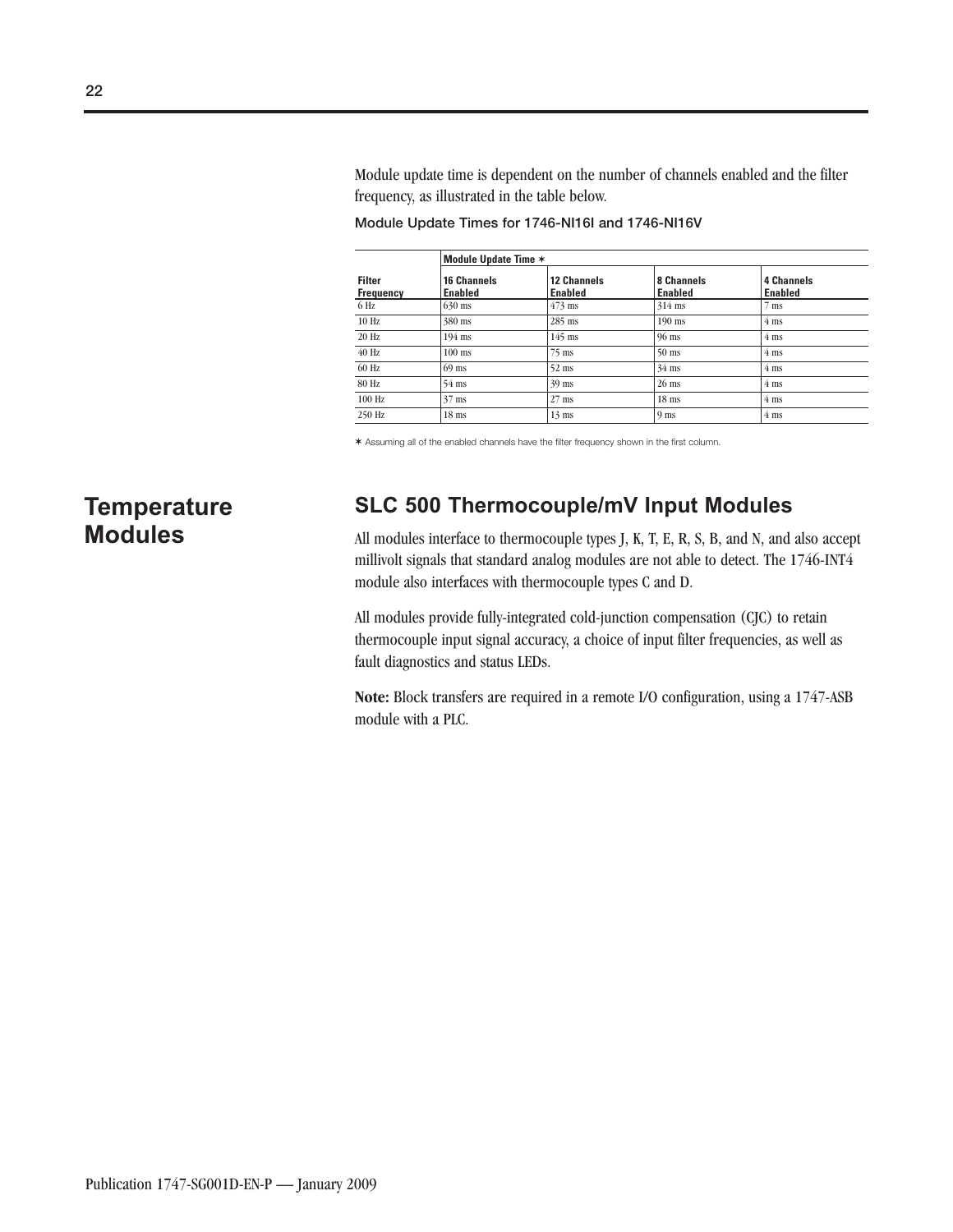### **Thermocouple Module Specifications**

| Cat. No.                                           | 1746-NT4                                                                                                                                                  | 1746-NT8                                                                                                                                 | 1746-INT4                                                                                  |
|----------------------------------------------------|-----------------------------------------------------------------------------------------------------------------------------------------------------------|------------------------------------------------------------------------------------------------------------------------------------------|--------------------------------------------------------------------------------------------|
| Backplane Current (mA) at 5V                       | $60 \text{ mA}$                                                                                                                                           | $120 \text{ mA}$                                                                                                                         | $110 \text{ mA}$                                                                           |
|                                                    |                                                                                                                                                           |                                                                                                                                          |                                                                                            |
| Backplane Current (mA) at 24V                      | $40 \text{ mA}$                                                                                                                                           | 70 mA                                                                                                                                    | 85 mA                                                                                      |
| Number of Inputs                                   | 4 plus a CJC sensor                                                                                                                                       | 8 plus a CJC sensor                                                                                                                      | 4 plus a CJC sensor                                                                        |
| Input Type                                         | Thermocouple Types J, K, T, E, R, S, B, N<br>Millivolt Input Ranges $\pm 50$ mV and $\pm 100$ mV                                                          | Thermocouple Types J, K, T, E,<br>R, S, B, N, C, D<br>Millivolt Input Ranges $\pm 50$ mV<br>and $\pm 100$ mV                             |                                                                                            |
| <b>Filter Frequency</b>                            | 10 Hz, 50 Hz, 60 Hz, 250 Hz                                                                                                                               | low pass digital filter corner<br>frequency of 8 Hz                                                                                      |                                                                                            |
| <b>Input Step Response</b><br>(95% of final value) | 50 ms at 60 Hz<br>80 ms at 60 Hz                                                                                                                          |                                                                                                                                          | $600$ ms at $8$ Hz                                                                         |
| <b>Temperature Units</b>                           | °C or °F                                                                                                                                                  |                                                                                                                                          |                                                                                            |
| Data Formats                                       |                                                                                                                                                           | Raw/Proportional, Engineering Units, Engineering Units x 10, Scaled-for-PID                                                              |                                                                                            |
| Calibration                                        | Autocalibration on channel<br>enable and on a configuration<br>change between channels.                                                                   | Autocalibration at power-up and<br>approximately every 2 minutes<br>afterward.                                                           | Calibrate via ladder program<br>once a year, as required.                                  |
| <b>Isolation</b>                                   | 500V dc transient between<br>inputs and chassis ground, and<br>between inputs and backplane.<br>2V dc continuous between<br>channels (series B or later). | 500V dc transient between<br>inputs and chassis ground, and<br>between inputs and backplane.<br>12.5V dc continuous between<br>channels. | 1000V dc transient or 150V ac<br>continuous channel-to-channel<br>or channel-to-backplane. |

The module update time is calculated by summing all the enabled Channel Sampling Times plus the CJC Update Time.

#### **Module Update Time for 1746-NT4 and 1746-NT8**

| Module      | <b>CJC</b>         | <b>Channel Sampling Time per Channel</b> |              |              |              |
|-------------|--------------------|------------------------------------------|--------------|--------------|--------------|
| <b>Type</b> | <b>Update Time</b> | 250 Hz Filter                            | 60 Hz Filter | 50 Hz Filter | 10 Hz Filter |
| 1746-NT4    | 14 ms              | $12 \text{ ms}$                          | $50$ ms      | $60$ ms      | $300$ ms     |
| 1746-NT8*   | $290$ ms           | $66$ ms                                  | $125$ ms     | $140$ ms     | $470$ ms     |

✶ The sampling times for filter frequencies listed do not include a 45 ms open-circuit detection.

**Module Update Time and Step Response for 1746-INT4**

| 50/60 Hz NMR<br><b>Corner Frequency</b> |                | <b>Filter Time</b> | <b>Undate</b><br><b>Time</b> | Step Response (worst) |  |
|-----------------------------------------|----------------|--------------------|------------------------------|-----------------------|--|
| 8 Hz                                    | 50<br>$-60$ dB | $180$ ms           | $400$ ms                     | $600$ ms              |  |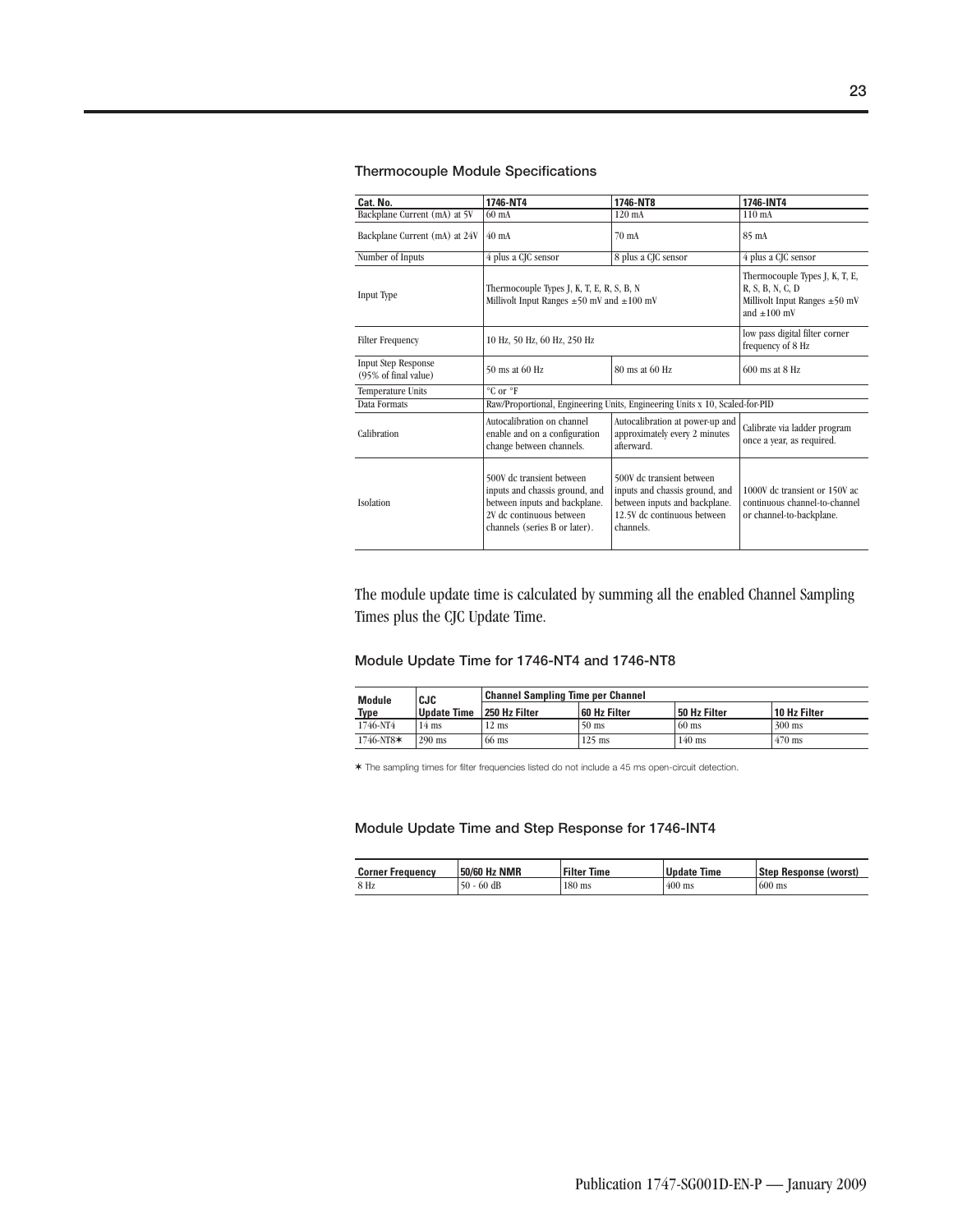#### **Thermocouple Temperature Ranges**

|       | <b>Temperature Range for All Modules</b> |               |                                | Accuracy Max. Error at +25 °C (+77 °F) |                                |  |  |
|-------|------------------------------------------|---------------|--------------------------------|----------------------------------------|--------------------------------|--|--|
| Input | ℃                                        | °F            | 1746-NT4                       | 1746-NT8                               | 1746-INT4                      |  |  |
|       | $-210760$ °C                             | $-3461400$ °F | $\pm 1.06$ °C ( $\pm 1.91$ °F) | $\pm 1.4$ °C ( $\pm 2.52$ °F)          | $\pm 1.6$ °C ( $\pm 2.88$ °F)  |  |  |
| K     | $-2701370$ °C                            | $-4542498$ °F | $\pm 1.72$ °C ( $\pm 3.10$ °F) | $\pm 1.5$ °C ( $\pm 2.7$ °F)           | $\pm 3.8$ °C ( $\pm 6.84$ °F)  |  |  |
|       | $-270400$ °C                             | $-454752$ °F  | $\pm 1.43$ °C ( $\pm 2.57$ °F) | $\pm 1.3$ °C ( $\pm 2.34$ °F)          | $\pm 2.05$ °C ( $\pm 3.69$ °F) |  |  |
| B     | $-3001820$ °C                            | $-5723308$ °F | $\pm 0.73$ °C ( $\pm 1.3$ °F)  | $\pm 1.0$ °C ( $\pm 1.8$ °F)           | $\pm 2.4$ °C ( $\pm 4.32$ °F)  |  |  |
| E     | $-2701000$ °C                            | $-4541832$ °F | $\pm 1.39$ °C ( $\pm 2.5$ °F)  | $\pm 1.3$ °C ( $\pm 2.34$ °F)          | $\pm 1.79$ °C ( $\pm 3.23$ °F) |  |  |
| R     | $0 \dots 1768$ °C                        | $323214$ °F   | $\pm 3.59$ °C ( $\pm 6.46$ °F) | $\pm 3.6$ °C ( $\pm 6.48$ °F)          | $\pm 2.23$ °C ( $\pm 4.02$ °F) |  |  |
| S     | 01768 °C                                 | $323214$ °F   | $\pm 3.61$ °C ( $\pm 6.5$ °F)  | $\pm$ 3.4 °C ( $\pm$ 6.12 °F)          | $\pm 2.38$ °C ( $\pm 4.29$ °F) |  |  |
| N     | $0 \dots 1300$ °C                        | $322372$ °F   | $\pm 3.12$ °C ( $\pm 5.62$ °F) | $\pm 2.7$ °C ( $\pm 4.86$ °F)          | $\pm$ 3.83 °C ( $\pm$ 6.90 °F) |  |  |
| $C*$  | $0 \dots 2317$ °C                        | $324201$ °F   | N/A                            | N/A                                    | $\pm 2.38$ °C ( $\pm 4.11$ °F) |  |  |
| D*    | $0 \dots 2317$ °C                        | $324201$ °F   | N/A                            | N/A                                    | $\pm 2.52$ °C ( $\pm 4.54$ °F) |  |  |
|       | CIC Sensor $\vert 085 \vert$ °C          | $32185$ °F    | N/A                            | N/A                                    | N/A                            |  |  |

✶ Thermocouple type only available with 1746-INT4 module.

#### **DC Millivolt Input Ranges for 1746-NT4, 1746-NT8, and 1746-INT4 Modules**

| <b>Input Type</b> | Range                     | Accuracy at 25 °C (77 °F) |
|-------------------|---------------------------|---------------------------|
| $\pm 50$ mV       | $-50$ mV dc $+50$ mV dc   | $50 \mu V$                |
| $\pm 100$ mV      | $-100$ mV dc $+100$ mV dc | $50 \mu V$                |

### **RTD Input Modules**

The RTD modules interface with platinum, nickel, copper, and nickel-iron RTDs, and with variable resistance devices such as potentiometers (0 to 3000Ω maximum). The module provides on-board RTD temperature scaling in degrees Celsius and degrees Fahrenheit or resistance scaling in ohms.

**TIP:** Block transfers are required in a remote I/O configuration, using a 1747-ASB with a PLC.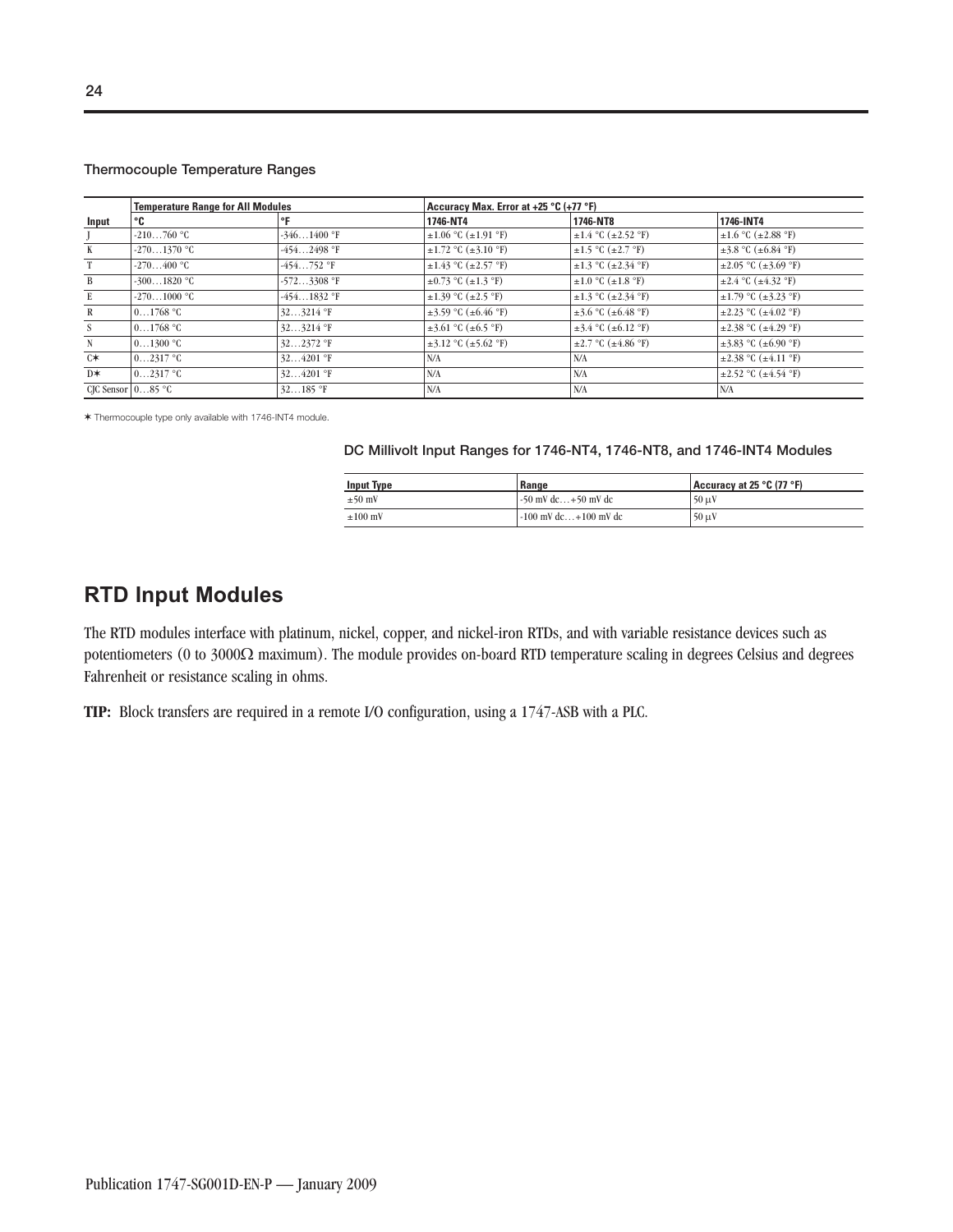#### **RTD/Resistance Input Modules**

| Cat. No.                                                                  | 1746-NR4                                                                                                                                                                                                                                                                                                                                                                                                                                                                                                                 | 1746-NR8                                                                                                                                                                                                                                                                                                                                                                                                                                                                                                          |
|---------------------------------------------------------------------------|--------------------------------------------------------------------------------------------------------------------------------------------------------------------------------------------------------------------------------------------------------------------------------------------------------------------------------------------------------------------------------------------------------------------------------------------------------------------------------------------------------------------------|-------------------------------------------------------------------------------------------------------------------------------------------------------------------------------------------------------------------------------------------------------------------------------------------------------------------------------------------------------------------------------------------------------------------------------------------------------------------------------------------------------------------|
| Backplane Current (mA) at 5V                                              | $50 \text{ mA}$                                                                                                                                                                                                                                                                                                                                                                                                                                                                                                          | $100 \text{ mA}$                                                                                                                                                                                                                                                                                                                                                                                                                                                                                                  |
| Backplane Current (mA) at 24V                                             | $50 \text{ mA}$                                                                                                                                                                                                                                                                                                                                                                                                                                                                                                          | $55 \text{ mA}$                                                                                                                                                                                                                                                                                                                                                                                                                                                                                                   |
| Number of Inputs                                                          | 4                                                                                                                                                                                                                                                                                                                                                                                                                                                                                                                        | 8                                                                                                                                                                                                                                                                                                                                                                                                                                                                                                                 |
| Input Type                                                                | 100 $\Omega$ Platinum (385)<br>200 $\Omega$ Platinum (385)<br>500 $\Omega$ Platinum (385)<br>1000 $\Omega$ Platinum (385)<br>100 $\Omega$ Platinum (3916)<br>200 $\Omega$ Platinum (3916)<br>500 $\Omega$ Platinum (3916)<br>1000 $\Omega$ Platinum (3916)<br>10 $\Omega$ Copper (426)<br>120 $\Omega$ Nickel (618)<br>120 $\Omega$ Nickel (672)<br>$604 \Omega$ Nickel-Iron (518)<br>150 $\Omega$ Resistance Input<br>500 $\Omega$ Resistance Input<br>1000 $\Omega$ Resistance Input<br>3000 $\Omega$ Resistance Input | 100 $\Omega$ Platinum (385)<br>200 $\Omega$ Platinum (385)<br>500 $\Omega$ Platinum (385)<br>1000 $\Omega$ Platinum (385)<br>100 Ω Platinum (3916)<br>200 $\Omega$ Platinum (3916)<br>500 $\Omega$ Platinum (3916)<br>1000 $\Omega$ Platinum (3916)<br>10 $\Omega$ Copper (426)<br>120 $\Omega$ Nickel (618)<br>120 $\Omega$ Nickel (672)<br>$604 \Omega$ Nickel-Iron (518)<br>150 $\Omega$ Resistance Input<br>500 $\Omega$ Resistance Input<br>1000 $\Omega$ Resistance Input<br>3000 $\Omega$ Resistance Input |
| Temperature Scale (selectable)                                            | 1 °C or 1 °F and 0.1 °C and 0.1 °F                                                                                                                                                                                                                                                                                                                                                                                                                                                                                       |                                                                                                                                                                                                                                                                                                                                                                                                                                                                                                                   |
| Resistance Scale (selectable)                                             | 1 $\Omega$ or 0.1 $\Omega$ for all resistance ranges; or<br>$0.1 \Omega$ or $0.01 \Omega$ for 150 $\Omega$ potentiometer                                                                                                                                                                                                                                                                                                                                                                                                 |                                                                                                                                                                                                                                                                                                                                                                                                                                                                                                                   |
| <b>Filter Frequency</b><br>(Selectable Filter)                            | 10 Hz<br>50 Hz<br>60 Hz<br>250 Hz                                                                                                                                                                                                                                                                                                                                                                                                                                                                                        | 28 Hz<br>50/60 Hz<br>800 Hz<br>6400 Hz                                                                                                                                                                                                                                                                                                                                                                                                                                                                            |
| <b>RTD Excitation Current</b><br>(Two current values are user-selectable) | $0.5 \text{ mA}$<br>$2.0 \text{ mA}$                                                                                                                                                                                                                                                                                                                                                                                                                                                                                     | $0.25$ mA $*$<br>$1.0 \text{ mA}$                                                                                                                                                                                                                                                                                                                                                                                                                                                                                 |
| Open-circuit or Short-circuit<br>Detection                                | Zero, upscale or downscale                                                                                                                                                                                                                                                                                                                                                                                                                                                                                               |                                                                                                                                                                                                                                                                                                                                                                                                                                                                                                                   |
| Maximum Cable Impedance                                                   | 25 $\Omega$ maximum per 308.4 m (1000 ft)                                                                                                                                                                                                                                                                                                                                                                                                                                                                                |                                                                                                                                                                                                                                                                                                                                                                                                                                                                                                                   |
| Data Formats                                                              | Raw/Proportional, Engineering Units, Engineering Units x 10, Scaled-for-PID                                                                                                                                                                                                                                                                                                                                                                                                                                              |                                                                                                                                                                                                                                                                                                                                                                                                                                                                                                                   |
| Calibration                                                               | Autocalibration at power-up and when a channel is enabled                                                                                                                                                                                                                                                                                                                                                                                                                                                                | Autocalibration at power-up and user-enabled periodic calibration                                                                                                                                                                                                                                                                                                                                                                                                                                                 |
| Isolation Voltage,<br>Channel-to-Channel                                  | None                                                                                                                                                                                                                                                                                                                                                                                                                                                                                                                     | ±5V                                                                                                                                                                                                                                                                                                                                                                                                                                                                                                               |
| Isolation Voltage, Input to Backplane                                     | 500V ac for 1 minute                                                                                                                                                                                                                                                                                                                                                                                                                                                                                                     |                                                                                                                                                                                                                                                                                                                                                                                                                                                                                                                   |
| Common Mode Voltage Separation                                            | $±1V$ maximum                                                                                                                                                                                                                                                                                                                                                                                                                                                                                                            |                                                                                                                                                                                                                                                                                                                                                                                                                                                                                                                   |

✶ Cannot use for 10 Ω Copper RTD. Recommended for use with higher resistance ranges for both RTDs and direct response inputs (1000 Ω RTDs and 3000 Ω resistance input). Contact the RTD manufacturer for recommendations.

 Must use for 10 Ω Copper RTD. Recommended for use with all other RTD and direct resistance inputs, except 1000 Ω RTDs and 3000 Ω resistance ranges. Contact RTD manufacturer for recommendations.

#### **RTD Channel Step Response for 1746-NR4 and 1746-NR8**

| 1746-NR4                   |                          |                     |                             |                                | 1746-NR8                          |                     |                          |                             |                         |
|----------------------------|--------------------------|---------------------|-----------------------------|--------------------------------|-----------------------------------|---------------------|--------------------------|-----------------------------|-------------------------|
| <b>Filter</b><br>Frequency | 50 Hz<br><b>NMR</b>      | 60 Hz<br><b>NMR</b> | Cut-off<br><b>Frequency</b> | <b>Step</b><br><b>Response</b> | <b>Filter</b><br><b>Frequency</b> | 50 Hz<br><b>NMR</b> | 60 Hz<br><b>NMR</b>      | Cut-off<br><b>Frequency</b> | <b>Step</b><br>Response |
| 10 Hz                      | $100 \text{ dB}$         |                     | $2.62$ Hz                   | $300$ ms                       | 28 Hz                             | 110 dB              | 95 dB                    | 7.8 Hz                      | $120$ ms                |
| 50 Hz                      | $100$ dB                 |                     | $13.1$ Hz                   | $60$ ms                        | 50/60 Hz                          | 65dB                |                          | 13.65 Hz                    | $68.6$ ms               |
| 60 Hz                      | __                       | 100 dB              | 15.72 Hz                    | $50$ ms                        | 800 Hz                            | __                  | __                       | 209.8 Hz                    | $3.75$ ms               |
| 250 Hz                     | $\overline{\phantom{a}}$ | $-$                 | 65.5 Hz                     | $12 \text{ ms}$                | 6400 Hz                           | $\sim$              | $\overline{\phantom{a}}$ | 1677 Hz                     | $1.47$ ms               |

#### **Update Time for 1746-NR4 and 1746-NR8**

| 1746-NR4 |                                          | 1746-NR8                |                          |                                         |  |  |  |  |
|----------|------------------------------------------|-------------------------|--------------------------|-----------------------------------------|--|--|--|--|
|          | Filter Frequency   Channel Scan Time $*$ | <b>Filter Frequency</b> | <b>Channel Scan Time</b> | <b>With Lead Resistance Measurement</b> |  |  |  |  |
| 10 Hz    | $305$ ms                                 | 28 Hz                   | $125$ ms                 | $250$ ms                                |  |  |  |  |
| 50 Hz    | $65 \text{ ms}$                          | 50/60 Hz                | $75$ ms                  | $147$ ms                                |  |  |  |  |
| 60 Hz    | $55$ ms                                  | 800 Hz                  | $10$ ms                  | $18$ ms                                 |  |  |  |  |
| 250 Hz   | ms                                       | 6400 Hz                 | 6 <sub>ms</sub>          | $10$ ms                                 |  |  |  |  |

✶ The module-scan time is obtained by summing the channel-scan time for each enabled channel. For example, if 3 channels are enabled and the 50 Hz filter is selected, the module-scan time is 3 x 65 ms = 195 ms.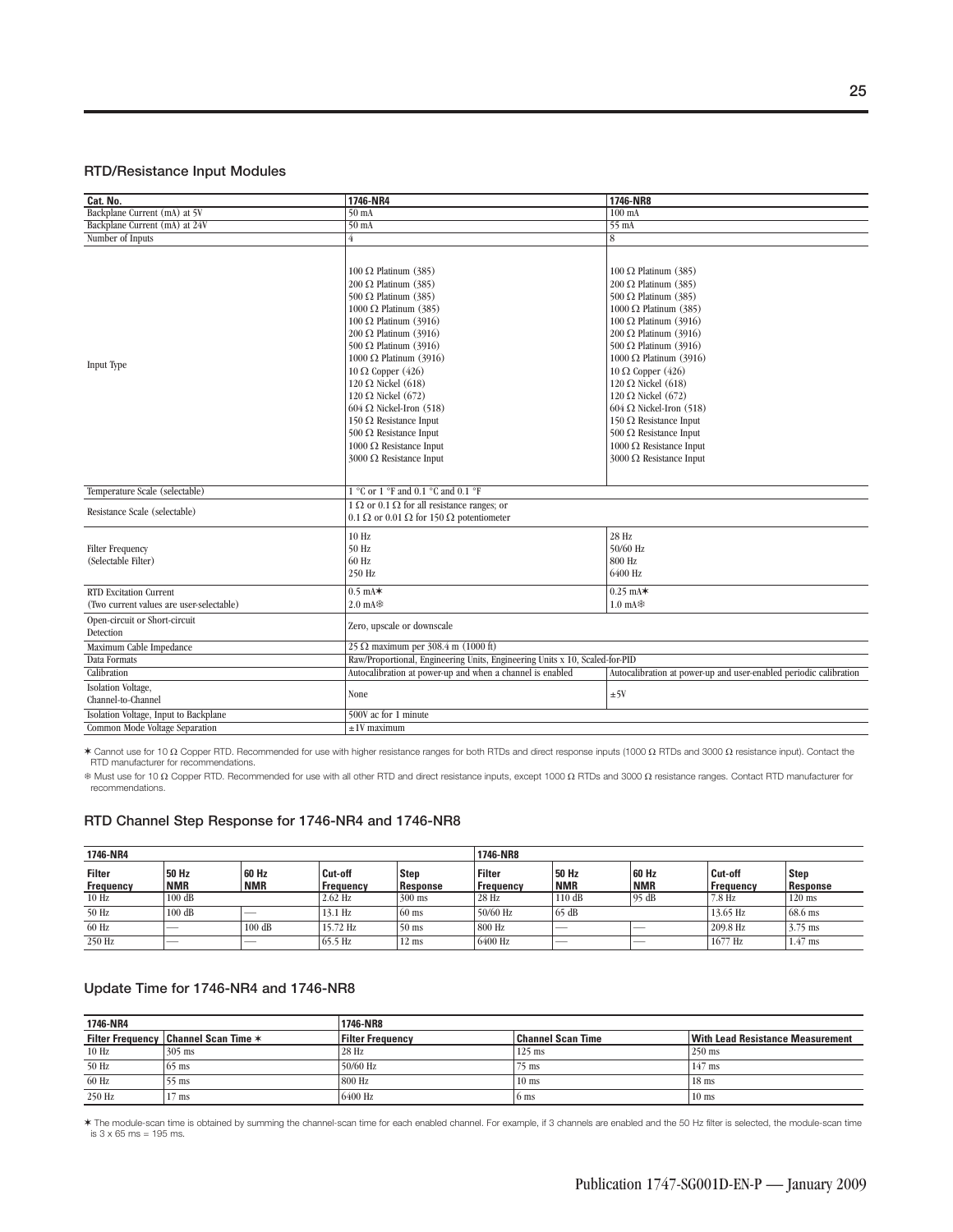|                      |               | 1746-NR4                      |                                           |                               |                              | 1746-NR8                      |                              |                               |                              |
|----------------------|---------------|-------------------------------|-------------------------------------------|-------------------------------|------------------------------|-------------------------------|------------------------------|-------------------------------|------------------------------|
|                      |               | 0.5 mA Excitation             |                                           | 2.0 mA Excitation             |                              | 0.25 mA Excitation            |                              | <b>1.0 mA Excitation</b>      |                              |
| <b>RTD Type</b>      |               | <b>Temp. Range</b>            | Acc. $*$                                  | <b>Temp. Range</b>            | $Acc.*$                      | <b>Temp. Range</b>            | Acc. *                       | <b>Temp. Range</b>            | Acc. $*$                     |
|                      | $100 \Omega$  | $-200850$ °C<br>$-3281562$ °F | $\pm 1.0$ °C <sup>*</sup><br>$\pm 2.0$ °F | $-200850$ °C<br>$-3281562$ °F | $\pm 0.5$ °C<br>$\pm 0.9$ °F | $-200850$ °C<br>$-3281562$ °F | $\pm 0.5$ °C<br>$\pm 0.9$ °F | $-200850$ °C<br>$-3281562$ °F | $\pm 0.7$ °C<br>$\pm 1.3$ °F |
| Platinum             | $200 \Omega$  | $-200850$ °C<br>$-3281562$ °F | $\pm 1.0$ °C <sup>*</sup><br>$\pm 2.0$ °F | $-200850$ °C<br>$-3281562$ °F | $\pm 0.5$ °C<br>$\pm 0.9$ °F | $-200850$ °C<br>$-3281562$ °F | $\pm 0.6$ °C<br>$\pm 1.1$ °F | $-200850$ °C<br>$-3281562$ °F | $\pm 0.7$ °C<br>$\pm 1.3$ °F |
| (385)                | $500 \Omega$  | $-200850$ °C<br>$-3281562$ °F | $\pm 0.6$ °C<br>$\pm 1.1$ °F              | $-200850$ °C<br>$-3281562$ °F | $\pm 0.5$ °C<br>$\pm 0.9$ °F | $-200850$ °C<br>$-3281562$ °F | $\pm 0.7$ °C<br>$\pm 1.3$ °F | $-200370$ °C<br>$-328698$ °F  | $\pm 0.5$ °C<br>$\pm 0.9$ °F |
|                      | $1000 \Omega$ | $-200850$ °C<br>$-3281562$ °F | $\pm 0.6$ °C<br>$\pm 1.1$ °F              | $-200240$ °C<br>$-328464$ °F  | $\pm 0.5$ °C<br>$\pm 0.9$ °F | $-200850$ °C<br>$-3281562$ °F | $\pm 1.2$ °C<br>$\pm 2.2$ °F | $-20050$ °C<br>$-328122$ °F   | $\pm 0.4$ °C<br>$\pm 0.7$ °F |
|                      | $100 \Omega$  | $-200630$ °C<br>$-3281166$ °F | $\pm 1.0$ °C <sup>*</sup><br>$\pm 2.0$ °F | $-200630$ °C<br>$-3281166$ °F | $\pm 0.4$ °C<br>$\pm 0.7$ °F | $-200630$ °C<br>$-3281166$ °F | $\pm 0.4$ °C<br>$\pm 0.7$ °F | $-200630$ °C<br>$-3281166$ °F | $\pm 0.6$ °C<br>$\pm 1.1$ °F |
| Platinum             | $200 \Omega$  | $-200630$ °C<br>$-3281166$ °F | $\pm 1.0$ °C <sup>*</sup><br>$\pm 2.0$ °F | $-200630$ °C<br>$-3281166$ °F | $\pm 0.4$ °C<br>$\pm 0.7$ °F | $-200630$ °C<br>$-3281166$ °F | $\pm 0.5$ °C<br>$\pm 0.9$ °F | $-200630$ °C<br>$-3281166$ °F | $\pm 0.6$ °C<br>$\pm 1.1$ °F |
| (3916)               | $500 \Omega$  | $-200630$ °C<br>$-3281166$ °F | $\pm 0.5$ °C<br>$\pm 0.9$ °F              | $-200630$ °C<br>$-3281166$ °F | $\pm 0.4$ °C<br>$\pm 0.7$ °F | $-200630$ °C<br>$-3281166$ °F | $\pm 0.6$ °C<br>$\pm 1.1$ °F | $-200370$ °C<br>$-328698$ °F  | $\pm 0.4$ °C<br>$\pm 0.7$ °F |
|                      | $1000 \Omega$ | $-200630$ °C<br>$-3281166$ °F | $\pm 0.5$ °C<br>$\pm 0.9$ °F              | $-200230$ °C<br>$-328446$ °F  | $\pm 0.4$ °C<br>$\pm 0.7$ °F | $-200630$ °C<br>$-3281166$ °F | $\pm 0.9$ °C<br>$\pm 1.6$ °F | $-20050$ °C<br>$-328122$ °F   | $\pm 0.3$ °C<br>$\pm 0.6$ °F |
| Copper<br>(426)      | $10 \Omega$   | Not Allowed                   |                                           | $-100260$ °C<br>$-148500$ °F  | $\pm 0.6$ °C<br>$\pm 1.1$ °F | $-100260$ °C<br>$-148500$ °F  | $\pm 0.5$ °C<br>$\pm 0.9$ °F | $-100260$ °C<br>$-148500$ °F  | $\pm 0.8$ °C<br>$\pm 1.4$ °F |
| Nickel<br>(618)      | $120 \Omega$  | $-100260$ °C<br>$-148500$ °F  | $\pm 0.2$ °C<br>$\pm 0.4$ °F              | $-100260$ °C<br>$-148500$ °F  | $\pm 0.2$ °C<br>$\pm 0.4$ °F | $-100260$ °C<br>$-148500$ °F  | $\pm 0.2$ °C<br>$\pm 0.4$ °F | $-100260$ °C<br>$-148500$ °F  | $\pm 0.2$ °C<br>$\pm 0.4$ °F |
| Nickel<br>(672)      | $120 \Omega$  | $-80260$ °C<br>$-112500$ °F   | $\pm 0.2$ °C<br>$\pm 0.4$ °F              | $-80260$ °C<br>$-112500$ °F   | $\pm 0.2$ °C<br>$\pm 0.4$ °F | $-80260$ °C<br>$-112500$ °F   | $\pm 0.2$ °C<br>$\pm 0.4$ °F | $-80260$ °C<br>$-112500$ °F   | $\pm 0.2$ °C<br>$\pm 0.4$ °F |
| Nickel/Iron<br>(518) | $604 \Omega$  | $-100200$ °C<br>$-148392$ °F  | $\pm 0.3$ °C<br>$\pm 0.5$ °F              | $-100200$ °C<br>$-148392$ °F  | $\pm 0.3$ °C<br>$\pm 0.5$ °F | $-200200$ °C<br>$-328392$ °F  | $\pm 0.3$ °C<br>$\pm 0.5$ °F | $-200170$ °C<br>$-328338$ °F  | $\pm 0.3$ °C<br>$\pm 0.5$ °F |

#### **RTD Temperature Range and Accuracy Specifications**

✶ The accuracy values assume that the module was calibrated within the specified temperature range of 0…60 °C (32…140 °F).

\$ Module accuracy using 100 Ω or 200 Ω platinum RTDs with 0.5 excitation current depends on the following criteria:<br>(1) Module accuracy is ±0.6 °C after you apply power to the module or perform an autocalibration at 25 °

(3) Module accuracy is ±1.0 °C after you apply power to the module or perform an autocalibration at 60 °C (140 °F) ambient with the module operating temperature at 60 °C (140 °F).

#### **1746-NR4 Resistance Input Specifications**

|                   | 0.5 mA Excitation        |                  |                                   | 2.0 mA Excitation        |                   |                                   |                   |                   |
|-------------------|--------------------------|------------------|-----------------------------------|--------------------------|-------------------|-----------------------------------|-------------------|-------------------|
|                   | <b>Resistance</b>        |                  | Temperature                       | Resistance               |                   | <b>Temperature</b>                |                   |                   |
| <b>Resistance</b> | Range                    | Accuracy $*$     | <b>Drift</b>                      | Range                    | Accuracy $*$      | <b>Drift</b>                      | <b>Resolution</b> | Repeatability     |
| $150 \Omega$      | $0 \Omega$ 150 $\Omega$  | $\pm 0.2 \Omega$ | $\pm 0.006 \Omega$ /°C            | $0 \Omega$ 150 $\Omega$  | $\pm 0.15 \Omega$ | $\pm 0.004 \Omega$ <sup>o</sup> C | $0.01 \Omega$     | $\pm 0.04 \Omega$ |
|                   |                          |                  | $\pm 0.003 \Omega$ /°F            |                          |                   | $\pm 0.002 \Omega$ /°F            |                   |                   |
| 500 $\Omega$      | $0 \Omega$ 500 $\Omega$  | $\pm 0.5 \Omega$ | $\pm 0.014 \Omega$ /°C            | $0 \Omega$ 500 $\Omega$  | $\pm 0.5 \Omega$  | $\pm 0.014 \Omega$ <sup>o</sup> C | $0.1 \Omega$      | $\pm 0.2 \Omega$  |
|                   |                          |                  | $\pm 0.008 \Omega$ /°F            |                          |                   | $\pm 0.008 \Omega$ /°F            |                   |                   |
| $1000 \Omega$     | $0 \Omega$ 1000 $\Omega$ | $\pm 1.0 \Omega$ | $\pm 0.029 \Omega$ /°C            | $0 \Omega$ 1000 $\Omega$ | $\pm 1.0 \Omega$  | $\pm 0.029 \Omega$ /°C            | $0.1 \Omega$      | $\pm 0.2 \Omega$  |
|                   |                          |                  | $\pm 0.016 \Omega$ <sup>o</sup> F |                          |                   | $\pm 0.016 \Omega$ <sup>o</sup> F |                   |                   |
| $3000 \Omega$     | $0 \Omega$ 3000 $\Omega$ | $\pm 1.5 \Omega$ | $\pm 0.043 \Omega$ /°C            | $0 \Omega$ 1900 $\Omega$ | $\pm 1.5 \Omega$  | $\pm 0.043 \Omega$ /°C            | $0.1 \Omega$      | $\pm 0.2 \Omega$  |
|                   |                          |                  | $\pm 0.024 \Omega$ <sup>o</sup> F |                          |                   | $\pm 0.024 \Omega$ /°F            |                   |                   |

✶ The accuracy values assume that the module was calibrated within the specified temperature range of 0…60 °C (32…140 °F).

#### **1746-NR8 Resistance Input Specifications**

|                   | 0.5 mA Excitation        |                  |                                    | 2.0 mA Excitation              |                   |                                    |                   |                   |
|-------------------|--------------------------|------------------|------------------------------------|--------------------------------|-------------------|------------------------------------|-------------------|-------------------|
| <b>Resistance</b> | Resistance<br>Range      |                  | <b>Temperature</b><br><b>Drift</b> | <b>Resistance</b>              |                   | <b>Temperature</b><br><b>Drift</b> | <b>Resolution</b> |                   |
|                   |                          | Accuracy $*$     |                                    | Range                          | Accuracy $*$      |                                    |                   | Repeatability     |
| $150 \Omega$      | $0 \Omega$ 150 $\Omega$  | $\pm 0.2 \Omega$ | $\pm 0.004 \Omega$ /°C             | $0 \Omega$ 150 $\Omega$        | $\pm 0.15 \Omega$ | $\pm 0.003 \Omega$ /°C             | $0.01 \Omega$     | $\pm 0.04 \Omega$ |
|                   |                          |                  | $\pm 0.002 \Omega$ /°F             |                                |                   | $\pm 0.002 \Omega$ /°F             |                   |                   |
|                   |                          |                  | $\pm 0.012 \Omega$ /°C             |                                |                   | $\pm 0.012 \Omega$ /°C             |                   |                   |
| 500 $\Omega$      | $0 \Omega$ 500 $\Omega$  | $\pm 0.5 \Omega$ | $\pm 0.007 \Omega$ /°F             | $0 \Omega$ 500 $\Omega$        | $\pm 0.5 \Omega$  | $\pm 0.007 \Omega$ /°F             | $0.1 \Omega$      | $\pm 0.2 \Omega$  |
|                   |                          |                  | $\pm 0.025 \Omega$ /°C             |                                |                   | $\pm 0.025 \Omega$ /°C             |                   |                   |
| $1000 \Omega$     | $0 \Omega$ 1000 $\Omega$ | $\pm 1.0 \Omega$ | $\pm 0.014 \Omega$ <sup>o</sup> F  | $\vert 0 \Omega$ 1000 $\Omega$ | $\pm 1.0 \Omega$  | $\pm 0.014 \Omega$ <sup>o</sup> F  | $0.1 \Omega$      | $\pm 0.2 \Omega$  |
|                   | $0 \Omega$ 1200 $\Omega$ | $\pm 1.5 \Omega$ | $\pm 0.040 \Omega$ /°C             | $\vert 0 \Omega$ 1200 $\Omega$ | $\pm 1.2 \Omega$  | $\pm 0.040 \Omega$ /°C             | $0.1 \Omega$      | $\pm 0.2 \Omega$  |
| $3000 \Omega$     |                          |                  | $\pm 0.023 \Omega$ /°F             |                                |                   | $\pm 0.023 \Omega$ /°F             |                   |                   |

✶ The accuracy values assume that the module was calibrated within the specified temperature range of 0…60 °C (32…140 °F).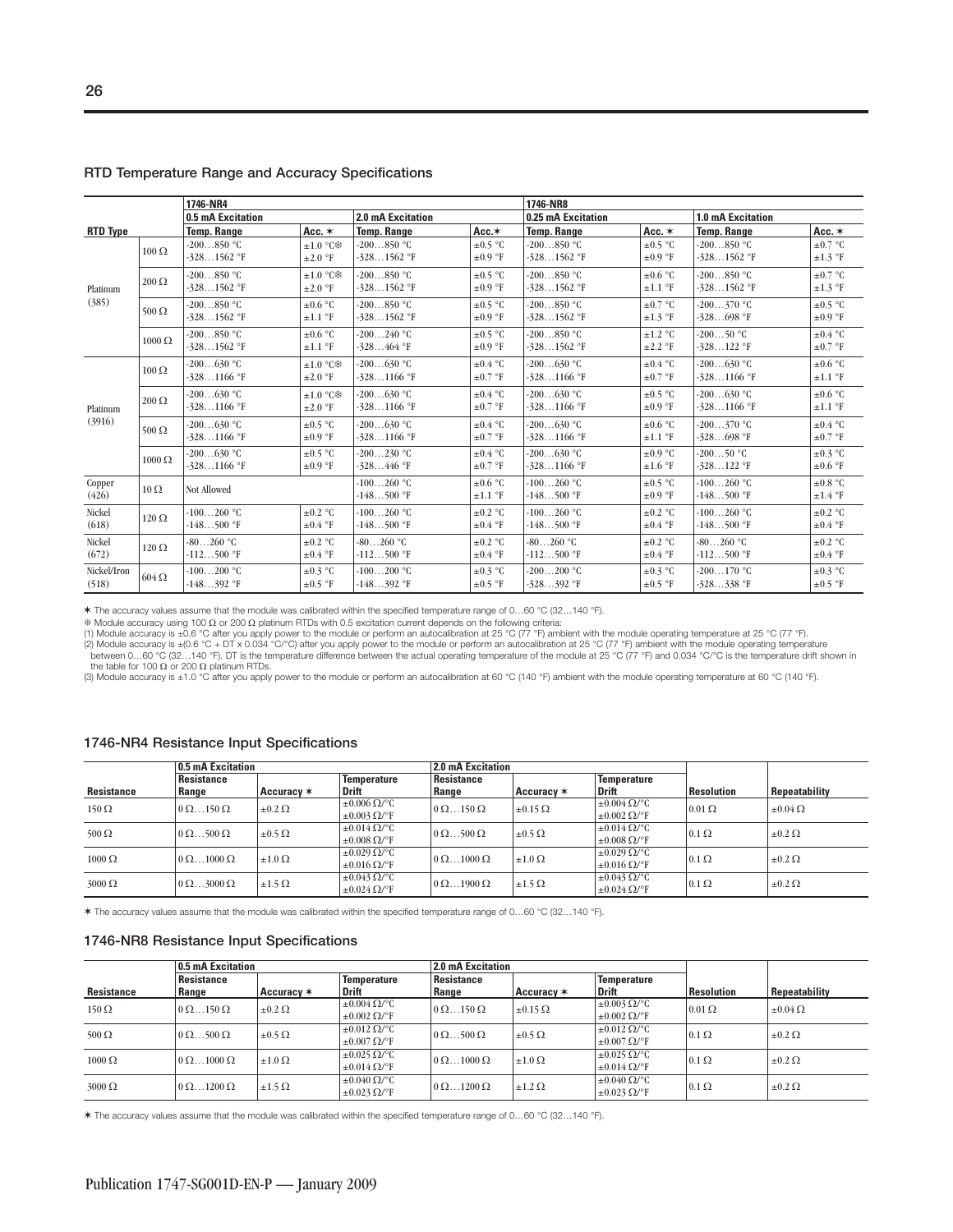### **Counter I/O Modules**

### **1746-HSCE High Speed Counter**

This module offers a single bi-directional counting channel, which supports quadrature, pulse/direction, or up/down counter input. Four on-board open collector outputs allow module control independent of the SLC processor scan. The module features three modes of operation: Range, Rate, and Sequencer.

**Tip:** The 1747-ASB module is not compatible with the 1746-HSCE module.

### **1746-HSCE2 Multi-Channel High Speed Counter**

The Multi-Channel High Speed Counter provides two sets of  $\pm A$ ,  $\pm B$ , and  $\pm Z$  input channels, allowing up to two quadrature, differential line driver, or incremental encoders to be monitored. A and B input channels can also be configured to count single-ended pulse inputs from up to four input devices.

The module supports three operating modes that provide two, three, or four-channel operation. System performance is enhanced with the module's ability to accept control adjustments while it is actively counting pulses. The Z/gate input channel can be used for storing, holding, and resetting counter data.

|  |  | <b>High Speed Counter Specifications</b> |
|--|--|------------------------------------------|
|--|--|------------------------------------------|

| Cat. No.                      | 1746-HSCE                                                                                                           | 1746-HSCE2                                                                                                    |
|-------------------------------|---------------------------------------------------------------------------------------------------------------------|---------------------------------------------------------------------------------------------------------------|
| Number of Inputs              | 1 set $\pm$ A, $\pm$ B, $\pm$ Z differential or single-ended<br>inputs, 5V dc, 12V dc, or 24V dc                    | 2 sets $\pm A$ , $\pm B$ , $\pm Z$ , 2 quadrature encoders,<br>or 4 pulse differential or single-ended inputs |
| <b>Input Voltage Range</b>    | differential: 05V dc<br>single-ended: $\pm 5V$ dc<br>5V dc: 3.85.5V dc<br>12V dc: 9.416.5V dc<br>24V dc: 16.530V dc | 5V dc: 4.212V dc<br>24V dc: 1030V dc                                                                          |
| Frequency                     | 50 kHz for range<br>32 kHz for rate<br>50 kHz for sequencer                                                         | 250 kHz @ X4<br>500 kHz @ X2<br>1 MHz for all other                                                           |
| Max. Counts                   | 16-bit, $\pm$ 32,768                                                                                                | 24-bit, $\pm 8,388,607$ in Class 4<br>16-bit, $\pm 32,768$ in Class 1                                         |
| Throughput                    | sequencer mode: 1.8 ms<br>range mode: 3.9 ms                                                                        | $700 \mu s$ (typical)                                                                                         |
| Number of Outputs             | 4 open-collector outputs: 5, 12, or 24V dc                                                                          | 4 outputs: 530V dc sourcing with<br>electronic protection                                                     |
| Maximum Output Current        | 16 mA at 4.5V dc<br>40 mA at 10V dc.<br>125 mA at 30V dc                                                            | 1 A                                                                                                           |
| Backplane Current (mA) at 5V  | 320 mA                                                                                                              | 250 mA                                                                                                        |
| Backplane Current (mA) at 24V | 0 <sub>mA</sub>                                                                                                     | 0 <sub>m</sub> A                                                                                              |
| <b>Isolation Voltage</b>      | Tested at 1500V                                                                                                     | Tested at 1000V                                                                                               |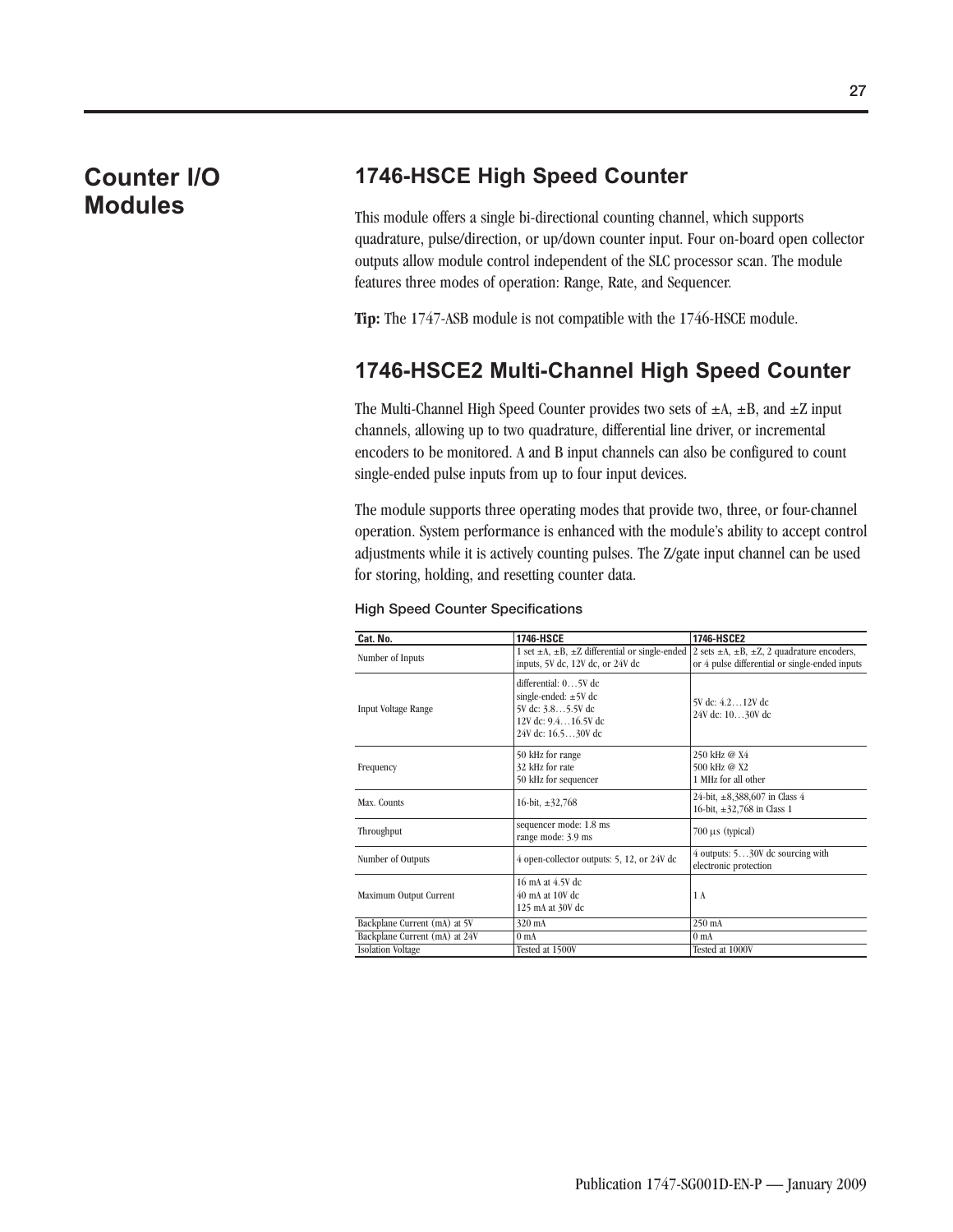### **Process Control Modules**

### **Blow Molding Module**

This module features four independent axes of PID control plus one discrete I/O pair per channel for channel synchronization. The 1746-BLM module provides 256 points of resolution for each parison channel with interpolation, and has loop update times of 100 microseconds. Configurations include accumulator push-out control and three parison axis, and two accumulator push-outs and two parison axis.

The module is designed to work in a variety of applications, including accumulator machines, continuous extrusion machines, and reciprocating screw machines. The module performs its servo control task independently from the processor, but receives its configuration and run-time information from the processor.

#### **Blow Molding Module Specifications**

| Cat. No.                              | 1746-BLM                                  |
|---------------------------------------|-------------------------------------------|
| <b>Common Specifications</b>          |                                           |
| Backplane Current (mA) at 5V          | 110 mA                                    |
| Resolution                            | 14 bits                                   |
| <b>Isolation Voltage</b>              | Tested at 500V dc for 60 s                |
| <b>Conversion Rate</b>                | $10$ kHz                                  |
|                                       | 4 Digital                                 |
| Number of Inputs                      | 4 Analog                                  |
|                                       | 4 Digital                                 |
| Number of Outputs                     | 4 Analog                                  |
|                                       | 1 Excitation                              |
| <b>Analog Inputs</b>                  |                                           |
| Differential Input Range              | $\pm 10V$ dc                              |
| Common Mode Input Range               | $\pm 200V$ dc                             |
| Differential Impedance                | $800 k\Omega$                             |
| Common Mode Impedance                 | $400 \text{ k}\Omega$                     |
| <b>Overvoltage Protection</b>         | $\pm 500V$                                |
| <b>Analog Output</b>                  |                                           |
| <b>Output Voltage Range</b>           | ±10V                                      |
| Maximum Continuous Current            | 1 <sub>mA</sub>                           |
| <b>Short Circuit Current</b>          | $<$ 20 mA                                 |
| <b>Digital Input</b>                  |                                           |
| Type                                  | Optocoupler                               |
| <b>Input Voltage Range</b>            | $030V$ dc                                 |
| Minimum ON State Voltage              | $22V$ dc                                  |
| Minimum OFF State Voltage             | $2V$ dc                                   |
| Maximum Input Current (at 30V dc)     | 7 <sub>mA</sub>                           |
| Protection                            | <b>Polarity Reversal</b>                  |
| <b>Digital Output</b>                 |                                           |
| Type                                  | Open Collector                            |
| Maximum OFF State Voltage             | 30V dc                                    |
| <b>Excitation Output</b>              |                                           |
| Output Voltage                        | $\pm 10V$ dc                              |
| Source                                | Axis 0 A/D reference                      |
| Maximum Continuous Current            | $2 \text{ mA}$ (10 k $\Omega$ linear pot) |
| <b>Short Circuit Current</b>          | $<$ 20 $mA$                               |
| Short Circuit Duration (single ouput) | indefinite                                |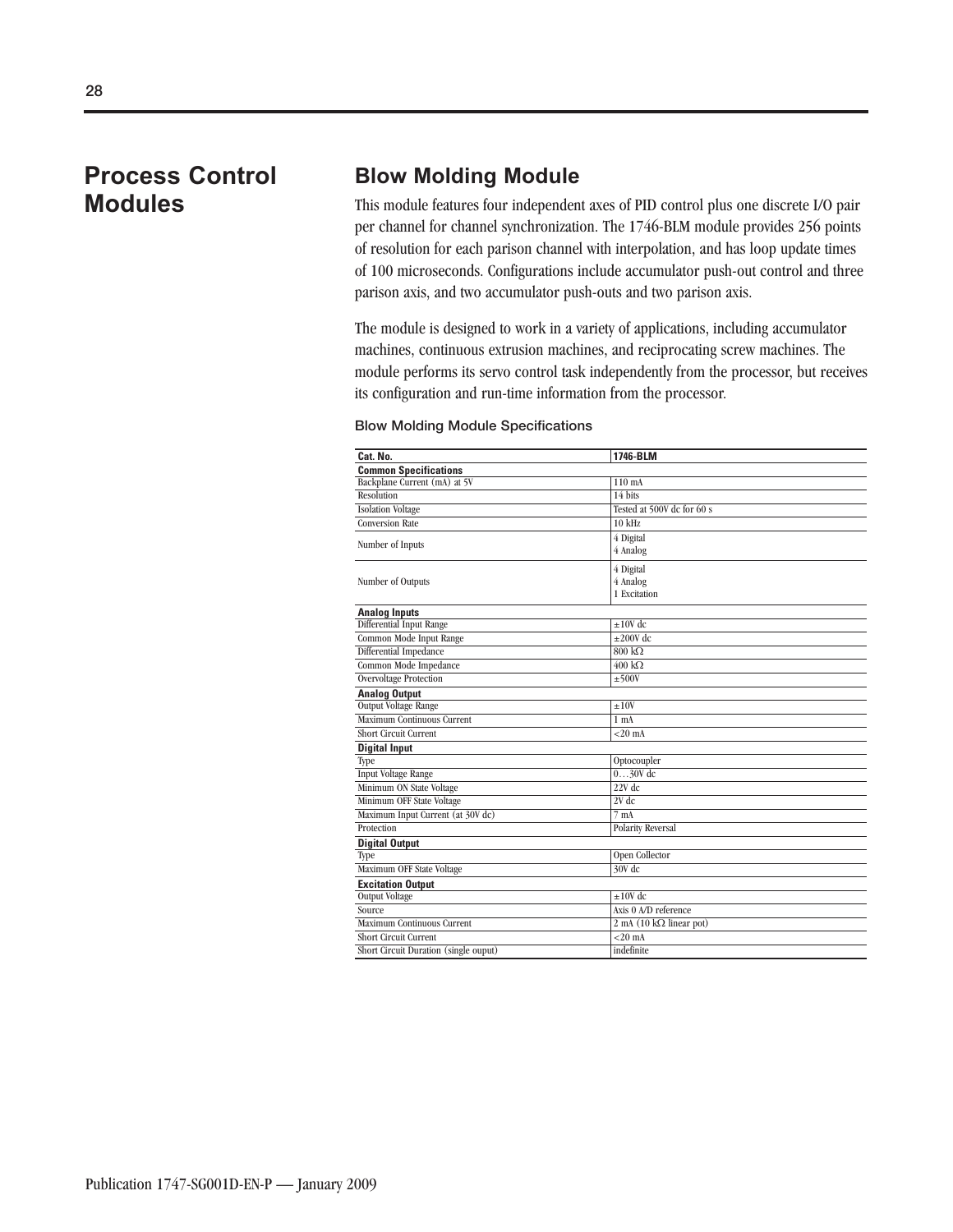### **Barrel Temperature Module**

This module provides four zones of Autotuned PID heat/cool temperature control. Each input functions as the process variable (PV) for a PID loop. The PID algorithm and tuning-assisted process (TAP) algorithm are performed on the module for each of the loops. The control variable (CV) output of each loop, either analog or timeproportioned output (TPO), is sent from the module to the SLC data table. Your application logic must access the CV value in the data table and send the analog or TPO data to an output module to close the loop. The module is compatible with SLC 5/02 and higher processors.

#### **Barrel Temperature Module Specifications**

| Cat. No.                      | 1746-BTM                                    |
|-------------------------------|---------------------------------------------|
| Number of Inputs              | 4 Backplane and Channel-to-Channel Isolated |
| Thermocouple Inputs           | B, C, D, E, J, K, N, R, S, or T             |
| <b>Input Voltage</b>          | $-5050$ mV and $-100100$ mV                 |
| A/D Conversion Method         | Sigma-Delta modulation                      |
| <b>Input Filtering</b>        | Analog filter with low-pass digital filter  |
| Normal Mode Rejection         | $> 50$ dB @ 50 Hz<br>$> 60$ dB @ 60 Hz      |
| Common Mode Rejection         | $> 120$ dB @ 50/60 Hz with 1 kQ imbalance   |
| Channel Bandwidth (-3dB)      | 8 Hz                                        |
| Resolution                    | 16-bit resolution or 15-bit plus sign       |
| Data Format                   | 16-bit signed integer (natural binary)      |
| Backplane Current (mA) at 5V  | $110 \text{ mA}$                            |
| Backplane Current (mA) at 24V | 85 mA                                       |
| <b>Isolation Voltage</b>      | Tested at 1000V ac for 60 s                 |

### **Motion Control Modules**

### **Stepper Control Module**

The 1746-HSTP1 is a single-axis stepper controller capable of providing up to 250 kHz pulse train output for micro-stepping applications. The module can interface directly with a quadrature encoder to monitor position. Built-in loop back diagnostics provide monitoring of pulse train commands. Programmable modes of operation eliminate the need to set DIP switches.

#### **Stepper Control Module Specifications**

| Cat. No.                     | 1746-HSTP1                                                         |
|------------------------------|--------------------------------------------------------------------|
| Backplane Current (mA) at 5V | $200 \text{ mA}$                                                   |
| Inputs                       | 5V dc differential encoder, or<br>12/24V dc single-ended auxiliary |
| Input Frequency, Max.        | 250 kHz                                                            |
| Outputs                      | Digital output for translator                                      |
| Module Update Time           | $4 \text{ ms}$                                                     |
| Pulse Train Switching        | $730$ mA @ 5V dc                                                   |
| Acceleration                 | 22500 pulses per second <sup>2</sup> Trapezoidal velocity profile  |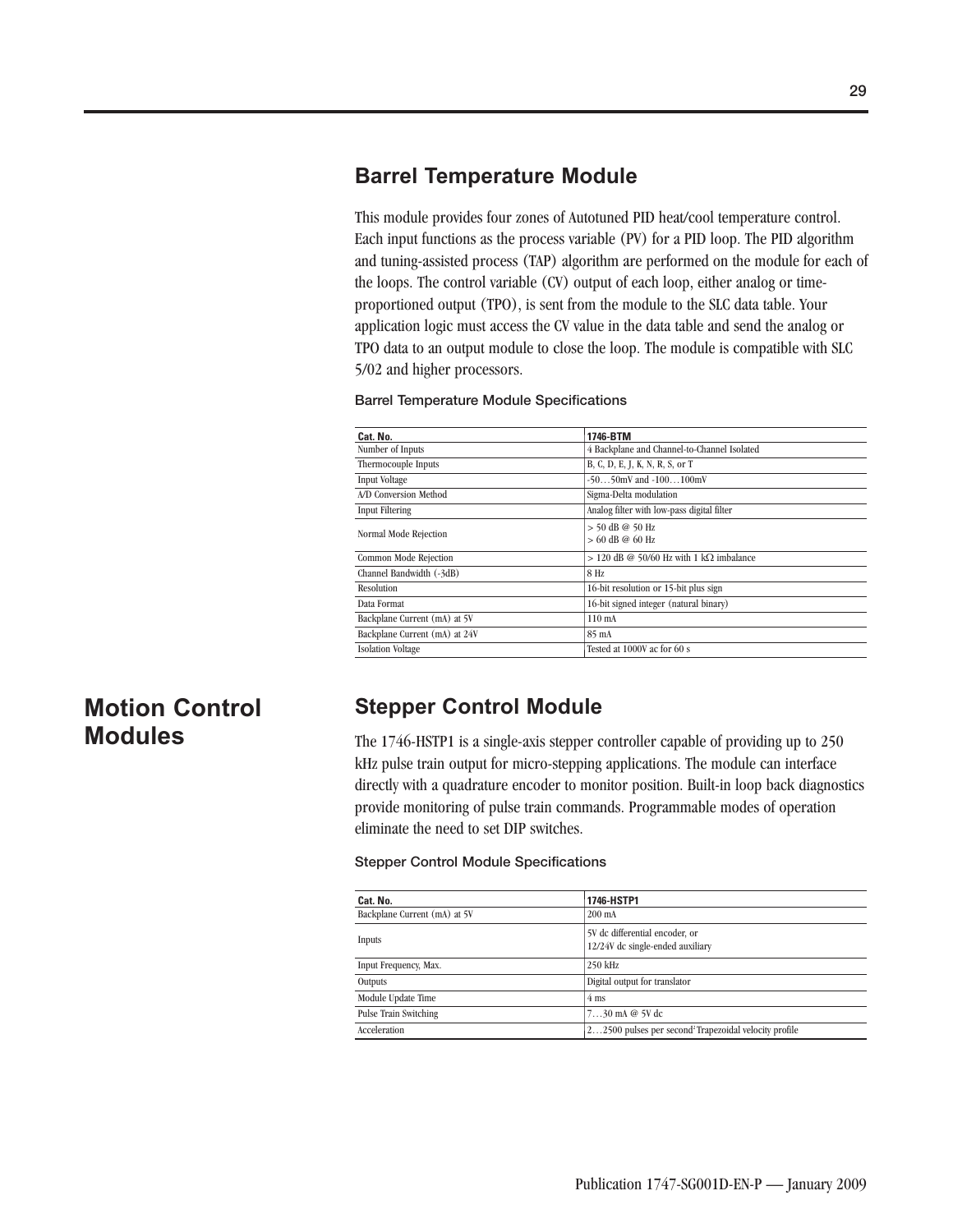### **Servo Control Module**

The 1746-HSRV servo control module is a single-axis, closed-loop servo controller which can be operated with a variety of SLC 500 processors and features block execution independent of the scan time of the processor. For fast and accurate control, the module monitors encoder feedback up to 300 kHz.

Ladder logic controls all of the motion. Complicated moves are accomplished using blended motion profiles stored in the module's internal memory and can be executed repeatedly. The profiles are stored as a series of absolute moves, and additional moves or homing operations can be performed between blended moves. The module can reset the absolute position when an encoder marker pulse is detected.

#### **Servo Control Module Specifications**

| Cat. No.                     | <b>1746-HSRV</b>                    |
|------------------------------|-------------------------------------|
| Backplane Current (mA) at 5V | 300 mA                              |
| Number of Inputs             | 3 general purpose local fast inputs |
| Input Frequency, Max.        | 300 kHz @ 0° quadrature error       |
| Outputs                      | 1 general purpose local fast output |
| Module Update Time           | $2 \text{ ms}$                      |

### **Positioning Modules**

### **Open-Loop Velocity**

This module provides an ideal control strategy for simple hydraulic applications. It can accelerate and decelerate the hydraulic ram, using as many as seven extend and seven retract segments.

Compatible LDTs are:

- Balluff BTL-2-L2 or -M2
- · Gemco Quick-Stick II
- Santest GYRP or GYRG
- Temposonics II with DPM or RPM

#### **1746-QV Specifications**

| Cat. No.                                       | 1746-QV                                                                              |
|------------------------------------------------|--------------------------------------------------------------------------------------|
| Number of Inputs                               |                                                                                      |
| Number of Outputs                              |                                                                                      |
| Backplane Current (mA) at 5V                   | 250 mA                                                                               |
| <b>Voltage Category</b>                        | Temposonics II (DPM & RPM)<br>or Balluff (BTL-2-L2 & M2)<br>$-10V$ dc $10V$ dc.      |
| <b>Independent Power</b><br>Source Requirement | $0.400$ mA at $+15V$ dc<br>and 0.295 A at -15V dc<br>(typical but not LDT-dependent) |
| LDT Inputs                                     | Interrogate<br>Gate<br>15V dc PS<br>PS Common<br>Shield/Frame                        |
| Module Resolution and Range                    | $160$ in $\pm 0.01$ in.                                                              |
| Analog Output                                  | $010V$ dc at 250 mA or<br>$-10+10V$ dc at 250 mA                                     |
| <b>Accuracy of Voltage Output</b>              | within $\pm 1\%$ of its programmed value                                             |
| Module Update Time                             | $2 \text{ ms}$                                                                       |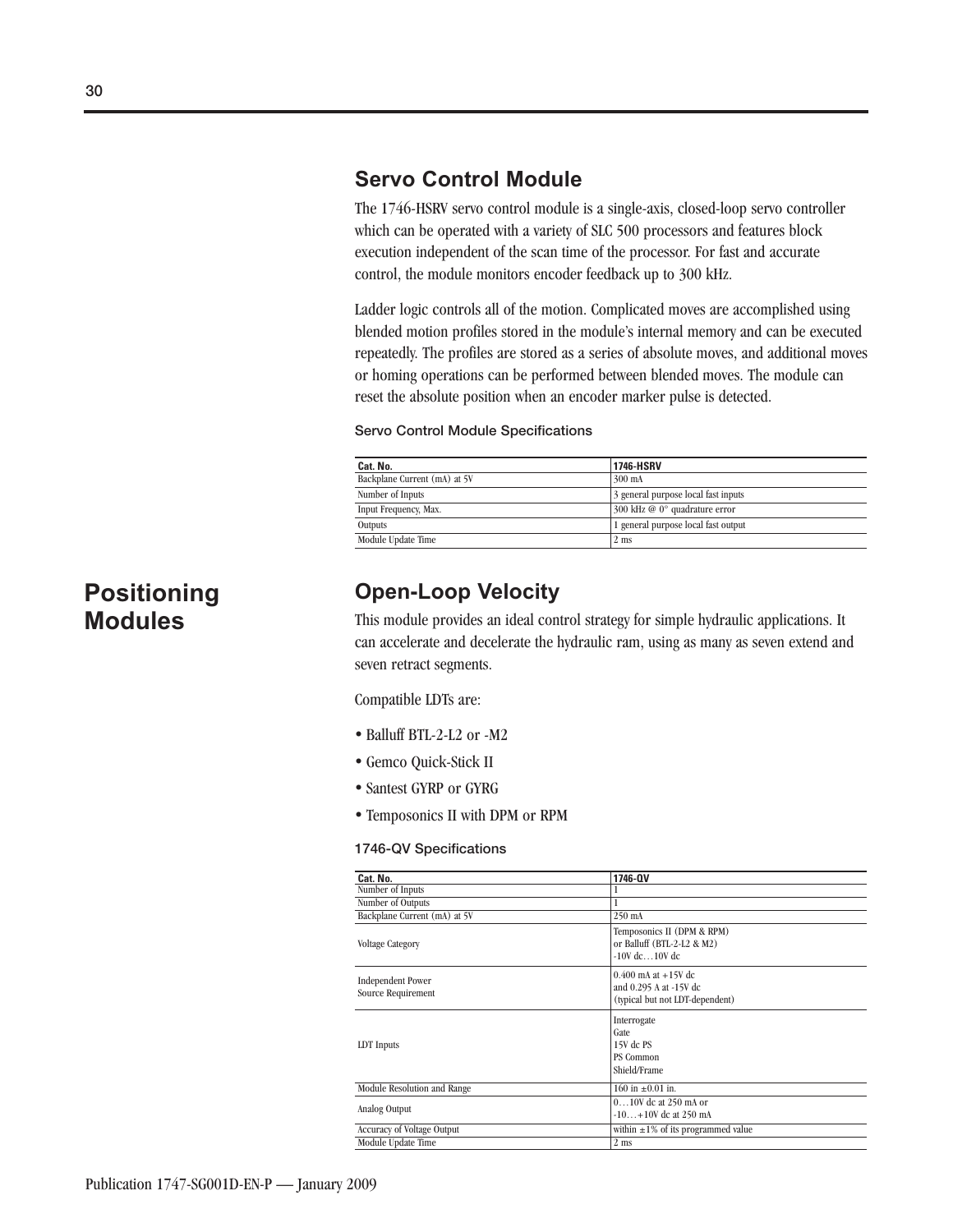### **Synchronized Axes Module**

This module offers four axes of closed-loop servo positioning control, using internal logic to synchronize multiple axes. The 1746-QS features a differential interface to either pulse-width modulated (DPM) or start/stop pulse (RPM) linear displacement transducer (LDT) inputs.

Compatible LDTs are:

- Balluff BTL-2-L2 or -M2
- · Gemco Quick-Stick II
- Santest GYRP or GYRG
- Temposonics II with DPM or RPM

Use the 1492-AIFMQS interface module and the 1492-ACABLE*xx*Q (*xx* = cable length) pre-wired cable with the 1746-QS module. The 1492-AIFMQS interface module is required for CE certification.

#### **1746-QS Specifications**

| Cat. No.                      | 1746-0S                                                                                      |
|-------------------------------|----------------------------------------------------------------------------------------------|
| Number of Inputs              | 4                                                                                            |
| Number of Outputs             | 4                                                                                            |
| Backplane Current (mA) at 5V  | 1000 mA                                                                                      |
| Backplane Current (mA) at 24V | $200 \text{ mA}$                                                                             |
| <b>Voltage Category</b>       | Input: LDT with RPM or DPM<br>Output: -10V dc10V dc                                          |
| Analog Output                 | $-1010V$ dc at 5 mA                                                                          |
| <b>Output Resolution</b>      | $12$ -bit                                                                                    |
| Module Update Time            | $2 \text{ ms}$                                                                               |
| <b>Fail-safe Timers</b>       | Drive Output Disable: 15 µs<br>Software Reset: 30 ms                                         |
| LDT Range and Resolution      | 2.30 in. $@$ 0.004 in.<br>120 in. $@$ 0.002 in.<br>$60$ in. $@0.001$ in.                     |
| Module Cable Connections      | I/O to IFM: -DB-26 subminiature (1492-ACABLE)<br>Configuration/Diagnostics: -DB-9 (1746-CP3) |
| LDT Cable Length              | RPM type: 45.7 m (150 ft)<br>DPM type: 61.0 (200 ft)                                         |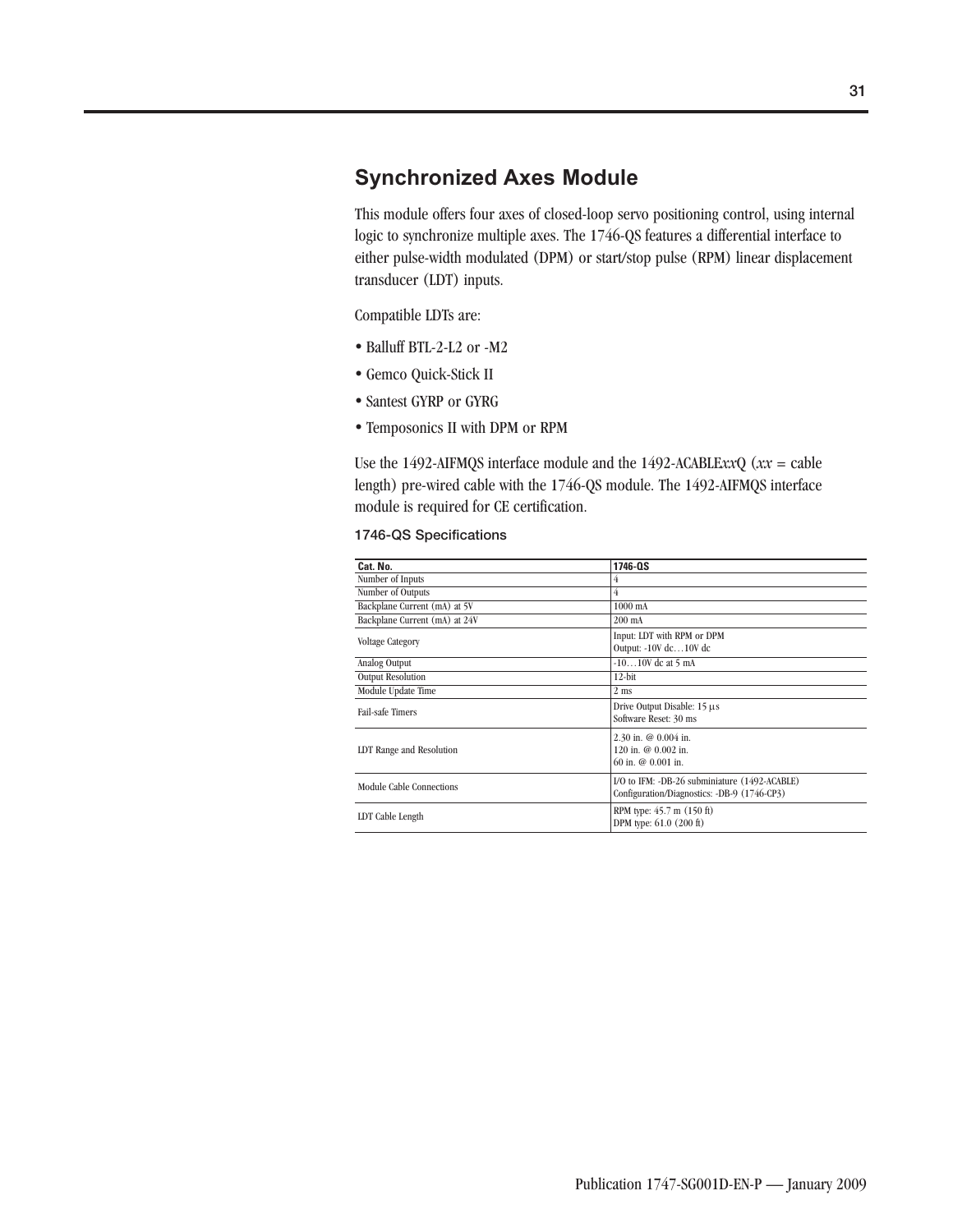### **BASIC Language Modules**

The BASIC modules add data collection and report generation capability to any SLC system. Two configurable channels enable you to connect to printers, operator interface terminals, modems, and other foreign devices.

The 1746-BAS-T module is a higher-speed version of the 1746-BAS module with identical hardware features. The modules can be interchanged, except that the 1746- BAS-T module uses different (optional) memory modules.

The modules program in the BASIC language using an ASCII terminal or 1747-PBASE programming software. Because the 1746-BAS-T module can execute a BASIC program four times faster than the 1746-BAS module, programs written originally for the 1746-BAS module may require adjustment for identical operation on a 1746-BAS-T module.

| Cat. No.                       |                                    | 1746-BAS                                                                                                                          | 1746-BAS-T                                                                   |  |  |  |  |  |  |  |  |
|--------------------------------|------------------------------------|-----------------------------------------------------------------------------------------------------------------------------------|------------------------------------------------------------------------------|--|--|--|--|--|--|--|--|
| <b>Memory Size</b>             |                                    |                                                                                                                                   | 24 Kbytes battery-backed RAM                                                 |  |  |  |  |  |  |  |  |
| <b>Optional Memory Modules</b> |                                    | 1747-M1<br>1747-M2                                                                                                                | 1771-DBMEM1<br>1771-DBMEM2                                                   |  |  |  |  |  |  |  |  |
|                                | 5V dc                              | 0.150                                                                                                                             |                                                                              |  |  |  |  |  |  |  |  |
| Power Supply Loading           | $24V$ dc                           | $0.040$ $*$ 参                                                                                                                     |                                                                              |  |  |  |  |  |  |  |  |
|                                | PRT1                               | RS-232/423, RS-422, RS-485                                                                                                        |                                                                              |  |  |  |  |  |  |  |  |
| Port Configuration             | PRT <sub>2</sub>                   | RS-232/423, RS-422, RS-485                                                                                                        |                                                                              |  |  |  |  |  |  |  |  |
|                                | DH-485                             | DH-485                                                                                                                            |                                                                              |  |  |  |  |  |  |  |  |
|                                | Backplane to PRT1                  | 710V dc for 1 minute                                                                                                              |                                                                              |  |  |  |  |  |  |  |  |
| Port Isolation                 | <b>Backplane</b> to PRT2           | 710V dc for 1 minute                                                                                                              |                                                                              |  |  |  |  |  |  |  |  |
|                                | PRT1 to PRT2                       | 710V dc for 1 minute                                                                                                              |                                                                              |  |  |  |  |  |  |  |  |
|                                | RS-232 (30019200 bps)              | $15 \text{ m} (50 \text{ ft})$                                                                                                    |                                                                              |  |  |  |  |  |  |  |  |
|                                | RS-423 (300 bps)                   | 1230 m (4000 ft)                                                                                                                  |                                                                              |  |  |  |  |  |  |  |  |
|                                | RS-423 (600 bps)                   | 920 m (3000 ft)                                                                                                                   |                                                                              |  |  |  |  |  |  |  |  |
| Maximum                        | RS-423 (1200 bps)                  | 770 m (2500 ft)                                                                                                                   |                                                                              |  |  |  |  |  |  |  |  |
| Communication                  | RS-423 (4800 bps)                  | $245 \text{ m} (800 \text{ ft})$                                                                                                  |                                                                              |  |  |  |  |  |  |  |  |
| <b>Distance</b>                | RS-423 (9600 bps)                  | $120 \text{ m} (400 \text{ ft})$                                                                                                  |                                                                              |  |  |  |  |  |  |  |  |
|                                | RS-423 (19200 bps)                 | $60 \text{ m}$ (200 ft)                                                                                                           |                                                                              |  |  |  |  |  |  |  |  |
|                                | $R\overline{S-422}$ (30019200 bps) | 1230 m (4000 ft)                                                                                                                  |                                                                              |  |  |  |  |  |  |  |  |
|                                | RS-485 (30019200 bps)              | 1230 m (4000 ft)                                                                                                                  |                                                                              |  |  |  |  |  |  |  |  |
|                                | <b>SLC 5/01</b>                    | 8 input words (SLC input image table)<br>8 output words (SLC output image table)                                                  |                                                                              |  |  |  |  |  |  |  |  |
| Data Transfer                  | SLC 5/02 and higher                | 8 input words (SLC input image table)<br>8 output words (SLC output image table)<br>64 input and 64 output words (SLC M0/M1 file) |                                                                              |  |  |  |  |  |  |  |  |
| Data Rates                     |                                    | 30019,200 baud                                                                                                                    |                                                                              |  |  |  |  |  |  |  |  |
| Modem Support                  |                                    | DF1 half-duplex slave or full duplex                                                                                              |                                                                              |  |  |  |  |  |  |  |  |
| Clock/Calendar Accuracy        |                                    |                                                                                                                                   | $\pm 1$ minute/month @ 25 °C (77 °F)<br>0, -6 minutes/month @ 60 °C (140 °F) |  |  |  |  |  |  |  |  |

#### **BASIC Language Modules Catalog Numbers and Specifications**

✶ If the BASIC Module DH-485 channel is connected to a 1747-AIC Link Coupler, add 0.085 A to the BASIC module's power supply loading value at 24V dc.

If the BASIC Module is connected to any device (e.g., DTAM) either directly or through a 1747-AIC Link Coupler, add the appropriate current loading for the device to the BASIC module's power supply loading value at 24V dc.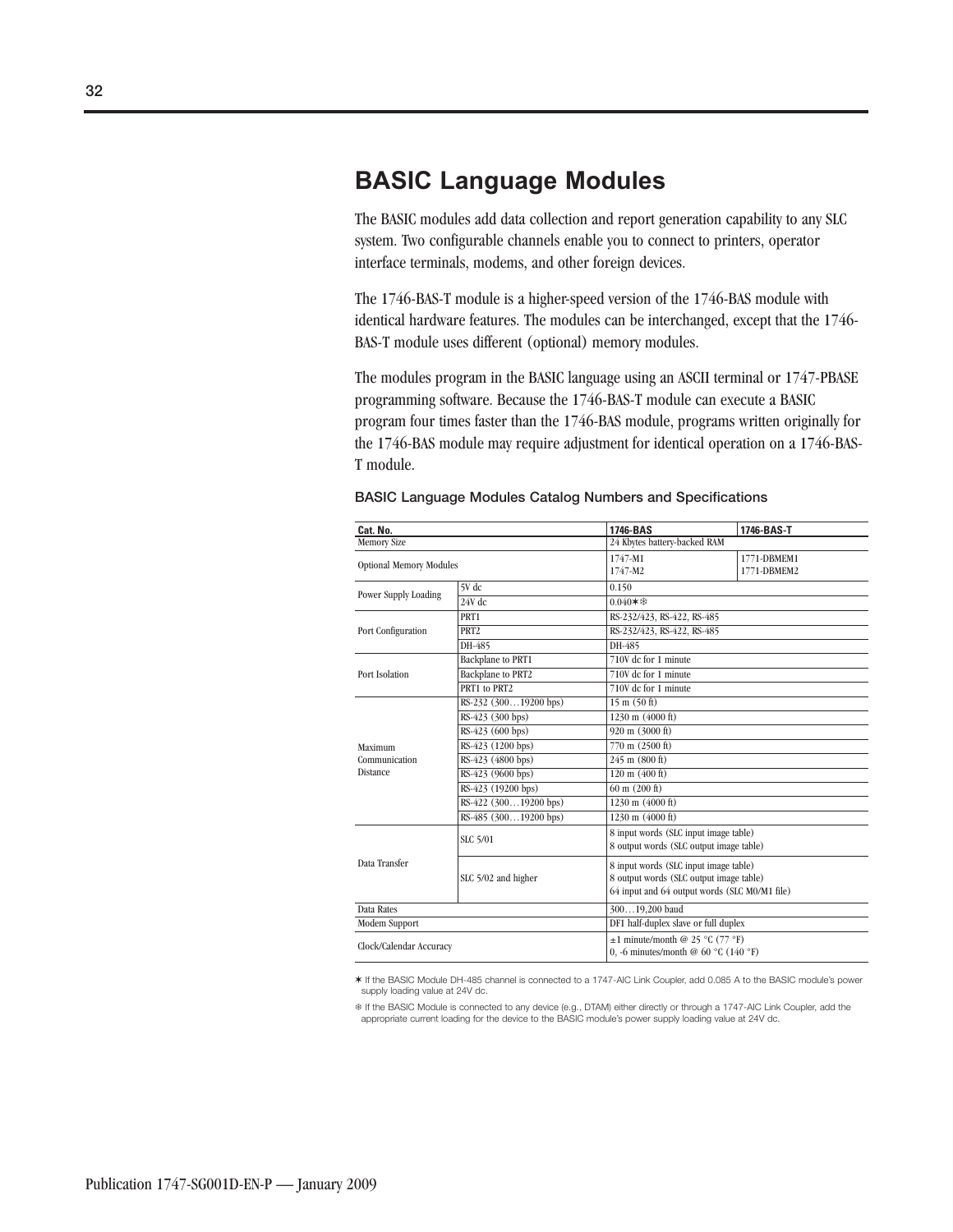### **Windows-compatible BASIC Module Interface Software (1747-WINBAS)**

BASIC Software is a terminal emulation program specifically written for you to interface to a Rockwell Automation 1746-BAS, 1746-BAS-T, or 1771-DB BASIC module. BASIC software simplifies the uploading and downloading of BASIC module programs, as well as backing up and restoring complete module images. BASIC software also provides debugging tools to aid in troubleshooting BASIC programs while online.

As a terminal emulation program, BASIC software requires either one RS-232 serial COM port or a DH-485 interface (1784-PCMK, 1784-PKTX, 1784-PKTXD, or 1747-UIC converter) be available on the personal computers. Bridging to the DH-485 network from other networks is not supported.

BASIC software works on personal computers with Windows 98, 2000, NT, and XP operating systems. RSLinx Classic OEM software must be installed on the personal computer to communicate to the 1746-BAS module via the DH-485 interface.

### **BASIC Development Software (1747-PBASE)**

BASIC Development Software, an optional DOS-based software package, provides a structured and efficient means to create and debug BASIC programs. It uses the personal computer to facilitate editing, compiling, uploading, and downloading of BASIC programs. The PC requires 640 Kbytes of RAM, a fixed disk drive with 2 Mbytes of free disk space, and DOS version 3.1 or later.

## **Bulletin 1492 Wiring Options**

Wiring systems consist of interface modules (IFM) and pre-wired cables that replace the terminal blocks and up to 50% of the point-to-point wiring between the SLC 500 and field devices. Pre-wired cables connect directly to the IFM and have the Removable Terminal Blocks (RTBs) of most 24V ac/dc and 120V ac 16- and 32 channel 1746 discrete I/O modules. The IFMs allow you to conveniently incorporate 1, 2, or 3 wiring terminals per I/O point, field-side voltage indicating LEDs, and/or output fuse protection. I/O module-ready cables, with a pre-wired 1746 RTB on one end and free conductors on the other, are also available for use with standard terminal blocks.

For the most up-to-date listing of IFMs and pre-wired cables, see **www.rockwellautomation.com**.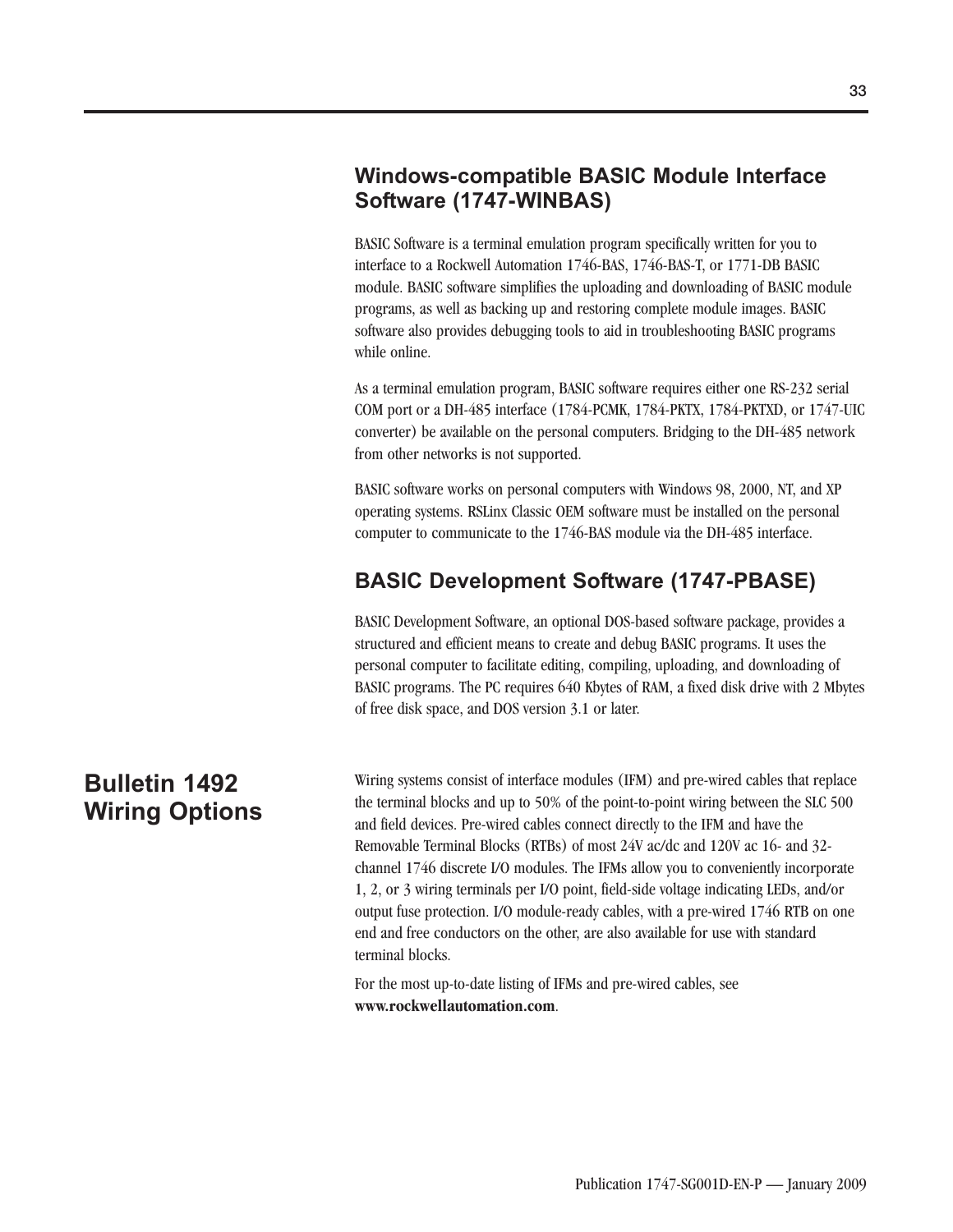To find the interface module and cable for specific I/O modules using the following tables, follow these steps:

- 1. Locate I/O module required. The top row in each table indicates the I/O module for the I/O platform.
- 2. Locate the Interface Module Cat. No. column in the appropriate table.
- 3. Determine whether the interface module can be used with the I/O module, indicated by a letter code in the appropriate Cat. No. colum
- 4. Build the Pre-Wired Cable catalog number: 1492-CABL\_ \_ \_Letter Code.
	- The Letter Code in the table cell represents the suffix of the pre-wired cable catalog number. For example:  $1492$ -CABLE\_ \_ \_A.
	- $-$  Specify cable length. Standard Lengths are 0.5 m, 1.0 m, 2.5 m, and 5.0 m. Replace the  $-$  with 005, 010, 025, or 050, respectively, to indicate the length. For example: 1492-CABLE010A = a 1.0 m cable with Letter Code A.

|                                                                |               | <b>1/0 Module Cat. No. 1746-</b> |    |    |           |           |           |                 |            |            |    |    |                |     |            |           |    |            |           |    |
|----------------------------------------------------------------|---------------|----------------------------------|----|----|-----------|-----------|-----------|-----------------|------------|------------|----|----|----------------|-----|------------|-----------|----|------------|-----------|----|
|                                                                |               | ΙA                               | IΒ | IC | <b>IG</b> | <b>IH</b> | <b>IM</b> | IN              | <b>ITB</b> | <b>ITV</b> | ١v | 0A | 0 <sub>B</sub> | 0B  | <b>OBP</b> | 0G        | 0V | <b>OVP</b> | $OW$ $OX$ |    |
| <b>Description</b>                                             | Cat. No.      | 16                               | 16 | 16 | 16        | 16        | 16        | <sup>'</sup> 16 | 16         | 16         | 16 | 16 | 16             | 16E | 16         | <b>16</b> | 16 | 16         | 16        | 18 |
| Standard 264V AC/DC Max.                                       | 1492-IFM20F   |                                  | В  | B  | E         | B         |           | B               | B          | B          | B  |    | E              | E   | E          | E         |    |            | D         |    |
| Narrow standard 132V AC/DC Max.                                | 1492-IFM20FN  |                                  |    | B  | E         | B         | _         | B               | B          | B          | B  | ŧτ | E              | E   | E          | E         |    |            |           |    |
| Extra terminals (2 per I/O) 264V AC/DC Max.                    | 1492-IFM20F-2 | л                                | Ð  | B  | E         | B         | A         | B               | B          | B          | B  |    | E              | E   | E          | E         | к. |            | D         |    |
| 3-wire sensor type input devices 132V AC/DC Max. 1492-IFM20F-3 |               | л                                | B  | B  | E         | B         | —         | B               | B          | B          | B  | __ | __             | __  | __         | __        | __ | __         | __        | __ |

#### **LED Indicating 20-Terminal IFMs**

|                                                                          |                   | 1/0 Module Cat. No. 1746- |          |          |          |                 |                 |          |                  |                  |              |          |                      |                  |                  |                          |          |                  |                 |                     |
|--------------------------------------------------------------------------|-------------------|---------------------------|----------|----------|----------|-----------------|-----------------|----------|------------------|------------------|--------------|----------|----------------------|------------------|------------------|--------------------------|----------|------------------|-----------------|---------------------|
| <b>Description</b>                                                       | Cat. No.          | IA<br>16                  | IB<br>16 | IC<br>16 | IG<br>16 | <b>IH</b><br>16 | <b>IM</b><br>16 | IN<br>16 | <b>ITB</b><br>16 | <b>ITV</b><br>16 | IV<br>16     | 0A<br>16 | 0 <sub>B</sub><br>16 | 0B<br><b>16E</b> | <b>OBP</b><br>16 | OG<br>16                 | 0V<br>16 | <b>OVP</b><br>16 | <b>OW</b><br>16 | $\overline{a}$<br>8 |
| Standard with 24V AC/DC LEDs                                             | 1492-IFM20D24     | -                         | B        | -        |          |                 |                 | B        | B                | B                | B            | -        | E                    | E                | ${\bf E}$        | $\overline{\phantom{0}}$ | E        | E                | D               |                     |
| Narrow standard with 24V AC/DC LEDs                                      | 1492-IFM20D24N    |                           | B        |          |          |                 |                 | B        | B                | B                | $\mathbf{B}$ |          | E                    | E                | E                |                          |          |                  | N               |                     |
| Standard with 120V AC/DC LEDs                                            | 1492-IFM20D120    | A                         |          | —        |          | B               |                 |          |                  |                  |              | $\ast$   |                      |                  |                  | -                        |          |                  | D               |                     |
| Narrow standard with 120V AC LEDs                                        | 1492-IFM20D120N   | A                         |          | -        |          | -               |                 |          | -                |                  | -            | G        | -                    | -                |                  | --                       |          | -                | $\mathbf N$     | -                   |
| 24V AC/DC LEDs and extra terminals for outputs                           | 1492-IFM20D24-2   |                           |          |          |          |                 |                 |          |                  |                  |              |          | E                    | E                | E                | -                        | E        | E                | D               |                     |
| 24V AC/DC LEDs and extra terminals for inputs                            | 1492-IFM20D24A-2  |                           | B        | -        |          |                 |                 | B        | B                | B                | B            |          |                      |                  |                  |                          |          |                  |                 |                     |
| 120V AC LEDs and extra terminals for outputs                             | 1492-IFM20D120-2  |                           |          |          |          |                 |                 |          |                  |                  |              | C        |                      |                  |                  | -                        |          |                  | D               |                     |
| 120V AC LEDs and extra terminals for inputs                              | 1492-IFM20D120A-2 | A                         |          |          |          |                 |                 |          |                  |                  |              |          |                      |                  |                  |                          |          |                  |                 |                     |
| 3-wire sensor with 24V AC/DC LEDs                                        | 1492-IFM20D24-3   | -                         | B        | -        |          |                 |                 | B        | B                | B                | $\mathbf{B}$ |          | -                    | -                |                  | -                        |          |                  |                 |                     |
| 8 Individually isolated with 24/48V AC/DC LEDs<br>and 4 terminals/output | 1492-IFM20DS24-4  |                           |          |          |          |                 |                 |          |                  |                  |              |          |                      |                  |                  |                          |          |                  |                 | S                   |
| 8 Individually isolated with 120V AC LEDs and 4<br>terminals/output      | 1492-IFM20DS120-4 |                           |          |          |          |                 |                 |          |                  |                  |              |          |                      |                  |                  |                          |          |                  |                 | S                   |
| 240V AC LEDs and extra terminals for outputs                             | 1492-IFM20D240-2  |                           |          | -        |          |                 |                 |          |                  |                  | ÷            | C        | -                    | -                |                  | -                        |          |                  | D               |                     |
| 240V AC LEDs and extra terminals for inputs                              | 1492-IFM20D240A-2 |                           |          |          |          |                 | A               |          |                  |                  |              |          |                      |                  |                  |                          |          |                  |                 |                     |

✶For applications with offside leakage current of >0.5 ma. Use 1492-IFM20D120N instead of 1492-IFM20D120A-2 or 1492-IFM20D120-2.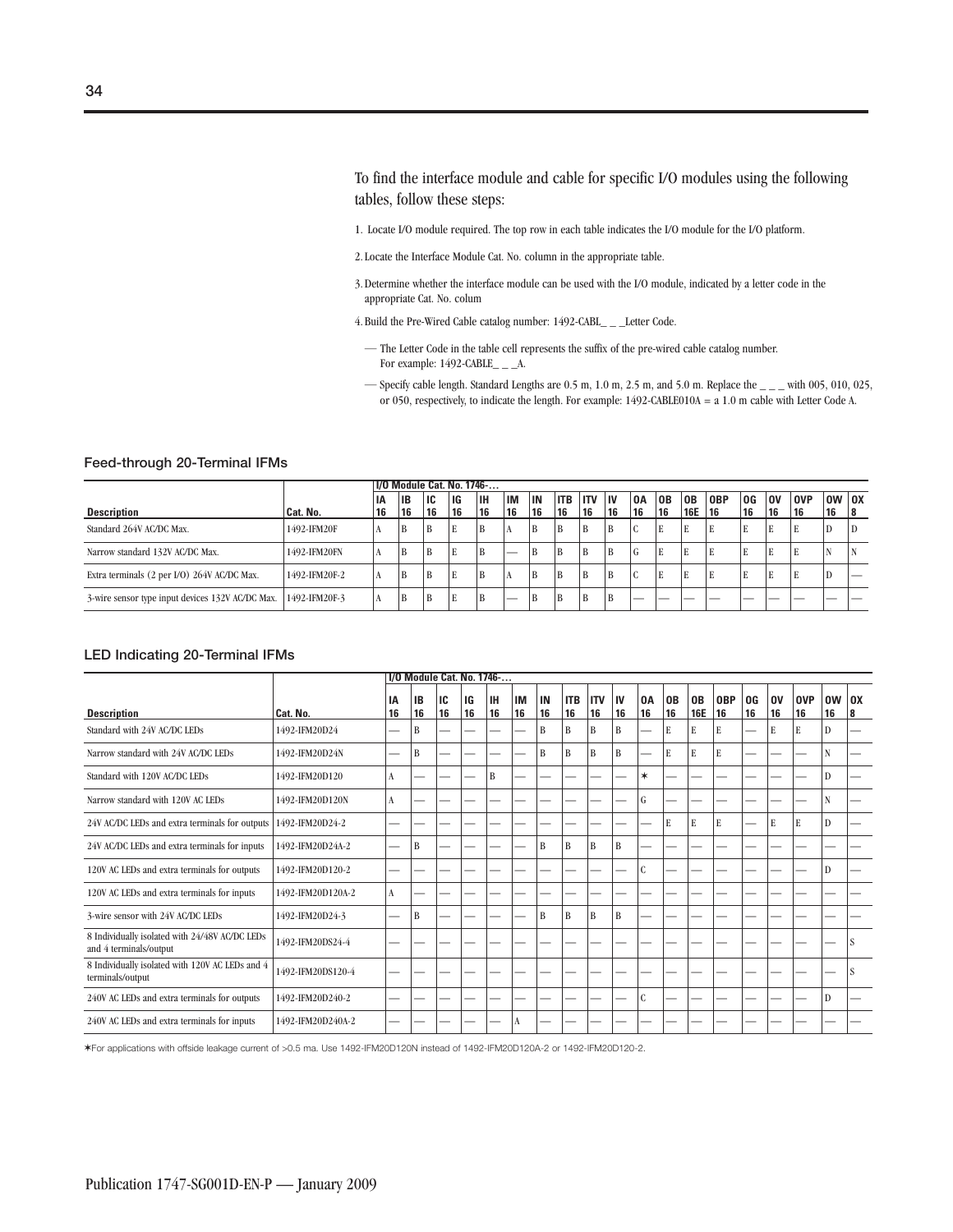#### **Fusible 20-Terminal IFMs**

|                                                                                                     | 1/0 Module Cat. No. 1746 |    |           |    |    |     |    |    |            |            |    |               |    |                |            |                |           |            |           |    |
|-----------------------------------------------------------------------------------------------------|--------------------------|----|-----------|----|----|-----|----|----|------------|------------|----|---------------|----|----------------|------------|----------------|-----------|------------|-----------|----|
|                                                                                                     |                          | IA | <b>IB</b> | IC | IG | lін | IM | IN | <b>ITB</b> | <b>ITV</b> | IV | 0A            | 0B | 0 <sub>B</sub> | <b>OBP</b> | 0 <sup>G</sup> | <b>OV</b> | <b>OVP</b> | <b>OW</b> | 0X |
| <b>Description</b>                                                                                  | Cat. No.                 | 16 | 16        | 16 | 16 | 16  | 16 | 16 | 16         | 16         | 16 | 16            | 16 | <b>16E</b>     | 16         | 16             | 16        | 16         | 16        | 8  |
| 120V AC/DC with extra terminals for outputs                                                         | 1492-IFM20F-F-2          |    |           |    |    |     |    |    |            |            |    | $\mathbf C$   | E  | E              | E          |                | E         | E          | D         |    |
| Extra terminals with 24V AC/DC blown fuse<br>LED indicators                                         | 1492-IFM20F-F24-2        | -  |           |    |    |     |    |    |            |            |    |               | E  | E              | E          |                | E         | E          | D         |    |
| Extra terminals with 120V AC/DC blown fuse<br>LED indicators                                        | 1492-IFM20F-F120-2       |    |           |    |    |     |    |    |            |            |    | C             |    |                |            |                |           |            | D         |    |
| Extra terminals with 240V AC/DC blown fuse<br>LED indicators                                        | 1492-IFM20F-F240-2       | -  |           |    |    |     |    |    |            |            |    | $\mathcal{C}$ |    |                |            |                |           |            | D         |    |
| Extra terminals with 24V AC/DC blown fuse<br>LED indicators for inputs                              | 1492-IFM20F-F24A-2       | -  | B         |    |    |     |    | B  | B          |            |    |               |    |                |            |                | E         | E          |           |    |
| Extra terminals with 120V AC/DC blown fuse<br>LED indicators for inputs                             | 1492-IFM20F-F120A-2      | A  |           |    |    | B   |    |    |            |            |    |               |    |                |            |                |           |            |           |    |
| 8 Individually isolated 120V AC/DC with<br>extra terminals for outputs                              | 1492-IFM20F-FS-2         | -  |           |    |    |     |    |    |            |            |    |               |    |                |            |                |           |            |           | S  |
| 8 Individually isolated with extra terminals<br>and 24V AC/DC blown fuse LED indicators             | 1492-IFM20F-FS24-2       | -  |           |    |    |     |    |    |            |            |    |               |    |                |            |                |           |            |           | S  |
| Two 4-point isolated groups with four<br>terminals/input and 24V AC/DC blown fuse<br>LED indicators | 1492-IFM20F-FS24A-4      |    |           |    |    |     |    |    |            |            |    |               |    |                |            |                |           |            |           |    |
| 8 Individually isolated with extra<br>terminals/output and 120V AC/DC blown<br>fuse LED indicators  | 1492-IFM20F-FS120-2      | -  |           |    |    |     |    |    |            |            |    |               |    |                |            |                |           |            |           | S  |
| 8 Individually isolated with 4<br>terminals/output and 120V AC/DC blown<br>fuse LED indicators      | 1492-IFM20F-FS120-4      |    |           |    |    |     |    |    |            |            |    |               |    |                |            |                |           |            |           | S  |
| Two 4-point isolated groups with four<br>terminals/input and 120V AC/DC blown fuse<br>indicators    | 1492-IFM20F-FS120A-4     | -  |           |    |    |     |    |    |            |            |    |               |    |                |            |                |           |            |           |    |
| 8 Individually isolated with 4<br>terminals/output and 240V AC/DC blown<br>fuse LED indicators      | 1492-IFM20F-FS240-4      |    |           |    |    |     |    |    |            |            |    |               |    |                |            |                |           |            |           |    |

### **Relay Master and Expander 20-Terminal XIMs**

|                                                                 | I/O Module Cat. No. 1746- |    |           |    |    |           |    |    |            |            |    |    |        |            |            |    |    |            |           |     |
|-----------------------------------------------------------------|---------------------------|----|-----------|----|----|-----------|----|----|------------|------------|----|----|--------|------------|------------|----|----|------------|-----------|-----|
|                                                                 |                           | IA | <b>IB</b> | IC | IG | <b>IH</b> | IM | IN | <b>ITB</b> | <b>ITV</b> | IV | 0A | 0B     | 0B         | <b>OBP</b> | 0G | 0V | <b>OVP</b> | <b>OW</b> | 10X |
| <b>Description</b>                                              | Cat. No.                  | 16 | 16        | 16 | 16 | 16        | 16 | 16 | 16         | 16         | 16 | 16 | 16     | <b>16E</b> | 16         | 16 | 16 | 16         | 16        | 8   |
| <b>Relay Master</b>                                             |                           |    |           |    |    |           |    |    |            |            |    |    |        |            |            |    |    |            |           |     |
| 20-pin master with eight (8) 24V DC relays                      | 1492-XIM2024-8R           | -  |           |    |    |           |    | -- | -          |            |    |    | E      | E          | ${\bf E}$  |    |    | -          |           |     |
| 20-pin master with eight (8) 120V AC relays                     | 1492-XIM20120-8R          | -  |           |    |    |           |    | -  |            |            |    | CR |        |            | -          |    |    |            |           |     |
| 20-pin master with sixteen (16) 24V DC<br>relays                | 1492-XIM2024-16R          |    |           |    |    |           |    |    |            |            |    |    | E      | E          | E          |    |    |            |           |     |
| 20-pin master with sixteen (16) 24V DC<br>relays with fusing    | 1492-XIM2024-16RF         | -  |           |    |    |           |    |    |            |            |    |    | E      | E          | E          |    |    |            |           |     |
| 20-pin master with sixteen (16) 120V AC<br>relays               | 1492-XIM20120-16R         | -  |           |    |    |           |    |    |            |            |    | CR |        |            |            |    |    |            |           |     |
| 20-pin master with sixteen (16) 120V AC<br>relays with fusing   | 1492-XIM20120-16RF        |    |           |    |    |           |    |    |            |            |    | CR |        |            |            |    |    |            |           |     |
| <b>Relay Expander</b>                                           |                           |    |           |    |    |           |    |    |            |            |    |    |        |            |            |    |    |            |           |     |
| Expander with eight (8) 24V DC relays                           | 1492-XIM24-8R             |    |           |    |    |           |    |    |            |            |    |    | $\ast$ | $\ast$     | $\ast$     |    |    |            |           |     |
| Expander with eight (8) 120V AC relays                          | 1492-XIM120-8R            | -  |           |    |    |           |    |    |            |            |    | ∗  |        |            |            |    |    |            |           |     |
| <b>Fusible Expander</b>                                         |                           |    |           |    |    |           |    |    |            |            |    |    |        |            |            |    |    |            |           |     |
| 8-channel expander with 24V DC blown fuse<br>indicators         | 1492-XIMF-F24-2           | -  |           |    |    |           |    |    |            |            |    |    | ∗      | $\ast$     | $\ast$     |    |    |            |           |     |
| 8-channel expander with 120V AC blown<br>fuse indicators        | 1492-XIMF-F120-2          | -- |           |    |    |           |    | -- | -          |            |    | ∗  |        |            |            |    |    | --         |           |     |
| <b>Feed-through Expander</b>                                    |                           |    |           |    |    |           |    |    |            |            |    |    |        |            |            |    |    |            |           |     |
| Expander with eight (8) feed-through<br>channels 132V AC/DC max | 1492-XIMF-2               |    |           |    |    |           |    |    |            |            |    | ∗  |        |            |            |    |    |            |           |     |

✶One expander is connected to a master to provide a total of 16 outputs. An extender cable is included with each expander to attach it to the master.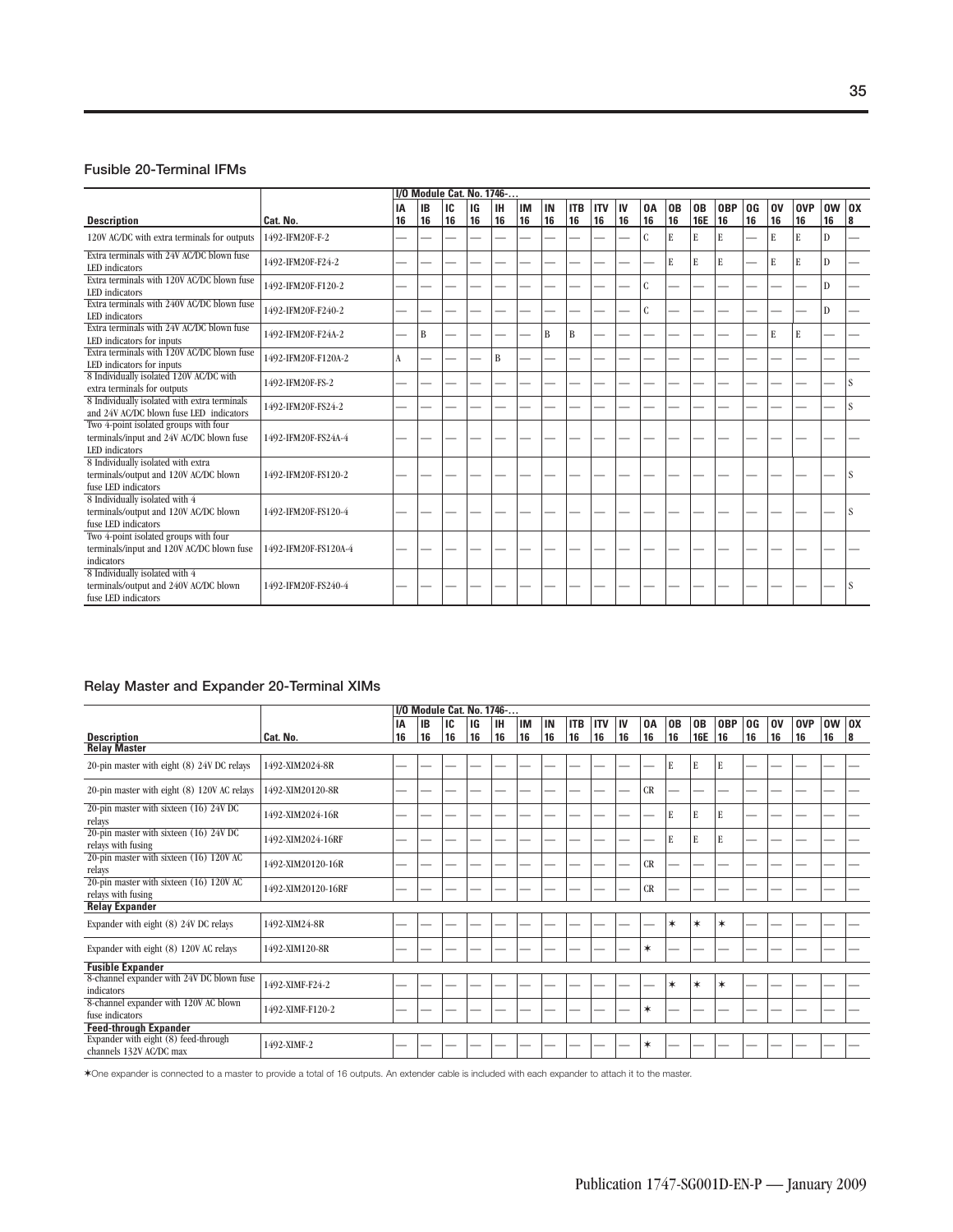### **40-Terminal IFMs and XIMs for 1746 Digital 32-Point I/O Modules**

### **Feed-through 40-Terminal IFMs**

|                                                 |               | I/O Module Cat. No. 1746- |          |          |             |          |
|-------------------------------------------------|---------------|---------------------------|----------|----------|-------------|----------|
| <b>Description</b>                              | Cat. No.      | ΙB<br>32                  | IV<br>32 | 0B<br>32 | ' OB<br>32E | 0V<br>32 |
| Standard 132V AC/DC Max.                        | 1492-IFM40F   | л                         |          | Н        | H           |          |
| Extra terminals (2 per I/O) 132V AC/DC Max.     | 1492-IFM40F-2 |                           | -        | Н        | H           |          |
| 3-wire sensor type input devices 60V AC/DC Max. | 1492-IFM40F-3 |                           |          | _        | __          | __       |

### **LED Indicating 40-Terminal IFMs**

|                                                                           |                    |          | I/O Module Cat. No. 1746- |          |                       |                 |
|---------------------------------------------------------------------------|--------------------|----------|---------------------------|----------|-----------------------|-----------------|
| <b>Description</b>                                                        | Cat. No.           | IB<br>32 | IV<br>32                  | 0B<br>32 | 0 <sub>B</sub><br>32E | <b>OV</b><br>32 |
| Standard with 24V AC/DC LEDs                                              | 1492-IFM40D24      |          | Н                         | H        | H                     |                 |
| 24V AC/DC LEDs and extra terminals for outputs                            | 1492-IFM40D24-2    | --       | _                         | Н        | H                     | Н               |
| 24V AC/DC LEDs and extra terminals for inputs                             | 1492-IFM40D24A-2   | H        | Н                         |          |                       |                 |
| 120V AC LEDs and extra terminals for outputs                              | 1492-IFM40D120-2   | _        | _                         | _        | --                    |                 |
| 120V AC LEDs and extra terminals for inputs                               | 1492-IFM40D120A-2  |          |                           |          |                       |                 |
| 3-wire sensor with 24V AC/DC LEDs                                         | 1492-IFM40D24-3    | H        | H                         | _        |                       |                 |
| 16 Individually isolated with 24/48V AC/DC LEDs and four terminals/output | 1492-IFM40DS24-4   |          |                           |          |                       |                 |
| 16 Individually isolated with 24V AC/DC LEDs and four terminals/input     | 1492-IFM40DS24A-4  |          |                           | --       |                       |                 |
| 16 Individually isolated with 120V AC LEDs and four terminals/output      | 1492-IFM40DS120-4  |          |                           |          |                       |                 |
| 16 Individually isolated with 120V AC LEDs and four terminals/input       | 1492-IFM40DS120A-4 | --       |                           | _        | --                    |                 |
| 16 Individually isolated with 240V AC LEDs and four terminals/input       | 1492-IFM40DS240A-4 |          |                           |          |                       |                 |

#### **Fusible 40-Terminal IFMs**

|                                                                                          |                      |    | I/O Module Cat. No. 1746- |    |                |    |
|------------------------------------------------------------------------------------------|----------------------|----|---------------------------|----|----------------|----|
|                                                                                          |                      | IB | IV                        | 0B | 0 <sub>B</sub> | 0V |
| <b>Description</b>                                                                       | Cat. No.             | 32 | 32                        | 32 | 32E            | 32 |
| 120V AC/DC with extra terminals for outputs                                              | 1492-IFM40F-F-2      |    |                           | Н  | H              | H  |
| Extra terminals with 24V AC/DC blown fuse indicators for outputs                         | 1492-IFM40F-F24-2    |    |                           | Н  | H              | Н  |
| Extra terminals with 120V AC/DC blown fuse indicators for outputs                        | 1492-IFM40F-F120-2   |    |                           | -- |                |    |
| 16 Individually isolated with extra terminals for 120V AC/DC outputs                     | 1492-IFM40F-FS-2     |    |                           |    |                |    |
| 16 individually isolated with extra terminals and 24V AC/DC blown fuse indicators        | 1492-IFM40F-FS24-2   |    |                           | -- |                |    |
| 16 Individually isolated with 24V AC/DC blown fuse indicators and four terminals/output  | 1492-IFM40F-FS24-4   |    |                           |    |                |    |
| 16 Individually isolated with extra terminals and 120V AC/DC blown fuse LED indicators   | 1492-IFM40F-FS120-2  |    |                           |    |                |    |
| 16 Individually isolated with 120V AC/DC blown fuse indicators and four terminals/output | 1492-IFM40F-FS120-4  |    |                           |    |                |    |
| 16 Individually isolated with 240V AC/DC blown fuse indicators and four terminals/output | 1492-IFM40F-FS240-4  |    |                           |    |                |    |
| 16 Individually isolated with 24V AC/DC blown fuse indicators and four terminals/input   | 1492-IFM40F-FS24A-4  |    |                           | -- |                |    |
| 16 Individually isolated with 120V AC/DC blown fuse indicators and four terminals/input  | 1492-IFM40F-FS120A-4 |    |                           |    |                |    |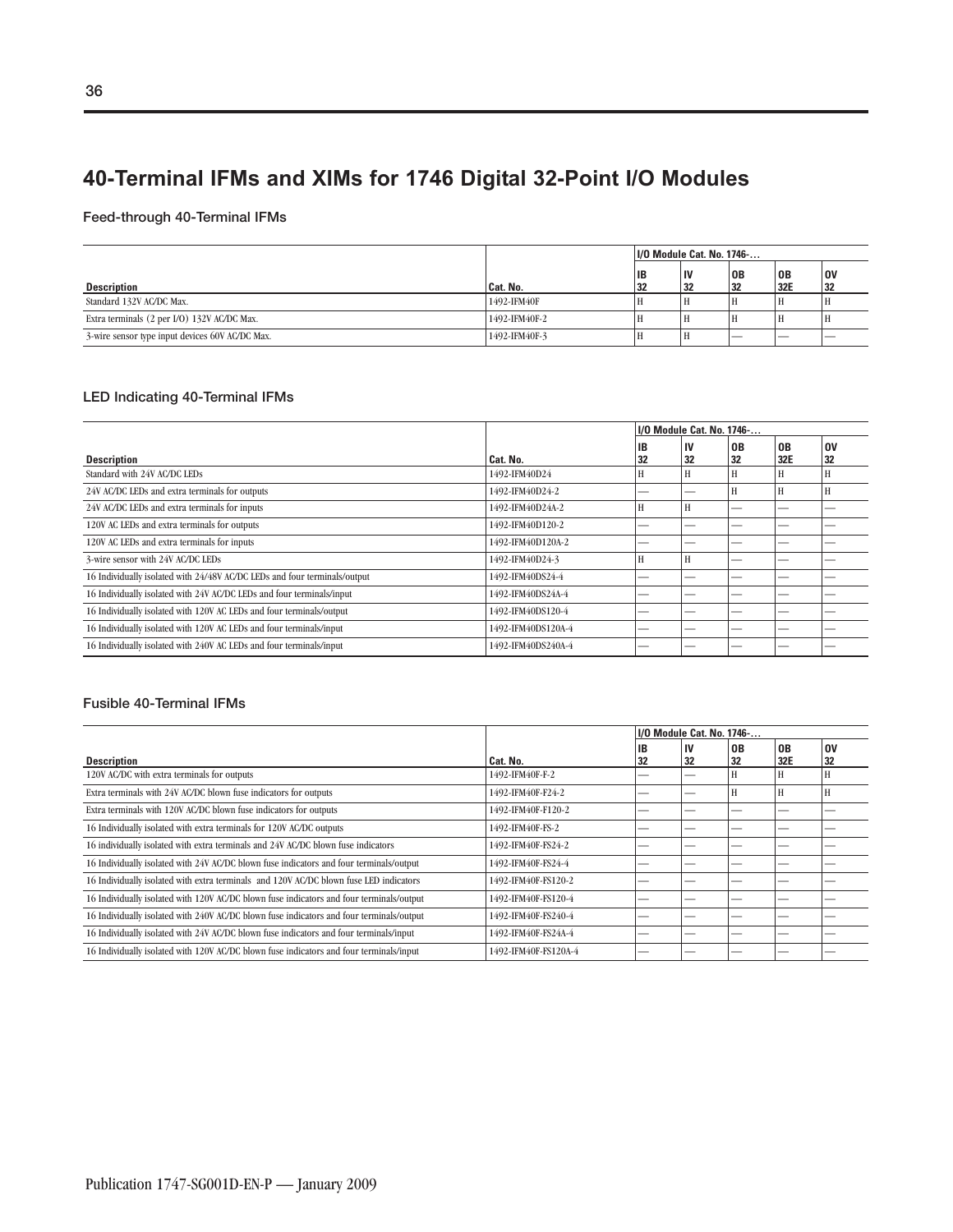### **Relay Master and Expander 40-Terminal XIMs**

|                                                              |                   |    | I/O Module Cat. No. 1746- |        |                |           |
|--------------------------------------------------------------|-------------------|----|---------------------------|--------|----------------|-----------|
|                                                              |                   | IB | IV                        | 0B     | 0 <sub>B</sub> | <b>OV</b> |
| <b>Description</b>                                           | Cat. No.          | 32 | 32                        | 32     | 32E            | 32        |
| <b>Relay Master</b>                                          |                   |    |                           |        |                |           |
| 40-pin master with eight (8) 24V DC relays                   | 1492-XIM4024-8R   |    |                           | H      | H              |           |
| 40-pin master with sixteen (16) 24V DC relays                | 1492-XIM4024-16R  |    |                           | H      | H              |           |
| 40-pin master with sixteen (16) 24V DC relays with fusing    | 1492-XIM4024-16RF |    |                           | H      | H              |           |
| <b>Relay Expander</b>                                        |                   |    |                           |        |                |           |
| Expander with eight (8) 24V DC relays                        | 1492-XIM24-8R     |    |                           | $\ast$ | $\ast$         |           |
| Expander with eight (8) 120V AC relays                       | 1492-XIM120-8R    | _  | --                        | _      | _              |           |
| Expander with sixteen (16) 24V DC relays with fusing         | 1492-XIM24-16RF   | _  | _                         | *      | 戀              |           |
| <b>Fusible Expander</b>                                      |                   |    |                           |        |                |           |
| 8-channel expander with 24V DC blown fuse indicators         | 1492-XIMF-F24-2   |    |                           | $\ast$ | ∗              |           |
| 8-channel expander with 120V AC blown fuse indicators        | 1492-XIMF-F120-2  |    |                           | -      |                |           |
| <b>Feed-through Expander</b>                                 |                   |    |                           |        |                |           |
| Expander with eight (8) feed-through channels 132V AC/DC max | 1492-XIMF-2       | _  |                           | $\ast$ | $\ast$         |           |

✶Two or three expanders can be connected to a master to provide a total of 32 outputs. An extender cable is included with each expander to connect it to the master. Can have one expandable module per master.

## **Pre-Wired Cables for 1746 Digital I/O Modules**

These pre-wired cables have a pre-wired removable terminal block (RTB) on one end to connect to the front of a Bulletin 1746 digital I/O module and a connector on the other end to plug into a 20- or 40-terminal IFM/XIM. You must first select the IFM/XIM from one of the preceding selection tables.

|                |                               | <b>Build-to-Order</b> |                   |                                                        |
|----------------|-------------------------------|-----------------------|-------------------|--------------------------------------------------------|
| Cable Cat. No. | <b>Standard Cable Lengths</b> | Available             | No. of Conductors | Mating 1/0 Module Cat. No.                             |
| 1492-CABLE*A   | $0.5, 1.0, 2.5, 5.0$ m        | Yes                   | 20                | 1746-IA16, -IM16                                       |
| 1492-CABLE*B   | $0.5, 1.0, 2.5, 5.0$ m        | <b>Yes</b>            | 20                | 1746-IB16, -IH16, -IN16, -ITB16, -ITV16                |
| 1492-CABLE*C   | $0.5, 1.0, 2.5, 5.0$ m        | <b>Yes</b>            | 20                | 1746-0A16                                              |
| 1492-CABLE*CR  | $0.5, 1.0, 2.5, 5.0$ m        | <b>Yes</b>            | 20                | 1746-0A16                                              |
| 1492-CABLE*D   | $0.5, 1.0, 2.5, 5.0$ m        | <b>Yes</b>            | 20                | 1746-0W16. - OX8                                       |
| 1492-CABLE*E   | $0.5, 1.0, 2.5, 5.0$ m        | <b>Yes</b>            | 20                | 1746-IG16, -OB16, -OB16E, -OBP16, -OG16, -OV16, -OVP16 |
| 1492-CABLE*G   | $0.5, 1.0, 2.5, 5.0$ m        | <b>Yes</b>            | 20                | 1746-0A16                                              |
| 1492-CABLE*H   | $0.5, 1.0, 2.5, 5.0$ m        | Yes                   | 40                | 1746-IB32, -IV32, -OB32, -OB32E, -OV32                 |
| 1492-CABLE*N   | $0.5, 1.0, 2.5, 5.0$ m        | Yes                   | 20                | 1746-0W16. - OX8                                       |
| 1492-CABLE*S   | $0.5, 1.0, 2.5, 5.0$ m        | Yes                   | 20                | 1746-0X8                                               |

✶Cables are available in standard lengths of 0.5 m, 1.0 m, 2.5 m, and 5.0 m. To order, insert the code for the desired cable length into the cat. no. (005 = 0.5 m, 010 = 1.0 m, 025 = 2.5 m, and 050 = 5.0 m). Example: Cat. No. 1492-CABLE005N is for a 0.5 m cable that could be used to connect a Cat. No. 1492-IFM20D24N IFM to a Cat. No. 1746-OW16 I/O module. Build-toorder lengths are also available.

### **I/O Module-Ready Cables for 1746 Digital I/O Modules**

The I/O module-ready cables have a pre-wired RTB on one end to plug onto the front of a Bulletin 1746 I/O module and 20 or 40 individually colored #18 AWG conductors on the other end. These cables provide the convenience of pre-wired connections at the I/O module end, while still allowing the flexibility to fieldwire to standard terminal blocks of your choice.

|                  | Standard Cable   Build-to-Order |            | No. of            |                                                                                                                  |
|------------------|---------------------------------|------------|-------------------|------------------------------------------------------------------------------------------------------------------|
| Cable Cat. No.   | Lenaths                         | Available  | <b>Conductors</b> | Mating 1/0 Module Cat. No.                                                                                       |
| 1492-CABLE※N3    | $1.0, 2.5, 5.0$ m               | Yes.       | 40                | 1746-IB32, -IV32, -OB32, -OV32, -OB32E                                                                           |
| 1492-CABLE ॐRTBB | $1.0, 2.5, 5.0$ m               | 'Yes       | 20                | 1746-IB16, -IC16, -IG16, -IH16, -IN16, -ITB16, -ITV16, -IV16, -OB16, -OB16E, -OBP8, -OBP16, -OG16, -OV16, -OVP16 |
| 1492-CABLE‡RTBO  | $1.0, 2.5, 5.0$ m               | <b>Yes</b> | 20                | 1746-0W16. -0X8                                                                                                  |
| 1492-CABLE‡RTBR  | $1.0, 2.5, 5.0$ m               | 'Yes       | 20                | 1746-IA16, -OA16, -OAP12, -IM16                                                                                  |

\$Cables are available in standard lengths of 1.0 m, 2.5 m, and 5.0 m. To order, insert the code for the desired cable length into the cat. no. (010 = 1.0 m, 025 = 2.5 m, and 050 = 5.0 m).<br>Example: Cat. No. 1492-CABLE050RT

**Note:** The following I/O Modules do not have RTBs: 1746-IA4, 1746-IA8, 1746-IB8, 1746-IM4, 1746-IM8, 1746-IV8, 1746-OA8, 1746-OB8.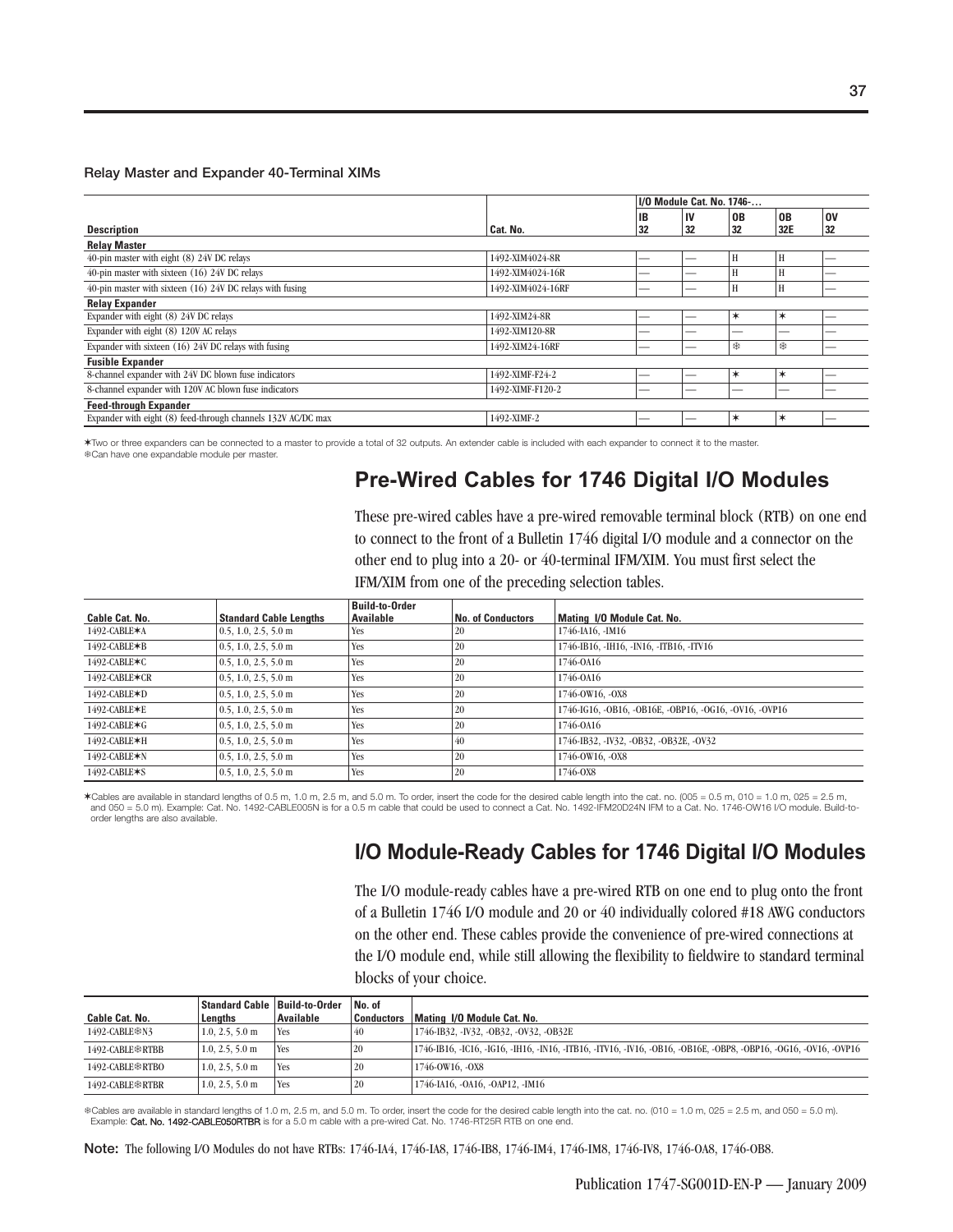## **AIFMs for 1746 Analog I/O Modules**

|                                                                                                                            |                 |                       |                       | I/O Module Cat. No. 1746- |                |                       |                              |                      |                      |                |    |                  |                         |
|----------------------------------------------------------------------------------------------------------------------------|-----------------|-----------------------|-----------------------|---------------------------|----------------|-----------------------|------------------------------|----------------------|----------------------|----------------|----|------------------|-------------------------|
| <b>Description</b>                                                                                                         | Cat. No.        | FI <sub>0</sub><br>41 | FI <sub>0</sub><br>4V | ΝI<br>4                   | <b>NI</b><br>8 | N <sub>10</sub><br>41 | N <sub>10</sub><br><b>4V</b> | N <sub>0</sub><br>41 | N <sub>0</sub><br>4V | <b>NR</b><br>4 | QS | ΝI<br><b>161</b> | <b>NI</b><br><b>16V</b> |
| <b>Feed-through</b>                                                                                                        |                 |                       |                       |                           |                |                       |                              |                      |                      |                |    |                  |                         |
| 4-channel input, output or 2-in/2-out combination with<br>3 terminals/channel                                              | 1492-AIFM4-3    | L                     |                       | A                         |                |                       |                              | B                    | B                    |                |    |                  |                         |
| 6-channel isolated with 34 terminals/channel                                                                               | 1492-AIFM6S-3   |                       | -                     | –                         |                |                       |                              | -                    | -                    | D              |    |                  |                         |
| 8-channel differential 16-channel single-ended with 3<br>terminals/channel                                                 | 1492-AIFM8-3    |                       |                       |                           |                |                       |                              | -                    |                      |                |    | A46              | A46                     |
| <b>Thermocouple</b>                                                                                                        |                 |                       |                       |                           |                |                       |                              |                      |                      |                |    |                  |                         |
| 6-channel with 3 terminals/channel                                                                                         | 1492-AIFM6TC-3  |                       |                       |                           |                |                       |                              |                      |                      |                |    |                  |                         |
| <b>Fusible</b>                                                                                                             |                 |                       |                       |                           |                |                       |                              |                      |                      |                |    |                  |                         |
| 2-channel output, 2-channel input with 24V blown fuse<br>indicators, test points, 5 terminals/input, 3<br>terminals/output | 1492-AIFM4C-F-5 | T                     |                       |                           |                | ш                     | J.                           | --                   |                      |                |    |                  |                         |
| 4-channel with 24V blown fuse indicators, test points, 5<br>terminals/input                                                | 1492-AIFM4I-F-5 |                       |                       | A                         |                |                       |                              |                      |                      |                |    |                  |                         |
| 8-channel with 24V DC blown fuse indicators, 5<br>terminals/channel                                                        | 1492-AIFM8-F-5  |                       |                       | --                        | r<br>ι.        |                       |                              | --                   | --                   |                |    |                  |                         |
| 16-channel input with 24V DC blown fuse indicators, 3<br>terminals/channel                                                 | 1492-AIFM16-F-3 |                       |                       | --                        | -              |                       |                              | --                   |                      |                |    | A46              | A46                     |
| 16-channel input with 24V DC blown fuse inideators, 5<br>terminals/channel                                                 | 1492-AIFM16-F-5 |                       |                       |                           |                |                       |                              |                      |                      |                |    |                  |                         |
| 4-input/4-output channel with 8 fuses and 24V blown<br>fuse indicators                                                     | 1492-AIFMOS     |                       |                       |                           |                |                       |                              |                      |                      |                | Q  |                  |                         |

## **Pre-Wired Cables for 1746 Analog I/O Modules**

These **pre-wired cables** have a pre-wired RTB on one end to connect to the front of a Bulletin 1746 analog I/O module and a connector on the other end to plug into a 20 or 40-terminal IFM. To use this table, you must first have selected an IFM from the preceding table.

| <b>Cable Cat. No.</b> | <b>Standard Cable Lengths (m)</b> | <b>Build-to-Order Available</b> | <b>AIFM Connector</b> | Mating I/O Module Cat. No.         |
|-----------------------|-----------------------------------|---------------------------------|-----------------------|------------------------------------|
| 1492-ACABLE*A         | $0.5, 1.0, 2.5, 5.0$ m            | <b>Yes</b>                      | 15-pin D-shell        | 1746-NI4                           |
| 1492-ACABLE*B         | $0.5, 1.0, 2.5, 5.0$ m            | <b>Yes</b>                      | 15-pin D-shell        | 1746-NO4I, -NO4V                   |
| 1492-ACABLE*C         | $0.5, 1.0, 2.5, 5.0$ m            | <b>Yes</b>                      | 25-pin D-shell        | 1746-NI8                           |
| 1492-ACABLE*D         | $0.5, 1.0, 2.5, 5.0$ m            | <b>Yes</b>                      | 25-pin D-shell        | 1746-NR4                           |
| 1492-ACABLE*L         | $0.5, 1.0, 2.5, 5.0$ m            | Yes                             | 15-pin D-shell        | 1746-NIO4I, -NIO4V, -FIO4I, -FIO4V |
| 1492-ACABLE∗O         | $0.5, 1.0, 2.5, 5.0$ m            | Yes                             | 25-pin D-shell        | 1746-OS                            |
| 1492-ACAB*A46         | $0.5, 1.0, 2.5, 5.0$ m            | Yes                             | 25-pin D-shell        | 1746-NI16I, -NI16V                 |

\*To order, insert the code for the desired cable length into the cat. no. (005 = 0.5 m, 010 = 1.0 m, 025 = 2.5 m, and 050 = 5.0 m). Example: Cat. No. 1492-ACABLE005A is for a 0.5 m cable<br>that could be used to connect a Ca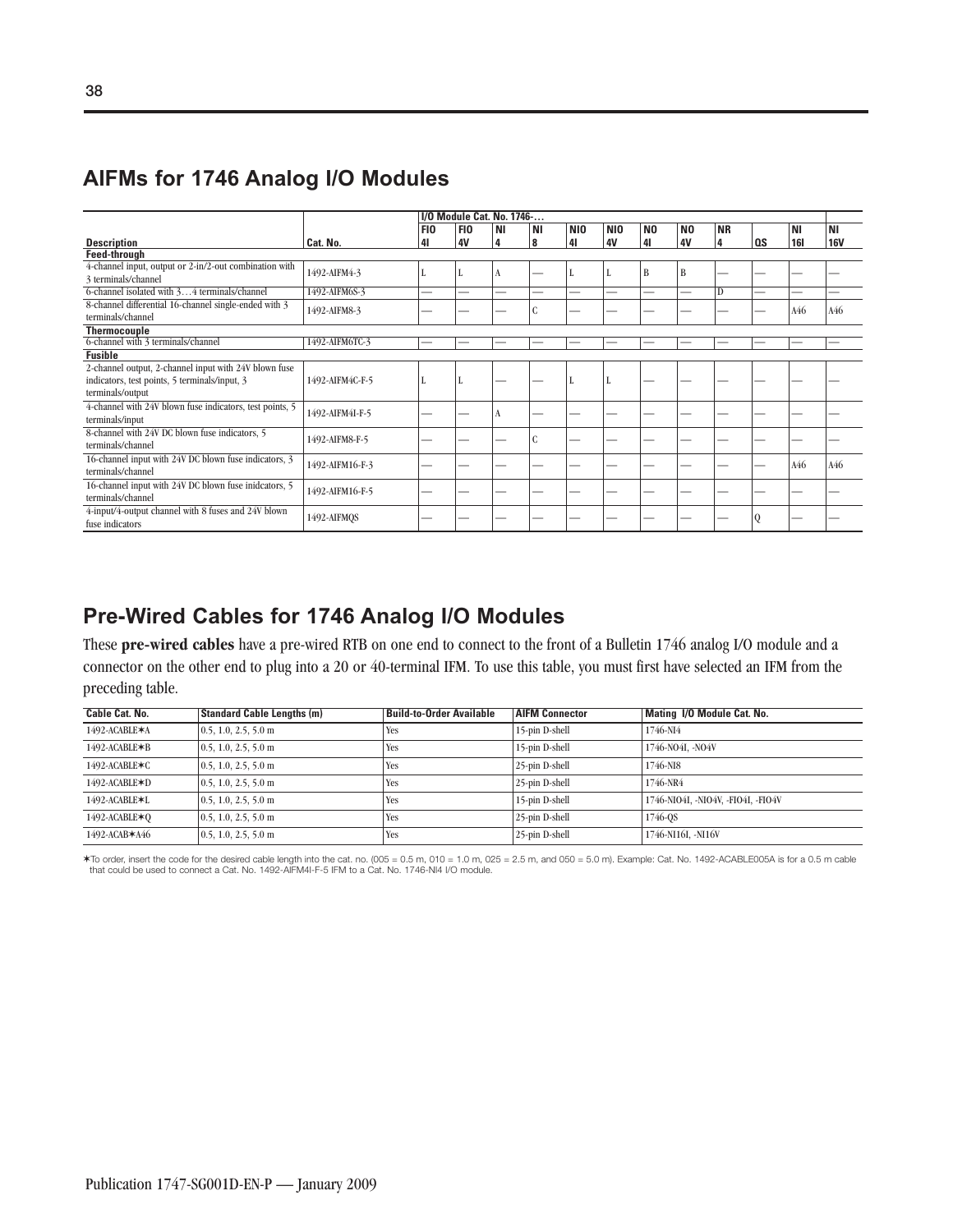### **Step 2 - Select:**

- *networks*
- *communication modules*
- appropriate communication cables

### **NetLinx Open Network Architecture**

# **Selecting Network Communications**

Rockwell Automation offers many control and communications media products to help you integrate plant operations. The SLC 500 family features communications modules and devices which provide support for different networks, including EtherNet/IP, ControlNet, DeviceNet, DH+, DH-485, Universal Remote I/O and serial networks.

NetLinx Open Network Architecture is the Rockwell Automation strategy of using open networking technology for seamless, top-floor to shop-floor integration. The NetLinxbased networks – DeviceNet, ControlNet, and EtherNet/IP – all use the Common Industrial Protocol (CIP), so they speak a common language and share a universal set of communication services. NetLinx architecture, part of the Integrated Architecture, seamlessly integrates all the components in an automation system from a few devices on one network to multiple devices on multiple networks including access to the Internet – helping you to improve flexibility, reduce installation costs, and increase productivity.

- The EtherNet/IP network is an open industrial-networking standard that supports implicit and explicit messaging and uses commercial, off-the-shelf Ethernet equipment and physical media.
- The ControlNet network allows intelligent, high-speed control devices to share the information required for supervisory control, work-cell coordination, operator interface, remote device configuration, programming, and troubleshooting.
- The DeviceNet network offers low-cost, high-speed access to plant-floor data from a broad range of plant-floor devices and a significant reduction in wiring.

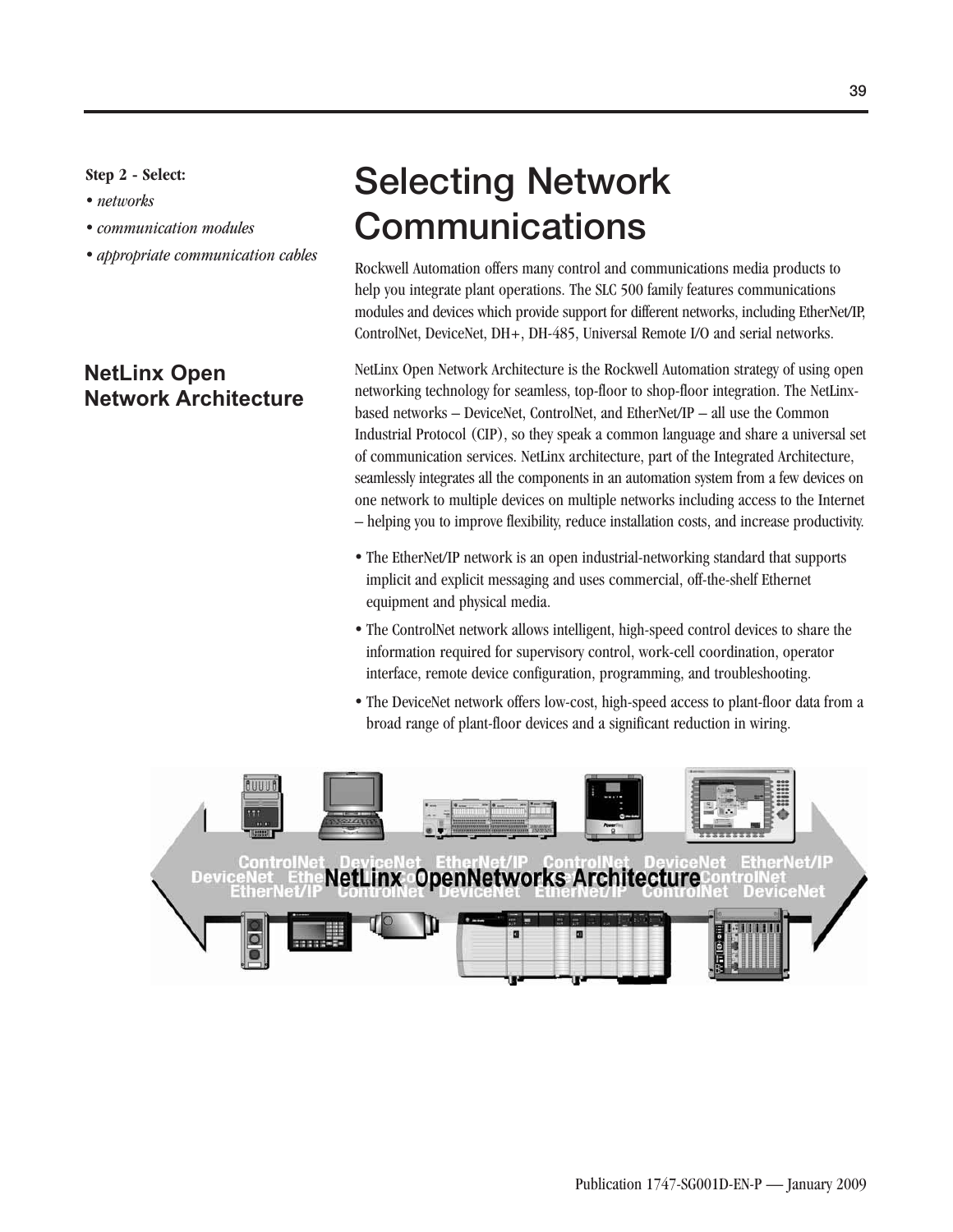**Selecting a Network** You can configure your system for information exchange between a range of devices and computing platforms, and operation systems. Use the table below to help you select a network.

### **Network Selection Criteria**

| If your application requires                                                                                                                                                                                                                                                       | <b>Choose this network</b> | Select this communication module/device                                                                                                                                                                                                               |
|------------------------------------------------------------------------------------------------------------------------------------------------------------------------------------------------------------------------------------------------------------------------------------|----------------------------|-------------------------------------------------------------------------------------------------------------------------------------------------------------------------------------------------------------------------------------------------------|
| - High-speed data transfer between information systems and/or a large quantity<br>of controllers<br>- Internet/Intranet connection<br>- Program maintenance                                                                                                                        | EtherNet/IP                | - SLC 5/05 Processor, or<br>- 1761-NET-ENI EtherNet Interface<br>- 1761-NET-ENIW Web-Enabled EtherNet Interface                                                                                                                                       |
| - High-speed transfer of time-critical data between controllers and I/O devices<br>- Deterministic and repeatable data delivery<br>- Program maintenance<br>- Media redundancy or intrinsic safety options                                                                         | ControlNet                 | - 1747-KFC15 ControlNet Messaging Module<br>- 1747-SCNR ControlNet Scanner Module<br>- 1747-ACN15 and -ACNR15 ControlNet Adapter Modules                                                                                                              |
| - Connections of low-level devices directly to plant floor controllers,<br>without the need to interface through I/O devices<br>- More diagnostics for improved data collection and fault detection<br>- Less wiring and reduced startup time than traditional, hard-wired systems | <b>DeviceNet</b>           | - 1747-SDN DeviceNet Scanner Module<br>- 1761-NET-DNI DeviceNet Interface Module                                                                                                                                                                      |
|                                                                                                                                                                                                                                                                                    | Data Highway Plus (DH+)    | - SLC 5/04 Processor                                                                                                                                                                                                                                  |
| - Plant-wide and cell-level data sharing with program maintenance                                                                                                                                                                                                                  | DH-485                     | - 1747-KE DH-485/RS-232C Interface<br>- SLC 5/01, 5/02 or 5/03 Processor with a 1747-AIC Isolated Link Coupler<br>- SLC 5/01, 5/02 or 5/03 Processor with a 1761-NET-AIC Advanced Interface Converter<br>- 1747-UIC USB to DH-485 Interface Converter |
| - Connections between controllers and I/O adapters<br>- Distributed controllers so that each has its own I/O communications with a<br>supervisory controller                                                                                                                       | Universal Remote I/O       | - 1747-SN Remote I/O Scanner<br>- 1747-BSN Backup Remote I/O Scanner<br>- 1747-ASB Remote I/O Adapter<br>- 1747-DCM Direct Communication Module                                                                                                       |
| - Modems<br>- Messages that send and receive ASCII characters to/from devices such as<br>ASCII terminals, bar code readers, message displays, weight scales, or printers                                                                                                           | Serial                     | - SLC 5/03 Processor<br>- SLC 5/04 Processor<br>- SLC 5/05 Processor<br>- SLC 5/01, 5/02, or 5/03 Processor with a 1747-KE DH-485/RS-232C Interface                                                                                                   |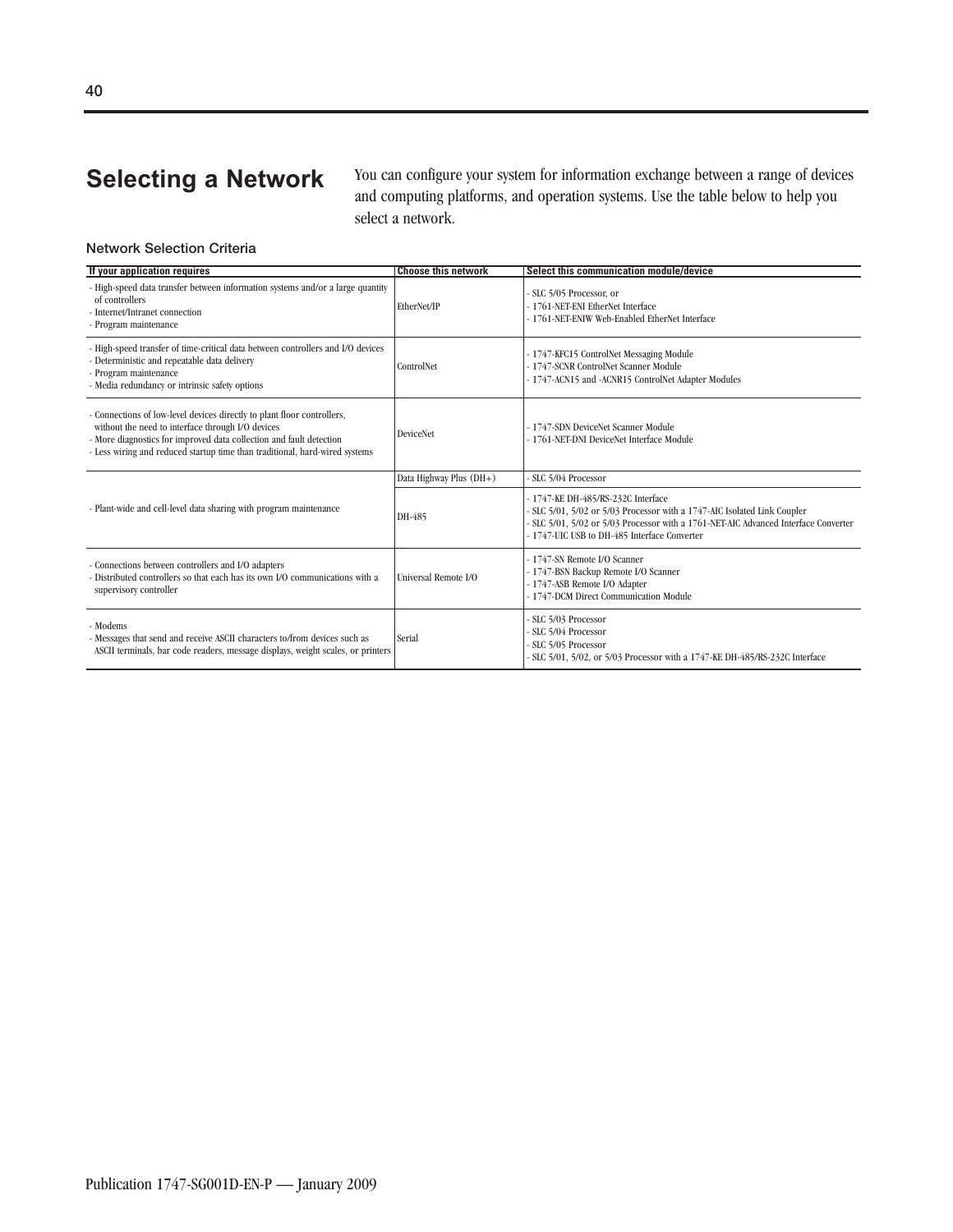**Ethernet Network** The TCP/IP Ethernet network is a local-area network designed for the high-speed exchange of information between computers and related devices. With its high bandwidth (10 Mbps to 100 Mbps), an Ethernet network allows many computers, controllers, and other devices to communicate over vast distances. An Ethernet network provides enterprise-wide systems access to plant-floor data. With an Ethernet network, you can maximize communication between a wide variety of equipment.



Ethernet connectivity for SLC 500 is provided for the following:

- SLC 5/05 processor
- 1761-NET-ENI/1761-NET-ENIW

MicroLogix 1000 controllers may be used with the 1761-NET-ENI, or -ENIW, however some features are not supported:

- Email (ENI/ENIW)
- Controller store/download of device configuration (ENI/ENIW)
- Floating point value display (ENIW)
- Floating point value write from the device to the controller (ENIW)
- Integer value write from the device to the controller (ENIW)
- String file display (ENIW)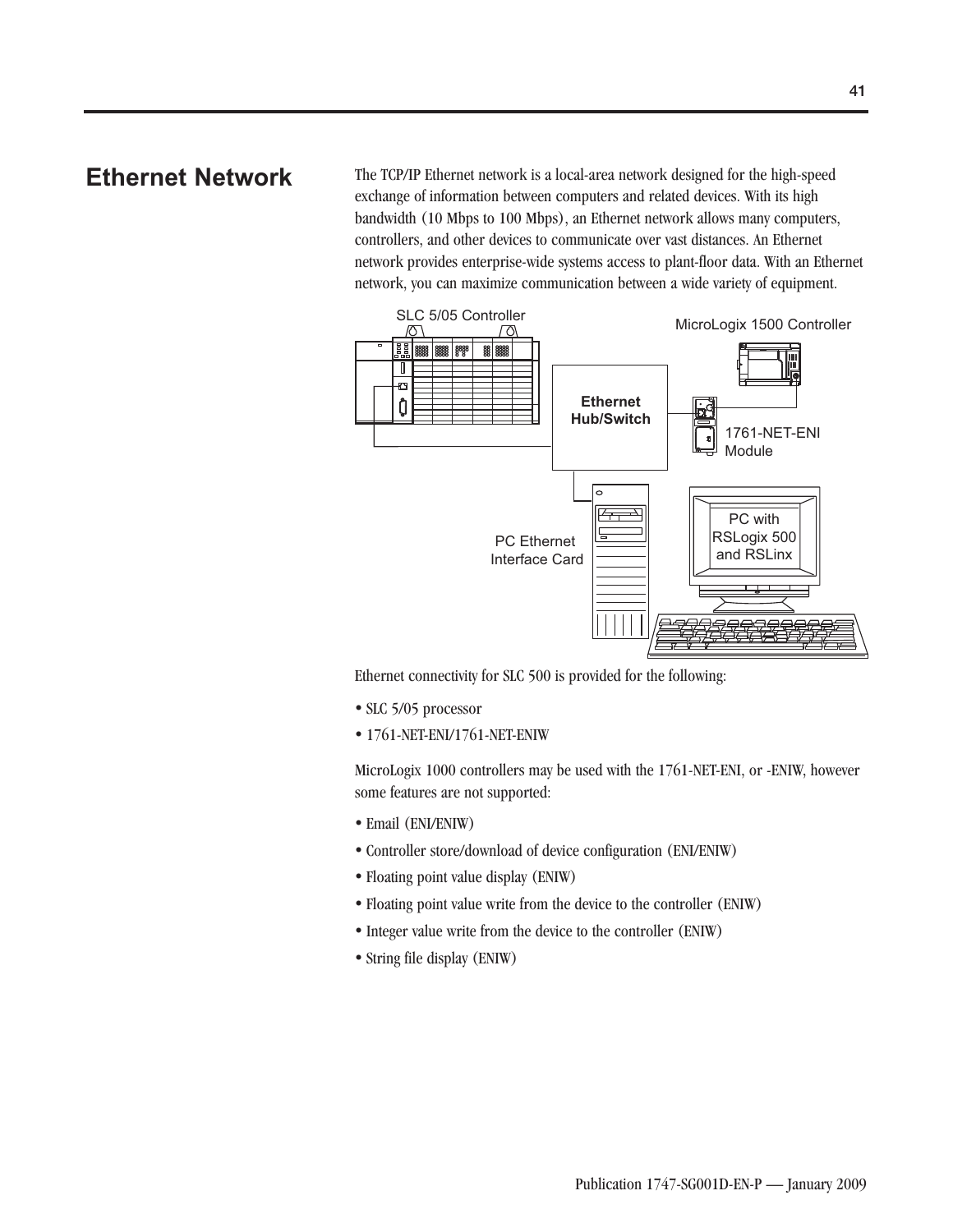## **Ethernet Interface (ENI) and Web-Enabled Ethernet Interface (ENIW)**

The 1761-NET-ENI module provides EtherNet/IP Messaging connectivity for all DF1 full-duplex devices. The ENI allows users to easily connect SLC 5/03 and SLC 5/04 controllers onto new or existing Ethernet networks and upload/download programs, communicate between controllers, and generate E-mail messages via SMTP (simple mail transport protocol).

Compatible devices include: MicroLogix 1000/1200/1500, PLC-5, ControlLogix, CompactLogix, and FlexLogix controllers, and computers running RSLinx.

The 1761-NET-ENIW module adds web-server capabilities, enabling the display of 4 standard data web pages with user-configurable data descriptions, and 10 userconfigurable web page links on the ENIW home page.

### 100 mA 20.4…26.4V dc Tested at 710V dc for 60 s 200 mA @ 24V 10/100 Mbps **Cat. No.** 1761-NET-ENI 1761-NET-ENI 1761-NET-ENIW Description Ethernet Interface (ENI) Web-Enabled Ethernet Web-Enabled Ethernet Interface (ENIW) 24V dc Current Draw Power Supply DC Voltage Range✶ Isolation Voltage Inrush Current, Max. Communication Rate

10/100Base-T<sup>\*</sup>

### **EtherNet Device Specifications**

✶ When the device is connected to a MicroLogix controller, power is provided by the MicroLogix controller's communication port.

Series C devices

Ethernet Interface

**ControlNet Network** The ControlNet network is an open, high-speed, deterministic network used for transmitting time-critical information. It provides real-time control and messaging services for peer-to-peer communication. As a high-speed link between controllers and I/O devices, a ControlNet network combines the capabilities of existing Universal Remote I/O and DH+ networks. You can connect a variety of devices to a ControlNet network, including personal computers, controllers, operator interface devices, drives, I/O modules. A ControlNet network combines the functionality of an I/O network and a peer-to-peer messaging network. This open network provides the performance required for critical control data, such as I/O updates and controller-tocontroller interlocking. ControlNet networks also support the transfer of non-critical data, such as program uploads, downloads, and messaging.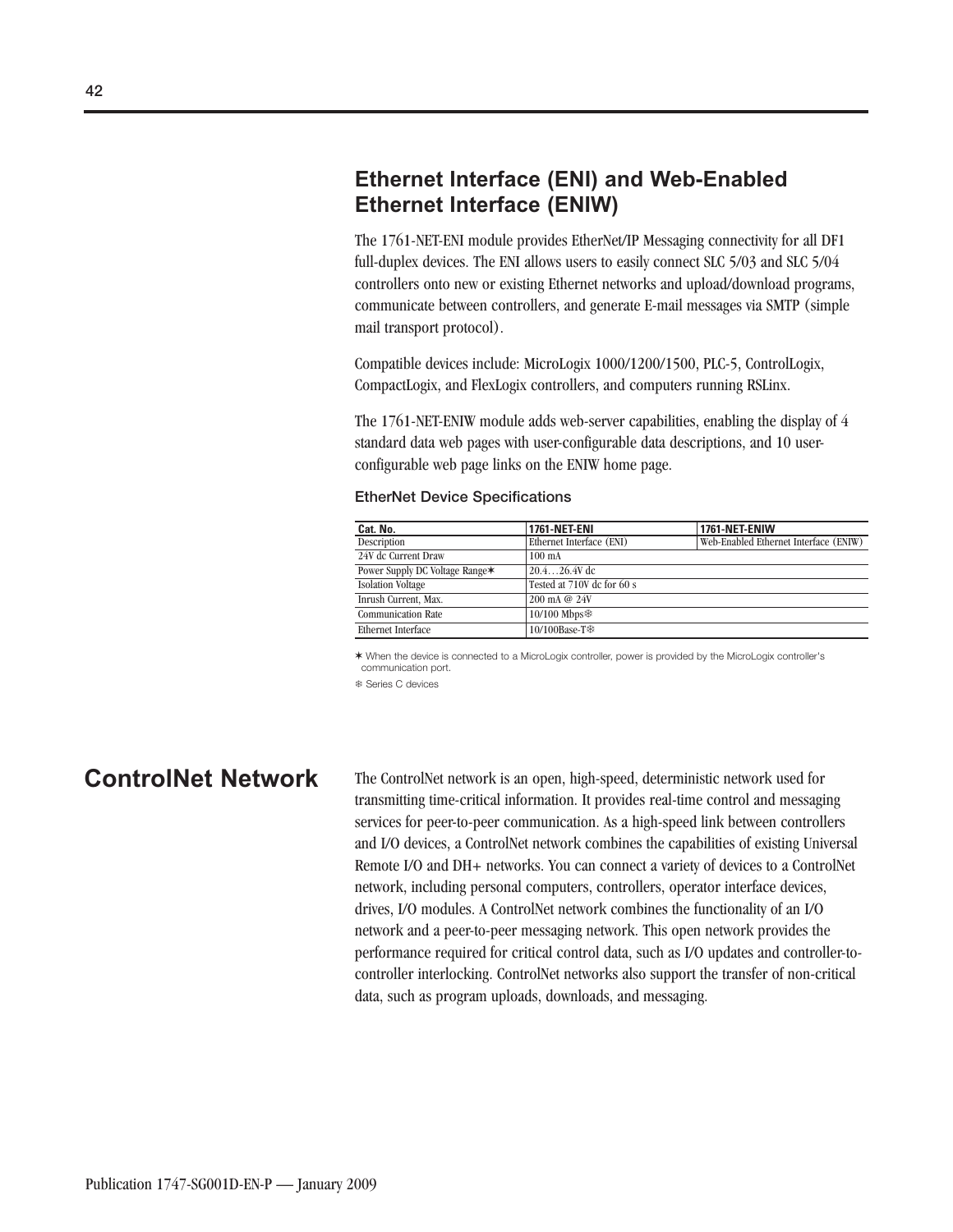

ControlNet network connectivity for SLC 500 is provided by the following:

- 1747-KFC15 ControlNet Messaging Module
- 1747-SCNR ControlNet Scanner
- 1747-ACN15 and 1747-ACNR15 ControlNet Adapters

### **ControlNet Messaging Module**

The 1747-KFC15 module provides the capability for an SLC 5/03, 5/04, and 5/05 processor to send or receive unscheduled ControlNet messages. With unscheduled messaging, the SLC controller program can send peer-to-peer messages or be accessed and edited over the ControlNet network using RSLogix 500 software. The 1747-KFC15 consumes 0.640 A at 5V dc.

The ControlNet Messaging Module features:

- 4-digit, 7-segment display for node address and module status.
- RS-232 KFC to SLC cable (included).
- media redundancy via dual BNC connectors.
- power from the SLC chassis backplane.
- ability to upgrade firmware via ControlFlash.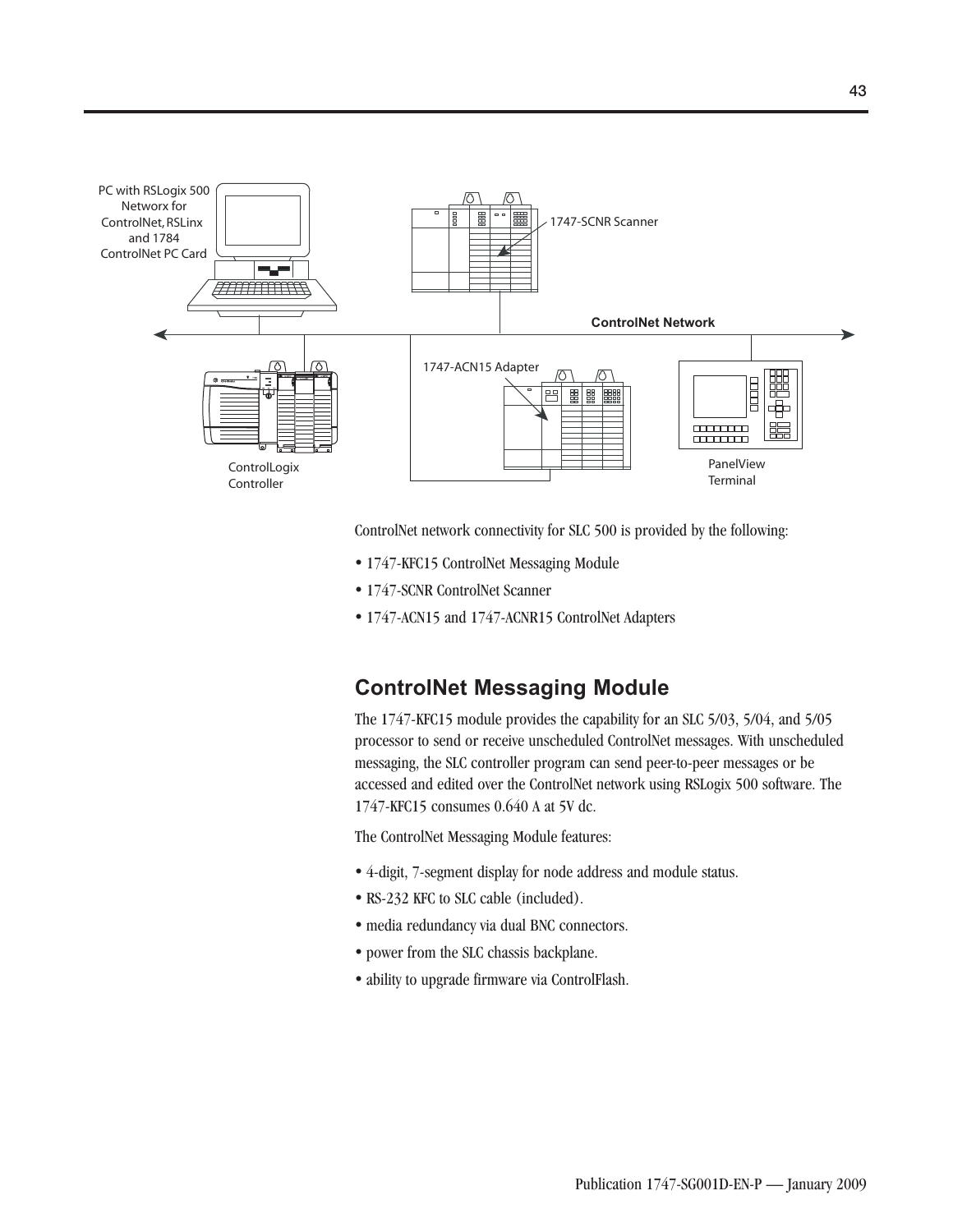### **ControlNet Scanner Module**

The 1747-SCNR module provides scheduled ControlNet network connections for SLC 5/02, 5/03, 5/04, and 5/05 processors. With scheduled messaging, the SLC processor can control I/O events in real time on the ControlNet network. The 1747-SCNR module can communicate with the 1771-PLC5C, 1756-Lx controllers, and with another 1747-SCNR module via scheduled messages on the ControlNet network. The 1747-SCNR module consumes 0.900 A at 5V dc.

The ControlNet Scanner Module features:

- media redundancy via dual BNC connectors.
- ability to upgrade firmware via ControlFlash.

The 1747-SCNR module can control 1788-CN2DN and 1788-CN2FF linking devices as well as a variety of I/O platforms. The table below indicates with a " $\checkmark$ " which I/O platforms the 1747-SCNR module can control.

**ControlNet Scanner I/O Control Capabilities**

| I/O Platform | <b>Discrete</b> | <b>Analog</b> |  |
|--------------|-----------------|---------------|--|
| 1746         |                 |               |  |
| 1756         |                 |               |  |
| 1771         |                 |               |  |
| 1793         |                 |               |  |
| 1794         |                 |               |  |
| 1797         |                 |               |  |

### **ControlNet Adapter Modules**

The 1747-ACN15 and -ACNR15 modules enable up to three 1746 chassis of I/O modules to produce/consume scheduled I/O on the ControlNet network. Both modules are compatible with all 1746 discrete, analog, and specialty I/O, except those requiring G-file configuration, such as the 1747-SN and 1747-BSN modules. The 1747-ACN15 and ACNR15 modules consume 0.9A at 5V dc.

The ControlNet Adapter Modules feature:

- optional media redundancy via dual BNC connectors (1747-ACNR15).
- individual connection to single modules or chassis connections to groups of discrete modules.
- ability to upgrade firmware via ControlFlash.

The table below indicates with a " $\checkmark$ " which ControlNet controllers can communicate to the 1747-ACN via scheduled messaging.

| <b>ControlNet Adapter Communication Capabilities</b> |  |  |
|------------------------------------------------------|--|--|
|------------------------------------------------------|--|--|

| <b>Scheduled</b><br><b>Messaging</b> | <b>1747-SCNR</b> | 1771-PLC5C | 1756-Lx via<br>1756-CNB | <b>1784-KTCS</b> |
|--------------------------------------|------------------|------------|-------------------------|------------------|
| $1747 - ACN(R)15$<br>Discrete I/O    |                  |            |                         |                  |
| $1747 - ACN(R)$ 15<br>Analog I/O     |                  |            |                         |                  |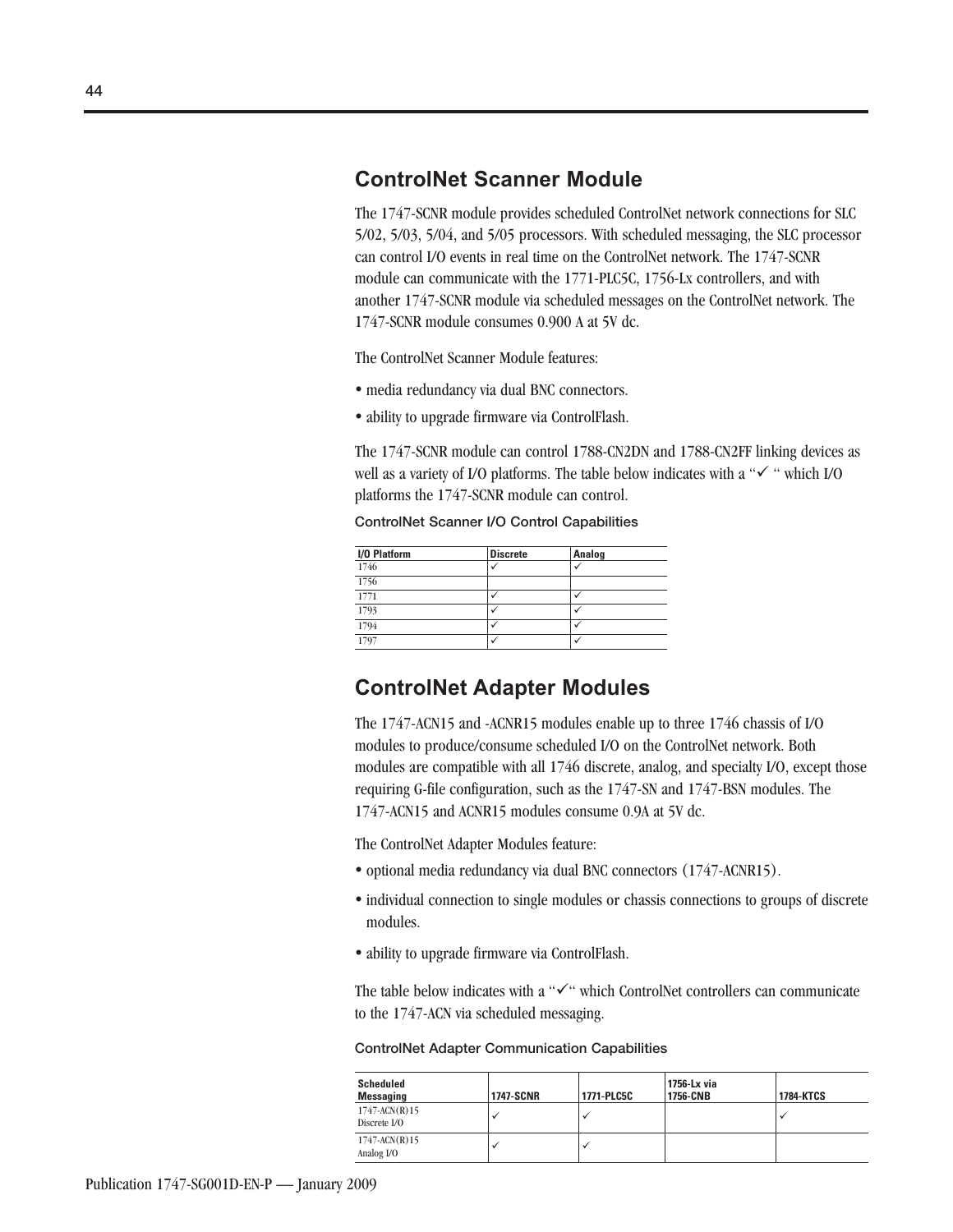**DeviceNet Network** The DeviceNet network is an open, low-level communication link that provides connections between simple industrial devices like sensors and actuators to high-level devices like controllers. Based on standard Controller Area Network (CAN) technology, this open network offers inter-operability between like devices from multiple vendors. A DeviceNet network reduces installation costs, startup/commissioning time, and system or machine downtime.

The DeviceNet network provides:

- inter-operability simple devices from multiple vendors that meet DeviceNet standards are interchangeable.
- Common network an open network provides common end-user solutions and reduces the need to support a wide variety of device networks.
- Lower maintenance costs replace devices without disrupting other devices.
- Cost-effective wiring one wire supplies communications and 24V dc power.



DeviceNet connectivity for SLC 500 is provided by the following:

- 1747-SDN DeviceNet Scanner Module
- 1761-NET-DNI DeviceNet Interface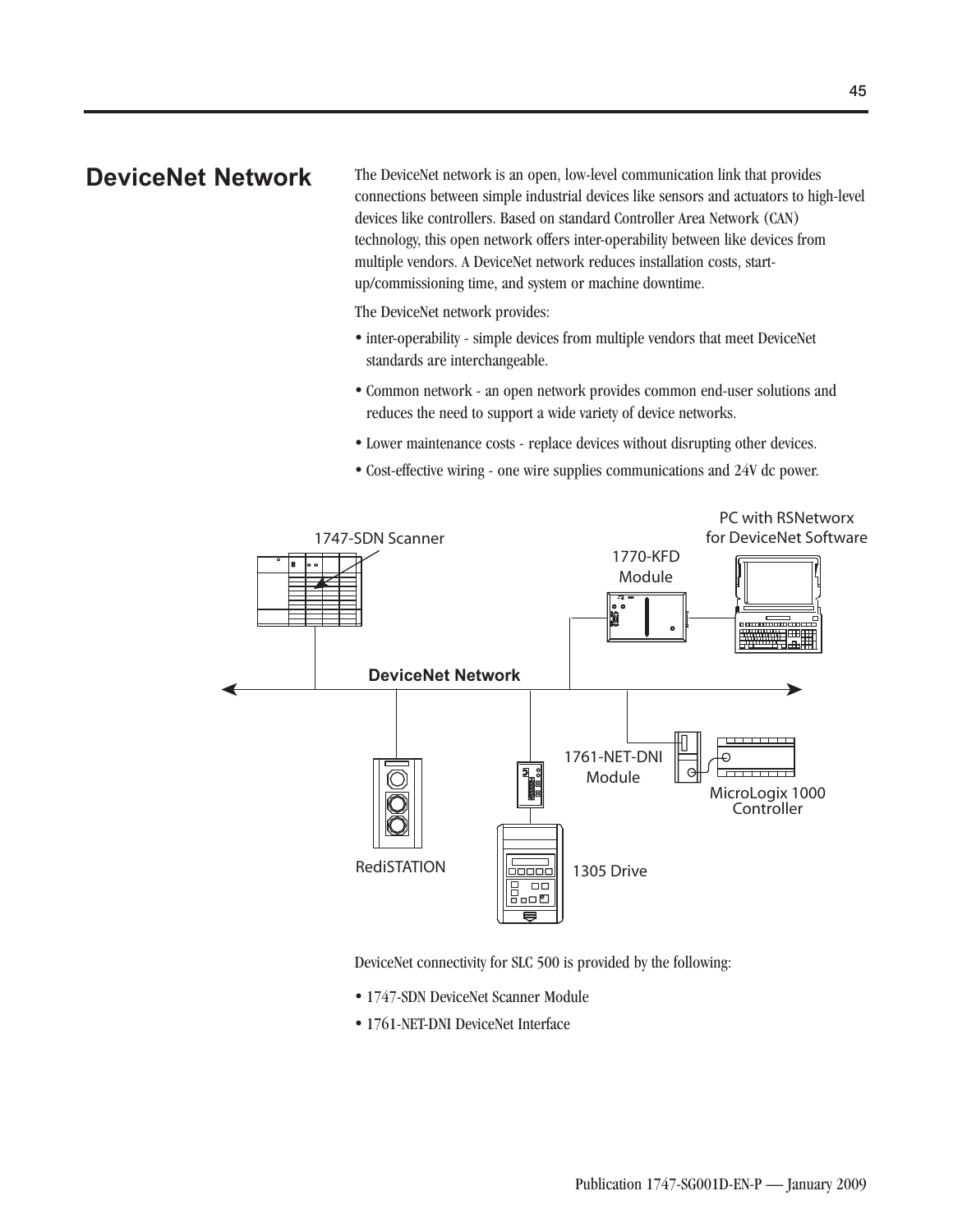### **DeviceNet Scanner Module**

The 1747-SDN scanner module enables communication between an SLC 5/02 or higher processor and a maximum of 63 DeviceNet-compatible I/O devices. The scanner is the DeviceNet master, enabling data transfer between DeviceNet slave devices using the strobe and poll message mode. The SLC system supports multiple scanners in a single-processor chassis.

The 1747-SDN module supports:

- up to 150 words of input and 150 words of output data.
- all standard DeviceNet communication rates.
- the exchange of status and configuration data.

### **DeviceNet Scanner Specifications**

| Cat. No.                        | 1747-SDN                                                                                                          |
|---------------------------------|-------------------------------------------------------------------------------------------------------------------|
| Backplane Current (mA) at 5V    | 500 mA                                                                                                            |
| Network Power Source Requirment | 90 mA @ 24V dc (Class 2)                                                                                          |
| <b>Communication Rate</b>       | 125 Kbps, 250 Kbps, 500 Kbps at 24V dc (Class 2)                                                                  |
| <b>Isolation Voltage</b>        | 30V (continuous), Basic Insulation Type<br>Tested at 500V ac for 60 s, DeviceNet to backplane at 24V dc (Class 2) |

### **DeviceNet Interface (DNI)**

The DNI is a smart DeviceNet-to-DF1 interface, allowing connection of DF1 compatible devices to a DeviceNet network where the DNI functions as a DeviceNet slave. In addition, the DNI enables the setup of a peer-to-peer communications network on DeviceNet with other devices using DNIs, similar to a DH-485 or DH+ network.

This capability works between controllers, between PCs and controllers, and for program upload/download. I/O and data messages are prioritized, minimizing I/O determinism problems typically encountered when using networks that support I/O and messaging simultaneously.

The 1761-NET-DNI features:

- high-speed local control with distributed DeviceNet I/O.
- support for peer-to-peer messaging between controllers, PCs, and other devices.
- programming and online monitoring over the DeviceNet network.
- dial-in to any other DNI-controller combination on DeviceNet (when the DNI is connected to a modem).

### **DeviceNet Interface (DNI) Specifications**

| Cat. No.                         | <b>1761-NET-DNI</b>              |
|----------------------------------|----------------------------------|
| Network Power Source Requirement | 200 mA @ 24V dc (Class 2)        |
| <b>Communication Rate</b>        | 125 Kbps<br>250 Kbps<br>500 Kbps |
| <b>Isolation Voltage</b>         | Tested at 500V dc for 60 s       |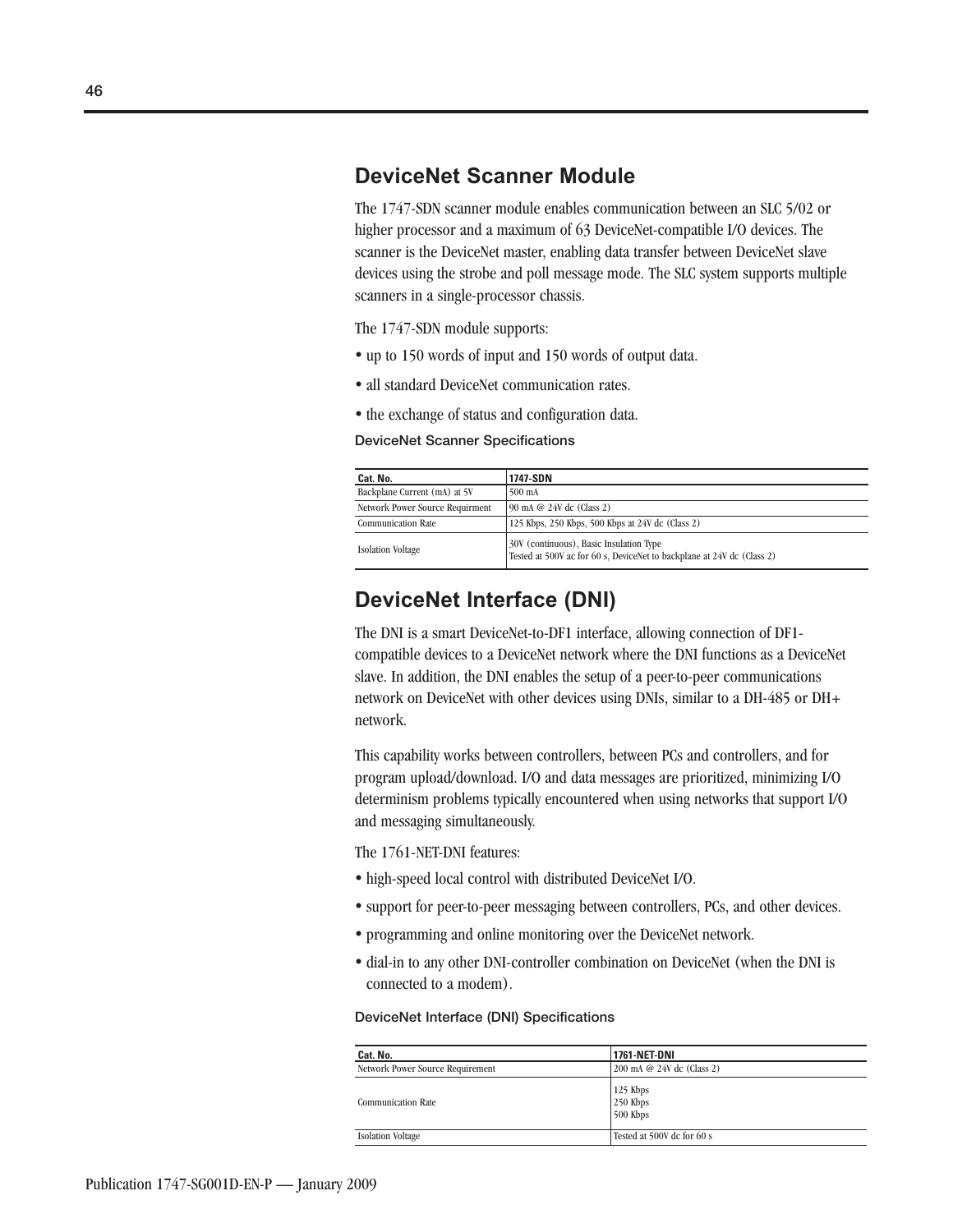## **Data Highway Plus (DH+) Network**

The DH+ network is a local area network designed to support remote programming and data acquisition for factory-floor applications. You can also use DH+ communication modules to implement a peer-to-peer network.

The DH+ network supports daisy-chain and trunkline-dropline configurations. The number of supported devices on a DH+ link and the maximum length of the cable depends on the communication rate.

The table below shows the maximum cable lengths, communication rates and associated termination resistor sizes for the DH+ network.

### **DH+ Network Specifications**

| <b>Baud Rate</b> | <b>Maximum Cable Distance</b>              | <b>Terminating Resistor Size</b> |
|------------------|--------------------------------------------|----------------------------------|
| 57.6 K baud      | $\frac{3048 \text{ m}}{10,000 \text{ ft}}$ | $150 \Omega$                     |
| 115 K baud       | $1542 \text{ m} (5000 \text{ ft})$         | $150 \Omega$                     |
| 230.4 K baud     | $762 \text{ m}$ (2500 ft)                  | $82 \Omega$                      |



Data Highway Plus connectivity for the SLC 500 is provided by the SLC 5/04 processor. See page 63 for more information on the SLC 5/04.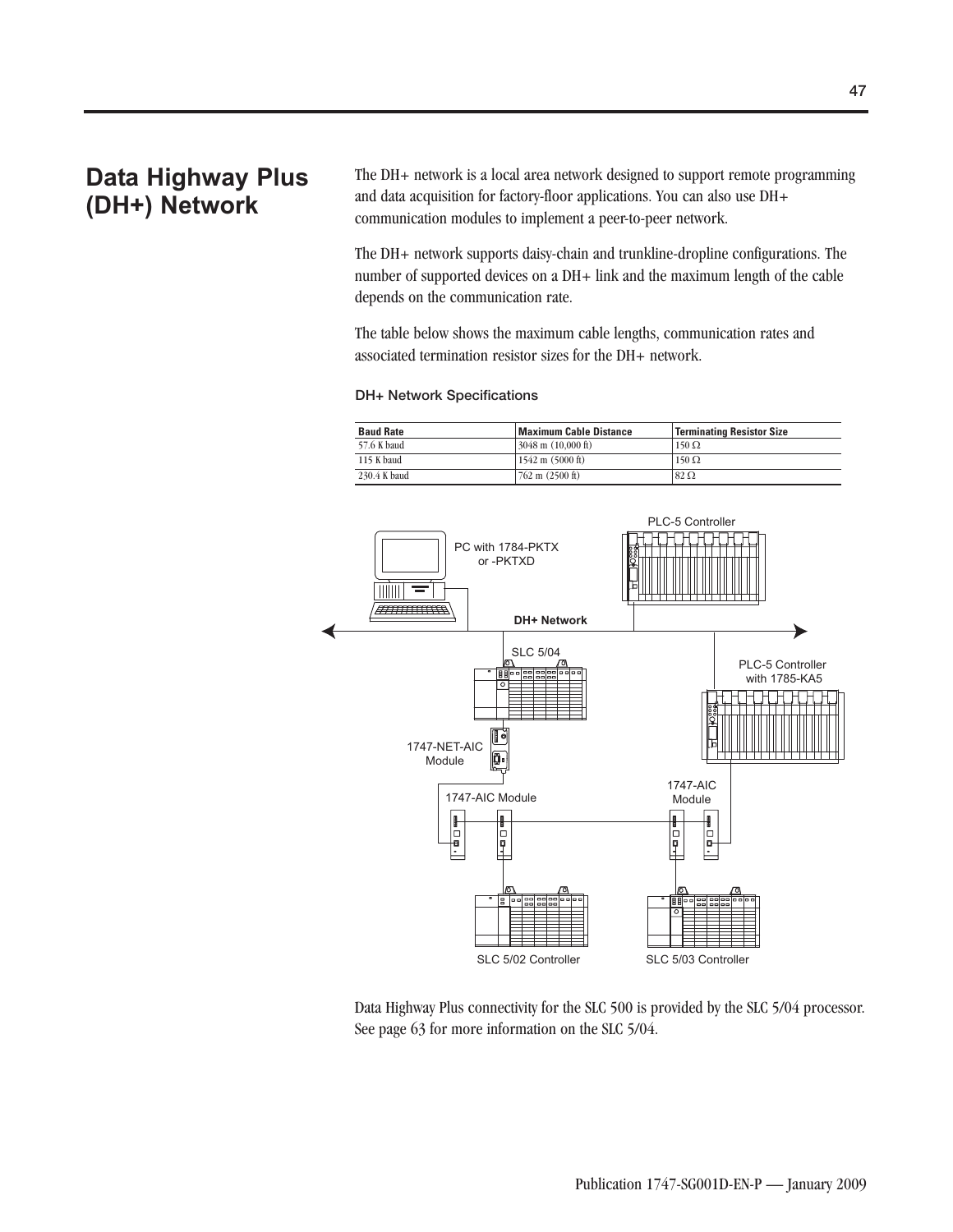**DH-485 Network** The DH-485 communication network allows devices on the plant floor to share information. Via the network, application programs can:

- monitor process and device parameters and status, including fault and alarm detection.
- perform data acquisition.
- perform supervisory control functions.
- upload/download PLC programs over the network.

The network offers connection to up to 32 nodes, token passing access control, and the ability to add or remove nodes without disrupting the network. DH-485 supports slave devices and features multiple-master capability.



The SLC 500 family includes the following DH-485 devices:

- 1747-KE DH-485/RS-232C Interface Module
- 1761-NET-AIC Advanced Interface Converter
- 1747-AIC Isolated Link Coupler
- 1747-UIC USB to DH-485 Converter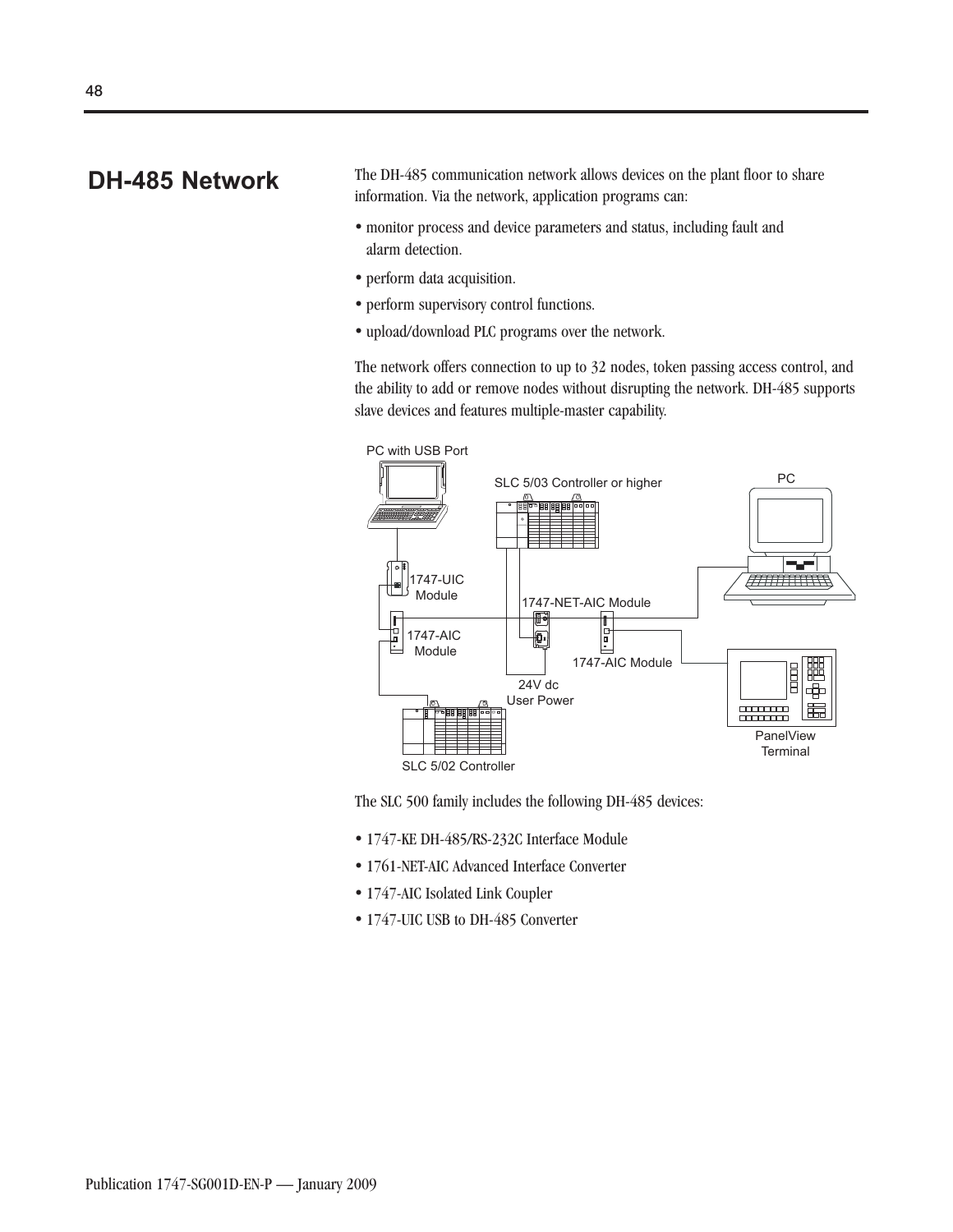## **DH-485/RS-232C Interface Module**

The 1747-KE module is a communication interface that acts as a bridge between DH-485 networks and RS-232C devices using DF1 protocol. It allows you to access your SLC 500 processor through an RS-232C link. When used in an SLC 500 chassis with a modem, the 1747-KE module enables remote programming and troubleshooting of any single SLC 500 processor, remote communication to a DH-485 network of SLC 500 processors, and remote data collection from the data table of any SLC 500 processor. The interface module allows you to use the SLC 500 as a remote terminal unit.

### **DH-485/RS-232C Interface Module**

| Cat. No.                                   | 1747-KE                                                                                             |
|--------------------------------------------|-----------------------------------------------------------------------------------------------------|
| Backplane Current (mA) at 5V*              | 150 mA                                                                                              |
| Backplane Current (mA) at 24V <sup>*</sup> | $40 \text{ mA}$                                                                                     |
| Real Time Clock/Accuracy                   | $\pm 1$ minute/month at 25 ° C (77 °F)<br>+0. -6 minute/month at 60 $^{\circ}$ C (140 $^{\circ}$ F) |
| Isolation Voltage **                       | Tested at 500V dc                                                                                   |

✶ The 1747-KE module requires both 5V dc and 24V dc power from the SLC backplane. The power consumption of the module must be taken into consideration when planning your SLC 500 system.

 If the 1747-AIC Link Coupler is connected to the 1747-KE module with a 1747-C10 cable, then the link coupler draws its power (85 mA at 24V dc) through the module. Be sure to add this value to the current requirements for the 1747-KE when estimating the total requirements for your system.

If the 1747-AIC Link Coupler is connected to the 1747-KE module with a 1747-C13 cable, the power for the link coupler comes from either an SLC 500 processor or an external power supply. Therefore, current requirements remain as listed.

## **1761-NET-AIC Advanced Interface Converter (AIC+)**

This device is an isolated RS-232 to RS-485 converter. It allows two RS-232 devices (SLC 5/03, SLC 5/04, SLC 5/05; MicroLogix 1000, 1200, and 1500; DTAM Micro; PanelView) to connect to the DH-485 network.

To protect connected devices, the coupler provides 1500V dc isolation between the communications cable and the attached SLC 500 controller and peripheral devices.

### **Advanced Interface Converter (AIC+) Specifications**

| Cat. No.                        | <b>1761-NET AIC</b>        |
|---------------------------------|----------------------------|
| 24V dc Current Draw             | $120 \text{ mA}$           |
| Inrush Current, Max.            | $200 \text{ mA}$ @ $24V$   |
| 24V dc Power Source Requirement | $20.428.8V$ dc             |
| <b>Isolation Voltage</b>        | Tested at 500V dc for 60 s |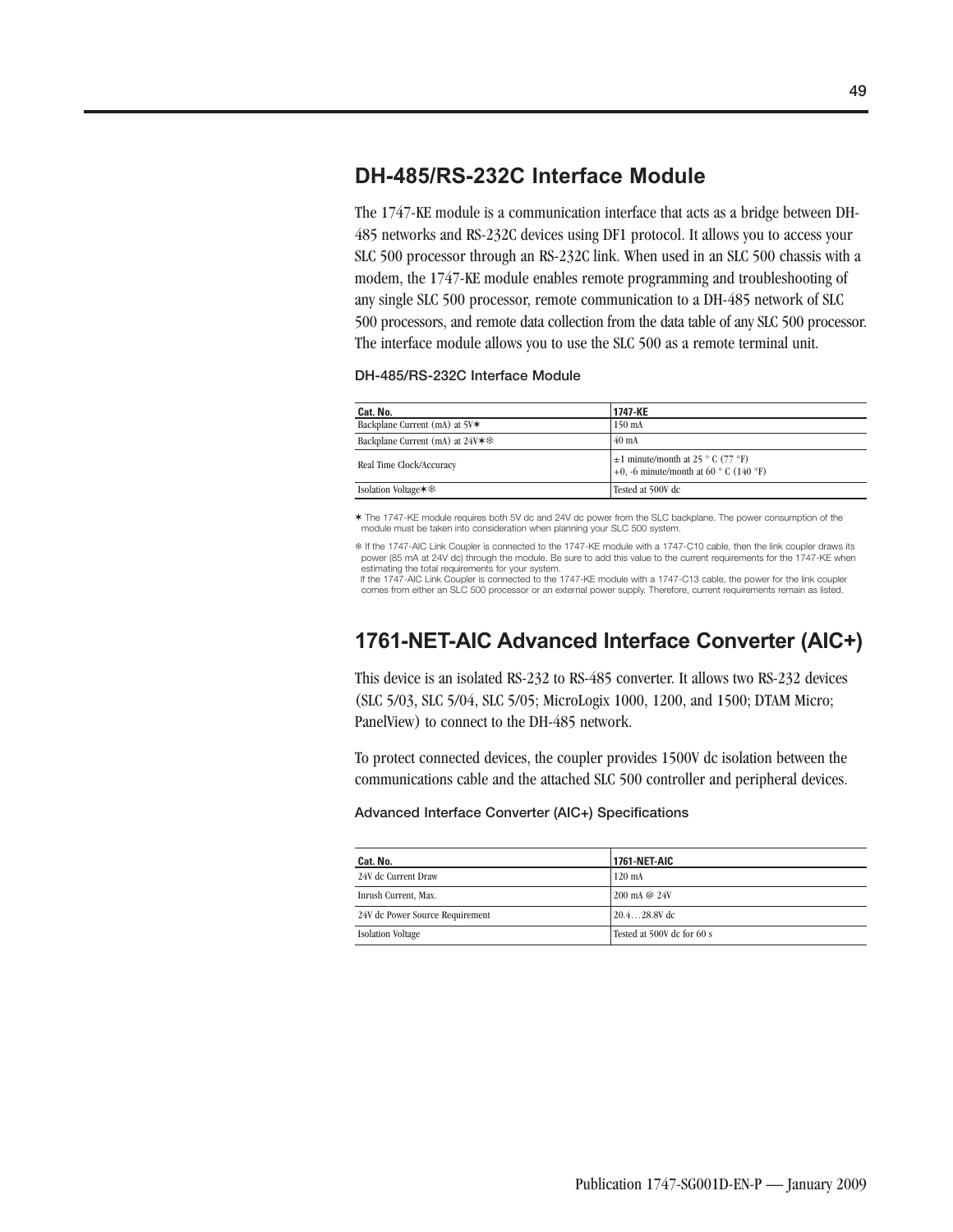## **1747-AIC Isolated Link Coupler**

The panel-mountable isolated link coupler is used to connect SLC 5/01, SLC 5/02, and SLC 5/03 processors to a DH-485 network. Where there are two or more SLC 500 processors on the link, one isolated link coupler is required for each processor. When another device (DTAM or personal computer) is connected to an SLC 500 processor at a distance greater than 6.09 m (20 ft), an isolated link coupler must be connected at each end of the link. A 1747-C11 cable is included with the coupler for connection to the processor.

## **1747-UIC Universal Serial Bus to DH-485 Interface Converter**

This device allows a computer with a USB port to interface to DH-485 ports on an SLC 500, MicroLogix, or other Rockwell Automation controllers and on PanelView terminals. The 1747-UIC features a USB connector as well as both an RS-232 and an RS-485 port. Use the RS-232 port to connect to SLC 5/03, 5/04, 5/05 (Channel 0), MicroLogix, CompactLogix, FlexLogix, ControlLogix, PanelView 300 or higher, or AIC+. Use the RS-485 Port to connect to SLC 5/01, 5/02, 5/03 (Channel 1), PanelView 300 or higher, or 1747-AIC.

## **USB to DH-485 Interface Converter Specifications**

| Cat. No.                     | 1747-UIC              |
|------------------------------|-----------------------|
| <b>USB Power Consumption</b> | $<100$ mA (low power) |
| USB Speed                    | USB 1.1 (12 Mbps)     |
| DH-485 Baud Rate             | $19.2$ Kbps           |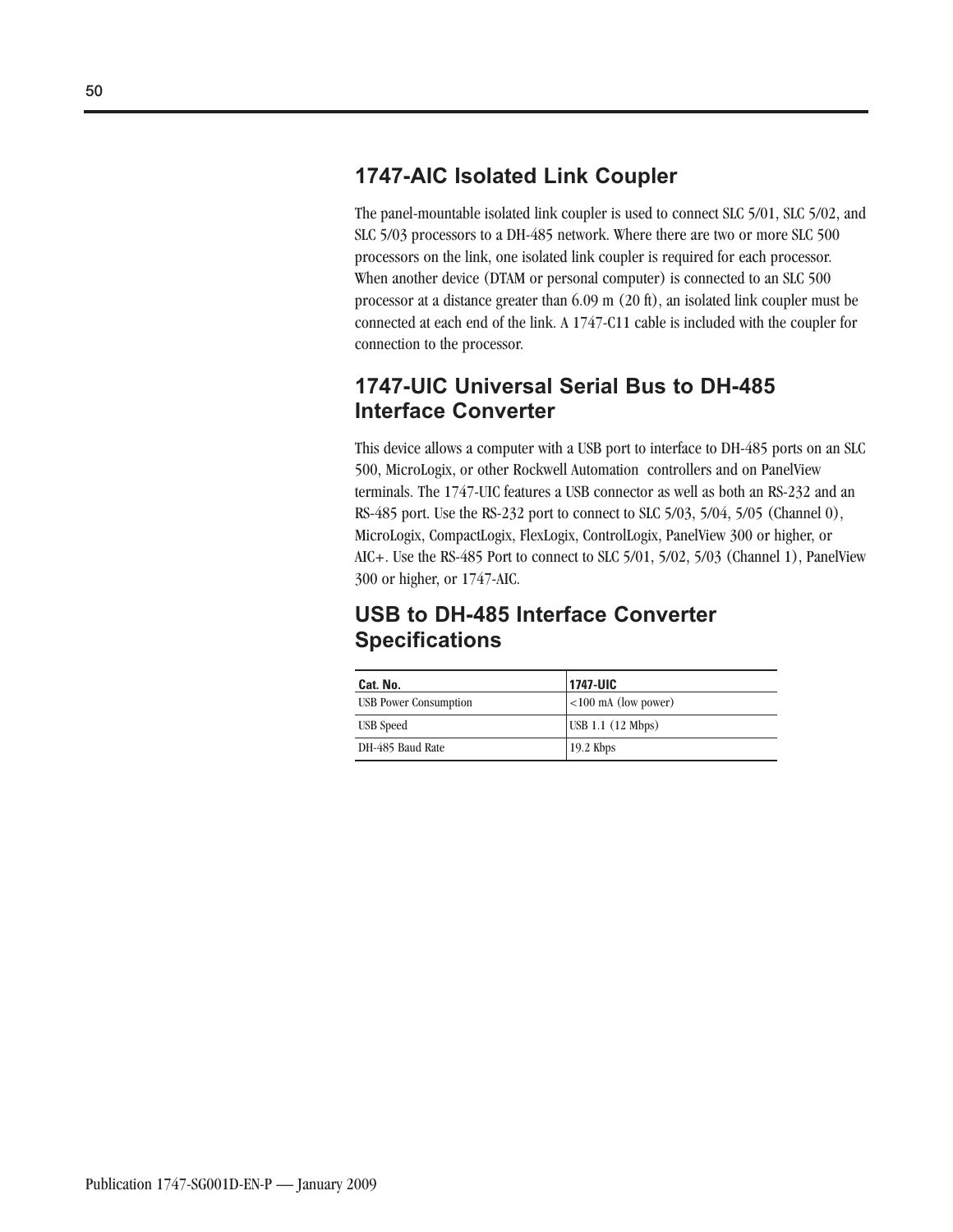## **Universal Remote I/O (RIO) Network**

The strength and versatility of the Universal Remote I/O network comes from the breadth of products it supports. In addition to 1746 I/O, the Universal Remote I/O network supports many Allen-Bradley and third-party devices.

Typical applications range from simple I/O links with controllers and I/O, to links with a wide variety of other types of devices. You connect devices through remote I/O adapter modules or built-in remote I/O adapters. Using the Universal RIO Network instead of direct-wiring a device over a long distance to a local I/O chassis reduces installation, start-up, and maintenance costs by placing the I/O closer to the sensors and actuators.

SLC 5/03, 5/04, and 5/05 processors support pass-thru which lets you configure RIO devices remotely from an Ethernet, DH+, or DH-485/DF1 network, as well as block transfer instructions for faster reading and writing of I/O data.



Universal Remote I/O Connectivity for SLC 500 is provided by the following interfaces:

- 1747-SN Remote I/O Scanner
- 1747-BSN Backup Remote I/O Scanner
- 1747-ASB Remote I/O Adapter
- 1747-DCM Direct Communication Module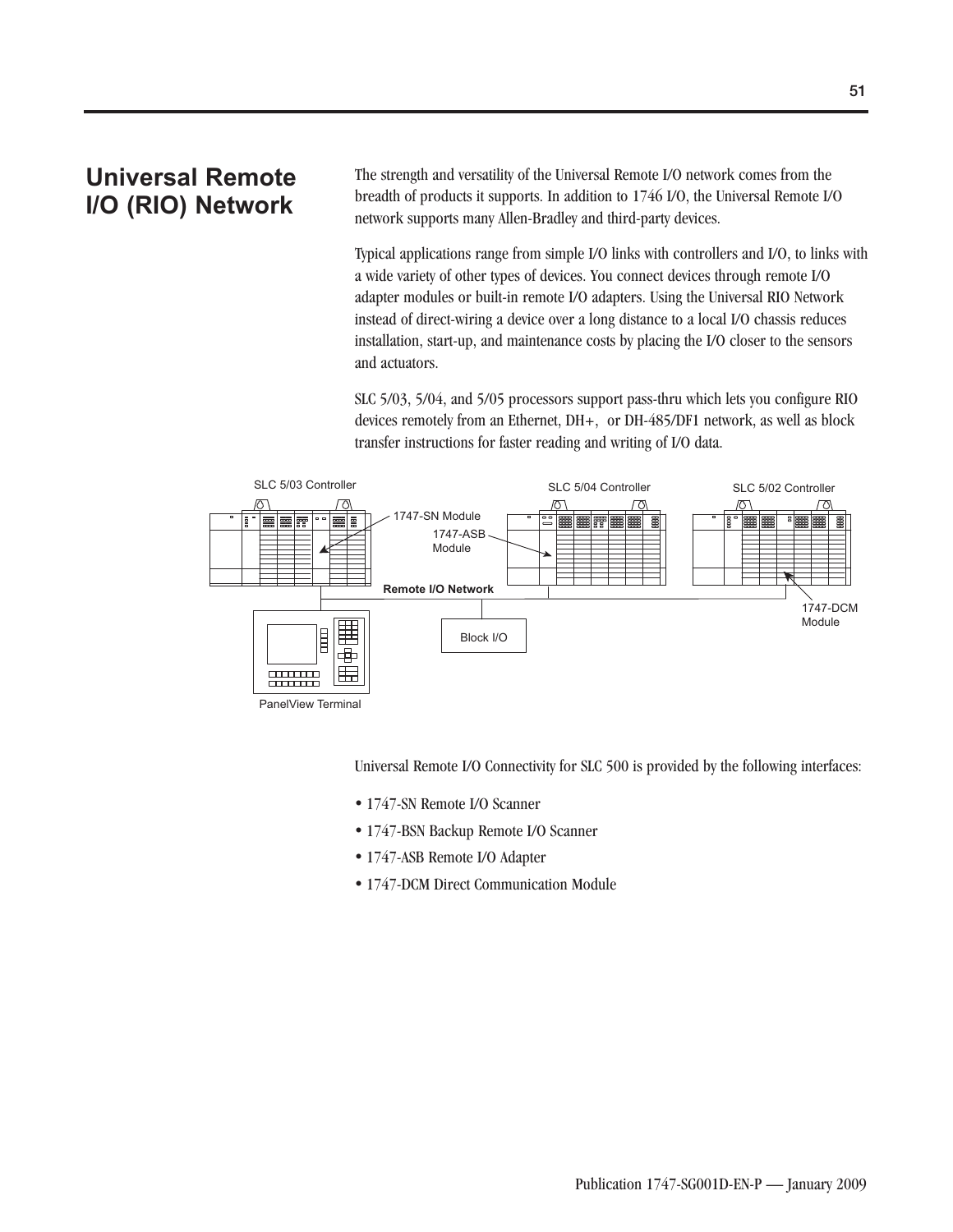### **Remote I/O Scanner Module**

The 1747-SN module provides high-speed remote communication between an SLC processor and Allen-Bradley operator interface and control devices. The scanner provides connectivity of your SLC 5/02 or higher processor to devices such as InView Message displays, Power Monitor 3000, PanelView, 1791 Block I/O, Allen-Bradley Drives, 1746 I/O, 1771 I/O, and Flex I/O devices.

**Note:** The series B scanner supports block transfer of up to 64 words of data.

The 1747-SN features:

- noise immunity over various cable distances via selectable baud rates.
- distribution of devices over a wide physical area, supporting RIO cable lengths up to 3050 m (10,000 ft).
- connection of up to 16 devices in normal mode or 32 devices in complementary mode.
- capability to send large amounts of data to RIO devices without affecting system throughput, utilizing block transfers.
- capability to download and change applications in PanelView terminals and Power monitors via remote I/O passthru.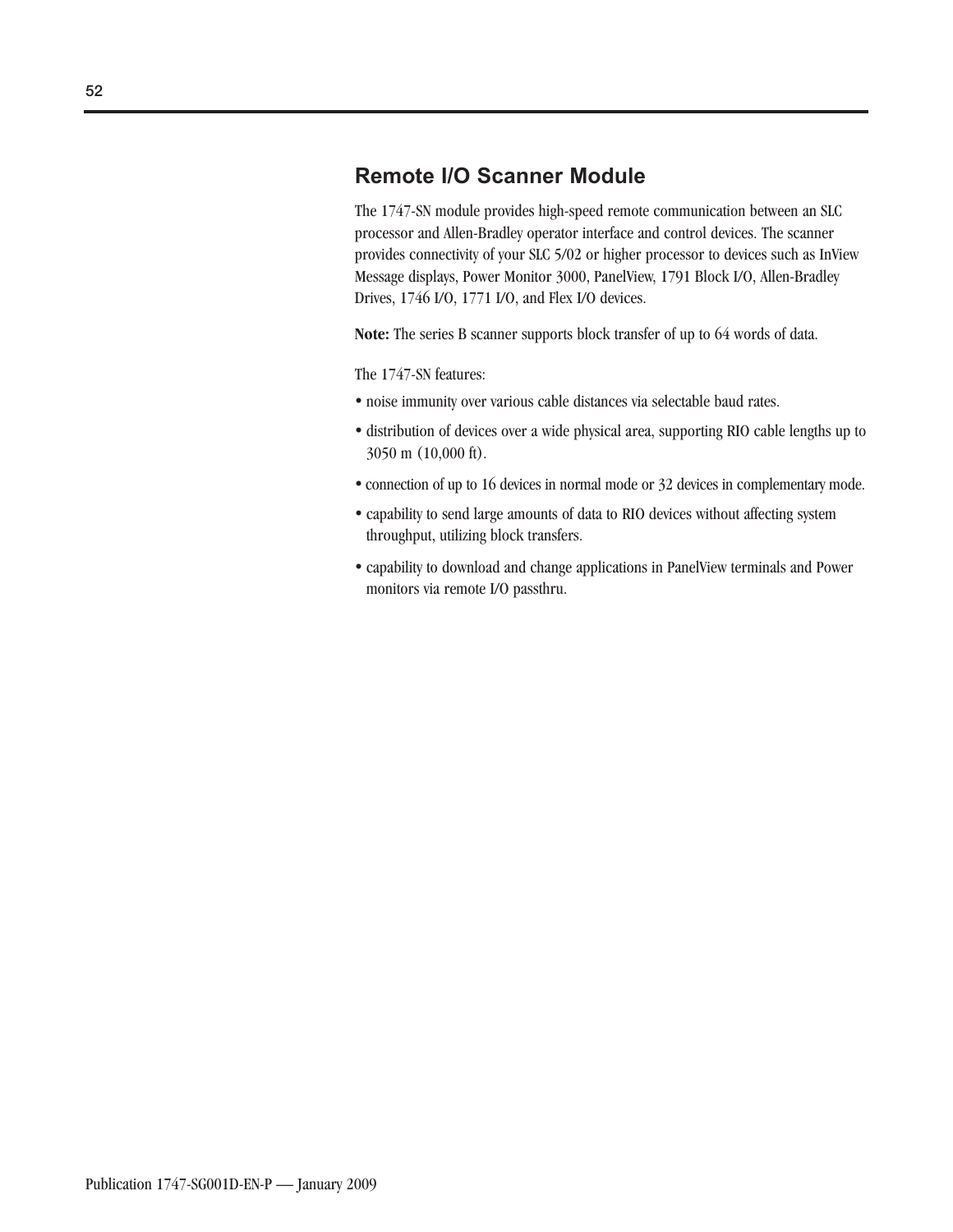### **Backup Scanner Module**



The 1747-BSN module contains the full complement of RIO scanner features, plus backup capability for support of redundant processor applications. The backup system consists of one or more pairs of complementary modules, with one module residing in the primary system and the other in the backup system. The primary system controls the operation of remote I/O, while the backup system monitors communications via the high-speed serial link (HSSL) and is available to take control in the event of a fault in the primary system.

The 1747-BSN features:

- backup of one Remote I/O or DH+ network per complementary BSN module pair.
- backup of one RS-232/DH-485 communications per complentary BSN module pair, allowing HMIs on channel 0 to automatically transfer to the primary processor.
- transfer of up to 2 K words of retentive data per BSN.
- repair of primary system fault during secondary backup system operation.
- remote programming capability of secondary processor on DH+ (SLC 5/04 only).
- minimal user program impact.
- backup system diagnostic information.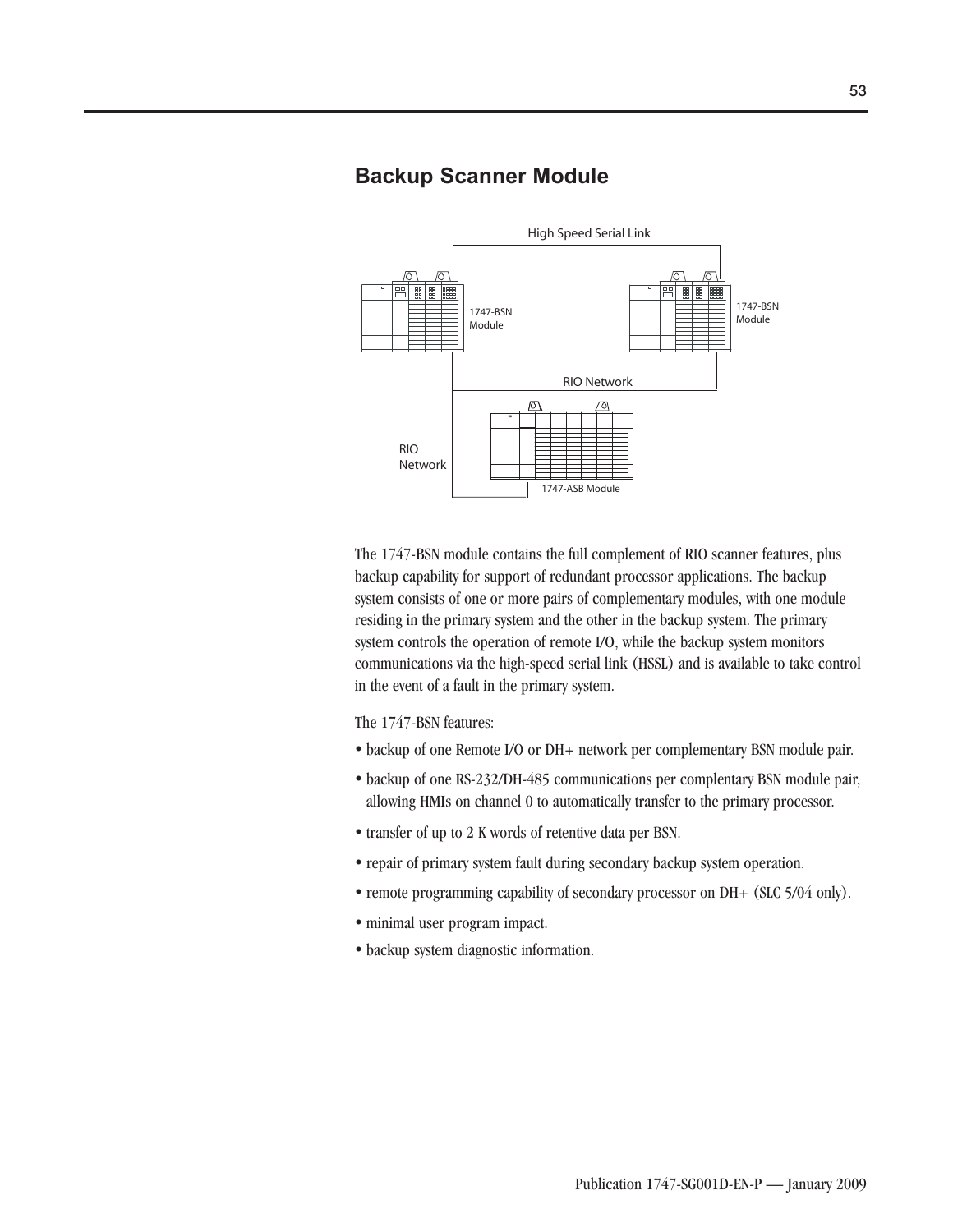## **Remote I/O Adapter Module**

The 1747-ASB module provides a communication link between SLC or PLC scanners and a wide variety of 1746 I/O modules over the Remote I/O link. The module maps the image of the I/O modules in its remote chassis directly to the SLC or PLC image table.

The 1747-ASB module features:

- support for both discrete and block transfer image mapping.
- efficient image utilization with support for 1/2-slot, 1-slot, and 2-slot addressing.

### **Direct Communication Module**

The 1747-DCM module links the SLC 500 controller to the Allen-Bradley PLC for distributed processing. The DCM acts as a remote I/O adapter on a remote I/O link. Information is transferred between a local PLC or SLC scanner and a remote 1747-DCM module during each remote I/O scan. The number of DCMs that a scanner can supervise depends on the number of chassis the scanner supports and the chassis size of the DCM. The SLC 500 module controllers support multiple DCMs.

**Note:** An important distinction between a DCM module and the 1747-ASB module is that a DCM is placed in the chassis with the processor and it does not scan any I/O in the chassis as an ASB module does.

### **Remote I/O Device Specifications**

| Cat. No. | <b>Description</b>                 | <b>Backplane Current (mA) at 5V</b> |
|----------|------------------------------------|-------------------------------------|
| 1747-SN  | Remote I/O Scanner Module          | $600 \text{ mA}$                    |
| 1747-BSN | Backup Scanner Module              | 800 mA                              |
| 1747-ASB | Remote I/O Adapter                 | 375 mA                              |
| 1747-DCM | <b>Direct Communication Module</b> | 360 mA                              |

**Remote I/O Device Catalog Numbers and Specifications**

### **Remote Device Network Specifications**

| <b>Baud Rate</b>                      |              | <b>Maximum Cable Distance</b>      | <b>Terminating Resistor Size</b> |  |  |
|---------------------------------------|--------------|------------------------------------|----------------------------------|--|--|
|                                       | 57.6 K baud  | $3048$ m $(10,000$ ft)             | $82\Omega$ 1/2 W                 |  |  |
| Using Extended Node Capability        | 115.2 K baud | $1524 \text{ m} (5000 \text{ ft})$ | $82\Omega$ 1/2 W                 |  |  |
|                                       | 230.4 K baud | $762 \text{ m}$ (2500 ft)          | $82\Omega$ 1/2 W                 |  |  |
|                                       | 57.6 K baud  | $3048$ m $(10,000$ ft)             | $150\Omega$ 1/2 W                |  |  |
| Not Using Extended Node<br>Capability | 115.2 K baud | $1524 \text{ m} (5000 \text{ ft})$ | $150\Omega$ 1/2 W                |  |  |
|                                       | 230.4 K baud | $762 \text{ m}$ (2500 ft)          | $82Q$ 1/2 W                      |  |  |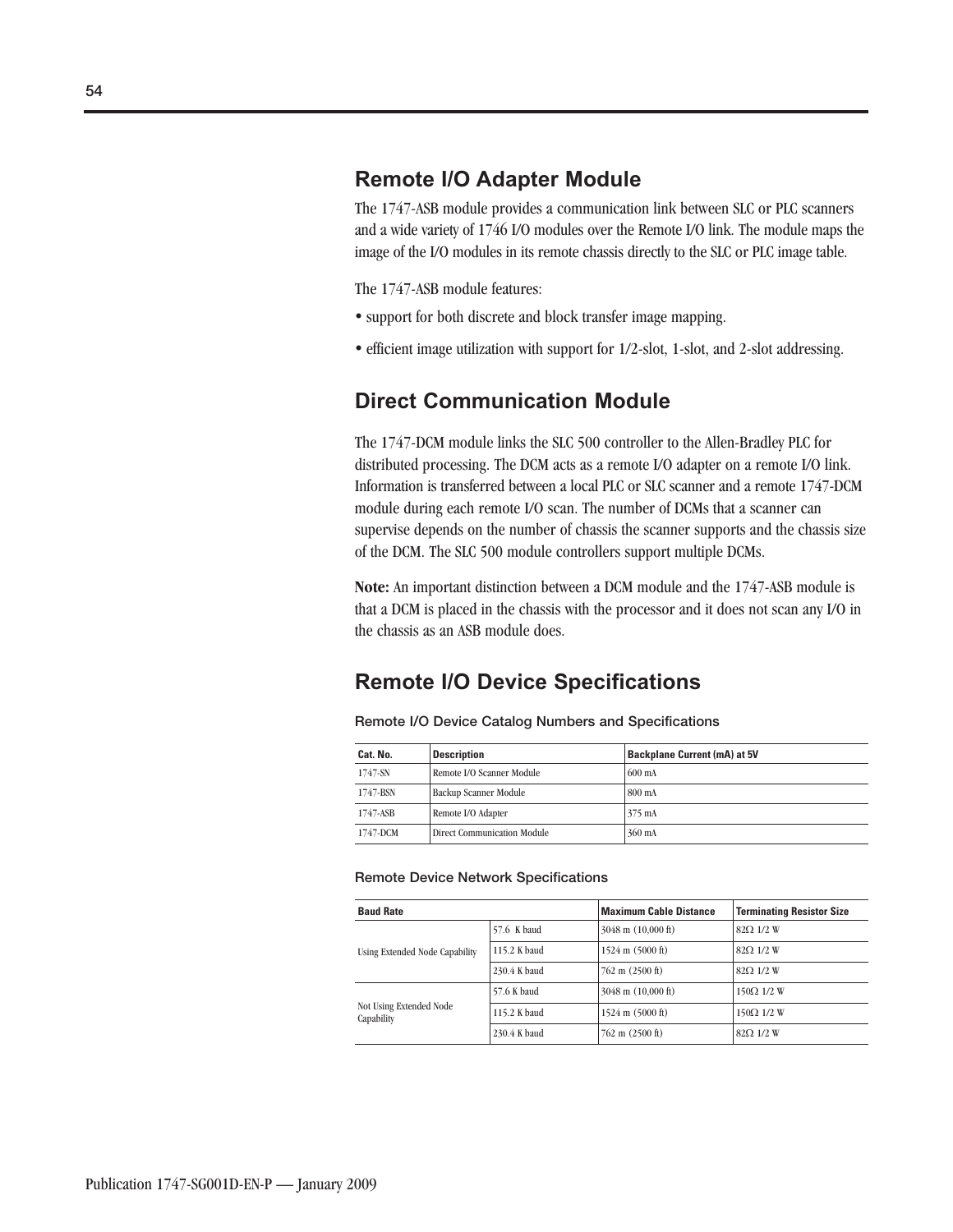**Serial Network** The SLC 5/03, SLC 5/04, and SLC 5/05 processors have a serial port which is configurable for RS-232 compatible serial communication. Use the serial port to connect to devices that:

- communicate using DF1 protocol, such as modems, communication modules, programming workstations, or other Encompass partner devices.
- communicate using DH-485 protocol.
- communicate using Modbus RTU Master as a new communication protocol to third-party Modbus RTU Slave devices.
- send and receive ASCII characters, such as ASCII terminals, bar code readers, and printers.

When configured for system mode, the serial port supports DF1 protocol. Use system mode to communicate with other devices on the serial link. You can select the following DF1 modes:

- DF1 full-duplex: provides communication between an SLC 500 controller and other DF1 compatible devices. In point-to-point mode, the SLC 500 controller uses DF1 full-duplex protocol.
- DF1 half-duplex master: polls and transmits messages between the master and each remote node. In master mode, the SLC 500 controller uses DF1 half-duplex polled protocol.
- DF1 half-duplex slave: uses the controller as a slave station in a master/slave serial network. In slave mode, the SLC 500 controller uses DF1 half-duplex protocol.
- DF1 radio modem: a hybrid between DF1 full-duplex and DF1 half-duplex, this protocol is optimized for use with radio modem networks.

In system mode, the serial port also supports supervisory control and data acquisition (SCADA) applications. SCADA systems allow you to monitor and control remote functions and processes using serial communication links between master and slave locations.

When configured for user mode, the serial port supports ASCII devices. Use the SLC 500 ASCII instructions to send information to and receive information from these devices.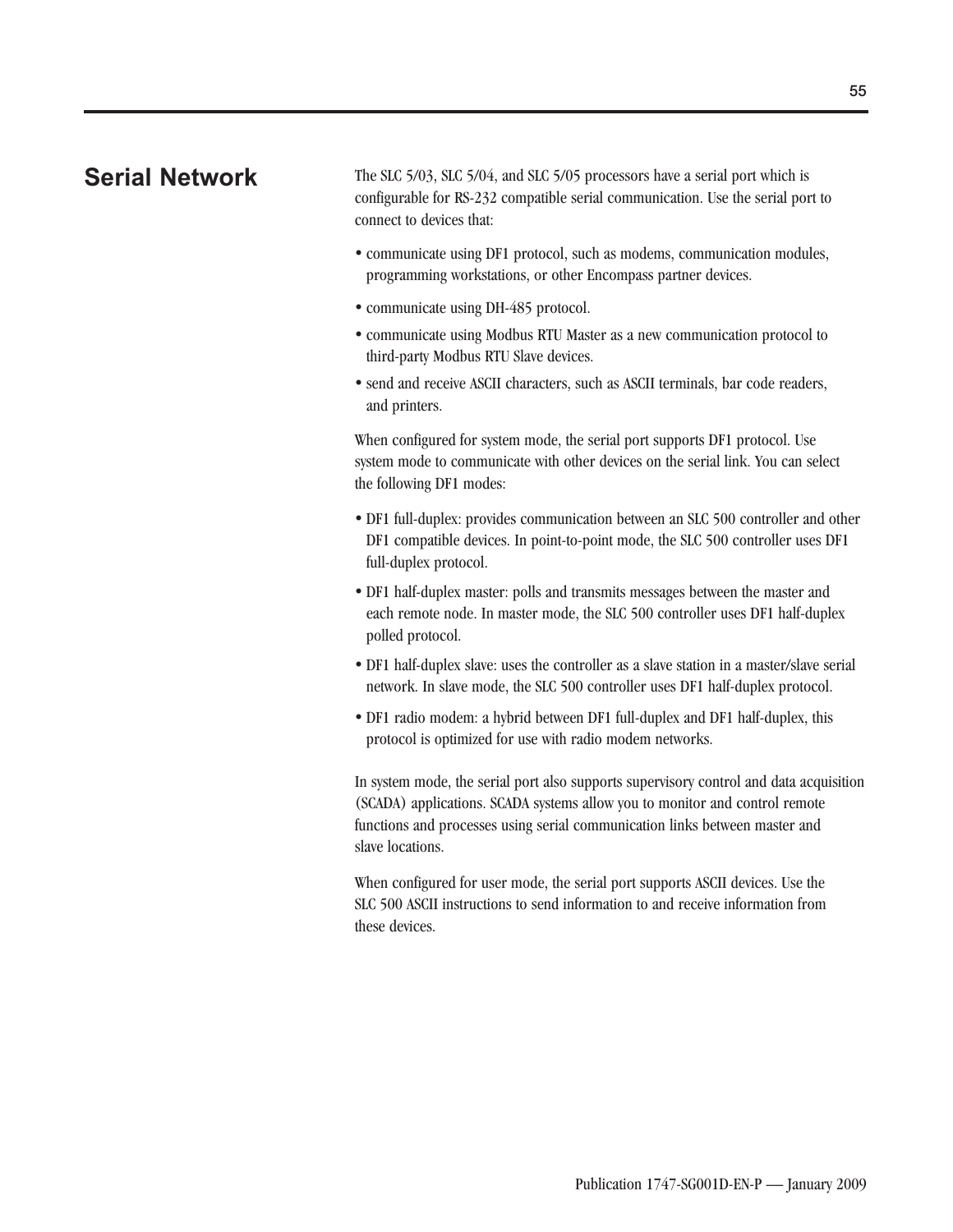### **RS-232/DF1 Port Splitters**

The 1747 Port Splitters let a single RS-232/DF1 full-duplex communication port on a controller split into two separate ports for simultaneous connection with two external devices. The Port Splitter supports the following: SLC 500, PLC-5, MicroLogix, ControlLogix, CompactLogix, and FlexLogix controllers.

The Port Splitter has three ports for Controller, Network and Programmer/HMI connections. It also has a connection for  $a +24V$  external power source and status LEDs.

- The Controller port connects to the RS-232/DF1 full-duplex port of a controller. The port configuration is set at DF1 full-duplex, 8 bits, no parity, 1 stop bit and CRC checksum on powerup. The port automatically sets the baud rate to 19.2 K or 38.4 K baud taking advantage of the controller's maximum baud rate and can also match the controller's CRC or BCC checksum.
- The Network port on the 1747-DPS1 connects to a 1761-NET-AIC, 1761-NET-DNI or 1761-NET-ENI module and receives any messages initiated from the controller. The network port can source power from the port splitter's external power supply to one of the above modules if a 1761-CBL-AM00 or 1761-CBL-HM02 cable is used.
- The Network port on the 1747-DPS2 provides similar functionality, but can be configured for communications with DH-485, DF1 half-duplex (master or slave), DF1 full-duplex, and DF1 radio modem networks. The port is programmed for DH-485 communication at the factory.
- The 1747-DPS2 port splitter has fully-isolated communication ports. Therefore, no external isolation is required.
- The Prog/HMI port connects to a programming station or HMI device (PanelView Standard, PanelView Plus, VersaView CE) for respond only operations.

The serial configuration for the Network and Programmer/HMI ports on the 1747-DPS1 port splitter must be set to DF1 full-duplex, 8 bits, no parity, 1 stop bit, 19.2 K baud and CRC checksum.

The Network port on the 1747-DPS2 port splitter can be configured for communications with DH-485, DF1 half-duplex (master or slave), DF1 full-duplex, and DF1 radio modem networks.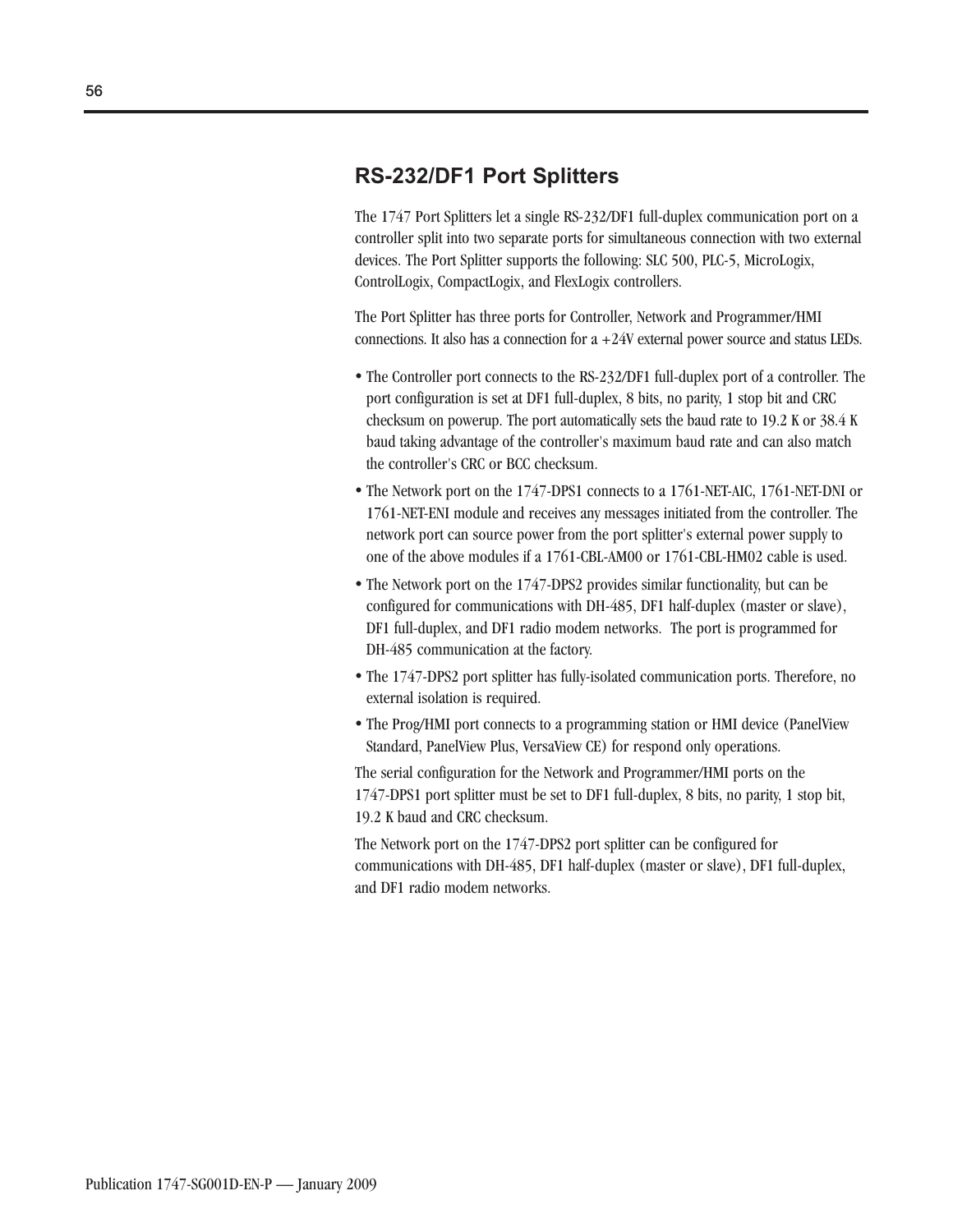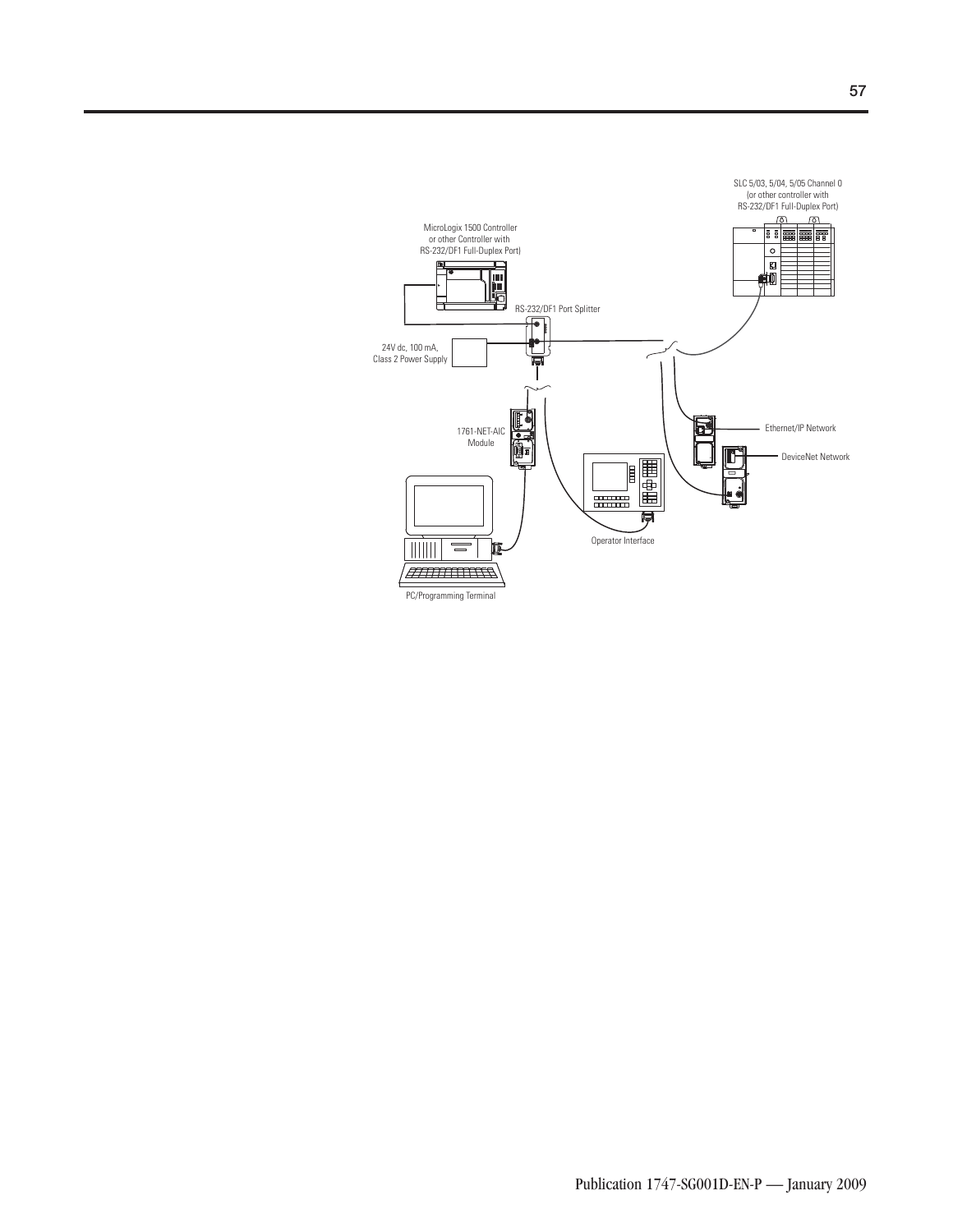## **Communication Cables**

The following tables provide a description of available communication cables and a summary of cable connectivity.

### **Communication Cables**

| Cat. No.      | <b>Description</b>                                                                                                                                                                                                                                   |
|---------------|------------------------------------------------------------------------------------------------------------------------------------------------------------------------------------------------------------------------------------------------------|
| 1761-CBL-AC00 | SLC 5/03, 5/04, and 5/05 Communication Cable - This 45 cm (17.7 in) cable has two 9-pin DTE connectors and is used to connect the SLC 5/03, 5/04, or 5/05 processor RS-232<br>channel (channel 0) to port 1 of the 1761-NET-AIC.                     |
| 1761-CBL-AP00 | SLC 5/03, 5/04, and 5/05 Communication Cable - This 45 cm (17.7 in) cable has a 9-pin DTE and an 8-pin mini DIN connector and is used to connect the SLC 5/03, 5/04, or 5/05<br>processor RS-232 channel (channel 0) to port 2 of the 1761-NET-AIC.  |
| 1761-CBL-PM02 | SLC 5/03, 5/04, and 5/05 Communication Cable - This 2 m (6.5 ft) cable has a 9-pin DTE and an 8-pin mini DIN connector and is used to connect the SLC 5/03, 5/04, or SLC 5/05<br>processor RS-232 channel (channel 0) to port 2 of the 1761-NET-AIC. |
| 1761-CBL-AS03 | RJ45 to 6-Pin Phoenix Connector Communication Cable - This 3 m (9.8 ft) cable is used to connect the SLC 5/01, SLC 5/02, and SLC 5/03 processor RJ45 port to port 3 of the 1761-<br>NET-AIC.                                                         |
| 1761-CBLAS09  | $R145$ to 6-Pin Phoenix Connector Communication Cable - This 9.5 m (31.2 ft) cable is used to connect the SLC 5/01, SLC 5/02, and SLC 5/03 processor R $145$ port to port 3 of the<br>1761-NET-AIC.                                                  |
| 1747-CP3      | SLC 5/03, 5/04, and 5/05 RS-232 Programmer Cable - This 3 m (10 ft) cable has two 9-pin DTE connectors and is used to connect the SLC processor RS-232 channel (channel 0) to<br>a personal computer serial port.                                    |
| 1747-C11      | Processor to Isolated Link Coupler Replacement Cable - This 304.8 mm (12 in) cable is used to connect the SLC 500 processor to the Isolated Link Coupler (1747-AIC).                                                                                 |
| 1747-C13      | Specialty Module to Isolated Link Coupler Cable - Use a 1747-C13 cable to connect a BASIC or KE module to an Isolated Link Coupler (1747-AIC). Also connects 1747-UIC RS-485<br>port to AIC or SLC RJ45 port.                                        |

### **Cable Connectivity Summary**

| <b>For Connectivity Between These Devices</b>                                                                           |                                                                                                         | <b>Preferred Cable</b><br><b>Catalog Number</b>           | <b>These Cables</b><br><b>May Be Used</b>                                 |  |
|-------------------------------------------------------------------------------------------------------------------------|---------------------------------------------------------------------------------------------------------|-----------------------------------------------------------|---------------------------------------------------------------------------|--|
| 1746-A4, -A7, -A10, or -A13 Chassis                                                                                     | 1746-A4, -A7, -A10, or -A13 Chassis                                                                     | 1746-C7<br>1746-C <sub>9</sub><br>1746-C16                |                                                                           |  |
| 1747-DTAM-E Data Table Access Module                                                                                    | SLC 500 Processors (DH-485 Channel)                                                                     | 1747-C10                                                  | 1747-C11<br>1747-C20                                                      |  |
| 1746-AIC Isolated Link Coupler                                                                                          | SLC 500 Processors (DH-485 Channel)                                                                     | 1747-C11                                                  | 1747-C10<br>1747-C13<br>1747-C20                                          |  |
| 1747-UIC USB to DH-485 Interface Converter<br>1747-KE DH-485/RS-232C Interface Module<br>1746-BAS BASIC Module          | 1747-AIC Isolated Link Coupler (J2 Port)<br>SLC 500 Processors (DH-485 Channel)                         | 1747-C13                                                  | 1747-C10<br>1747-C11                                                      |  |
| 1746-xx32 32-channel I/O Modules                                                                                        | 1492-IFM40x                                                                                             | 1492-CABLExH                                              |                                                                           |  |
| SLC 5/03 Processor (RS-232 Channel 0)<br>SLC 5/04 Processor (RS-232 Channel 0)<br>SLC 5/05 Processor (RS-232 Channel 0) | Personal Computer Serial Port (9-Pin DTE)                                                               | 1747-CP3                                                  |                                                                           |  |
| $1746 - V0$                                                                                                             | 1492-IFMxx Interface Modules                                                                            | 1492-CABLExx                                              |                                                                           |  |
| 1747-SN Remote I/O Scanner<br>1747-DCM Direct Communication Module<br>1747-ASB SLC Remote I/O Adapter Module            | Remote I/O Network                                                                                      | Belden 9463                                               |                                                                           |  |
| SLC 5/04 Processors (1747-L541, -542, -543)                                                                             | Data Highway Plus                                                                                       | Belden 9463                                               |                                                                           |  |
| 1747-AIC Isolated Link Coupler<br>1761-NET-AIC Communication Interface<br>1784-PKTX(D) Communication Interface Card     | 1747-AIC Isolated Link Coupler                                                                          | Belden 9842<br>Belden 3106A                               |                                                                           |  |
| 1747-DPS1 and 1747-DPS2 Port Splitter                                                                                   | Rockwell Automation controllers, PanelView, PanelView<br>Plus, VersaView, InView and Personal Computers | Uses available 1747, 1756, 1761, 2706<br>and 2711 cables. | Refer to Installation Instructions for the<br>port splitter (1747-IN516). |  |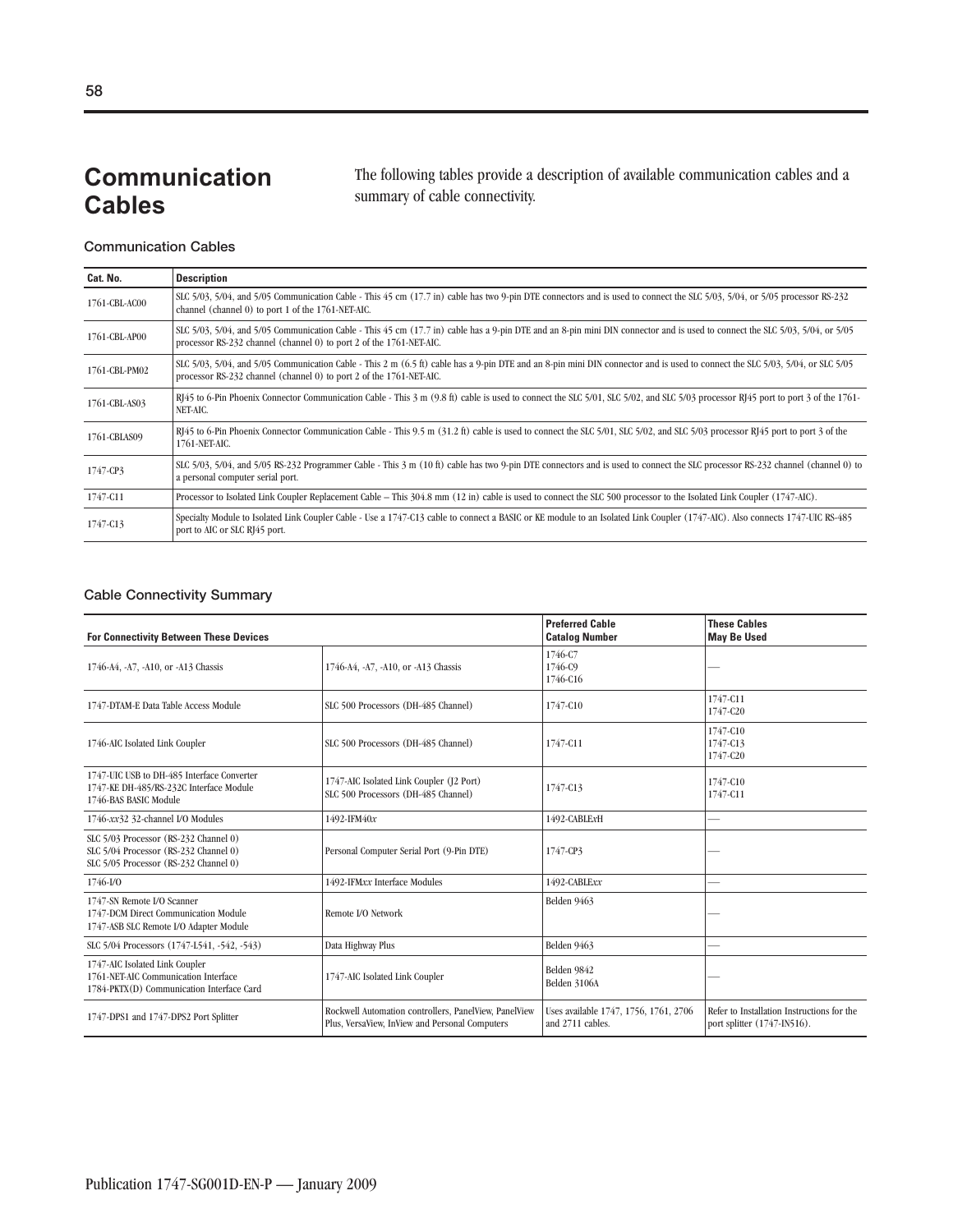## **Selecting an SLC 500 Processor Step 3 - Select:**

- *processor based on memory, I/O, speed, communications, and programming requirements*
- *memory modules*
- *adapter sockets*
- *battery assembly*





*SLC 5/01 SLC 5/02 SLC 5/03 SLC 5/04 SLC 5/05*





With SLC 500 Modular Hardware Style controllers, you select the processor, power supply, and I/O modules to fit your application. Modular style chassis are available in 4, 7, 10, and 13-slot versions. See Selecting an SLC 500 Chassis on page 64 for details.



**SLC 5/01** This processor offers a basic set of 51 instructions with the choice of 1K or 4K of memory in a modular hardware configuration. Modular I/O systems that include an SLC 5/01 processor can be configured with a maximum of three chassis (30 total slots) and from 4 I/O points to a maximum of 3940 I/O points.

SLC 5/02 This processor offers additional complex instructions, enhanced communications, faster scan times than the SLC 5/01, and extensive diagnostics that allow it to function in more complex applications. Modular I/O systems can be configured with a maximum of 3 chassis (30 total slots) and from 4 I/O points to a maximum of 4096 I/O points.

SLC 5/03 This processor provides 8 K, 16 K, or 32 K of memory. A built-in RS-232 channel gives you the flexibility to connect to external intelligent devices without the need for additional modules. Modular I/O systems can be configured with a maximum of 3 chassis (30 total slots) and from 4 I/O points to a maximum of 4096 I/O points.

**SLC 5/04** The standard DH-485 port has been replaced with a DH+ port, providing high-speed SLC 5/04-to-SLC 5/04 communications and direct connection to PLC-5 controllers. Modular I/O systems can be configured with a maximum of 3 chassis (30 total slots) and from 4 I/O points to a maximum of 4096 I/O points. The available memory options are 16 K, 32 K, or 64 K. In addition, there is an SLC 5/04P option, which is designed specifically for the Plastics Industry and contains ERC2 algorithms for Plastics Machinery Control.

**SLC 5/05** The SLC 5/05 processor provides the same functionality as the SLC 5/04 processor with standard Ethernet communications rather than DH+ communications. Ethernet communication occurs at 10 Mbps or 100 Mbps, providing a high performance network for program upload/download, online editing, and peer-to-peer messaging. Modular I/O systems can be configured with a maximum of 3 chassis (30 total slots) and from 4 I/O points to a maximum of 4096 I/O points.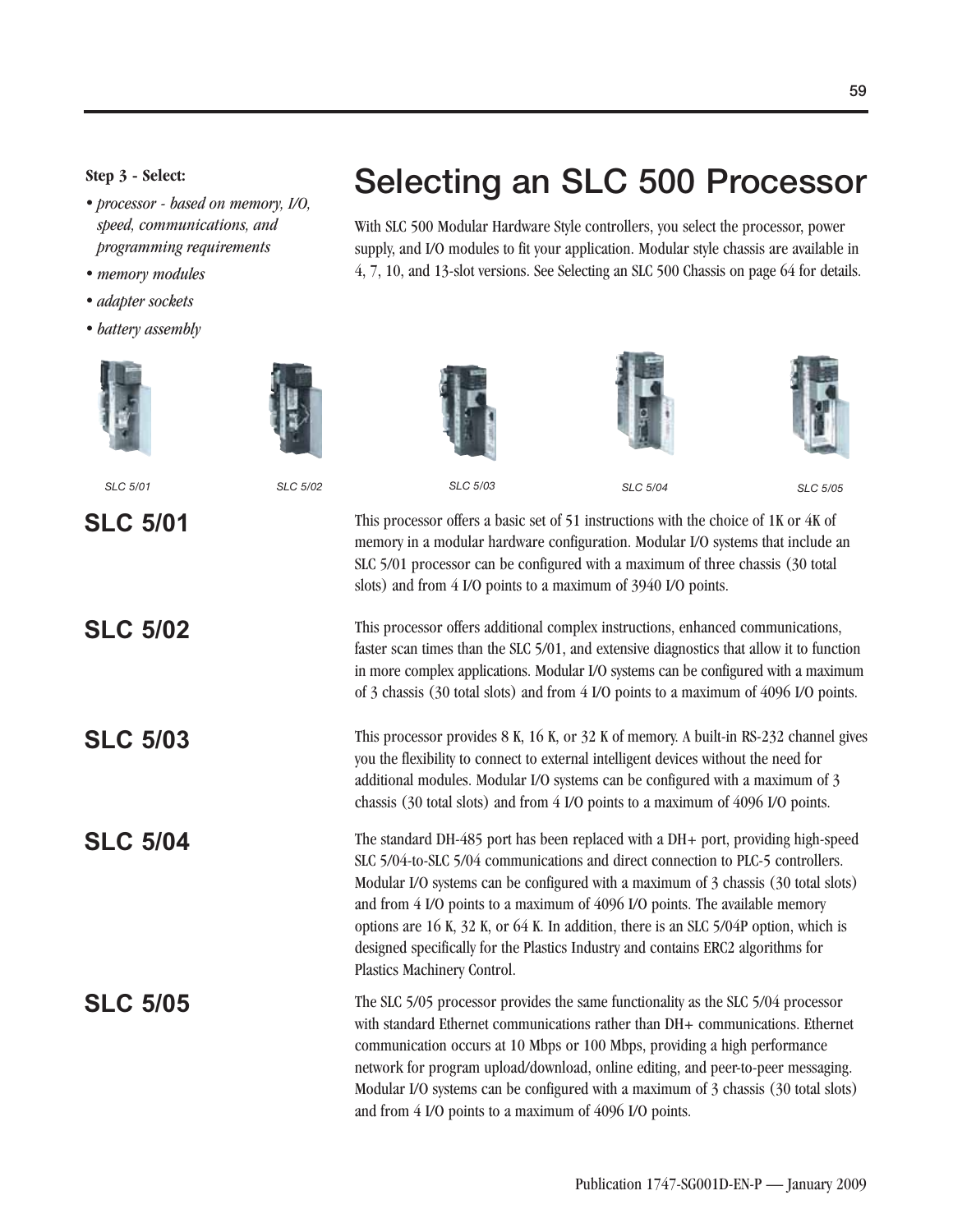**SLC 500 Modular Controllers Specifications**

| <b>Specification</b>                             | <b>SLC 5/01</b> |      | <b>SLC 5/02</b>  | <b>SLC 5/03</b>                                                                  |      |      |         | <b>SLC 5/04</b>     |      |         | SLC 5/05 ‡       |      |  |
|--------------------------------------------------|-----------------|------|------------------|----------------------------------------------------------------------------------|------|------|---------|---------------------|------|---------|------------------|------|--|
| Cat. No. 1747-                                   | L511            | L514 | L524             | L531                                                                             | L532 | L533 | L541    | L542                | L543 | L551    | L552             | L553 |  |
| Memory Size (Words)                              | 1 K             | 4 K  | 4 K              | 8K                                                                               | 16 K | 32 K | 16 K    | 32 K                | 64 K | 16 K    | 32 K             | 64 K |  |
| Backplane Current (mA) at 5V                     | 90 mA           |      | $500 \text{ mA}$ |                                                                                  |      |      | 1000 mA |                     |      | 1000 mA |                  |      |  |
| Backplane Current (mA) at 24V 0 mA               |                 |      |                  | $175 \text{ mA}$                                                                 |      |      |         | $200 \text{ mA}$    |      |         | $200 \text{ mA}$ |      |  |
| Digital I/O, Max.                                | 7880            |      | 8192             |                                                                                  |      |      |         |                     |      |         |                  |      |  |
| Max. Local Chassis/Slots                         | 3/30            |      |                  |                                                                                  |      |      |         |                     |      |         |                  |      |  |
| <b>On-Board Communications</b>                   | DH-485 Slave    |      | DH-485           | DH-485 and RS-232<br>$DH+$ and RS-232                                            |      |      |         | Ethernet and RS-232 |      |         |                  |      |  |
| Optional Memory Module                           | <b>EEPROM</b>   |      |                  | flash EEPROM                                                                     |      |      |         |                     |      |         |                  |      |  |
| Programming                                      | RSLogix 500     |      |                  |                                                                                  |      |      |         |                     |      |         |                  |      |  |
| Programming Instructions                         | 52              |      | 71               | 107                                                                              |      |      |         |                     |      |         |                  |      |  |
| Typical Scan Time *                              | 8 ms/K          |      | $4.8$ ms/K       | $1$ ms/ $K$<br>$0.9$ ms/K                                                        |      |      |         |                     |      |         |                  |      |  |
| Program Scan Hold-up Time<br>After Loss of Power |                 |      |                  | 20 ms3 s (dependent on power supply loading)                                     |      |      |         |                     |      |         |                  |      |  |
| Bit Execution (XIC)                              | $4 \mu s$       |      | $2.4 \,\mu s$    | $0.37 \,\mu s$<br>$0.44 \,\mu s$                                                 |      |      |         |                     |      |         |                  |      |  |
| Clock/Calendar Accuracy                          | N/A             |      |                  | $\pm$ 54 seconds/month @ 25 °C (77 °F)<br>$\pm 81$ seconds/month @ 60 °C (140°F) |      |      |         |                     |      |         |                  |      |  |

✶ The scan times are typical for a 1K ladder logic program consisting of simple ladder logic and communication servicing. Actual scan times depend on your program size, instructions used, and the communication protocol.

% SLC 5/04 processors manufactured prior to April 2002 draw 200 mA @ 24V dc. Check the label to verify your processor's current draw.<br>‡The 5/05 Series C processors can communicate to 100 Mbps and support increased connecti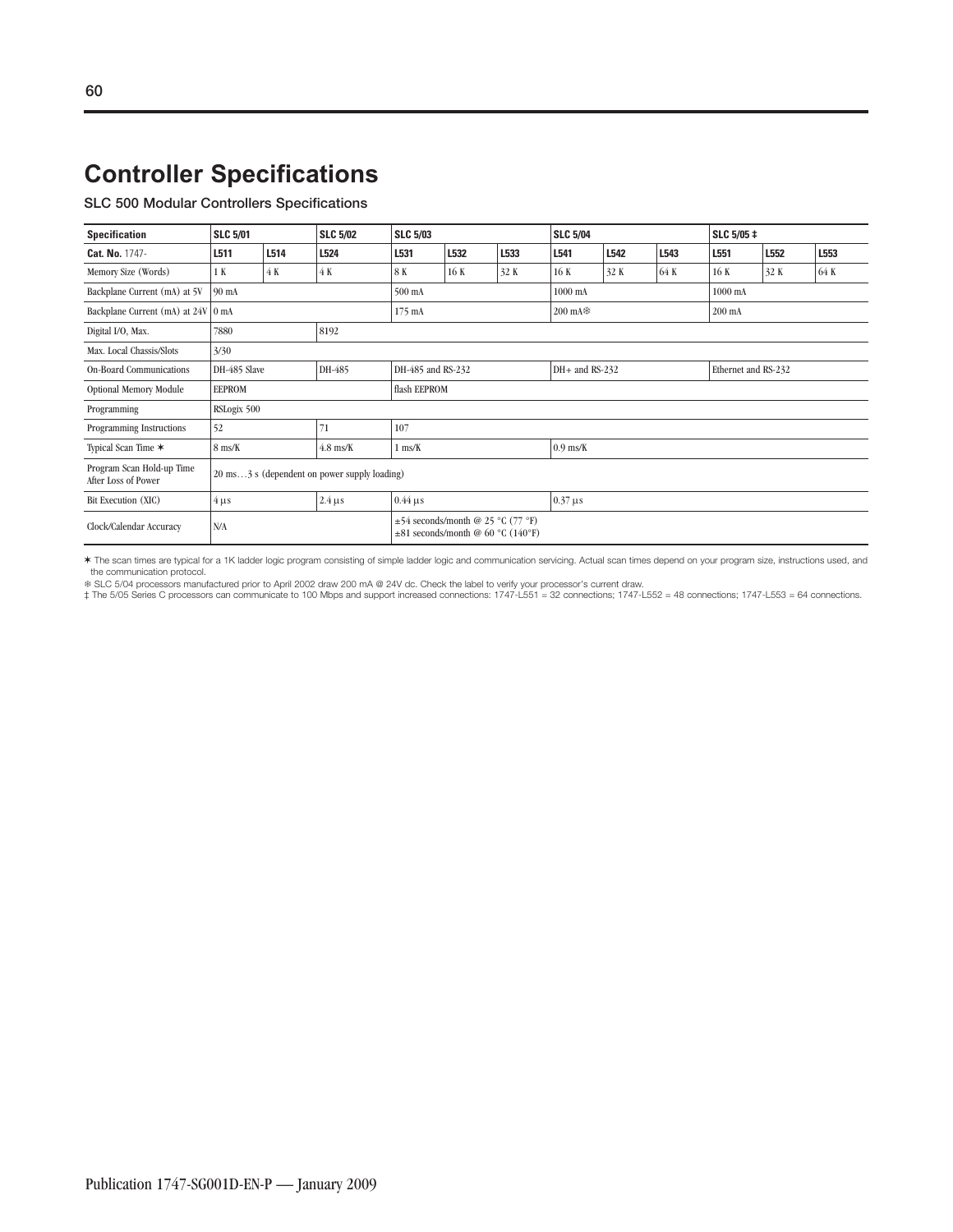## **SLC 500 Programming Instruction Set**

The following table shows the SLC 500 instruction set listed within their functional groups.

### **SLC Programming Instruction Set**

| <b>Functional</b><br>Group                     | <b>Description</b>                                    | Instruction(s)                                                          | <b>SLC 5/01</b> | <b>SLC 5/02</b> | <b>SLC 5/03</b> | <b>SLC 5/04</b> | <b>SLC 5/05</b> |
|------------------------------------------------|-------------------------------------------------------|-------------------------------------------------------------------------|-----------------|-----------------|-----------------|-----------------|-----------------|
| Bit                                            | monitor and control status of bits                    | XIC, XIO, OTE, OTL, OTU, OSR                                            | ✓               | ✓               | ✓               | $\checkmark$    | $\checkmark$    |
| Timer and Counter                              | control operations based on time or number of events  | TON, TOF, TU, CTD, RTO, RES, RHC, TDF                                   | ✓               | ✓               | ✓               | $\checkmark$    | $\checkmark$    |
|                                                | compare values using an expression or specific        | EQU, NEQ, LES, LEQ, GRT, GEQ, MEQ                                       | $\checkmark$    | ✓               | $\checkmark$    | ✓               | $\checkmark$    |
| Compare                                        | compare instruction                                   | <b>LIM</b>                                                              |                 | ✓               | ✓               | $\checkmark$    | $\checkmark$    |
|                                                |                                                       | ADD, SUB, MUL, DIV, DDV, CLR, NEG                                       | $\checkmark$    | $\checkmark$    | ✓               | $\checkmark$    | ✓               |
| Compute                                        | evaluate arithmetic operations using an expression or | SQR, SCL                                                                |                 | $\checkmark$    | $\checkmark$    | ✓               | $\checkmark$    |
|                                                | specific arithmetic instruction                       | SCP, ABS, CPT, SWP, ASN, ACS, ATN, COS, LN, LOG, SIN,<br>TAN, XPY, RMP  |                 |                 | $\checkmark$    | $\checkmark$    | ✓               |
| Logical                                        | perform logical operations on bits                    | AND, OR, XOR, NOT                                                       | $\checkmark$    | $\checkmark$    | $\checkmark$    | $\checkmark$    | $\checkmark$    |
|                                                | perform conversion between integer and BCD values,    | TOD, FRD, DCD                                                           | ✓               | $\checkmark$    | $\checkmark$    | $\checkmark$    | $\checkmark$    |
| Conversion                                     | and radian and degree values                          | DEG, RAD, ENC                                                           |                 |                 | ✓               | ✓               | ✓               |
| Move                                           | move and modify bits                                  | MOV, MVM, RPC                                                           | ✓               | ✓               | ✓               | $\checkmark$    | ✓               |
| perform operations of file data<br><b>File</b> |                                                       | COP, FLL, BSL, BSR                                                      | ✓               | ✓               | ✓               | ✓               | ✓               |
|                                                | FFL, FFU, LFL, LFU, FBC, DDT                          |                                                                         | ✓               | ✓               | $\checkmark$    | ✓               |                 |
| Sequencer                                      |                                                       | SQO, SQC                                                                | ✓               | ✓               | $\checkmark$    | ✓               | ✓               |
|                                                | monitor consistent and repeatable operations          | SQL                                                                     |                 | ✓               | ✓               | ✓               | ✓               |
| Program Control                                | change the flow of ladder program execution           | JMP, LBL, JSR, SBR, RET, MCR, TND, SUS, IIM, IOM,<br><b>END</b>         | $\checkmark$    | ✓               | $\checkmark$    | $\checkmark$    | ✓               |
|                                                |                                                       | <b>REF</b>                                                              |                 | ✓               | ✓               | ✓               | ✓               |
| User Interrupt                                 | interrupt your program based on defined events        | STD, STE, STS, IID, IIE, RPI, INT                                       |                 | ✓               | ✓               | $\checkmark$    | ✓               |
| Process Control                                | close-looped control                                  | <b>PID</b>                                                              |                 | ✓               | ✓               | $\checkmark$    | ✓               |
| Communications                                 | read or write data to another station                 | MSG, SVC, BTR, BTW, CEM, DEM, EEM (SLC 5/05<br>only)                    |                 | ✓               | ✓               | $\checkmark$    | ✓               |
| <b>ASCII</b>                                   | read, write, compare, convert ASCII strings           | ABL, ACB, ACI, ACL, ACN, AEX, AHL, AIC, ARD, ARL,<br>ASC, ASR, AWA, AWT |                 |                 | ✓               | ✓               | ✓               |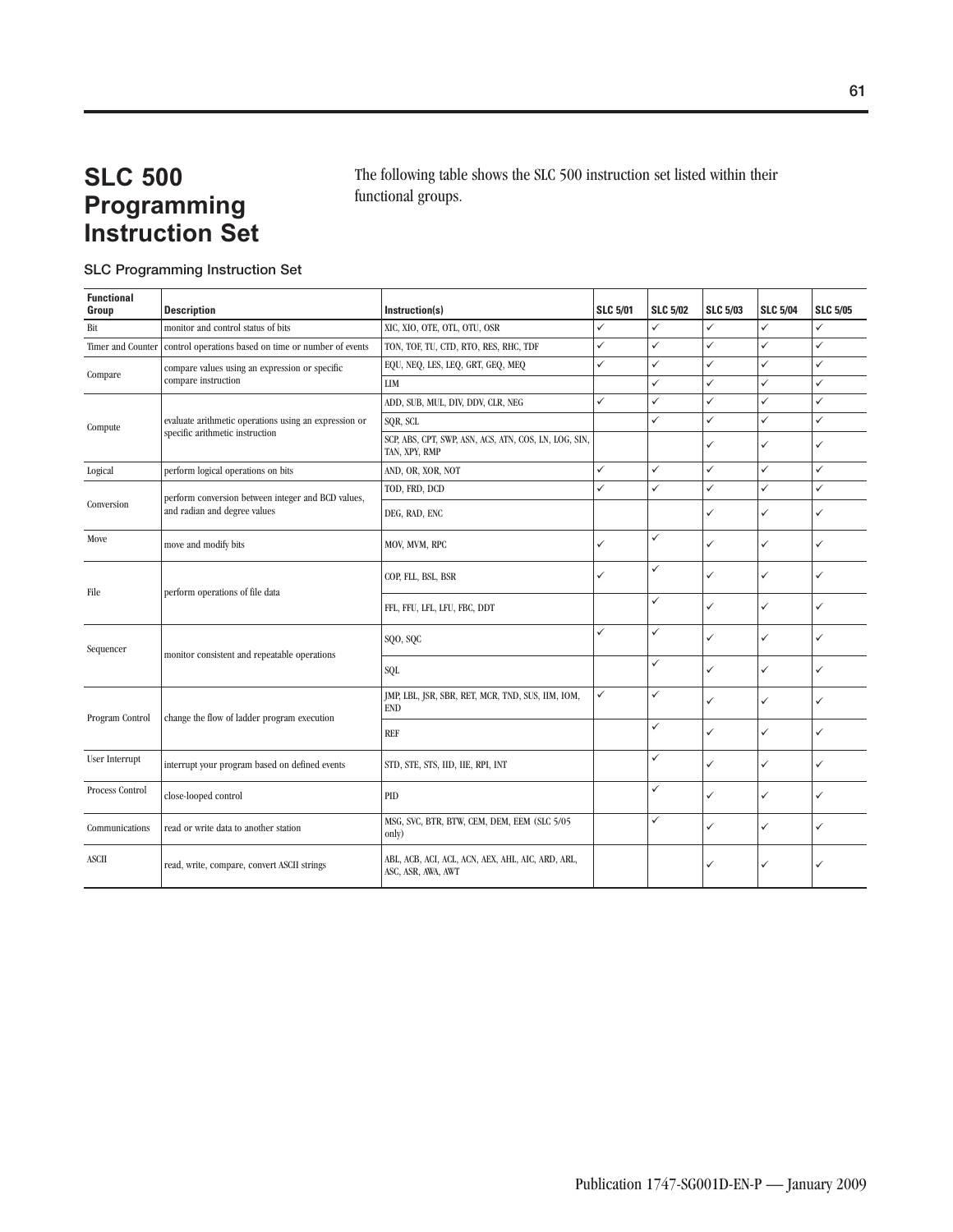## **Controller Accessories**

### **Memory Modules**

These optional memory modules provide non-volatile memory in convenient modular form. The modules plug into a socket on the processor.

### **Memory Module Specifications**

| Cat. No. | <b>Description</b>                                                                                           |
|----------|--------------------------------------------------------------------------------------------------------------|
| 1747-M1  | 1 K, EEPROM Memory Module for SLC 5/01 Processors                                                            |
| 1747-M2  | 4 K, EEPROM Memory Module for SLC 5/01 and SLC 5/02 Processors                                               |
| 1747-M13 | 64 K, Flash EPROM Memory Module for SLC 5/03, SLC 5/04, and SLC 5/05 Series C (or<br>later) OS Firmware only |

### **Adapter Sockets**

Adapter sockets are required when using commercial PROM programmers to program and erase memory modules. The memory module fits into the adapter socket, and then the adapter socket fits into the zero insertion force (ZIF) socket on the PROM burner.

### **Adapter Socket Descriptions**

| Cat. No. | <b>Description</b>                                              |
|----------|-----------------------------------------------------------------|
| 1747-M5  | SLC 5/01 and SLC 5/02 Adapter Socket - Five Sockets Per Package |
| 1747-M15 | SLC 5/03, SLC 5/04, and SLC 5/05 Adapter Socket for 1747-M13    |

### **Program Storage Device**

The 1747-PSD simplifies PLC program development, backup and upgrade shipping issues for SLC 5/03 and higher processors, as well as MicroLogix controllers. The PSD allows you to:

- upload and download to your industrial programming station using RSLogix 500 software.
- back up PLC programs without using a computer or programming software.
- make multiple copies of an installed program.

Before downloading a program, the PSD performs error-checking to ensure that the program is compatible with the target PLC. It also provides automatic baud rate detection, CRC or BCC error detection, and connection via a standard RS-232, 9-pin, D-shell connector. Stored programs are retained in Flash EPROM memory even if the batteries or the power supply fails.

### **Program Storage Device Specifications**

| Cat. No.               | 1747-PSD                                                      |
|------------------------|---------------------------------------------------------------|
| Compatible Controllers | SLC 5/03 and higher, MicroLogix 1000, 1100, 1200, and 1500    |
| <b>Memory Size</b>     | 64K words maximum                                             |
| Memory Type            | <b>Flash EPROM</b>                                            |
| <b>Operating Power</b> | (2) AAA batteries, or<br>power supply $(730V$ dc, 250 mA max) |
| Compatible Cables      | 1747-CP3 and 1761-CBL-PM02 (not included)                     |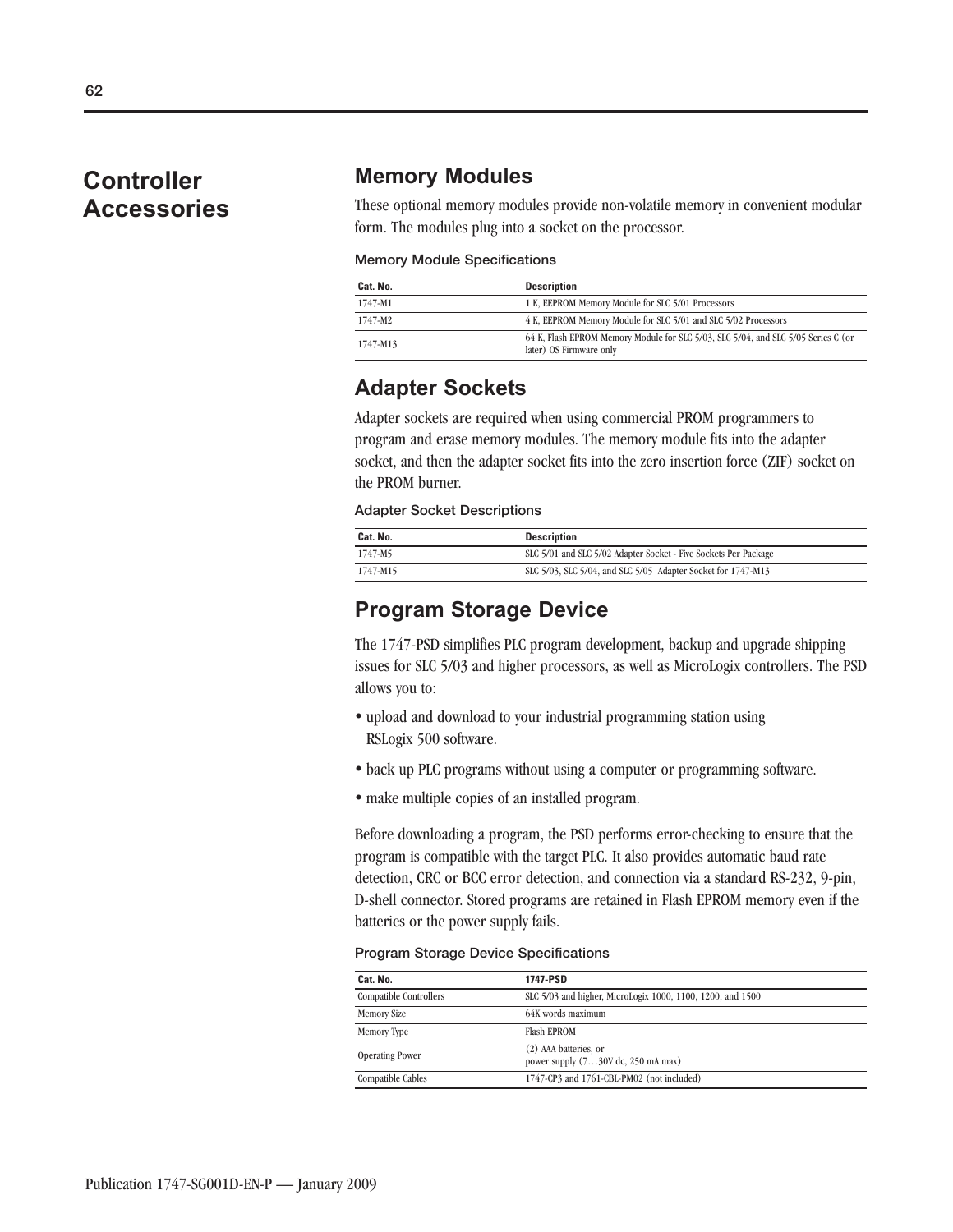## **Upgrade Kits**

SLC 500 OS upgrade kits allow you to access the latest functional enhancements for your existing controller.

**SLC 500 Upgrade Kit Descriptions**

| Cat. No.   | <b>Description</b>                                                           |
|------------|------------------------------------------------------------------------------|
| 1747-08302 | SLC 5/03 Upgrade Kit - includes 5 upgrade labels                             |
| 1747-08401 | SLC $5/04$ Upgrade Kit $-$ includes 5 upgrade labels                         |
| 1747-DU501 | SLC 5/05 Flash Upgrade Kit - includes CD, instructions, and 5 upgrade labels |
| 1747-RL302 | SLC 5/03 Upgrade Kit Labels - includes 10 labels                             |
| 1747-RL401 | SLC 5/04 Upgrade Kit Labels - includes 10 labels                             |
| 1747-RL501 | SLC 5/05 Upgrade Kit Labels - includes 10 labels                             |

## **1747-BA Lithium Battery Assembly**

Backup power for RAM is provided by a replaceable lithium battery. The lithium battery provides backup for approximately five years for the 1747-L511 and two years for the 1747-L514. It provides backup for approximately two years for SLC 5/02, 5/03, 5/04, and SLC 5/05, as well. A battery LED on the processor alerts you when the battery voltage is low.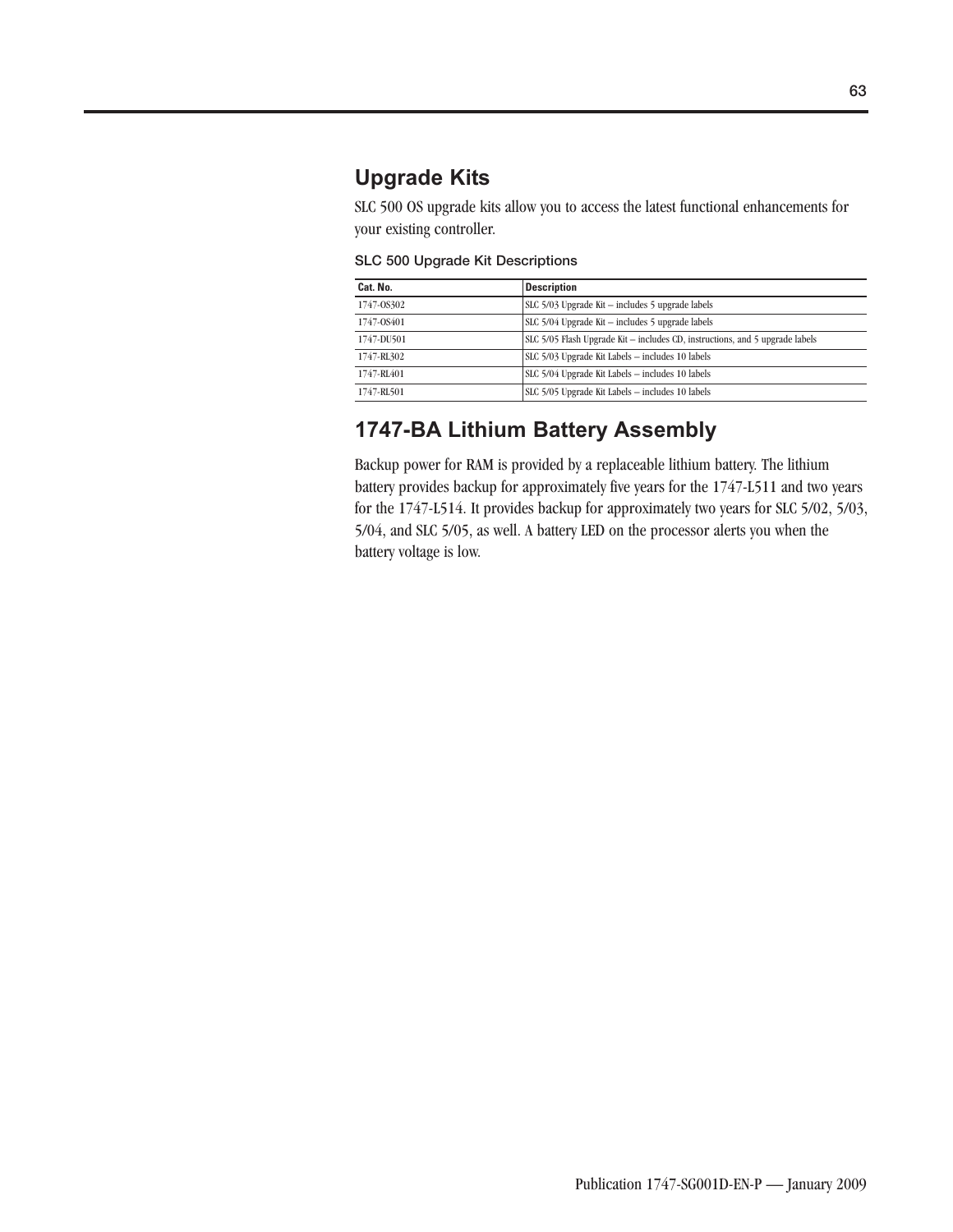- Selecting an SLC 500 Chassis - *chassis with sufficient slots (consider possible expansion)*
- *card slot fillers for open slots*
- *interconnect cables*





*4-Slot Chassis 7-Slot Chassis 13-Slot Chassis*

SLC modular chassis provide flexibility in system configuration. Four chassis sizes are available to suit your application needs. Choose from 4-slot, 7-slot, 10-slot, and 13 slot chassis based on your modular hardware component requirements. The SLC 1746 modular chassis houses the processor or I/O adapter module and the I/O modules.

Each chassis requires its own power supply, which mounts on the left side of the chassis. A maximum of 3 chassis can be connected with chassis interconnect cables (not included). If an interconnect cable is required, select a chassis interconnect cable from the following table.

| <b>Chassis and Cable Descriptions</b> |  |  |  |  |
|---------------------------------------|--|--|--|--|
|---------------------------------------|--|--|--|--|

| Cat. No. | <b>Description</b>                                                                                                                                                 |
|----------|--------------------------------------------------------------------------------------------------------------------------------------------------------------------|
| 1746-A4  | 4-Slot Chassis                                                                                                                                                     |
| 1746-A7  | 7-Slot Chassis                                                                                                                                                     |
| 1746-A10 | 10-Slot Chassis                                                                                                                                                    |
| 1746-A13 | 13-Slot Chassis                                                                                                                                                    |
| 1746-C7  | Chassis Interconnect Cable – ribbon cable used when linking modular style chassis up to $152.4$ mm (6 in.) apart in<br>an enclosure.                               |
| 1746-C9  | Chassis Interconnect Cable – used when linking modular style chassis from 152.4 mm (6 in.) up to $914.4$ mm<br>(36 in.) apart in an enclosure.                     |
| 1746-C16 | Chassis Interconnect Cable – used when linking modular style chassis from $0.914$ m $(36 \text{ in.})$ up to $1.27$ m $(50 \text{ in.})$<br>apart in an enclosure. |

## **1746-N2 Card Slot Filler**

Use the 1746-N2 card slot filler to protect unused slots in the chassis from dust and debris.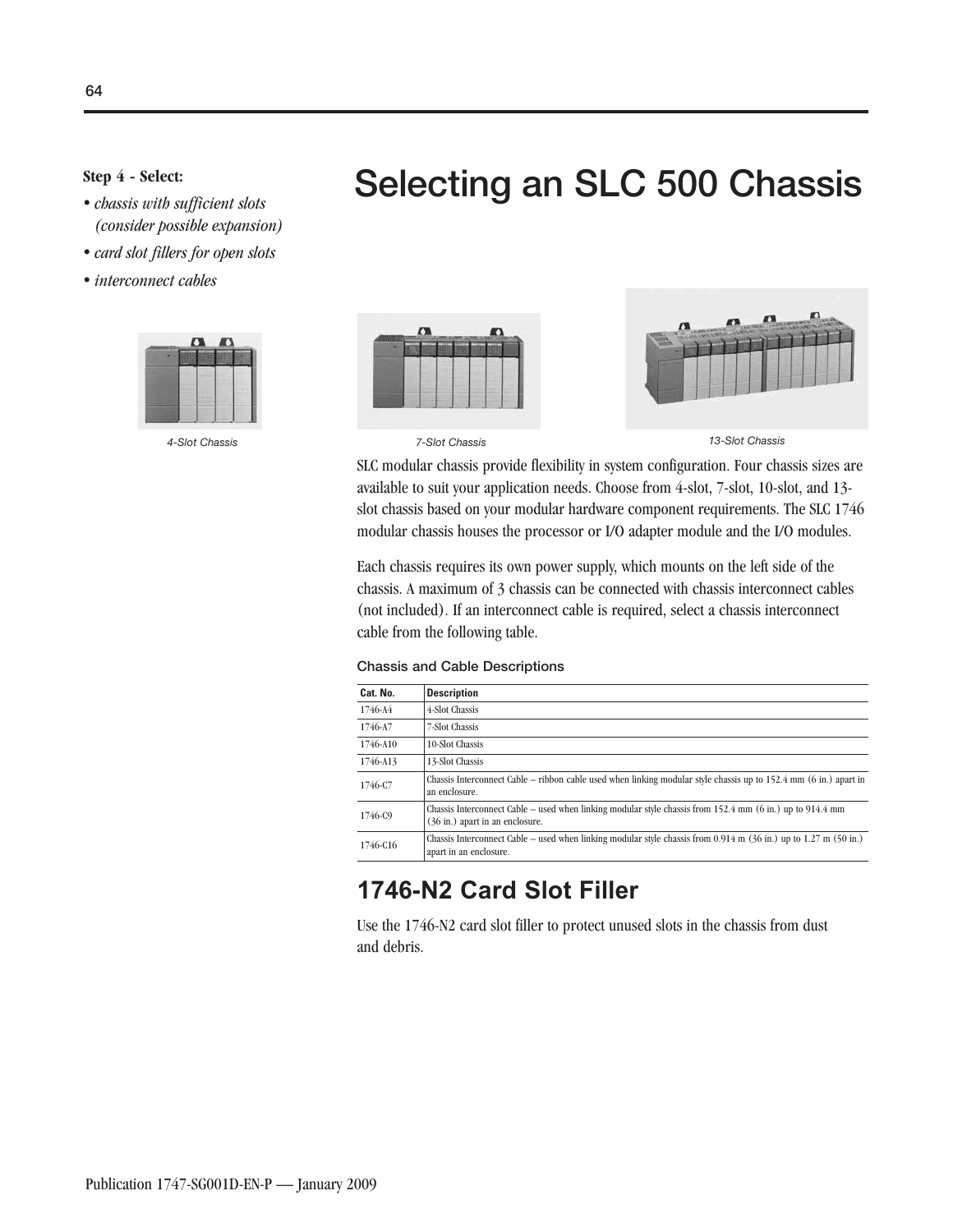## **Chassis Dimensions**

The figures below provide mounting dimensions for each of the modular chassis and the available power supply options.

**Important:** In addition to dimensions, there are important spacing, heat, and grounding requirements which must be considered when mounting an SLC chassis. Refer to the SLC 500 Modular Chassis Installation Instructions, publication number 1746-IN016 for more information.



### **4-Slot Modular Chassis**

(1) Dimensions for 1746-P1 Power Supply

(2) Dimensions for 1746-P2, -P3, -P5, -P6 and -P7 Power Supplies.

(3) Dimensions for 1746-P4 Power Supply.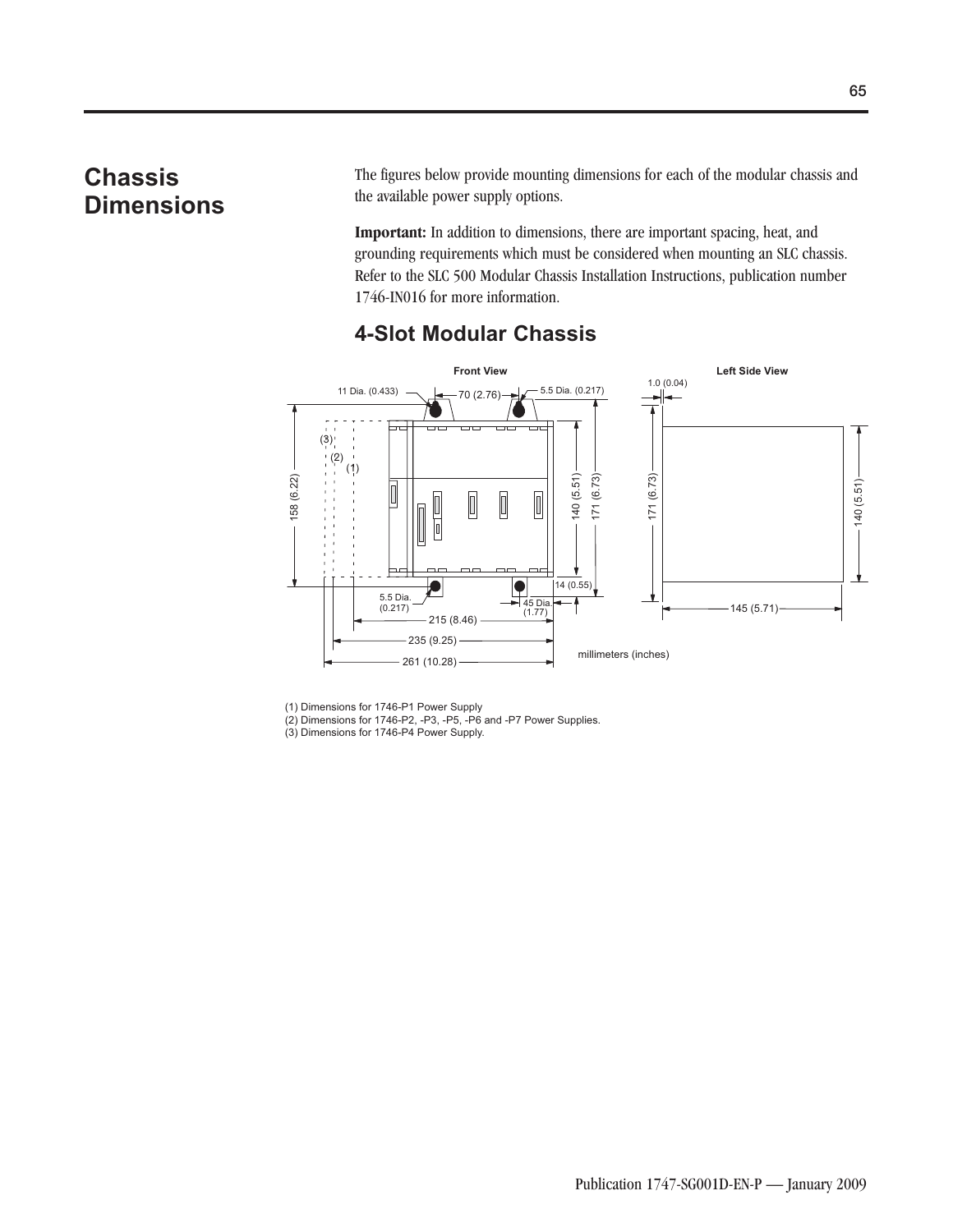

# **10-Slot Modular Chassis**

**7-Slot Modular Chassis**



(1) Dimensions for 1746-P1 Power Supply

(2) Dimensions for 1746-P2, -P3, -P5, -P6, and P7 Power Supplies

(3) Dimensions for 1746-P4 Power Supply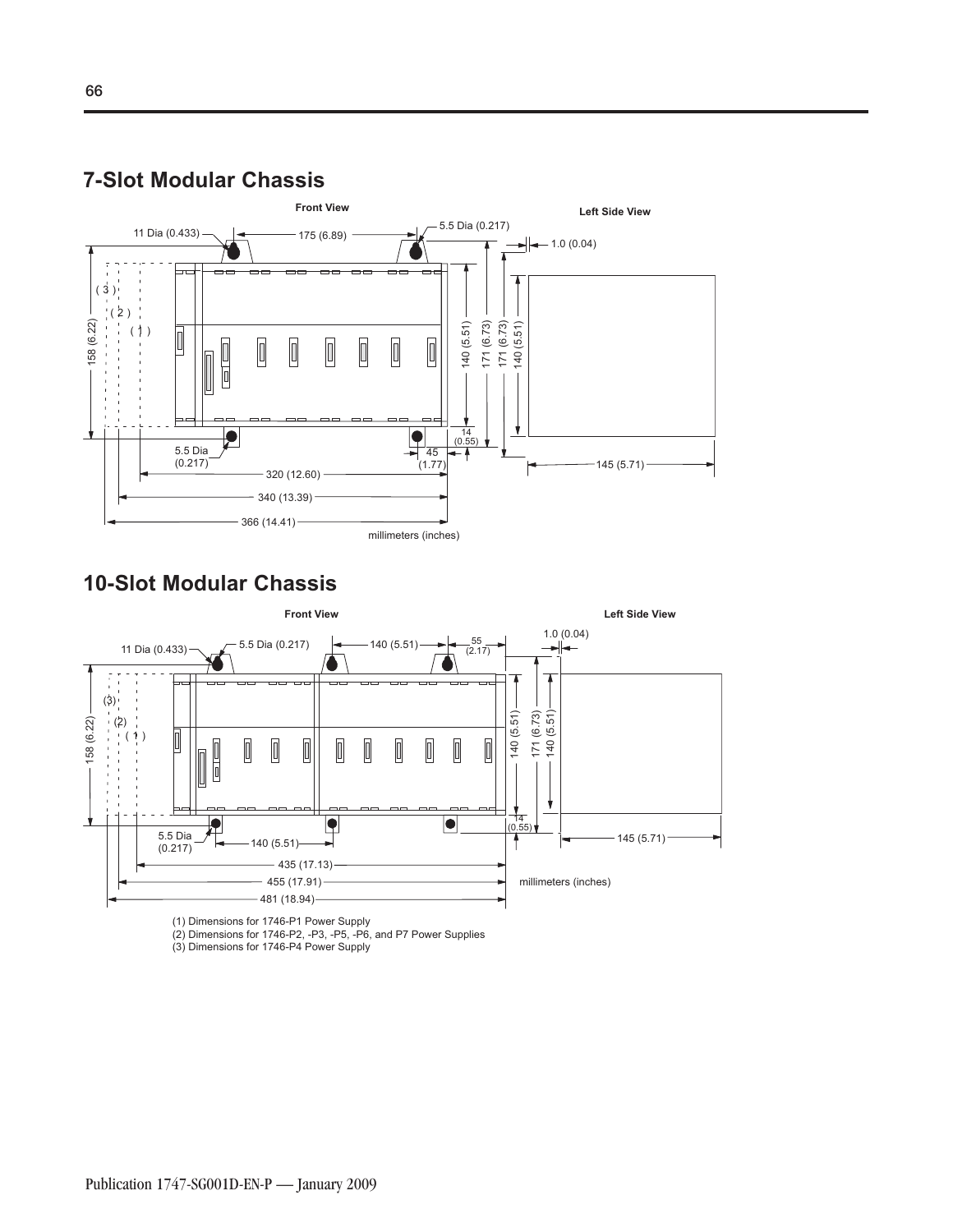## **13-Slot Modular Chassis**



 $\blacktriangleright$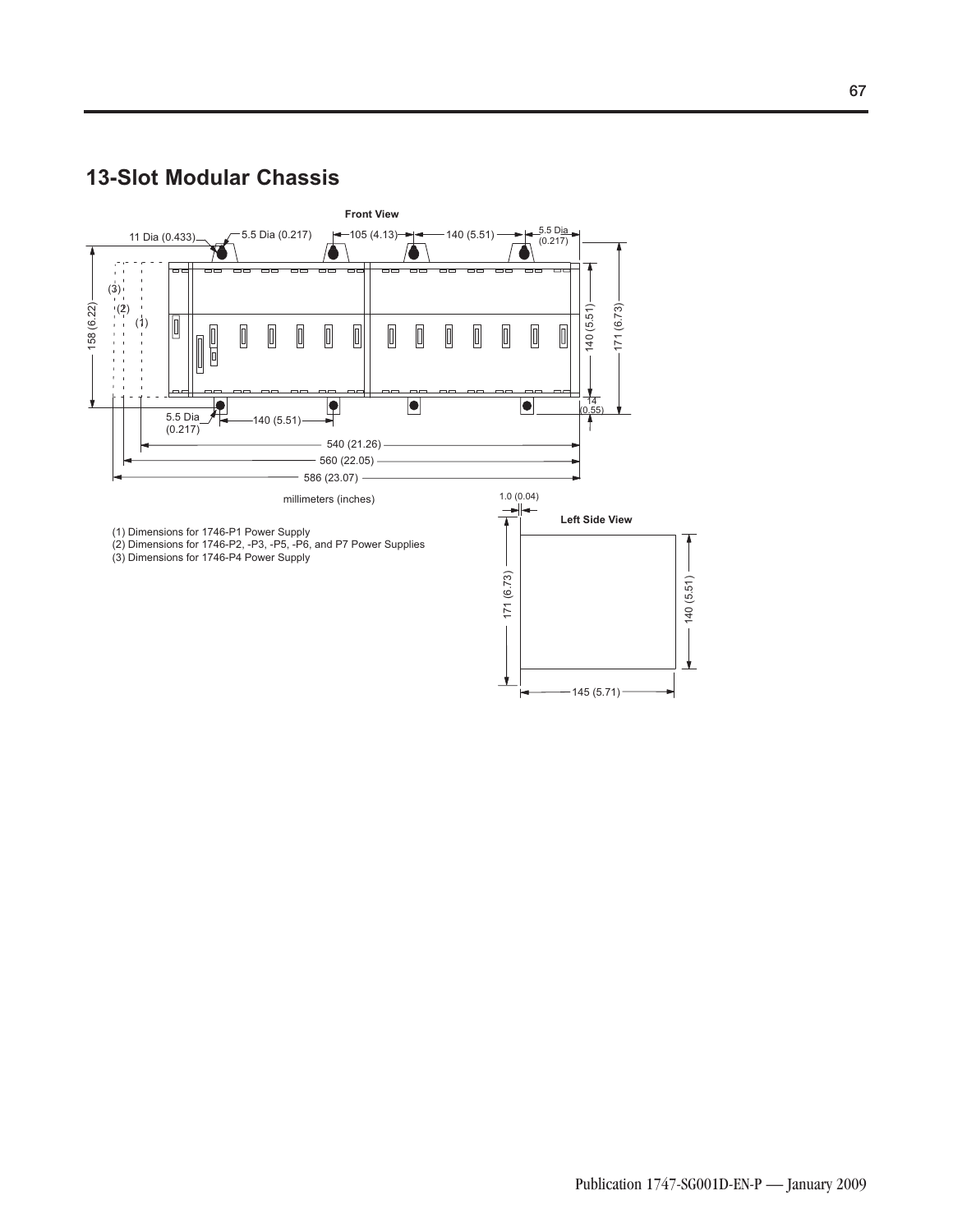- *one power supply for each chassis (Consider power supply loading of the entire system and capacity for system expansion.)*

# **Selecting SLC 500 Power Supplies Step 5 - Select:**



When configuring a modular system, you must have a power supply for each chassis. Careful system configuration will result in optimal system performance. Excessive loading of the power supply outputs can cause a power supply shutdown or premature failure.

See the power supply selection example in the next section and use the blank worksheet provided at the end of this guide to determine which power supply is appropriate for your system. You need one worksheet for each chassis.

**TIP:** Consider future system expansion when choosing power supplies.

The SLC system features three AC power supplies and four DC power supplies. The power supply mounts on the left side of the chassis with two screws. For AC power supplies, 120/240 volt selection is made by placing the jumper to match the input voltage. SLC power supplies have an LED that illuminates when the power supply is functioning properly.

Power supplies are designed to withstand brief power losses. Power loss does not affect system operation for a period between 20 ms and 3 s, depending on the load.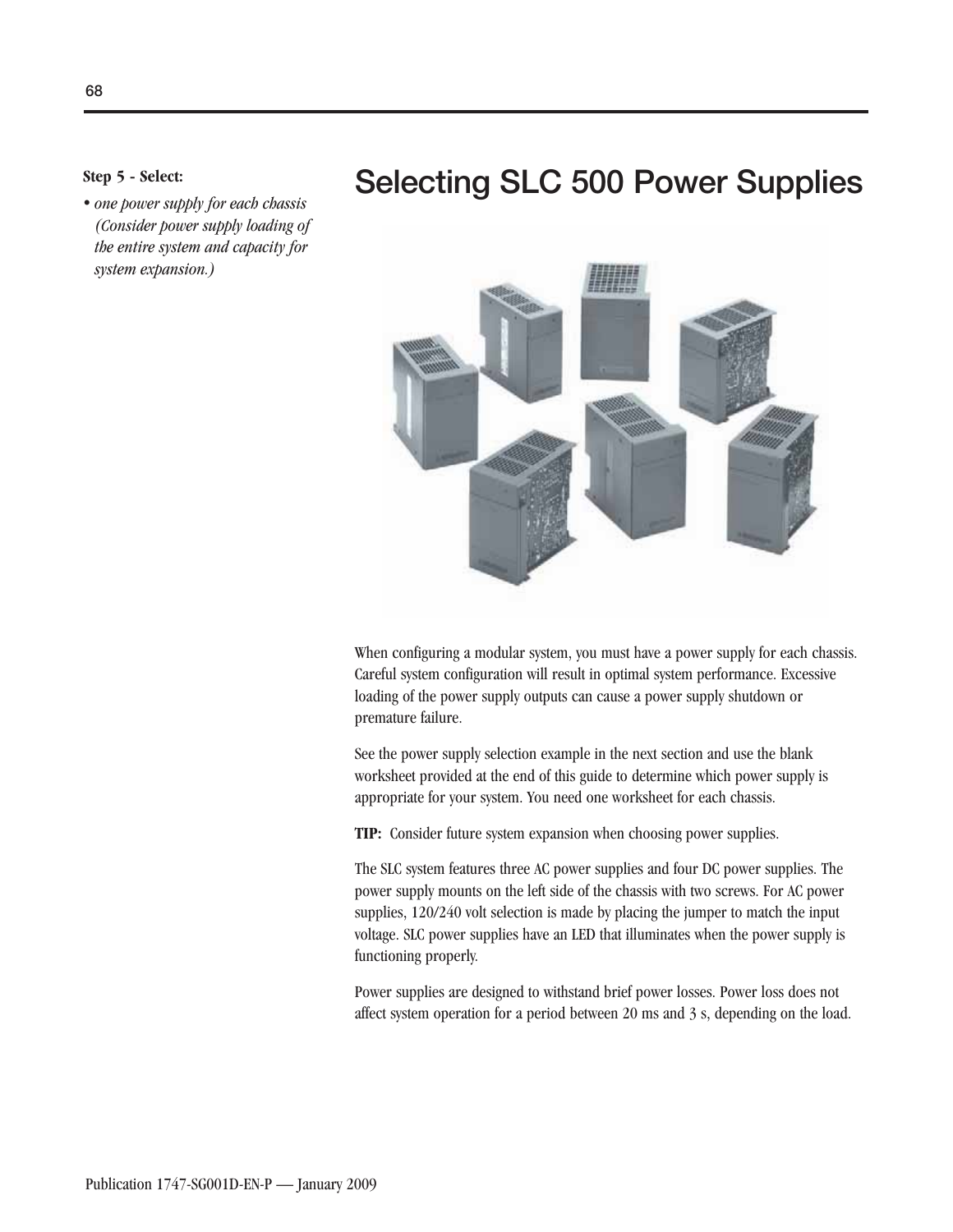|  |  |  |  | Power Supply Catalog Numbers and Specifications |  |
|--|--|--|--|-------------------------------------------------|--|
|--|--|--|--|-------------------------------------------------|--|

| Cat. No. | <b>Line Voltage</b>              | <b>Current Capacity (Amps) at 5V</b>     | <b>Current Capacity (Amps) at 24V User Current Capacity</b> |                   | <b>Inrush Current, Max.</b> |
|----------|----------------------------------|------------------------------------------|-------------------------------------------------------------|-------------------|-----------------------------|
| 1746-P1  | $85132/170265V$ ac, $4763$<br>Hz | 2A                                       | 0.46A                                                       | $0.2 A @ 24V$ dc  | 20 A                        |
| 1746-P2  | $85132/170265V$ ac, 4763<br>Hz   | 5A                                       | 0.96A                                                       | $0.2 A @ 24V$ dc  | 20A                         |
| 1746-P3  | $19.228.8V$ dc                   | 3.6A                                     | 0.87A                                                       | <b>STATISTICS</b> | 20 A                        |
| 1746-P4  | $85132/170250V$ ac, $4763$<br>Hz | 10A                                      | $2.88$ A*                                                   | 1 A @ 24V dc *    | 45 A                        |
| 1746-P5  | $90146V$ dc                      | 5A                                       | 0.96A                                                       | $0.2 A @ 24V$ dc  | 20 A                        |
| 1746-P6  | $3060V$ dc                       | 5 A                                      | 0.96A                                                       | $0.2 A @ 24V$ dc  | 20 A                        |
| 1746-P7  | $1030V$ dc, isolated             | 12V dc input: 2 A<br>24V dc input: 3.6 A | 12V dc input: $0.46$ A<br>24V dc input: 0.87 A              |                   | 20 A                        |

✶ Total of all output power (5V backplane, 24V backplane, and 24V user source) must not exceed 70 W.

### **General 1746-Px Power Supply Specifications**

| <b>Specification</b>     | <b>Description</b>                                                                                                                                                             |
|--------------------------|--------------------------------------------------------------------------------------------------------------------------------------------------------------------------------|
|                          | (060 °C (32140 °F))<br>Operating Temperature $\bigcup_{C \text{current capacity} } t_1, t_2, \ldots, t_N$ by 5% above 55 °C for P1, P2, P3, P5, P6 and P7, no derating for P4) |
| <b>Relative Humidity</b> | 1595% non-condensing                                                                                                                                                           |
| Wiring                   | $\#14$ AWG $(2mm^2)$                                                                                                                                                           |

### **1746-P7 Current Capacity**

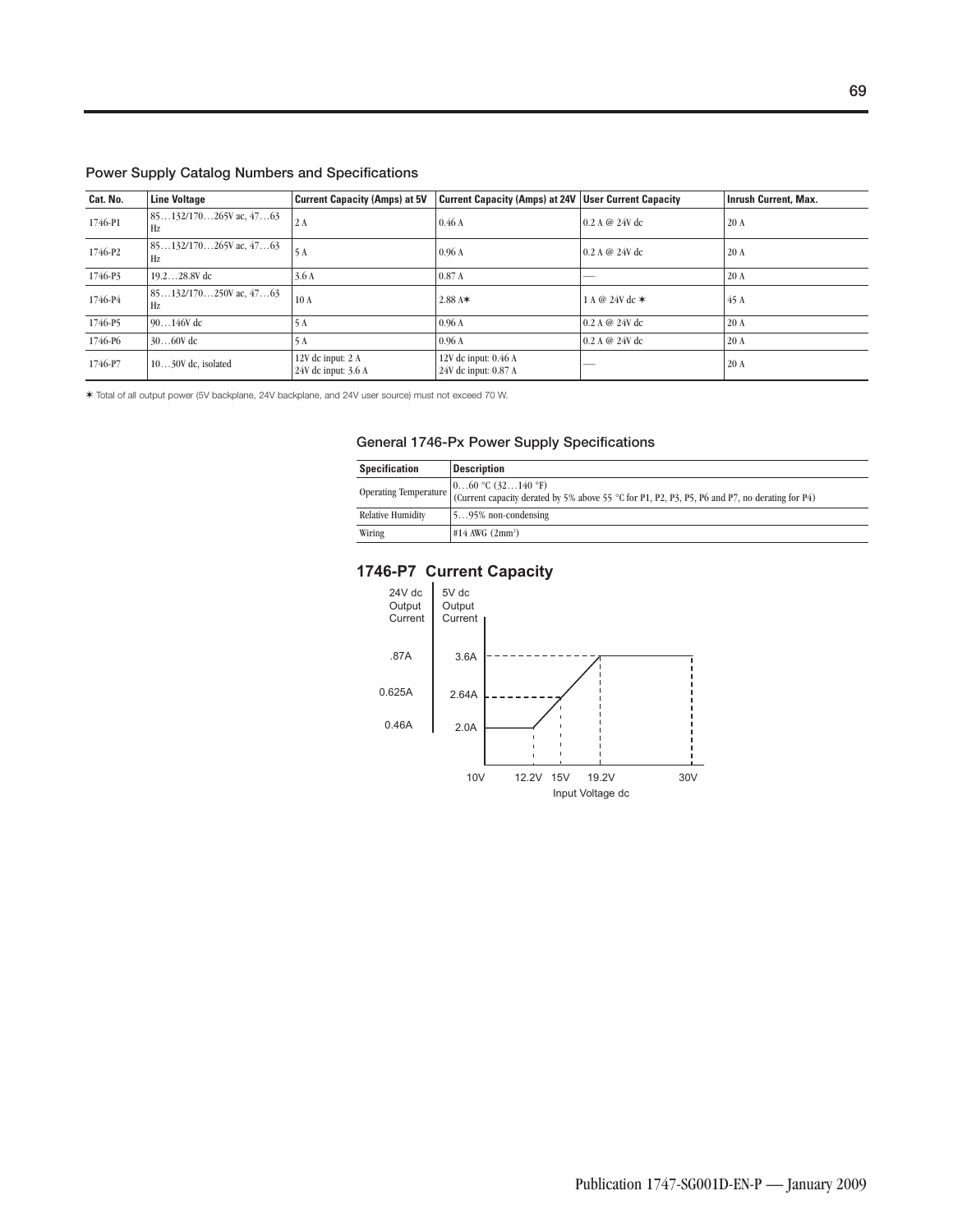## **Power Supply Selection Example**

Select a power supply for chassis 1 and chassis 2 in the control system below. For a detailed list of device load currents, see the next section.



| Chassis 1      |   |   |   |   |  |  |
|----------------|---|---|---|---|--|--|
|                |   |   |   |   |  |  |
| $\blacksquare$ | Ê | 閈 | 串 |   |  |  |
| ?              |   |   |   |   |  |  |
|                |   |   |   |   |  |  |
|                |   |   |   |   |  |  |
| Slot           | O |   |   | ર |  |  |

| <b>Slot</b><br><b>Numbers</b> | <b>Description</b>              | Cat. No.  | <b>Backplane Current</b><br>at 24V dc |
|-------------------------------|---------------------------------|-----------|---------------------------------------|
|                               | Processor Unit                  | 1747-L514 | 0.105A                                |
|                               | <b>Input Module</b>             | 1747-IV8  | 0.000A                                |
|                               | <b>Transistor Output Module</b> | 1746-0B8  | 0.000A                                |
|                               | <b>Triac Output Modules</b>     | 1746-0A16 | 0.000A                                |
| Peripheral Device             | <b>Isolated Link Coupler</b>    | 1747-AIC  | 0.085A                                |
| <b>Total Current</b>          |                                 |           | 0.190A                                |

Power supply 1746-P1 is sufficient for Chassis #1. The internal current capacity for 1746-P1 is 2 A at 5V dc and 0.46 A at 24V dc.



| <b>Slot</b><br><b>Numbers</b> | <b>Description</b>           | Cat. No.  | <b>Backplane Current</b><br>at 24V dc |
|-------------------------------|------------------------------|-----------|---------------------------------------|
| $\theta$                      | Processor Unit               | 1747-L514 | 0.105A                                |
|                               | <b>Output Module</b>         | 1747-0W16 | 0.180A                                |
| 2                             | <b>Combination Module</b>    | 1746-1012 | 0.070A                                |
| 3, 4, 5, 6                    | Analog Output Modules        | 1746-NO4I | 0.780 A (4 x 0.195)                   |
| Peripheral Device             | <b>Isolated Link Coupler</b> | 1747-AIC  | 0.085A                                |
| Peripheral Device             | USB to DH-485 Interface      | 1747-UIC  | N/A                                   |
| <b>Total Current</b>          |                              |           | 1.220 A                               |

Power Supply 1746-P4 is sufficient for Chassis #2. The internal current capacity for this power supply is 10 A at 5V dc and 2.88 A at 24V dc; not to exceed 70 Watts.

If you have a multiple chassis system, make copies of the blank Power Supply Worksheet provided at the end of this guide. The next page provides an example worksheet for the system above.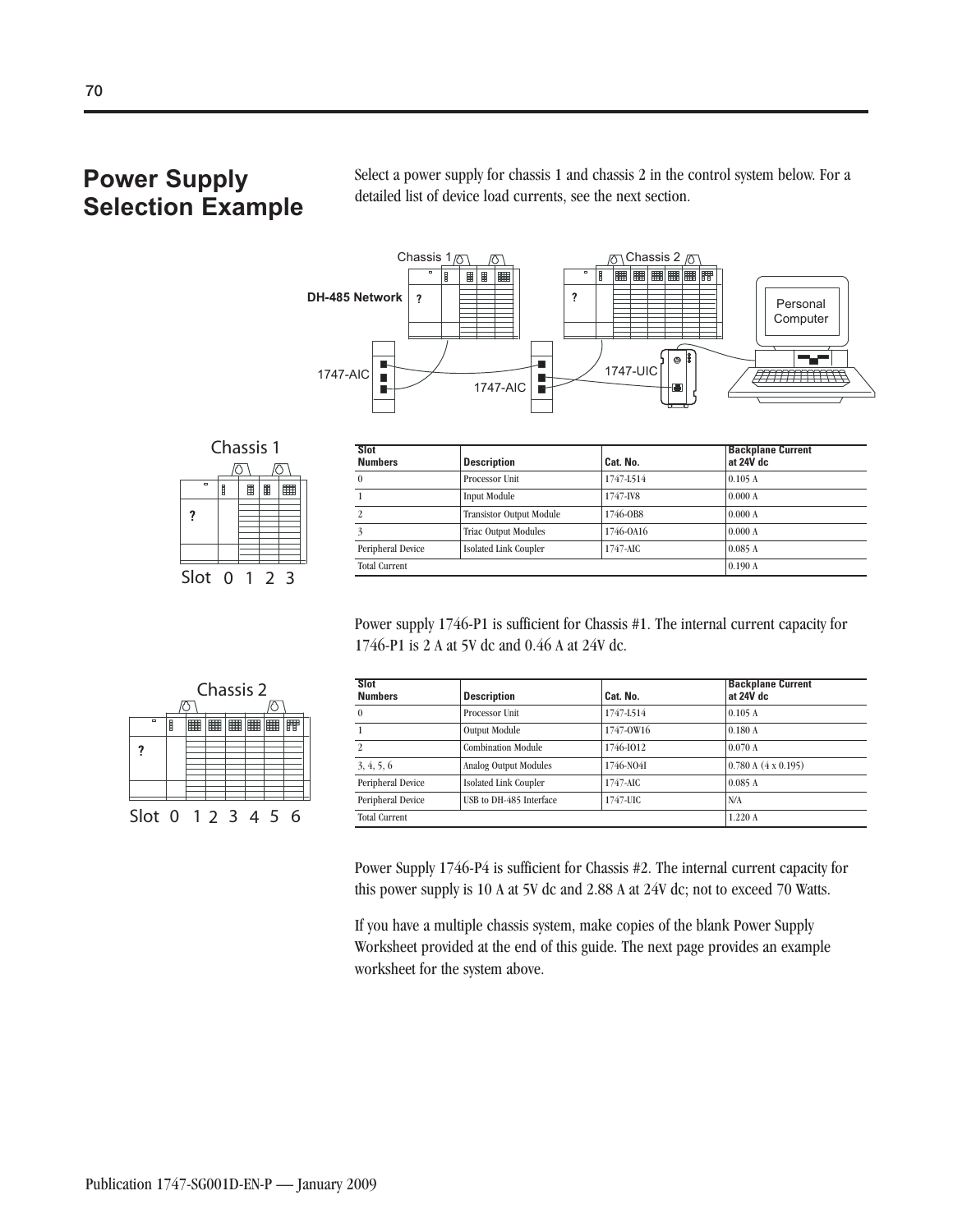### **Power Supply Worksheet Example**

### **Procedure**

1. For each slot of the chassis that contains a module, list the slot number, catalog number of module, and its 5 V and 24 V maximum currents. Also include the power consumption of any peripheral devices that may be connected to the processor other than a DTAM, HHT, or PIC - the power consumption of these devices is accounted for in the power consumption of the processor. **Chassis Number 1** Maximum Currents **Chassis Number 2** Maximum Currents **Chassis Number 2** Maximum Currents **Slot Number Cat. No. 5V dc 24V dc Slot Number Cat. No. 5V dc 24V dc** 0  $\vert 1747 \cdot 1511 \vert 0.350 \, \mathrm{A} \vert 0.105 \, \mathrm{A} \vert 0$   $\vert 1747 \cdot 1514 \vert 0.350 \, \mathrm{A} \vert 0.105 \, \mathrm{A} \vert 0.010 \, \mathrm{A} \vert 0.001 \, \mathrm{A} \vert 0.010 \, \mathrm{A} \vert 0.010 \, \mathrm{A} \vert 0.010 \, \mathrm{A} \vert 0.010 \, \mathrm{A} \vert 0.010 \, \mathrm{A} \vert 0.010 \, \mathrm{A} \vert$  $1746-1$  1746-0 V8 0.050 A  $-$  1 1746-0 W16 0.170 A 0.180 A 2  $1746-0.08$   $0.135 \text{ A}$   $2$   $1746-0.035 \text{ A}$   $0.055 \text{ A}$   $0.195 \text{ A}$  $3 \qquad 1746-0.0416 \qquad 0.370 \text{ A} \qquad - \qquad 3 \qquad 1746-0.041 \qquad 0.055 \text{ A} \qquad 0.195 \text{ A}$ 4  $1746-N041$  0.055 A 0.195 A 5 1746-NO41 0.055 A 0.195 A 6  $1746-I012$   $0.090 \text{ A}$   $0.070 \text{ A}$ Peripheral Device 1747-AIC (0.085 A Peripheral Device 1747-AIC (0.085 A 0.085 A Peripheral Device Peripheral Device 2. Add loading currents of all system devices at 5 **0.905 A** 2. Add loading currents of all system devices at 5 **0.190 A** 24V dc to determine **Total Current**. 2. Add loading currents of all system devices at 5 **0.830 A** and 24V dc to determine **Total Current**. 3. For 1746-P4 power supplies, calculate total power consumption of all system devices. If not using a 1746-P4, go to step 4. **Current Multiply By =Watts Current Multiply by = Watts** Total Current at 5V dc 0.905 A 5V 4.15 W 4.525 W Total Current at 5V dc 0.830 A 5V 4.15 W Total Current at 24V dc 0.190 A 24V 29.28 W 4.56 W Total Current at 24V dc 1.220 A 24V 29.28 W User Current at 24V dc 0.500 A 24V 22.00 W User Current at 24V dc 0.500 A 24V **Add the Watts values to determine Total Power (cannot exceed 70 W) 21.085 W Add the Watts values to determine Total Power (cannot exceed 70 W) 45.43 W** 4. Choose the power supply from the list of catalog numbers below. Compare the Total Current required for the chassis with the Internal Current capacity of the power supplies. Be sure the Total Current consumption for the chassis is less than the Internal Current Capacity for the power supply, for both 5 V and 24 V loads. **Catalog Number Internal Current Capacity Catalog Number 5V dc 24V dc 5V dc 24V dc Internal Current Capacity 1746-P1** 2.0 A **1746-P1** 2.0 A **1746-P1** 2.0 A **1 1746-P2** 5.0 A **1746-P2** 5.0 A **1746-P2** 5.0 A **1** 

| <b>Required Power Supply</b> |                                             | 1746-P1 |         |                     | <b>Required Power Supply</b>                |       | 1746-P4                     |  |       |
|------------------------------|---------------------------------------------|---------|---------|---------------------|---------------------------------------------|-------|-----------------------------|--|-------|
|                              | 24V input                                   | 3.6 A   | 0.87A   |                     | 24V Input                                   |       | 0.87A                       |  |       |
| $1747 - P7*$                 | 12V input                                   | 2.0A    | 0.46A   | $1747 - P7*$        | 12V Input                                   | 2.0A  | 0.46A                       |  |       |
| 1746-P6                      |                                             | 5.0A    | 0.96A   | 1746-P6             |                                             |       | 0.96A                       |  |       |
| 1746-P5                      |                                             | 5.0A    | 0.96A   | 1746-P5             |                                             |       |                             |  | 0.96A |
|                              | $1746-P4$ (See step 3)<br>10.0 <sub>A</sub> |         | 2.88 A  |                     | $1746-P4$ (see step 3)<br>10.0 <sub>A</sub> |       | 2.88 A                      |  |       |
| 1746-P3                      | 0.87A<br>3.6A                               |         | 1746-P3 |                     | 3.6A                                        |       |                             |  | 0.87A |
| 1746-P <sub>2</sub>          |                                             | 5.0 A   | 0.96A   | 1746-P <sub>2</sub> |                                             | 5.0 A | $\frac{10.96 \text{ A}}{2}$ |  |       |

✶See P7 current capacity chart on page 69.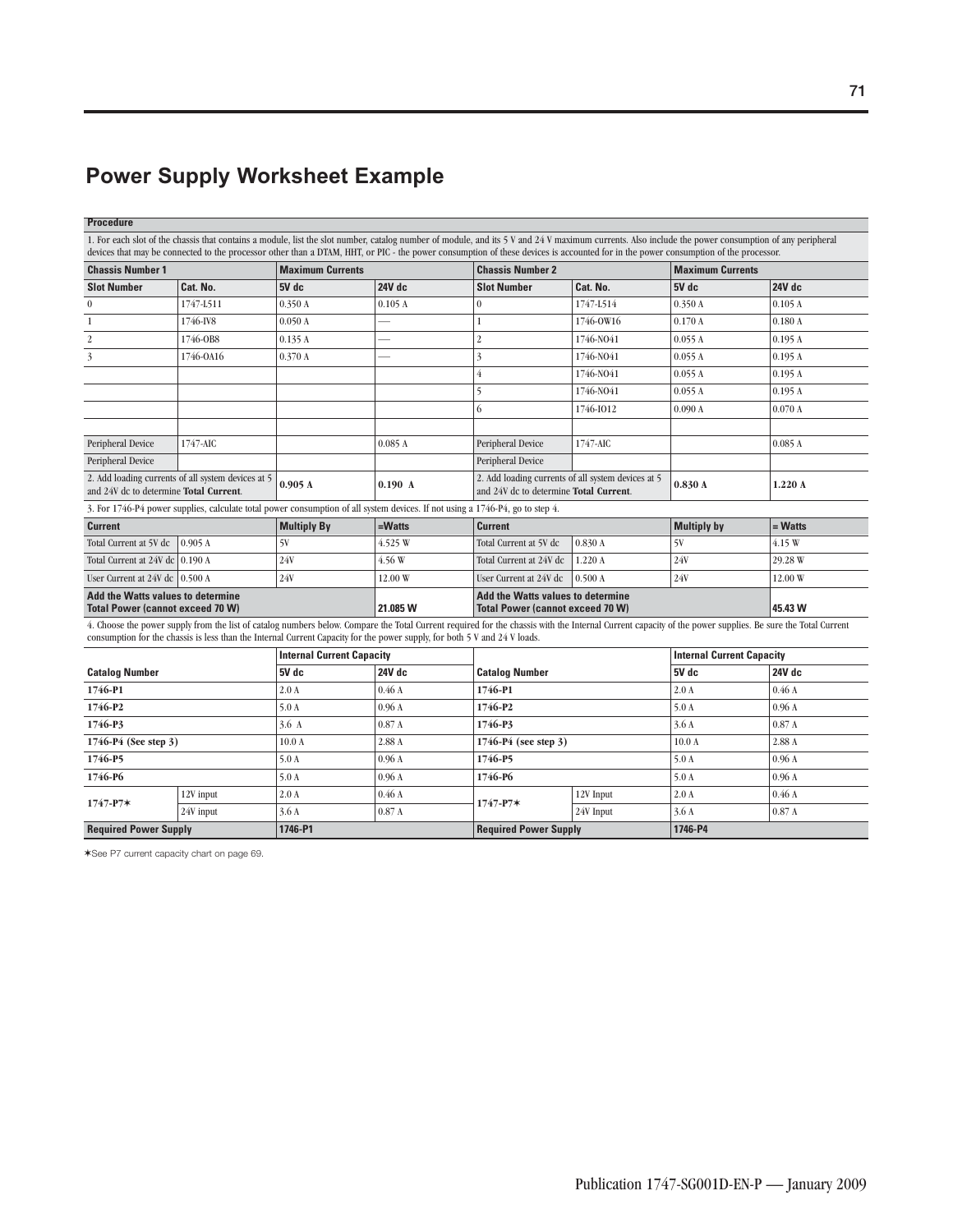## **Power Supply Loading and Heat Dissipation**

Use the values in the following tables to calculate the power supply loading for each chassis in your SLC modular application.

### **Processors**

| Cat. No.  | Backplane Current (mA) at 5V 24V | <b>Backplane Current (mA) at</b> | <b>Watts per Point</b> | <b>Thermal Dissipation, Min.</b> | <b>Thermal Dissipation, Max.</b> |
|-----------|----------------------------------|----------------------------------|------------------------|----------------------------------|----------------------------------|
| 1747-L511 | 90 mA                            | 0 <sub>mA</sub>                  | N/A                    | 1.75 W                           | 1.75 W                           |
| 1747-L514 | 90 mA                            | 0 <sub>mA</sub>                  | N/A                    | 1.75 W                           | 1.75 W                           |
| 1747-L524 | 350 mA                           | $105 \text{ mA}$                 | N/A                    | 1.75 W                           | 1.75 W                           |
| 1747-L531 | $500 \text{ mA}$                 | 175 mA                           | N/A                    | 1.75 W                           | 1.75 W                           |
| 1747-L532 | 500 mA                           | 175 mA                           | N/A                    | 2.90 W                           | 2.90 W                           |
| 1747-L533 | $500 \text{ mA}$                 | 175 mA                           | N/A                    | 2.90 W                           | 2.90 W                           |
| 1747-L541 | 1000 mA                          | 200 mA                           | N/A                    | 4.00W                            | 4.00W                            |
| 1747-L542 | 1000 mA                          | $200 \text{ mA}$                 | N/A                    | 4.00W                            | 4.00W                            |
| 1747-L543 | 1000 mA                          | 200 mA                           | N/A                    | 4.00 W                           | 4.00 W                           |
| 1747-L551 | 1000 mA                          | $200 \text{ mA}$                 | N/A                    | 4.00W                            | 4.00W                            |
| 1747-L552 | 1000 mA                          | 200 mA                           | N/A                    | 4.00 W                           | 4.00 W                           |
| 1747-L553 | 1000 mA                          | 200 mA                           | N/A                    | 4.00W                            | 4.00W                            |

### **Digital Input Modules**

| Cat. No.       | Backplane Current (mA) at 5V   24V | <b>Backplane Current (mA) at</b> | <b>Watts per Point</b> | <b>Thermal Dissipation, Min.</b> | <b>Thermal Dissipation, Max.</b> |
|----------------|------------------------------------|----------------------------------|------------------------|----------------------------------|----------------------------------|
| 1746-IA4       | $35 \text{ mA}$                    | 0 <sub>mA</sub>                  | 0.270 W                | 0.175 W                          | 1.30 W                           |
| 1746-IA8       | $50 \text{ mA}$                    | 0 <sub>mA</sub>                  | 0.270 W                | 0.250W                           | 2.40 W                           |
| 1746-IA16      | 85 mA                              | 0 <sub>mA</sub>                  | 0.270 W                | 0.425 W                          | 4.80 W                           |
| 1746-IB8       | 50 mA                              | 0 <sub>mA</sub>                  | 0.200W                 | 0.250W                           | 1.90 W                           |
| 1746-IB16      | 50 mA                              | 0 <sub>mA</sub>                  | 0.200W                 | 0.425 W                          | 3.60 W                           |
| $1746 - IB32*$ | 106 mA                             | 0 <sub>mA</sub>                  | 0.200W                 | 0.530 W                          | 6.90W                            |
| 1746-IC16      | 50 mA                              | 0 <sub>mA</sub>                  | 0.220W                 | 0.425 W                          | 3.95 W                           |
| 1746-IG16      | 140 mA                             | $0$ mA                           | 0.270 W                | 0.700W                           | 1.00W                            |
| 1746-IH16      | 85 mA                              | $0$ mA                           | 0.320 W                | 0.675 W                          | 3.08 W                           |
| 1746-IM4       | 35 mA                              | 0 <sub>mA</sub>                  | 0.350 W                | 0.175 W                          | 1.60 W                           |
| 1746-IM8       | $50 \text{ mA}$                    | 0 <sub>mA</sub>                  | 0.350 W                | 0.250W                           | 3.10 W                           |
| 1746-IM16      | 85 mA                              | $0$ mA                           | 0.350 W                | 0.425 W                          | 6.00W                            |
| 1746-IN16      | 85 mA                              | $0$ mA                           | 0.350 W                | 0.425 W                          | 6.00W                            |
| 1746-ITB16     | 50 mA                              | $0$ mA                           | 0.200W                 | 0.425 W                          | 3.625 W                          |
| 1746-ITV16     | 85 mA                              | 0 <sub>mA</sub>                  | 0.200W                 | 0.425 W                          | 3.625 W                          |
| 1746-IV8       | $50 \text{ mA}$                    | 0 <sub>mA</sub>                  | 0.200W                 | 0.250W                           | 1.90 W                           |
| 1746-IV16      | 85 mA                              | 0 <sub>mA</sub>                  | 0.200W                 | 0.425 W                          | 3.60 W                           |
| $1746 - N32*$  | 106 mA                             | $0$ mA                           | 0.200W                 | 0.530 W                          | 6.90W                            |

✶ Power supply loading for series D and later modules.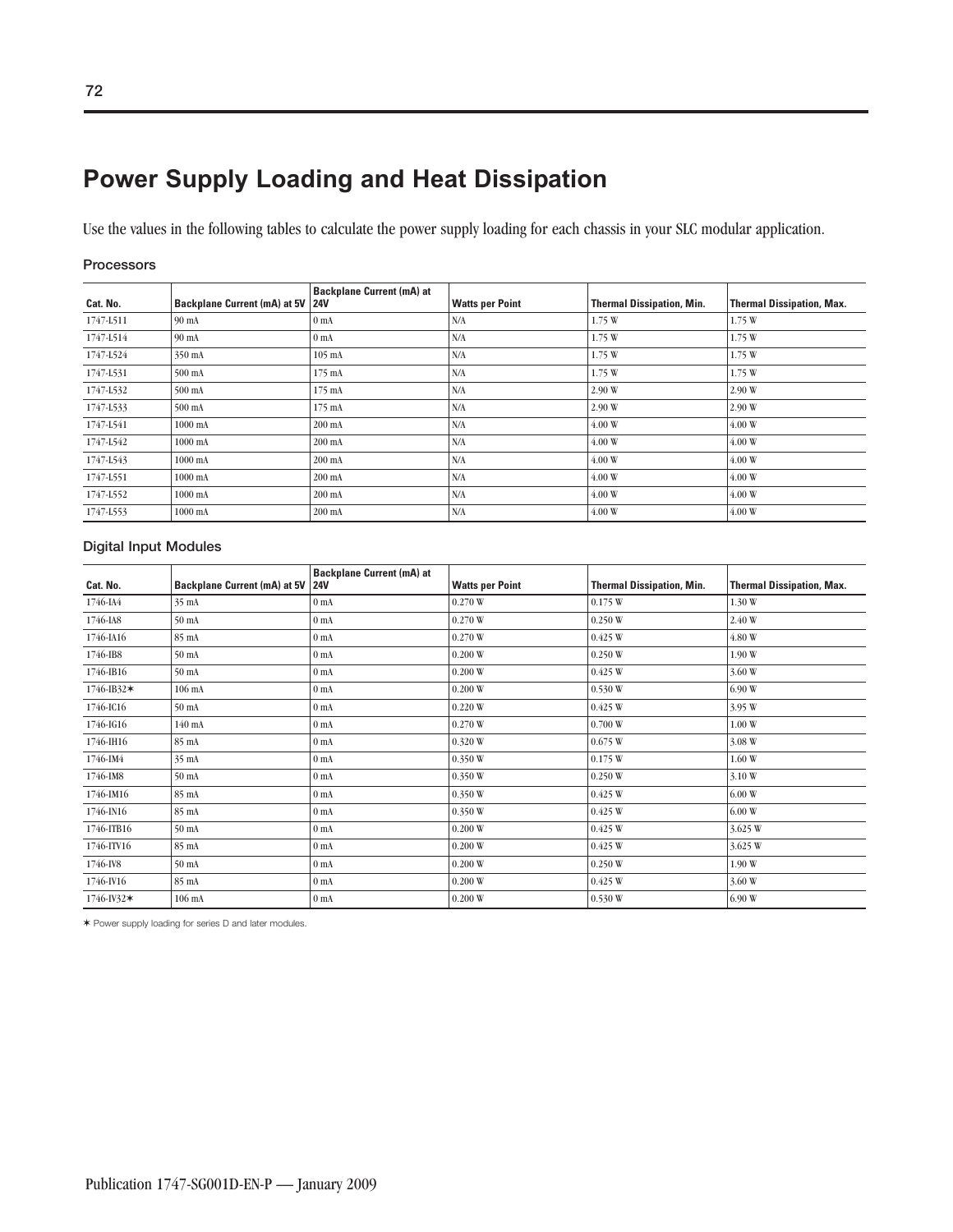#### **Digital Output Modules**

| Cat. No.   | <b>Backplane Current (mA) at 5V</b> | <b>Backplane Current (mA) at</b><br><b>24V</b> | <b>Watts per Point</b> | <b>Thermal Dissipation, Min.</b> | <b>Thermal Dissipation, Max.</b> |
|------------|-------------------------------------|------------------------------------------------|------------------------|----------------------------------|----------------------------------|
| 1746-0A8   |                                     |                                                | 1.00W                  |                                  |                                  |
|            | 185 mA                              | 0 <sub>mA</sub>                                |                        | 0.925 W                          | 9.00 W                           |
| 1746-0A16  | 370 mA                              | 0 <sub>mA</sub>                                | 0.462 W                | 1.85 W                           | 9.30 W                           |
| 1746-OAP12 | 370 mA                              | 0 <sub>mA</sub>                                | 1.00W                  | 1.85 W                           | 10.85 W                          |
| 1746-0B8   | 135 mA                              | 0 <sub>mA</sub>                                | 0.775 W                | 0.675 W                          | 6.90W                            |
| 1746-0B16  | 280 mA                              | 0 <sub>mA</sub>                                | 0.338W                 | 1.40 W                           | 7.60 W                           |
| 1746-0B32* | 190 mA                              | 0 <sub>mA</sub>                                | 0.078 W                | 2.26 W                           | 4.80 W                           |
| 1746-OBP8  | 135 mA                              | 0 <sub>mA</sub>                                | 0.300W                 | 0.675 W                          | 3.08 W                           |
| 1746-OBP16 | 250 mA                              | 0 <sub>mA</sub>                                | 0.310W                 | 1.25 W                           | 6.21 W                           |
| 1746-0B16E | 135 mA                              | 0 <sub>mA</sub>                                | 0.338W                 | 1.40 W                           | 7.60 W                           |
| 1746-0B32E | 190 mA                              | $0$ mA                                         | 0.078 W                | 2.26 W                           | 4.80 W                           |
| 1746-0G16  | 180 mA                              | $0 \text{ mA}$                                 | 0.033 W                | 0.90W                            | 1.50 W                           |
| 1746-0V8   | 135 mA                              | 0 <sub>mA</sub>                                | 0.775 W                | 0.675 W                          | 6.90W                            |
| 1746-0V16  | 270 mA                              | 0 <sub>mA</sub>                                | 0.338 W                | 1.40 W                           | 7.60 W                           |
| 1746-0V32* | 190 mA                              | 0 <sub>mA</sub>                                | 0.078 W                | 2.26 W                           | 4.80 W                           |
| 1746-OVP16 | 250 mA                              | 0 <sub>mA</sub>                                | 0.310 W                | 1.25 W                           | 6.21 W                           |
| 1746-OW4   | 45 mA                               | $45 \text{ mA}$                                | 0.133 W                | 1.31 W                           | 1.90 W                           |
| 1746-OW8   | 85 mA                               | 90 mA                                          | 0.138 W                | 2.59 W                           | 3.70 W                           |
| 1746-0W16  | 170 mA                              | 180 mA                                         | 0.033 W                | 5.17W                            | 5.70 W                           |
| 1746-0X8   | 85 mA                               | 90 mA                                          | 0.825 W                | 2.59 W                           | 8.60 W                           |

✶ Power supply loading for series D and later modules.

#### **Digital Combination Modules**

| Cat. No.    | Backplane Current (mA) at 5V 24V | <b>Backplane Current (mA) at</b> | <b>Watts per Point</b>                                         | <b>Thermal Dissipation, Min.</b> | <b>Thermal Dissipation, Max.</b> |
|-------------|----------------------------------|----------------------------------|----------------------------------------------------------------|----------------------------------|----------------------------------|
| 1746-IO4    | 30 mA                            | $25 \text{ mA}$                  | $0.270$ W per input point<br>$0.133$ W per output point        | 0.75 W                           | 1.60W                            |
| 1746-IO8    | $60 \text{ mA}$                  | $45 \text{ mA}$                  | $\sqrt{0.270}$ W per input point<br>$0.133$ W per output point | 1.38 W                           | 3.00 W                           |
| 1746-1012   | $90 \text{ mA}$                  | 70 mA                            | $\vert$ 0.270 W per input point<br>$0.133$ W per output point  | 2.13 W                           | 4.60W                            |
| 1746-IO12DC | 80 mA                            | 60 mA                            | $0.200$ W per input point<br>$0.133$ W per output point        | 1.84 W                           | 3.90W                            |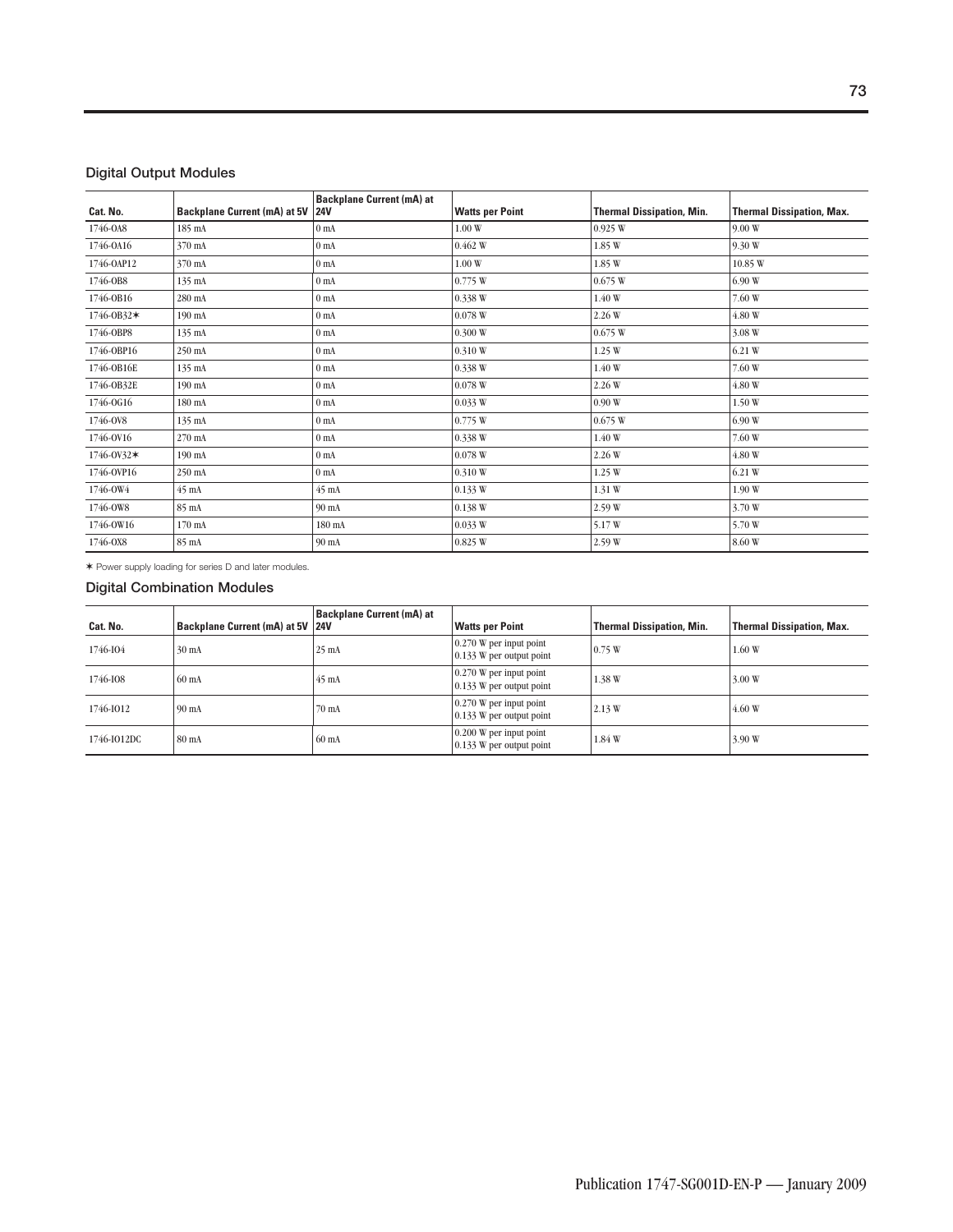| Cat. No.   | Backplane Current (mA) at 5V 24V | <b>Backplane Current (mA) at</b> | <b>Watts per Point</b> | <b>Thermal Dissipation, Min.</b> | <b>Thermal Dissipation, Max.</b> |
|------------|----------------------------------|----------------------------------|------------------------|----------------------------------|----------------------------------|
| 1746-NI4   | $25 \text{ mA}$                  | $85 \text{ mA}$                  | N/A                    | 2.17W                            | 2.20W                            |
| 1746-NI8   | $200 \text{ mA}$                 | $100 \text{ mA}$                 | N/A                    | 3.4 W                            | 3.4 W                            |
| 1746-NI16I | $125 \text{ mA}$                 | $75 \text{ mA}$                  | N/A                    | 2.43 W                           | 2.43 W                           |
| 1746-N116V | $125 \text{ mA}$                 | $75 \text{ mA}$                  | N/A                    | 3.76 W                           | 3.8 W                            |

#### **Analog Output Modules**

| Cat. No.  | Backplane Current (mA) at 5V 24V | <b>Backplane Current (mA) at</b> | <b>Watts per Point</b> | <b>Thermal Dissipation, Min.</b> | Thermal Dissipation, Max. |
|-----------|----------------------------------|----------------------------------|------------------------|----------------------------------|---------------------------|
| 1746-NO4I | 55 mA                            | $195 \text{ mA}$                 | N/A                    | 4.96 W                           | 5.00W                     |
| 1746-NO4V | 55 mA                            | $145 \text{ mA}$                 | N/A                    | 3.78 W                           | 3.80 W                    |
| 1746-NO8I | $120 \text{ mA}$                 | $250 \text{ mA}$                 | N/A                    | 2.44 W                           | 6.6 W                     |
| 1746-NO8V | $120 \text{ mA}$                 | $160 \text{ mA}$                 | `N/A                   | 1.98W                            | 4.44 W                    |

✶ With jumper set to RACK, otherwise 0.000.

#### **Analog Combination Modules**

| Cat. No.   | <b>Backplane Current (mA) at 5V 24V</b> | Backplane Current (mA) at | <b>Watts per Point</b> | Thermal Dissipation, Min. | Thermal Dissipation, Max. |
|------------|-----------------------------------------|---------------------------|------------------------|---------------------------|---------------------------|
| 1746-FIO4I | 55 mA                                   | 150 mA                    | N/A                    | 3.76 W                    | 3.80 W                    |
| 1746-FIO4V | $55 \text{ mA}$                         | $120 \text{ mA}$          | N/A                    | 3.04 W                    | 3.10 W                    |
| 1746-NIO4I | 55 mA                                   | $145 \text{ mA}$          | N/A                    | 3.76W                     | 3.80 W                    |
| 1746-NIO4V | $55 \text{ mA}$                         | $115 \text{ mA}$          | `N/A                   | 3.04 W                    | 3.10 W                    |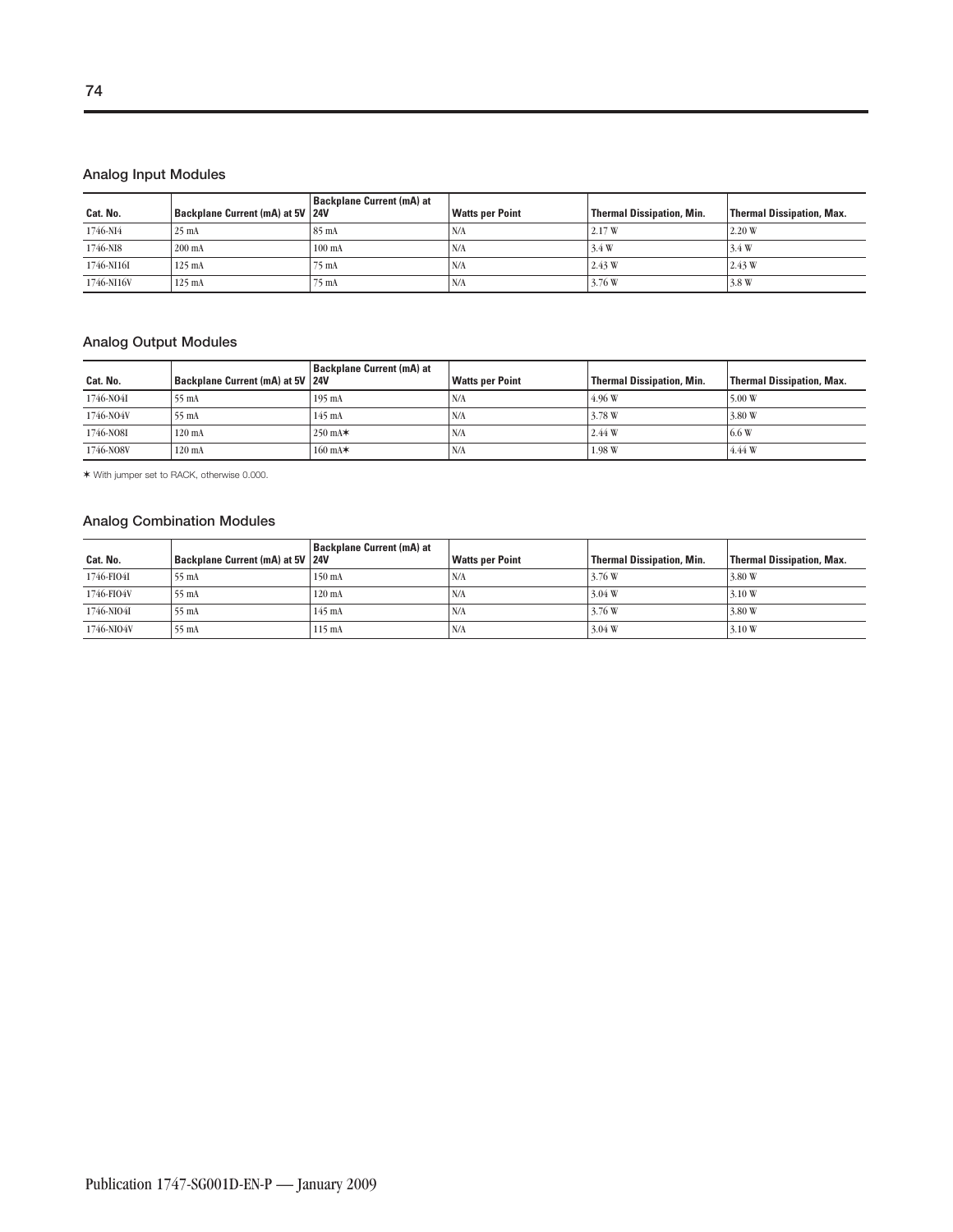#### **Specialty Modules**

| Cat. No.   | Backplane Current (mA) at 5V 24V | <b>Backplane Current (mA) at</b> | <b>Watts per Point</b> | <b>Thermal Dissipation, Min.</b> | <b>Thermal Dissipation, Max.</b> |
|------------|----------------------------------|----------------------------------|------------------------|----------------------------------|----------------------------------|
| 1746-BAS-T | 150 mA                           | $40 \text{ mA}$                  | N/A                    | 3.75 W                           | 3.80 W                           |
| 1746-BLM   | 110 mA                           | 85 mA                            | N/A                    | 5.00 W                           | 5.00 W                           |
| 1746-BTM   | $110 \text{ mA}$                 | 85 mA                            | N/A                    | 2.59W                            | 2.59 W                           |
| 1746-HSCE  | 320 mA                           | 0 <sub>mA</sub>                  | N/A                    | 1.60W                            | 1.60 W                           |
| 1746-HSCE2 | 250 mA                           | 0 <sub>mA</sub>                  | N/A                    | 1.25 W                           | 1.25 W                           |
| 1746-HSRV  | 300 mA                           | 0 <sub>mA</sub>                  | N/A                    | 1.50W                            | 1.50 W                           |
| 1746-HSTP1 | 200 mA                           | 90 mA                            | N/A                    | 1.50W                            | 1.50 W                           |
| 1746-INT4  | $110 \text{ mA}$                 | 85 mA                            | N/A                    | 1.26W                            | 1.26 W                           |
| 1746-NR4   | 50 mA                            | 50 mA                            | N/A                    | 1.50W                            | 1.50 W                           |
| 1746-NR8   | $100 \text{ mA}$                 | 55 mA                            | N/A                    | 1.82 W                           | 1.82 W                           |
| 1746-NT4   | 60 mA                            | $40 \text{ mA}$                  | N/A                    | 0.80W                            | 0.80W                            |
| 1746-NT8   | 120 mA                           | 70 mA                            | N/A                    | 2.28 W                           | 2.28 W                           |
| 1746-QS    | $1000$ mA                        | 200 mA                           | N/A                    | 9.80 W                           | 9.80 W                           |
| 1746-QV    | 250 mA                           | 0 <sub>mA</sub>                  | N/A                    | 1.075 W                          | 1.075 W                          |

✶ When using the 1747-BAS or 1747-KE modules to supply power to an AIC, add 0.085 A (the current loading for the AIC) to the 1747-BAS or 1747-KE module's power supply loading value at 24V dc.

#### **Communication Modules**

| Cat. No.    | Backplane Current (mA) at 5V 24V | <b>Backplane Current (mA) at</b> | <b>Watts per Point</b> | <b>Thermal Dissipation, Min.</b> | <b>Thermal Dissipation, Max.</b> |
|-------------|----------------------------------|----------------------------------|------------------------|----------------------------------|----------------------------------|
| 1747-ACN15  | $900 \text{ mA}$                 | 0 <sub>mA</sub>                  | N/A                    | 4.50 W                           | 4.50W                            |
| 1747-ACNR15 | $900 \text{ mA}$                 | 0 <sub>mA</sub>                  | N/A                    | 4.50 W                           | 4.50W                            |
| 1747-ASB    | 375 mA                           | 0 <sub>mA</sub>                  | N/A                    | 1.875 W                          | 1.875 W                          |
| 1747-BSN    | 800 mA                           | 0 <sub>mA</sub>                  | N/A                    | 4.00W                            | 4.00W                            |
| 1747-DCM    | 360 mA                           | 0 <sub>mA</sub>                  | N/A                    | 1.80 W                           | 1.80 W                           |
| 1747-KE     | 150 mA                           | $40 \text{ mA}$                  | N/A                    | 3.75 W                           | 3.80 W                           |
| 1747-KFC15  | 640 mA                           | 0 <sub>mA</sub>                  | N/A                    | 3.20 W                           | 3.20 W                           |
| 1747-SCNR   | $900 \text{ mA}$                 | 0 <sub>mA</sub>                  | N/A                    | 4.50 W                           | 4.50W                            |
| 1747-SDN    | 500 mA                           | — mA                             | N/A                    | 2.50W                            | 2.50 W                           |
| 1747-SN     | $600 \text{ mA}$                 | 0 <sub>mA</sub>                  | N/A                    | 4.50 W                           | 4.50 W                           |

✶ When using the 1747-BAS or 1747-KE modules to supply power to an AIC, add 0.085 A (the current loading for the AIC) to the 1747-BAS or 1747-KE module's power supply loading value at 24V dc.

#### **Peripheral Devices**

| Cat. No.      | Backplane Current (mA) at 5V 24V | <b>Backplane Current (mA) at</b> | <b>Watts per Point</b> | <b>Thermal Dissipation, Min.</b> | <b>Thermal Dissipation, Max.</b> |
|---------------|----------------------------------|----------------------------------|------------------------|----------------------------------|----------------------------------|
| 1747-AIC      | 0 <sub>mA</sub>                  | $85 \text{ mA}$                  | N/A                    | 2.00W                            | 2.00W                            |
| 1747-UIC*     | N/A                              | N/A                              | N/A                    | N/A                              | N/A                              |
| 1747-PSD      | N/A                              | N/A                              | N/A                    | N/A                              | N/A                              |
| 1761-NET-AIC参 | 0 <sub>mA</sub>                  | 0 <sub>mA</sub>                  | N/A                    | 2.50W                            | 2.50 W                           |
| 1761-NET-DNI  | 0 <sub>mA</sub>                  | 0 <sub>mA</sub>                  | N/A                    | 2.50 W                           | 2.50 W                           |
| 1761-NET-ENIW | 0 <sub>mA</sub>                  | 0 <sub>mA</sub>                  | N/A                    | 2.50W                            | 2.00 W                           |

✶ 1747-UIC power consumption is less than 100 mA. Current for the 1761-NET-AIC and 1761-NET-ENI(W) must be supplied from an external 24V dc source.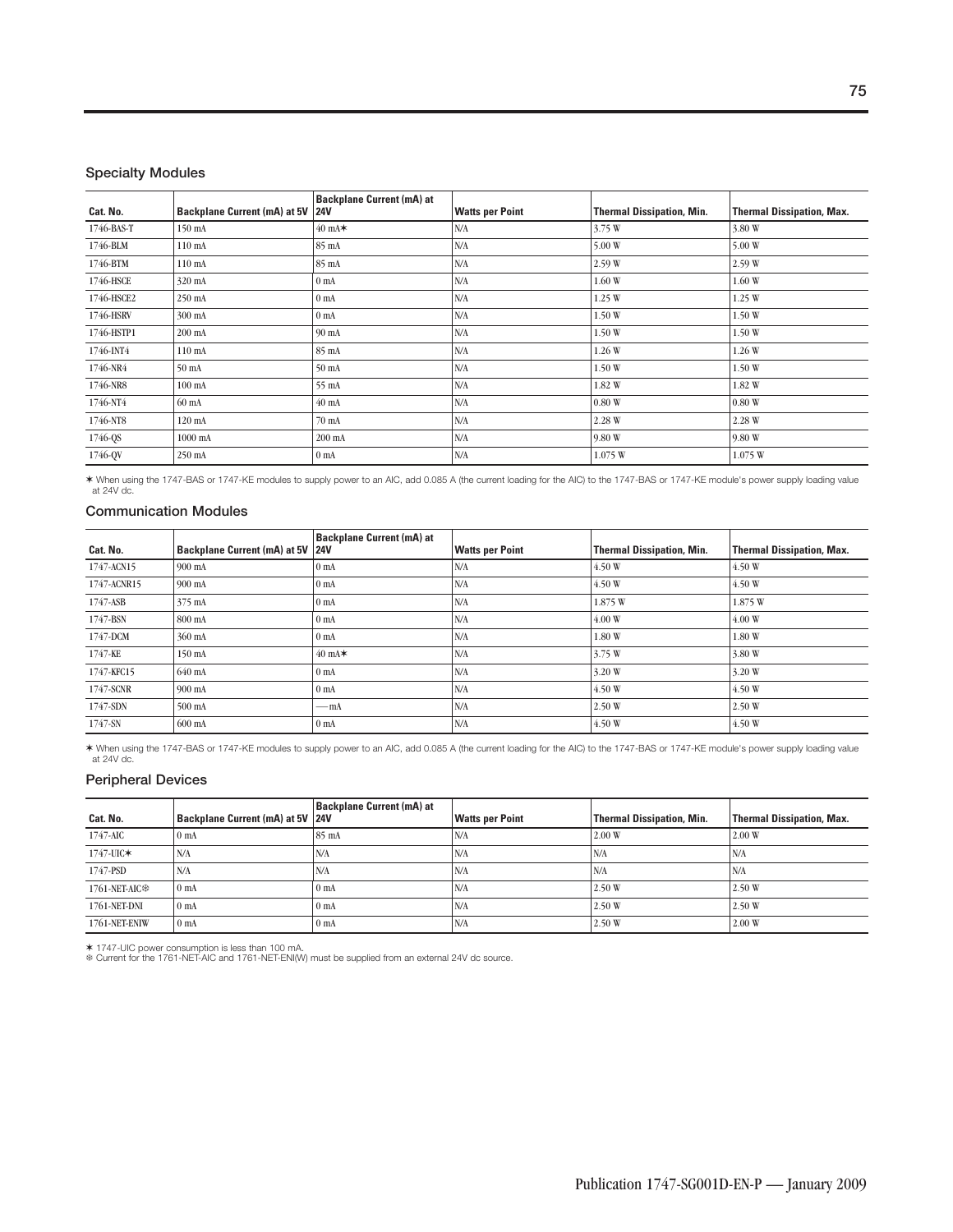### **Power Supply Heat Dissipation Graphs**

Use the graphs below for determining the power supply dissipation in step 2 of the Example Worksheet for Calculating Heat Dissipation.

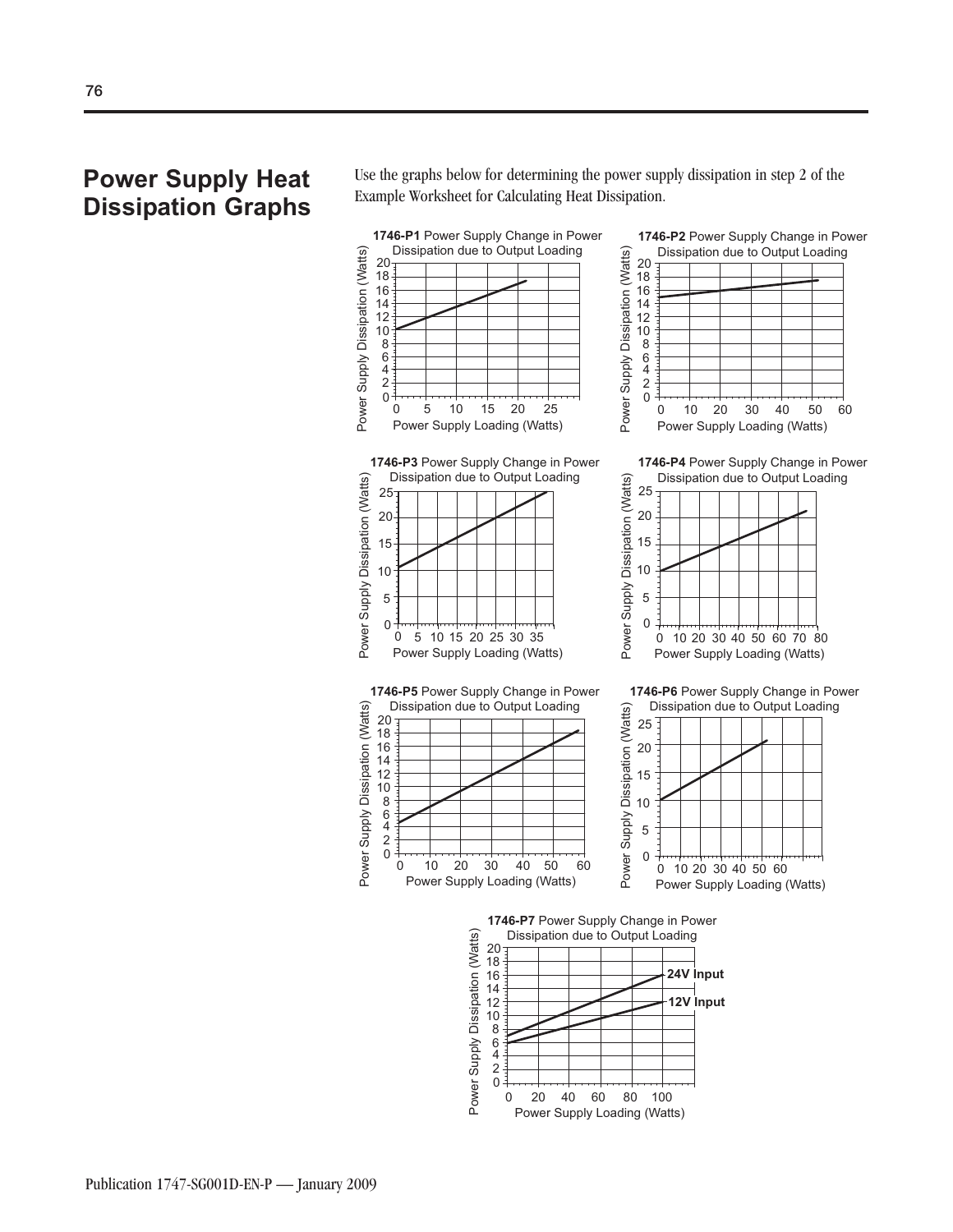## **Heat Dissipation Worksheet Example**

|                                                                                            | Procedure for calculating the total heat dissipation for the controller                                                          |                         |                                                                                                       |                                                                                                                                     |                         |                                          |                                                                                           |                         |
|--------------------------------------------------------------------------------------------|----------------------------------------------------------------------------------------------------------------------------------|-------------------------|-------------------------------------------------------------------------------------------------------|-------------------------------------------------------------------------------------------------------------------------------------|-------------------------|------------------------------------------|-------------------------------------------------------------------------------------------|-------------------------|
|                                                                                            |                                                                                                                                  |                         |                                                                                                       | 1. Write the total watts dissipated by the processor, I/O, specialty modules, and any peripheral devices attached to the processor. |                         |                                          |                                                                                           |                         |
| <b>Chassis Number 1</b>                                                                    |                                                                                                                                  |                         | <b>Chassis Number 2</b>                                                                               |                                                                                                                                     |                         | <b>Chassis Number 3</b>                  |                                                                                           |                         |
| <b>Slot</b>                                                                                | Cat. No.                                                                                                                         | <b>Heat Dis (Watts)</b> | <b>Slot</b>                                                                                           | Cat. No.                                                                                                                            | <b>Heat Dis (Watts)</b> | <b>Slot</b>                              | Cat. No.                                                                                  | <b>Heat Dis (Watts)</b> |
| $\boldsymbol{0}$                                                                           | 1747-L511                                                                                                                        | 1.75                    | $\overline{4}$                                                                                        | 1746-IA16                                                                                                                           | 4.8                     |                                          |                                                                                           |                         |
| $\mathbf{1}$                                                                               | 1746-BAS                                                                                                                         | 3.8                     | 5                                                                                                     | 1746-IA16                                                                                                                           | 4.8                     |                                          |                                                                                           |                         |
| $\overline{2}$                                                                             | 1746-IAB                                                                                                                         | 2.4                     | 6                                                                                                     | 1746-0W16                                                                                                                           | 5.5                     |                                          |                                                                                           |                         |
| 3                                                                                          | 1746-0V8                                                                                                                         | 6.9                     | $\overline{7}$                                                                                        | 1746-0W16                                                                                                                           | 5.7                     |                                          |                                                                                           |                         |
|                                                                                            |                                                                                                                                  |                         |                                                                                                       |                                                                                                                                     |                         |                                          |                                                                                           |                         |
|                                                                                            |                                                                                                                                  |                         |                                                                                                       |                                                                                                                                     |                         |                                          |                                                                                           |                         |
|                                                                                            |                                                                                                                                  |                         |                                                                                                       |                                                                                                                                     |                         |                                          |                                                                                           |                         |
|                                                                                            |                                                                                                                                  |                         |                                                                                                       |                                                                                                                                     |                         |                                          |                                                                                           |                         |
| Peripheral Device   1747-DTAM                                                              |                                                                                                                                  | 2.5                     | Peripheral Device                                                                                     |                                                                                                                                     |                         | Peripheral Dev                           |                                                                                           |                         |
| Peripheral Device                                                                          |                                                                                                                                  |                         | Peripheral Device                                                                                     |                                                                                                                                     |                         | Peripheral Dev                           |                                                                                           |                         |
| 2. Add the heat dissipation values<br>together for your total chassis heat<br>dissipation. |                                                                                                                                  | 17.35                   | 2. Add the heat dissipation values together<br>for your total chassis heat dissipation.               |                                                                                                                                     | 20.8                    | for your total chassis heat dissipation. | 2. Add the heat dissipation values together                                               |                         |
|                                                                                            |                                                                                                                                  |                         | 3. Calculate the power supply loading for each chassis (minimum watts) for each device. *             |                                                                                                                                     |                         |                                          |                                                                                           |                         |
| <b>Chassis Number 1</b>                                                                    |                                                                                                                                  |                         | <b>Chassis Number 2</b>                                                                               |                                                                                                                                     |                         | <b>Chassis Number 3</b>                  |                                                                                           |                         |
| Slot                                                                                       | Cat. No.                                                                                                                         | <b>Heat Dis (Watts)</b> | <b>Slot</b>                                                                                           | Cat. No.                                                                                                                            | <b>Heat Dis (Watts)</b> | Slot                                     | Cat. No.                                                                                  | <b>Heat Dis (Watts)</b> |
| $\boldsymbol{0}$                                                                           | 1747-L511                                                                                                                        | 1.75                    | $\overline{4}$                                                                                        | 1746-IA16                                                                                                                           | 0.425                   |                                          |                                                                                           |                         |
| $\mathbf{1}$                                                                               | 1746-BAS                                                                                                                         | 3.75                    | 5                                                                                                     | 1746-1A16                                                                                                                           | 0.425                   |                                          |                                                                                           |                         |
| $\boldsymbol{2}$                                                                           | 1746-IA8                                                                                                                         | 0.25                    | 6                                                                                                     | 1746-0W16                                                                                                                           | 5.17                    |                                          |                                                                                           |                         |
| 3                                                                                          | 1746-0V8                                                                                                                         | 0.675                   | $\overline{7}$                                                                                        | 1746-0W16                                                                                                                           | 5.17                    |                                          |                                                                                           |                         |
|                                                                                            |                                                                                                                                  |                         |                                                                                                       |                                                                                                                                     |                         |                                          |                                                                                           |                         |
|                                                                                            |                                                                                                                                  |                         |                                                                                                       |                                                                                                                                     |                         |                                          |                                                                                           |                         |
|                                                                                            |                                                                                                                                  |                         |                                                                                                       |                                                                                                                                     |                         |                                          |                                                                                           |                         |
|                                                                                            |                                                                                                                                  |                         |                                                                                                       |                                                                                                                                     |                         |                                          |                                                                                           |                         |
| <b>User Power</b>                                                                          |                                                                                                                                  |                         | <b>User Power</b>                                                                                     |                                                                                                                                     | 2.4                     | <b>User Power</b>                        |                                                                                           |                         |
| Peripheral Device 1747-DTAM                                                                |                                                                                                                                  | 2.5                     | Peripheral Device                                                                                     |                                                                                                                                     |                         | Peripheral Device                        |                                                                                           |                         |
| 4. Add the heat dissipation values                                                         | together for your power supply loading.                                                                                          | 8.925                   | 4. Add the heat dissipation values together<br>for your power supply loading.                         |                                                                                                                                     | 13.59                   | for your power supply loading.           | 4. Add the heat dissipation values together                                               |                         |
|                                                                                            | 5. Use the power supply loading (step 4)<br>for each chassis and the graphs on page<br>76 to determine power supply dissipation. | 13.0                    | each chassis and the graphs on page 76 to<br>determine power supply dissipation.                      | 5. Use the power supply loading (step 4) for                                                                                        | 15.0                    | determine power supply dissipation.      | 5. Use the power supply loading (step 4) for<br>each chassis and the graphs on page 76 to |                         |
|                                                                                            | 6. Add the chassis dissipation (step 2) to<br>the power supply dissipation (step 5).                                             | 30.35                   | power supply dissipation (step 5).                                                                    | 6. Add the chassis dissipation (step 2) to the                                                                                      | 35.8                    | power supply dissipation (step 5).       | 6. Add the chassis dissipation (step 2) to the                                            |                         |
|                                                                                            | 7. Add the values together from 6 step across to the right.                                                                      |                         |                                                                                                       |                                                                                                                                     |                         |                                          |                                                                                           | 66.15                   |
|                                                                                            |                                                                                                                                  |                         | 8. Convert value from step 7 to BTUs/hr by multiplying total heat dissipation of controller by 3.414. |                                                                                                                                     |                         |                                          |                                                                                           | 225.84                  |

✶ If you have a device connected to user power, multiply 24V dc by the amount of current used by that device. Include user power in the total power supply loading.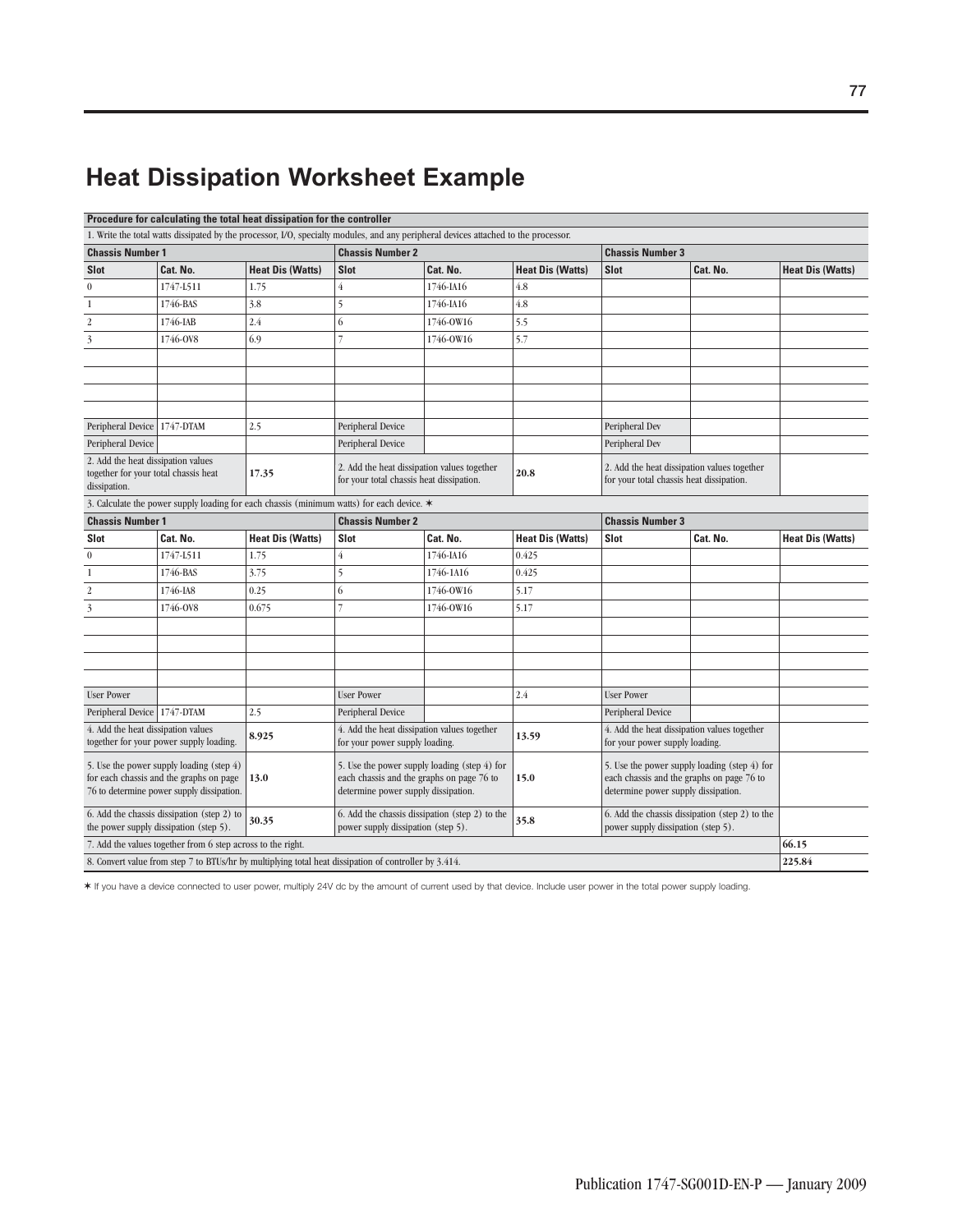- *the appropriate RSLogix 500 package for your application*
- *other software packages, such as RSNetworx for ControlNet or RSNetworx for DeviceNet, if required*

### **RSLogix 500 Software**



# **Step 6 - Select:** Selecting Programming Software

Familiar ladder diagram programming makes the SLC 500 family easy to program using a personal computer and RSLogix 500 Programming Software.

The RSLogix 500 ladder logic programming package was the first PLC programming software to offer unbeatable productivity with an industry-leading user interface. RSLogix 500 is compatible with programs created using Rockwell Software's DOSbased programming packages for the SLC 500 and MicroLogix families of processors, making program maintenance across hardware platforms convenient and easy.

RSLogix 500 may be used with Windows 2000, Windows XP, or Windows Vista.



#### **Flexible, Easy-to-use Editing Features**

Create application programs without worrying about getting the syntax correct. A Project Verifier builds a list of errors that you can navigate through to make corrections at your convenience.

Powerful online editors allow you to modify your application program while the process is still operating. The Test Edits feature tests the operation of your modification before it becomes a permanent part of the application program. Online and offline editing sessions are limited only by the amount of available RAM.

Drag-and-drop editing lets you quickly move or copy instructions from rung to rung within a project, rungs from one subroutine or project to another, or data table elements from one data file to another.

Context menus for common software tools are quickly accessible by clicking the right mouse button on addresses, symbols, instructions, rungs, or other application objects. This convenience provides you with all the necessary functionality to accomplish a task within a single menu. This is a time-saving feature because you don't have to remember the placement of functionality options in the menu bar.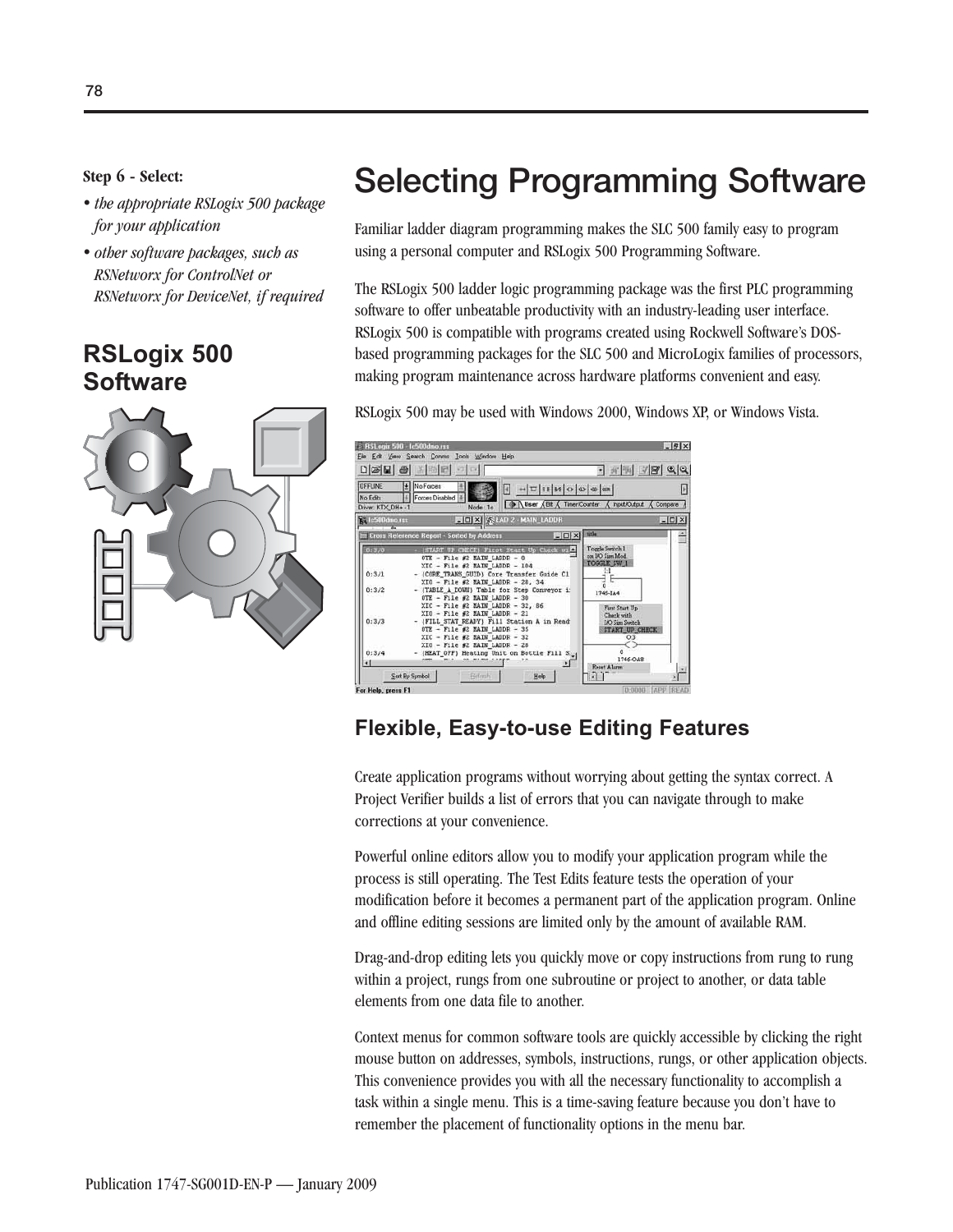### **Point-and-Click I/O Configuration**

The easy-to-use I/O Configurator lets you click or drag-and-drop a module from an all-inclusive list to assign it to a slot in your configuration. Advanced configuration, required for specialty and analog modules, is easily accessible. Convenient forms speed entry of configuration data. An I/O auto configuration feature is also available.

#### **Powerful Database Editor**

Use the Symbol Group Editor to build and classify groups of symbols so that you can easily select portions of your recorded documentation for use across multiple projects.

The Symbol Picker list allows you to assign addresses or symbols to your ladder logic instructions simply by clicking on them.

Export your database to Comma-Separated-Value (CSV) format to use or manipulate the data in your favorite spreadsheet program. When finished, simply import the CSV file into RSLogix 500.

### **Diagnostics and Troubleshooting Tools**

Quickly locate the specific area in the application that is causing a problem with Advanced Diagnostics. Diagnose the interaction of output instructions within a section of your program by viewing them at the same time.

Simultaneously examine the status of bits, timers, counters, inputs and outputs all in one window with the Custom Data Monitor. Each application project you create can have its own Custom Data Monitor window.

Use the tabbed Status displays to easily review status bit settings specific to your application programming, including Scan Time and Math Register information, Interrupt settings, and more.

### **Assistance on Demand**

Comprehensive online help provides an instruction reference as well as step by step instructions for common tasks.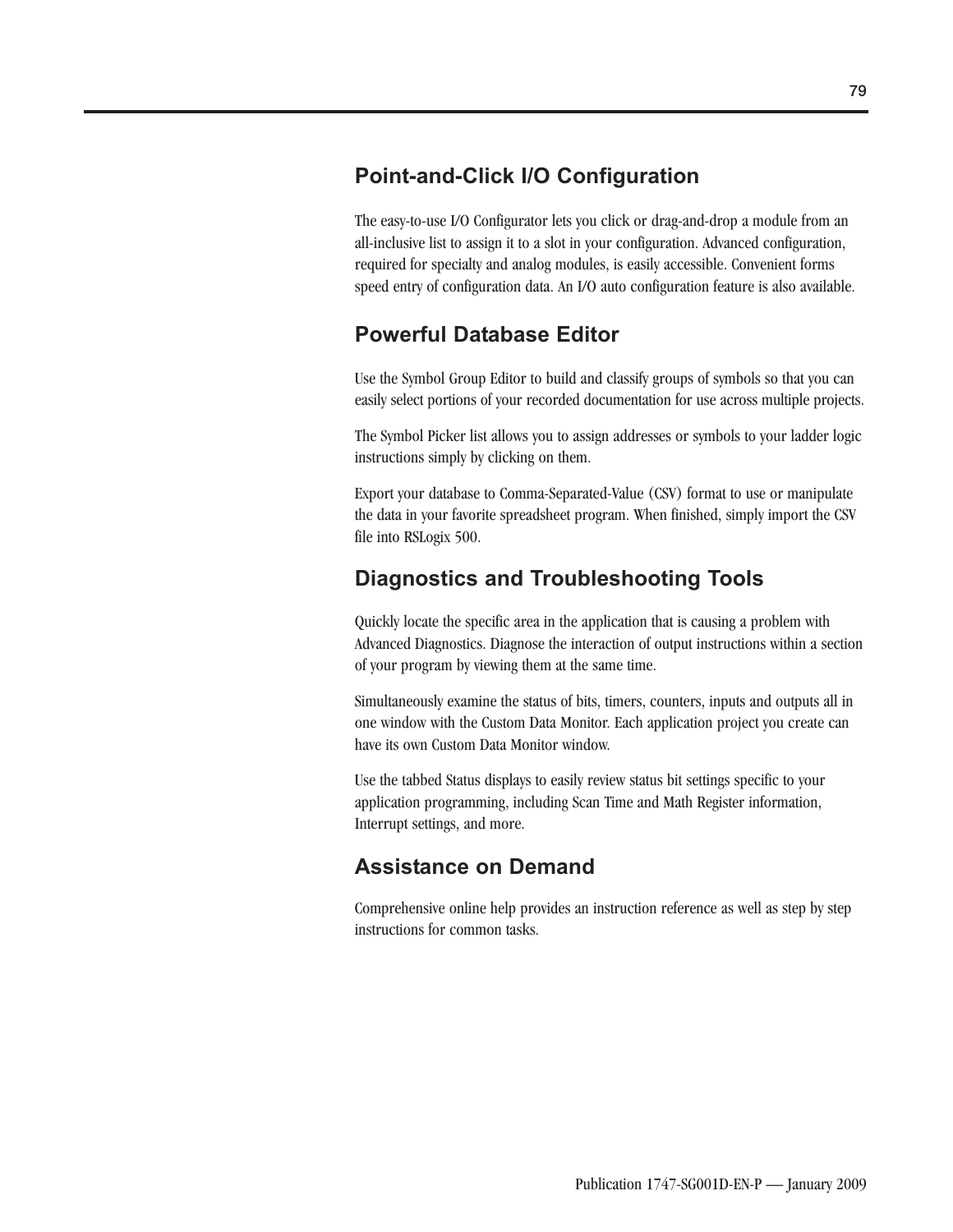### **RSLogix 500 Programming Packages**

All of the packages described in the table below are English versions on CD-ROM. They can be used with Windows 2000, Windows XP, or Windows Vista.

#### **RSLogix 500 Software**

| <b>Description</b>                                              | Cat. No.         |
|-----------------------------------------------------------------|------------------|
| RSLogix 500 Programming for the SLC 500 and MicroLogix Families | 9324-RL0300ENE   |
| RSLogix 500 Starter                                             | 9324-RL0100ENE   |
| RSLogix 500 Professional                                        | 9324-RL0700NXENE |

The following table shows which functions are supported by the three RSLogix 500, Version 8.x software packages. Functions that are supported are marked with a  $"\'{\checkmark}$ .

| <b>Function</b>                                                                     | <b>Starter</b> | <b>Standard</b> | Pro | <b>Function</b>                                 | <b>Starter</b> | <b>Standard</b> | Pro |
|-------------------------------------------------------------------------------------|----------------|-----------------|-----|-------------------------------------------------|----------------|-----------------|-----|
| Editor                                                                              |                |                 |     | <b>Online Monitor</b>                           |                |                 |     |
| Drag-and-drop Editing                                                               | ✓              | ✓               | ✓   | Program Execution Monitor                       | ✓              | ✓               | ✓   |
| Drag-and-drop Data Table Data                                                       | ✓              | ✓               | ✓   | Data Table Monitor                              | $\checkmark$   | $\checkmark$    | ✓   |
| Drag-and-drop Between Projects                                                      | ✓              | ✓               | ✓   | Embedded Online Cross-reference                 |                | ✓               | ✓   |
| <b>ASCII Editor (Rung)</b>                                                          | ✓              | $\checkmark$    | ✓   | Reporting                                       |                |                 |     |
| Search                                                                              | ✓              | ✓               | ✓   | Program Report                                  | ✓              | ✓               | ✓   |
| Replace                                                                             | ✓              | ✓               | ✓   | Program Report with Embedded Cross-reference    |                | ✓               | ✓   |
| Replace with Descriptors                                                            | $\checkmark$   | ✓               | ✓   | Cross-reference Report                          | $\checkmark$   | ✓               | ✓   |
| Cut/Copy/Paste (C/C/P)                                                              | ✓              | ✓               | ✓   | Data Table Contents Report                      |                | ✓               | ✓   |
| Data Table Usage                                                                    |                | ✓               | ✓   | Database Content Report                         |                | ✓               | ✓   |
| Library Utility                                                                     |                | $\checkmark$    | ✓   | System Configuration Report                     | $\checkmark$   | ✓               | ✓   |
| <b>Indexed Library Load</b>                                                         |                | ✓               | ✓   | PID Configuration Report                        | ✓              | ✓               | ✓   |
| "Quick Key" Editing                                                                 |                | $\checkmark$    | ✓   | <b>MSG Configuration Report</b>                 | $\checkmark$   | ✓               | ✓   |
| <b>Automatic Addressing</b>                                                         |                | ✓               | ✓   | Custom Data Monitor Report                      |                | ✓               | ✓   |
| Intellisense-style Address Wizard                                                   |                | ✓               | ✓   | Recipe Monitor Reprot                           |                |                 | ✓   |
| <b>User Workspace</b>                                                               | ✓              | ✓               | ✓   | "Smart" I/O Configuration Report                | ✓              | ✓               | ✓   |
| <b>Instruction Pallette</b>                                                         | ✓              | $\checkmark$    | ✓   | Margins/Header/Footer                           | ✓              | ✓               | ✓   |
| Portal "Dot" Commands                                                               | ✓              | ✓               | ✓   | Custom Title Page                               | $\checkmark$   | ✓               | ✓   |
| <b>Intelligent Goto</b>                                                             | ✓              | ✓               | ✓   | Automation                                      |                |                 |     |
| Project Backup Span Volume                                                          | ✓              | $\checkmark$    | ✓   | Author Microsoft VBA Scripts                    |                |                 | ✓   |
| Secondary Save Path                                                                 | ✓              | ✓               | ✓   | <b>Execute Microsoft VBA Scripts</b>            | ✓              | ✓               | ✓   |
| Network Configuration<br>(RSNetWorx Cnet, Dnet, ENet included)                      |                |                 | ✓   | Keyboard Macros (Shareware)                     | $\checkmark$   | ✓               | ✓   |
| <b>User Annotation</b>                                                              |                |                 |     | Security                                        |                |                 |     |
| Symbol (20 char.)                                                                   | ✓              | ✓               | ✓   | Workstation User Security                       | ✓              | ✓               | ✓   |
| Parent/Child Symbol                                                                 | ✓              | ✓               | ✓   | User Security Server (Add-on)                   | ✓              | ✓               | ✓   |
| Address/Instruction Description (5x20 char.)                                        | ✓              | ✓               | ✓   | User Security Client (Requires Security Server) | $\checkmark$   | ✓               | ✓   |
| Parent/Child Address Description                                                    | ✓              | ✓               | ✓   | User Assistance                                 |                |                 |     |
| Rung Comment (64K char.)                                                            | $\checkmark$   | ✓               | ✓   | <b>Copy Protection</b>                          | ✓              | ✓               | ✓   |
| Rung Comment Association (File:Rung Output Address)                                 | ✓              | ✓               | ✓   | <b>Online Instruction Set Help</b>              | ✓              | ✓               | ✓   |
| Page Title (1x80 char.)                                                             | ✓              | ✓               | ✓   | Online User Reference Manual                    | ✓              | ✓               | ✓   |
| Microsoft Excel as Database Editor                                                  |                |                 | ✓   | Online Context Help                             | ✓              | ✓               | ✓   |
| Diagnostics/Troubleshooting                                                         |                |                 |     | Custom User-authored Help                       | ✓              | ✓               | ✓   |
| Program Compare                                                                     |                | ✓               | ✓   | Processor Support                               |                |                 |     |
| Data Table Compare                                                                  |                | $\checkmark$    | ✓   | SLC 5/03, 5/04, 5/05 Series C                   | ✓              | ✓               | ✓   |
| I/O Configuration Compare                                                           |                |                 | ✓   | SLC 5/01, 5/02, 5/03, 5/04, 5/05                | $\checkmark$   | ✓               | ✓   |
| Channel Configuration Compare                                                       |                |                 | ✓   | SLC L20, L30, L40                               | $\checkmark$   | $\checkmark$    | ✓   |
| Compare Visualization                                                               |                | ✓               | ✓   | MicroLogix 1500                                 | ✓              | ✓               | ✓   |
| Custom Data Monitor                                                                 |                | $\checkmark$    | ✓   | MicroLogix 1200                                 | $\checkmark$   | ✓               | ✓   |
| Diagnostic Graphical Monitor - Animated<br>Mgraphiucs (Guage, Chart, Button, Chart) |                |                 | ✓   | MicroLogix 1100 with Analog                     | ✓              | ✓               | ✓   |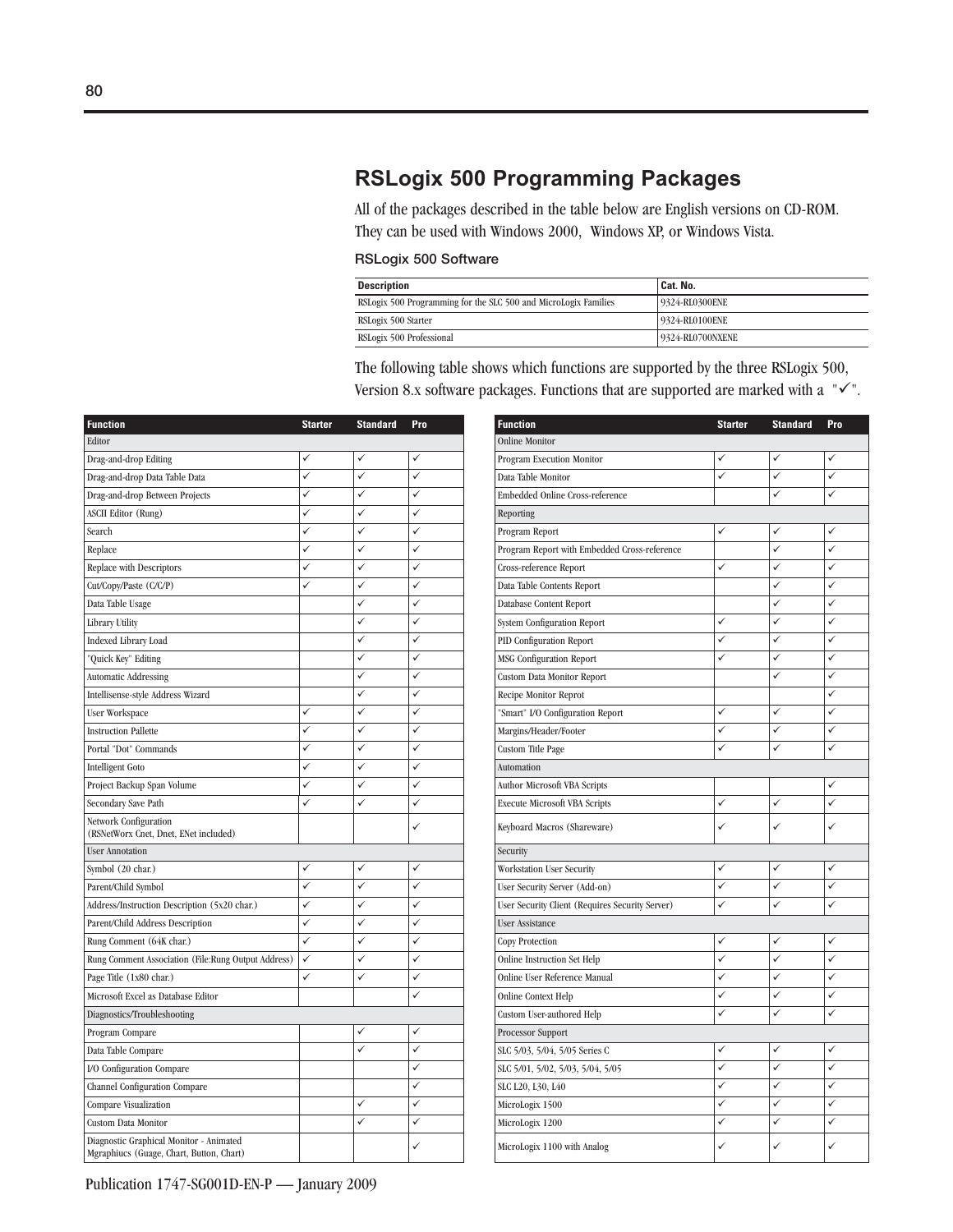**Important:** You must provide a means of communication between the PC and the processor. The table below indicates with an  $"\checkmark$ ", which cables are compatible with the SLC 5/01 through 5/05 processors.

| <b>Processor</b>      | <b>SLC 5/01</b>    | <b>SLC 5/02</b> | <b>SLC 5/03</b>                        | <b>SLC 5/04</b>    | <b>SLC 5/05</b> |
|-----------------------|--------------------|-----------------|----------------------------------------|--------------------|-----------------|
|                       | ✓                  |                 | ✓                                      | $\checkmark$       |                 |
| 1747-UIC              | requires 1747-C13  |                 | requires 1747-C13<br>requires 1747-CP3 | requires 1747-CP3  |                 |
| 1747-CP3              |                    |                 | ✓                                      | $\checkmark$       | ✓               |
|                       | ✓                  |                 |                                        | ✓                  |                 |
| 1784-PKTX (D)         | requires 1784-CP14 |                 | requires 1784-CP13                     |                    |                 |
| 1784-PCMK             | $\checkmark$       |                 |                                        | ✓                  |                 |
|                       | requires 1784-PCM4 |                 |                                        | requires 1784-PCM6 |                 |
| 1784-U2DHP            |                    |                 |                                        | $\checkmark$       |                 |
| 10/100Base-T Ethernet |                    |                 |                                        |                    | ✓               |

### **RSLogix 500 Software Support**

#### **Warranty**

Rockwell Software provides a full one-year limited warranty for RSLogix 500 programming software products.

#### **Support Continuation Agreements**

You can purchase additional one-year terms of support. Orders for support continuation agreements must be accompanied by your name, address, software serial number and version number (or a copy of your registration card). Contact your local Allen-Bradley sales office or authorized distributor.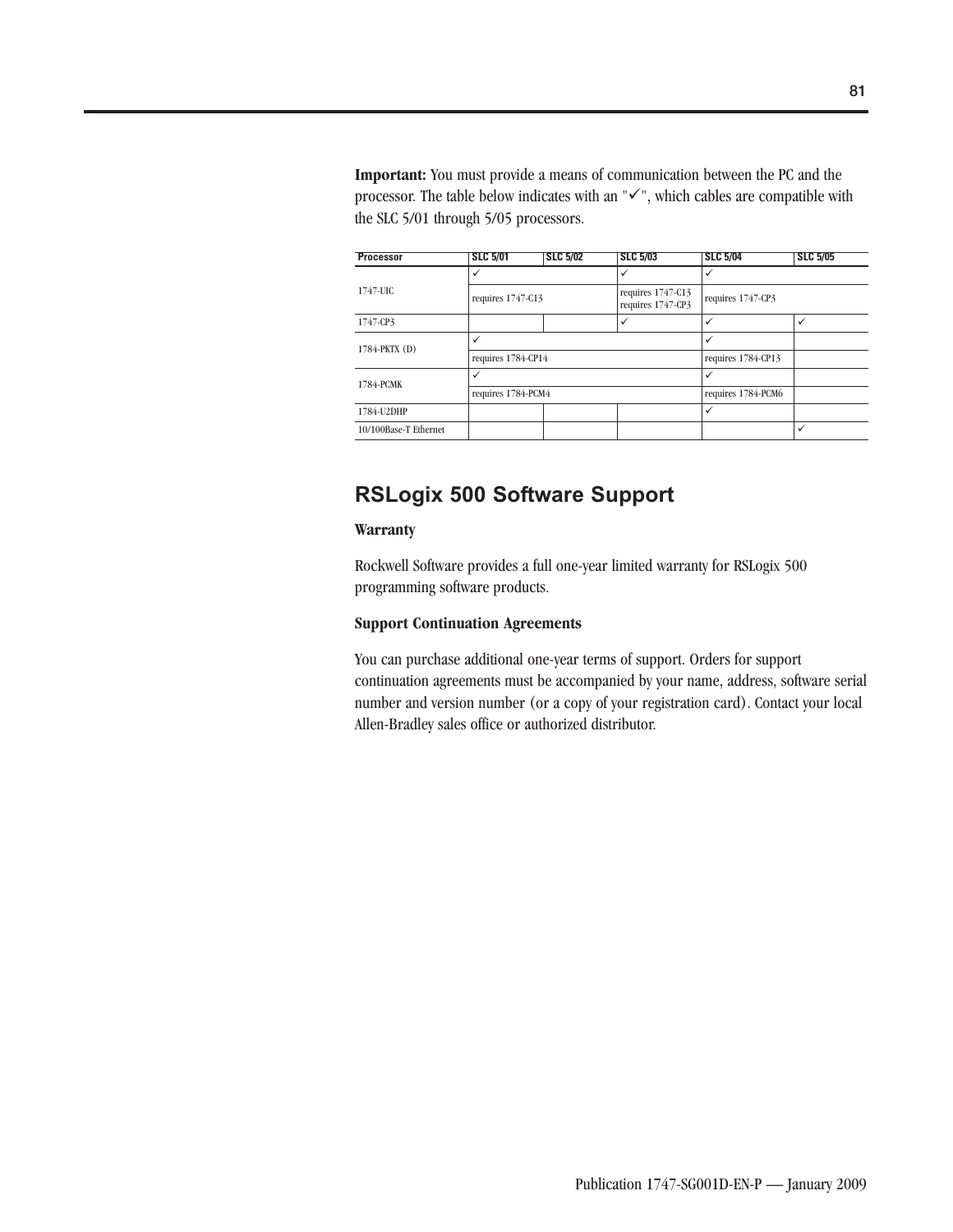**RSLinx Software** RSLinx software is a complete communication server providing plant-floor device connectivity for a wide variety of software applications. In addition, several open interfaces are provided for third-party HMI, data collection and analysis packages, and custom client-application software.



#### **RSLinx Software Requirements**

RSLinx software can be used with these operating systems:

- · Microsoft Windows Vista
- · Microsoft Windows XP
- · Microsoft Windows 2000

In most cases, RSLinx Lite software comes bundled with controller programming software packages.

You can also download RSLinx Lite for free from the Software Updates link on the Get Support Now website at http://support.rockwellautomation.com

### **Select the RSLinx Software Package**

| Cat. No.                                                                      | <b>RSLinx Products</b> |
|-------------------------------------------------------------------------------|------------------------|
| Available only bundled with other products such as RSLogix software products. | <b>RSLinx Lite</b>     |
| 9355-WABSNENE                                                                 | RSLinx Single Node     |
| 9355-WABOEMENE                                                                | <b>RSLinx OEM</b>      |
| 9355-WABGWENE                                                                 | <b>RSLinx Gateway</b>  |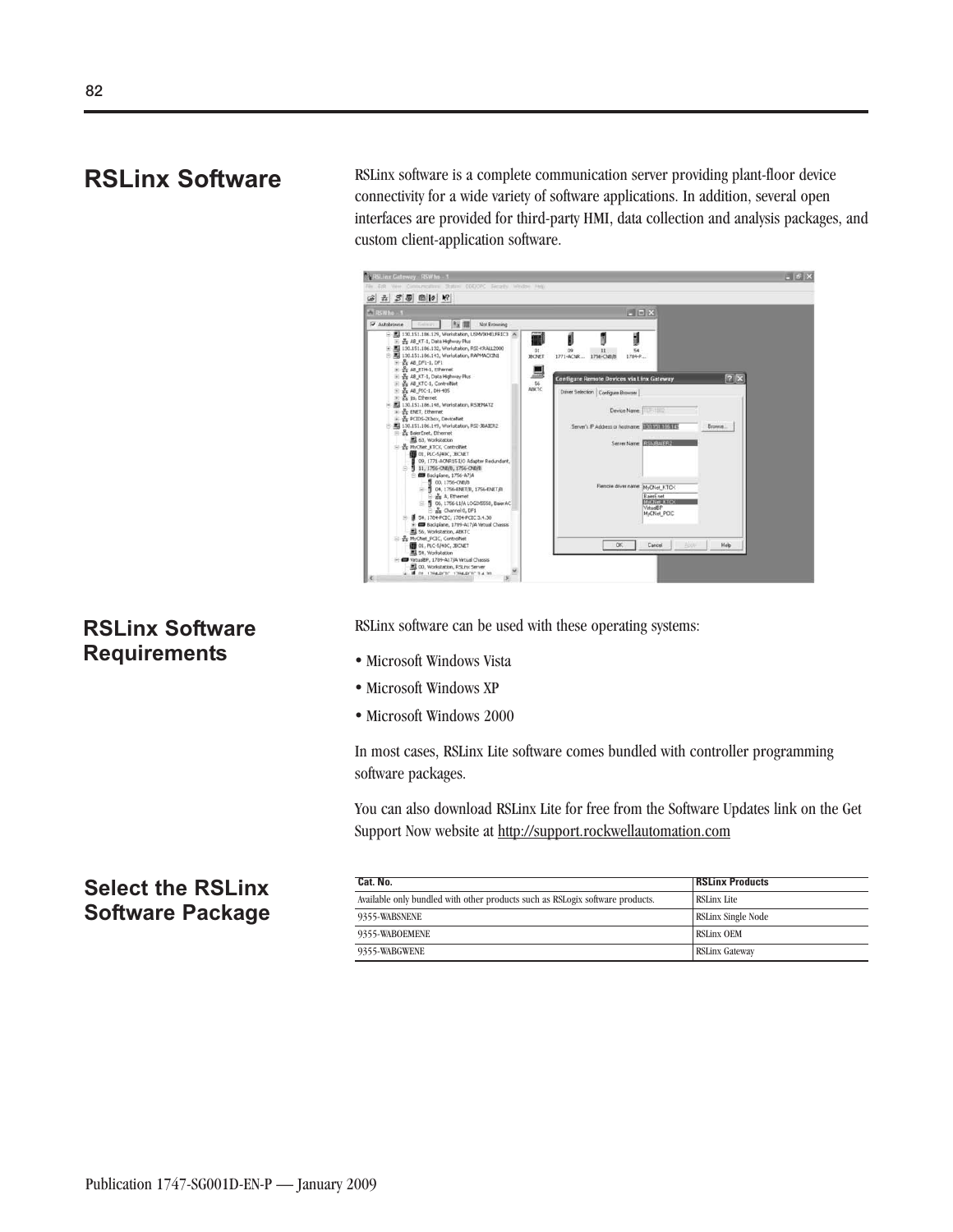### **RSNetWorx Software**



RSNetWorx software is the configuration tool for your control network. With RSNetWorx software you can create a graphical representation of your network configuration and configure the parameters that define your network.

Use RSNetWorx software for:

- ControlNet software to schedule network components. The software automatically calculates network bandwidth for the entire network, as well as the bandwidth used by each network component. You must have RSNetWorx software to configure and schedule ControlNet networks.
- DeviceNet software to configure DeviceNet I/O devices and create a scan list. The DeviceNet scanner stores the configuration information and scan list.
- EtherNet/IP software to configure EtherNet/IP devices using IP addresses or host names.



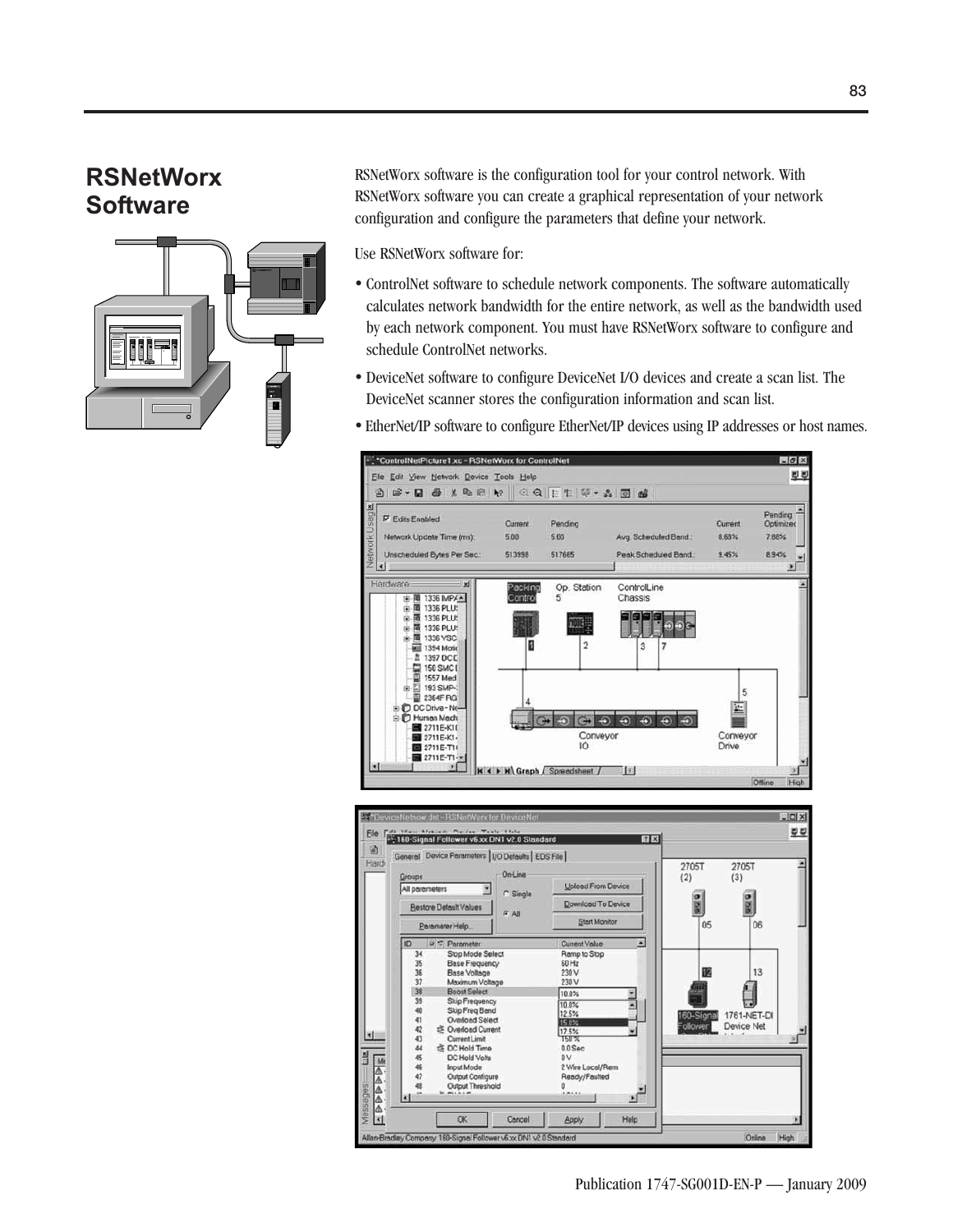#### **RSNetWorx Software Requirements**

RSNetWorx software can be used with these operating systems:

- · Microsoft Windows Vista
- · Microsoft Windows XP
- · Microsoft Windows 2000

In some cases, RSNetWorx software comes bundled with controller programming software packages.

### **Select the RSNetWorx Software Package**

|               | <b>Description</b>                                                               |
|---------------|----------------------------------------------------------------------------------|
| 9357-CNETL3   | RSNetWorx for ControlNet software                                                |
| 9357-DNETL3   | RSNetWorx for DeviceNet software                                                 |
| 9357-ENETL3   | RSNetWorx for Ethernet/IP software                                               |
| 9357-ANETL3   | RSNetWorx for ControlNet, Ethernet/IP and DeviceNet software                     |
| 9357-CNETMD3E | RSNetWorx for ControlNet software with MD, includes DriveExecutive Lite software |
| 9357-DNETMD3E | RSNetWorx for DeviceNet software with MD                                         |
| 9357-ENETMD3E | RSNetWorx for EtherNet/IP software with MD                                       |
| 9357-ANETMD3E | RSNetWorx for ControlNet, DeviceNet, and Ethernet/IP software with MD            |

## **RSLogix Emulate 500 Software**

Test and debug all of your ladder logic programs prior to commissioning and startup. RSLogix Emulate 500 software is a Microsoft Windows software package that emulates one or more SLC 500 processors. You determine which ladder programs you want to run and RSLogix Emulate scans the ladder logic like an actual processor.

RSLogix Emulate 500 software may be used with Windows XP, and Windows 2000 (with Service Pack 2 or greater). It is included in the RSLogix 500 Professional Programming Software package.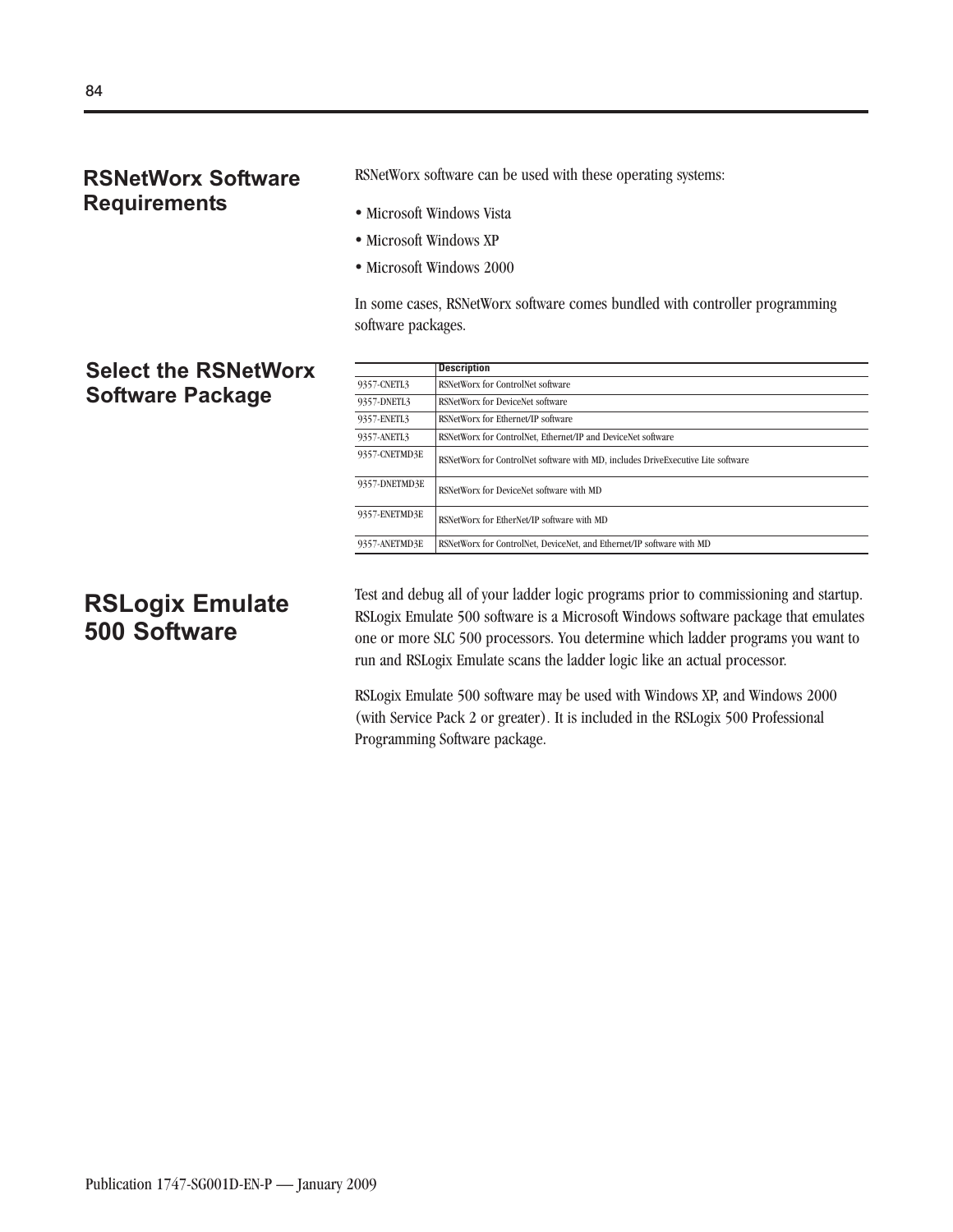# **Summary**

## **Sample System Spreadsheet**

Use a spreadsheet to record the amount and type of devices your SLC 500 system requires. For example, this sample system:



could result in this spreadsheet:

| <b>Device</b>                 | <b>1/0 Points Needed</b> | Cat. No.    | <b>I/O Points per Module</b> | <b>Number of Modules</b> |
|-------------------------------|--------------------------|-------------|------------------------------|--------------------------|
| 120V ac Digital Inputs        | 73                       | 1746-IA8    | 8                            | 10                       |
| 120V ac Digital Outputs       | 25                       | 1746-0A8    | 8                            |                          |
| 24V dc Digital Inputs         | 43                       | 1746-IB16   | 16                           |                          |
| 24V dc Digital Outputs        | 17                       | 1746-0B16   | 16                           |                          |
| <b>Isolated Relay Outputs</b> | 11                       | 1746-0X8    | 8                            |                          |
| $420$ mA Analog Inputs $ 7$   |                          | 1746-NI8    | 8                            |                          |
| Remote I/O Scanner            | N/A                      | 1747-SN     | N/A                          |                          |
| Power Supply                  | N/A                      | 1746-Px     | N/A                          |                          |
| SLC 500 Processor             | N/A                      | 1746-L5xx   | N/A                          |                          |
| <b>Card Slot Fillers</b>      | N/A                      | 1746-N2     | N/A                          |                          |
| SLC 500 Chassis               | N/A                      | 1746-A7     | N/A                          |                          |
|                               |                          | 1746-A10    |                              |                          |
| <b>PanelView Terminal</b>     | N/A                      | 2711 series | N/A                          | N/A                      |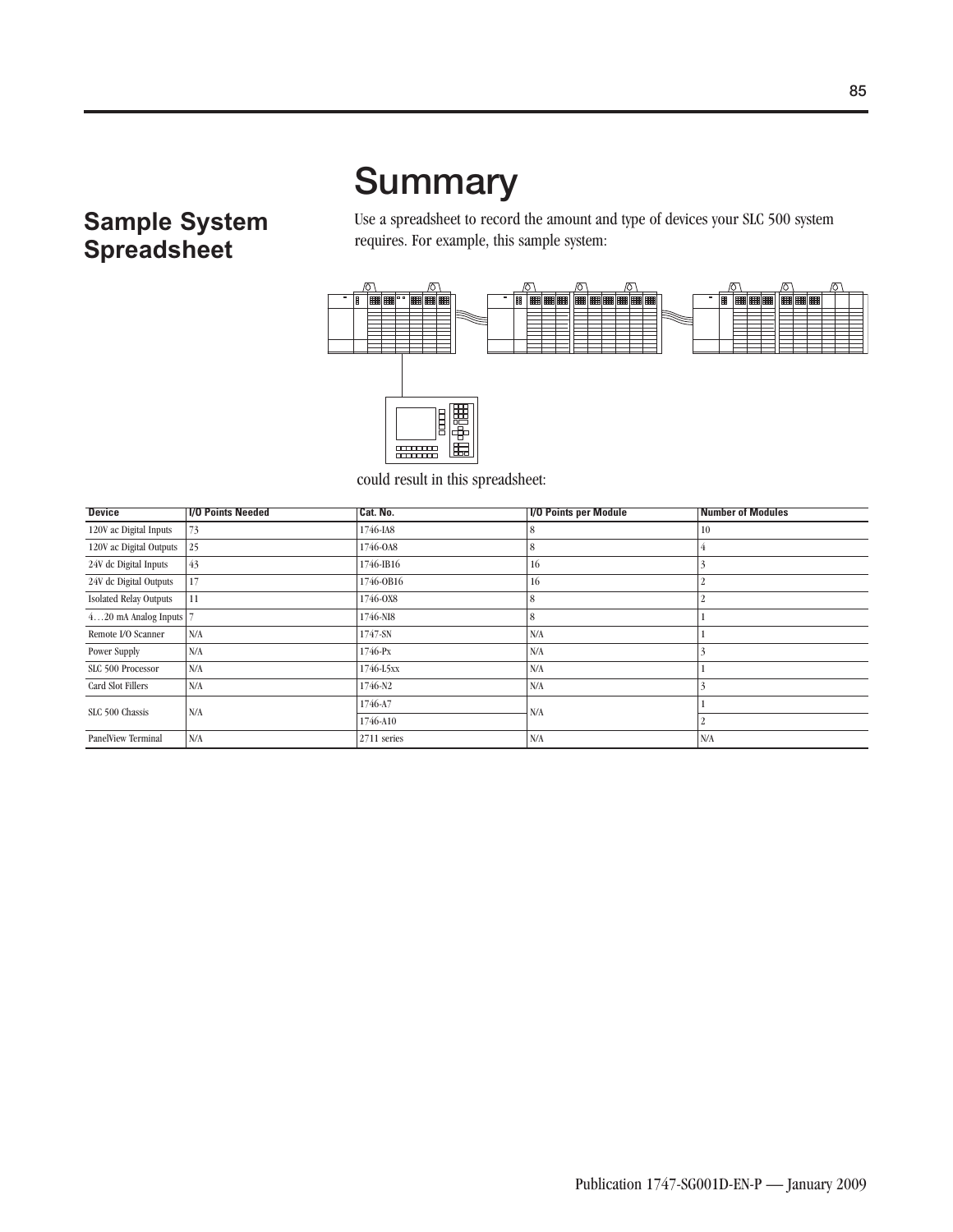### **System Selection Checklist**

|   | <b>Steps for Specifying an SLC 500 System</b> | <b>Remember to consider</b>                                                                                                                                            |  |  |
|---|-----------------------------------------------|------------------------------------------------------------------------------------------------------------------------------------------------------------------------|--|--|
| 1 | Select I/O Modules                            | • module current and voltage considerations, electronic<br>protection, input/output isolation<br>IFMs or pre-wired cables                                              |  |  |
| 2 | <b>Select Communication Modules/Devices</b>   | • network communication requirements<br>appropriate communication cables<br>• software requirements (i.e. RSNetWorx)                                                   |  |  |
| 3 | Select an SLC 500 Processor                   | memory, I/O, speed, and programming requirements<br>memory modules<br>• adapter sockets                                                                                |  |  |
| 4 | Select an SLC 500 Chassis                     | chassis with slots for required modules, and for additional<br>modules to support future growth<br>card slot fillers (1746-N2) for open slots<br>• interconnect cables |  |  |
| 5 | Select an SLC 500 Power Supply                | power supply loading of the entire system<br>additional capacity for system expansion<br>٠                                                                             |  |  |
| 6 | <b>Select Programming Software</b>            | most appropriate package for your application needs<br>PC requirements for RSLogix 500 Programming Software<br>٠                                                       |  |  |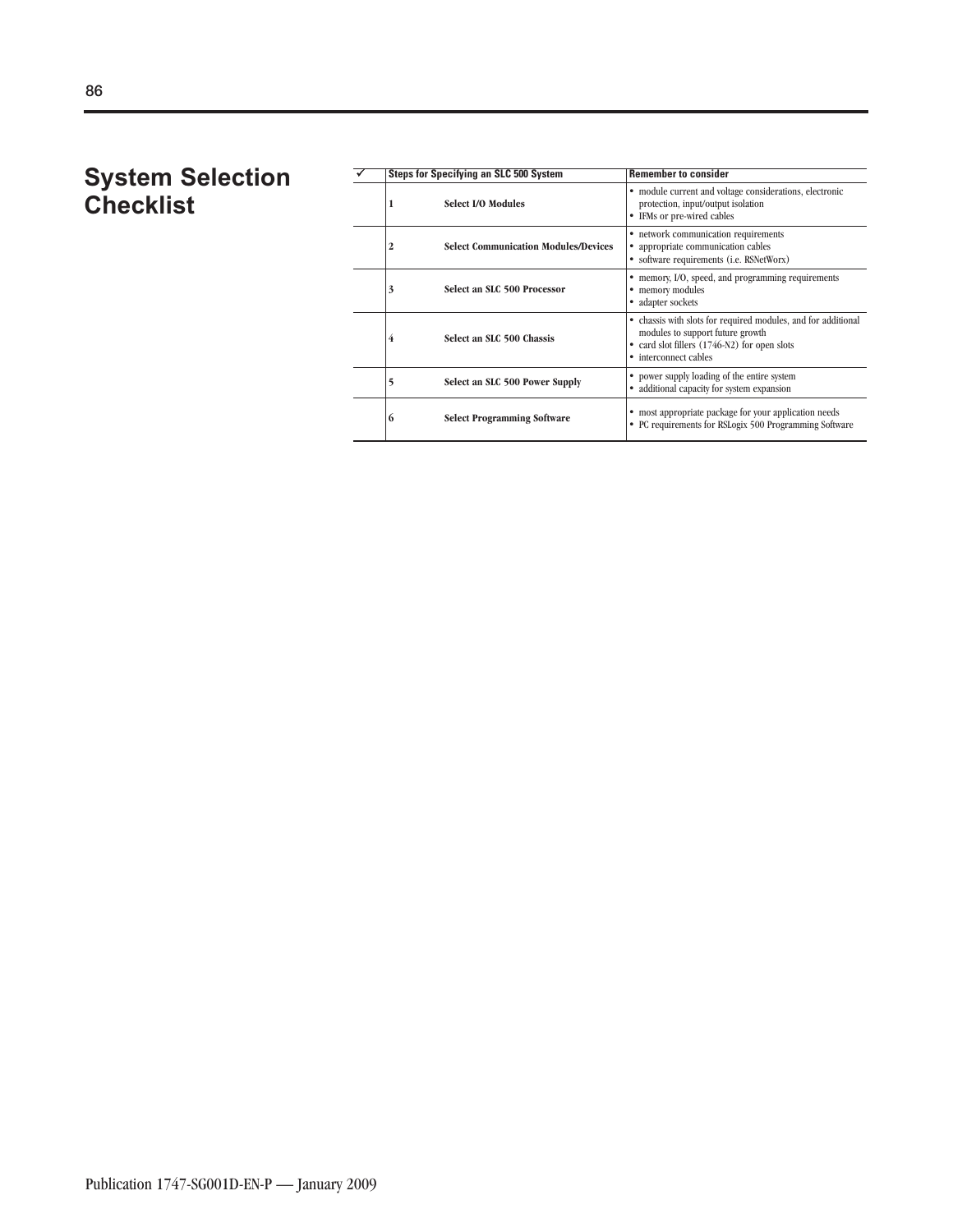# **Blank Power Supply Selection Worksheet**

| <b>Procedure</b>                                                      |                                                                                                                         |                                  |                  |                                                                                                                                                                                                                                                                                                                                                                                           |                                                    |                                  |                         |  |
|-----------------------------------------------------------------------|-------------------------------------------------------------------------------------------------------------------------|----------------------------------|------------------|-------------------------------------------------------------------------------------------------------------------------------------------------------------------------------------------------------------------------------------------------------------------------------------------------------------------------------------------------------------------------------------------|----------------------------------------------------|----------------------------------|-------------------------|--|
|                                                                       |                                                                                                                         |                                  |                  | 1. For each slot of the chassis that contains a module, list the slot number, catalog number of module, and its 5 V and 24 V maximum currents. Also include the power consumption of any peripheral<br>devices that may be connected to the processor other than a DTAM, HHT, or PIC - the power consumption of these devices is accounted for in the power consumption of the processor. |                                                    |                                  |                         |  |
| <b>Chassis Number</b>                                                 |                                                                                                                         | <b>Maximum Currents</b>          |                  | <b>Chassis Number</b>                                                                                                                                                                                                                                                                                                                                                                     |                                                    |                                  | <b>Maximum Currents</b> |  |
| Cat. No.<br><b>Slot Number</b>                                        |                                                                                                                         | 5V dc                            | 24V dc           | <b>Slot Number</b>                                                                                                                                                                                                                                                                                                                                                                        | Cat. No.                                           | 5V dc                            | 24V dc                  |  |
|                                                                       |                                                                                                                         |                                  |                  |                                                                                                                                                                                                                                                                                                                                                                                           |                                                    |                                  |                         |  |
|                                                                       |                                                                                                                         |                                  |                  |                                                                                                                                                                                                                                                                                                                                                                                           |                                                    |                                  |                         |  |
|                                                                       |                                                                                                                         |                                  |                  |                                                                                                                                                                                                                                                                                                                                                                                           |                                                    |                                  |                         |  |
|                                                                       |                                                                                                                         |                                  |                  |                                                                                                                                                                                                                                                                                                                                                                                           |                                                    |                                  |                         |  |
|                                                                       |                                                                                                                         |                                  |                  |                                                                                                                                                                                                                                                                                                                                                                                           |                                                    |                                  |                         |  |
|                                                                       |                                                                                                                         |                                  |                  |                                                                                                                                                                                                                                                                                                                                                                                           |                                                    |                                  |                         |  |
|                                                                       |                                                                                                                         |                                  |                  |                                                                                                                                                                                                                                                                                                                                                                                           |                                                    |                                  |                         |  |
|                                                                       |                                                                                                                         |                                  |                  |                                                                                                                                                                                                                                                                                                                                                                                           |                                                    |                                  |                         |  |
| Peripheral Device                                                     |                                                                                                                         |                                  |                  | Peripheral Device                                                                                                                                                                                                                                                                                                                                                                         |                                                    |                                  |                         |  |
| <b>Peripheral Device</b>                                              |                                                                                                                         |                                  |                  | Peripheral Device                                                                                                                                                                                                                                                                                                                                                                         |                                                    |                                  |                         |  |
|                                                                       | 2. Add loading currents of all system devices at                                                                        |                                  |                  |                                                                                                                                                                                                                                                                                                                                                                                           | 2. Add loading currents of all system devices at 5 |                                  |                         |  |
|                                                                       | 5 and 24V dc to determine Total Current.                                                                                |                                  |                  |                                                                                                                                                                                                                                                                                                                                                                                           | and 24V dc to determine Total Current.             |                                  |                         |  |
|                                                                       |                                                                                                                         |                                  |                  | 3. For 1746-P4 power supplies, calculate total power consumption of all system devices. If not using a 1746-P4, go to step 4.                                                                                                                                                                                                                                                             |                                                    |                                  |                         |  |
| <b>Current</b>                                                        |                                                                                                                         | <b>Multiply By</b>               | $=$ <b>Watts</b> | <b>Current</b>                                                                                                                                                                                                                                                                                                                                                                            |                                                    | <b>Multiply by</b>               | $=$ Watts               |  |
| Total Current at 5V dc                                                |                                                                                                                         | 5V                               |                  | Total Current at 5V dc                                                                                                                                                                                                                                                                                                                                                                    |                                                    | 5V                               |                         |  |
| Total Current at 24V dc                                               |                                                                                                                         | 24V                              |                  | Total Current at 24V dc                                                                                                                                                                                                                                                                                                                                                                   |                                                    | 24V                              |                         |  |
| User Current at 24V dc                                                |                                                                                                                         | 24V                              |                  | User Current at 24V dc                                                                                                                                                                                                                                                                                                                                                                    |                                                    | 24V                              |                         |  |
| Add the Watts values to determine Total Power<br>(cannot exceed 70 W) |                                                                                                                         |                                  |                  | Add the Watts values to determine Total Power<br>(cannot exceed 70 W)                                                                                                                                                                                                                                                                                                                     |                                                    |                                  |                         |  |
|                                                                       | consumption for the chassis is less than the Internal Current Capacity for the power supply, for both 5V and 24V loads. |                                  |                  | 4. Choose the power supply from the list of catalog numbers below. Compare the Total Current required for the chassis with the Internal Current capacity of the power supplies. Be sure the Total Current                                                                                                                                                                                 |                                                    |                                  |                         |  |
|                                                                       |                                                                                                                         | <b>Internal Current Capacity</b> |                  |                                                                                                                                                                                                                                                                                                                                                                                           |                                                    | <b>Internal Current Capacity</b> |                         |  |
| <b>Catalog Number</b>                                                 |                                                                                                                         | 5V dc                            | 24V dc           | <b>Catalog Number</b>                                                                                                                                                                                                                                                                                                                                                                     |                                                    |                                  | 24V dc                  |  |
| 1746-P1                                                               |                                                                                                                         | 2.0A                             | 0.46A            | 1746-P1                                                                                                                                                                                                                                                                                                                                                                                   |                                                    |                                  | 0.46A                   |  |
| 1746-P2                                                               |                                                                                                                         | 5.0 A                            | 0.96A            | 1746-P2                                                                                                                                                                                                                                                                                                                                                                                   |                                                    |                                  | 0.96A                   |  |
| 1746-P3                                                               |                                                                                                                         | 3.6A                             | 0.87A            | 1746-P3                                                                                                                                                                                                                                                                                                                                                                                   |                                                    |                                  | 0.87A                   |  |
| 1746-P4 (See step 3)                                                  |                                                                                                                         | 10.0 <sub>A</sub>                | 2.88 A           | 1746-P4 (see step 3)                                                                                                                                                                                                                                                                                                                                                                      |                                                    |                                  | 2.88 A                  |  |
| 1746-P5                                                               |                                                                                                                         | 5.0 A                            | 0.96A            | 1746-P5                                                                                                                                                                                                                                                                                                                                                                                   |                                                    |                                  | 0.96A                   |  |
| 1746-P6                                                               |                                                                                                                         | 5.0 A                            | 0.96A            | 1746-P6                                                                                                                                                                                                                                                                                                                                                                                   |                                                    |                                  | 0.96A                   |  |
|                                                                       | 12V input                                                                                                               | 2.0A                             | 0.46A            |                                                                                                                                                                                                                                                                                                                                                                                           | 12V Input                                          | 2.0A                             | 0.46A                   |  |
| $1747 - P7*$                                                          | 24V input                                                                                                               | 3.6A                             | 0.87A            | $1747 - P7*$                                                                                                                                                                                                                                                                                                                                                                              | 24V Input                                          | 3.6A                             | 0.87A                   |  |
| <b>Required Power Supply</b>                                          |                                                                                                                         |                                  |                  | <b>Required Power Supply</b>                                                                                                                                                                                                                                                                                                                                                              |                                                    |                                  |                         |  |

✶See P7 current capacity chart on page 69.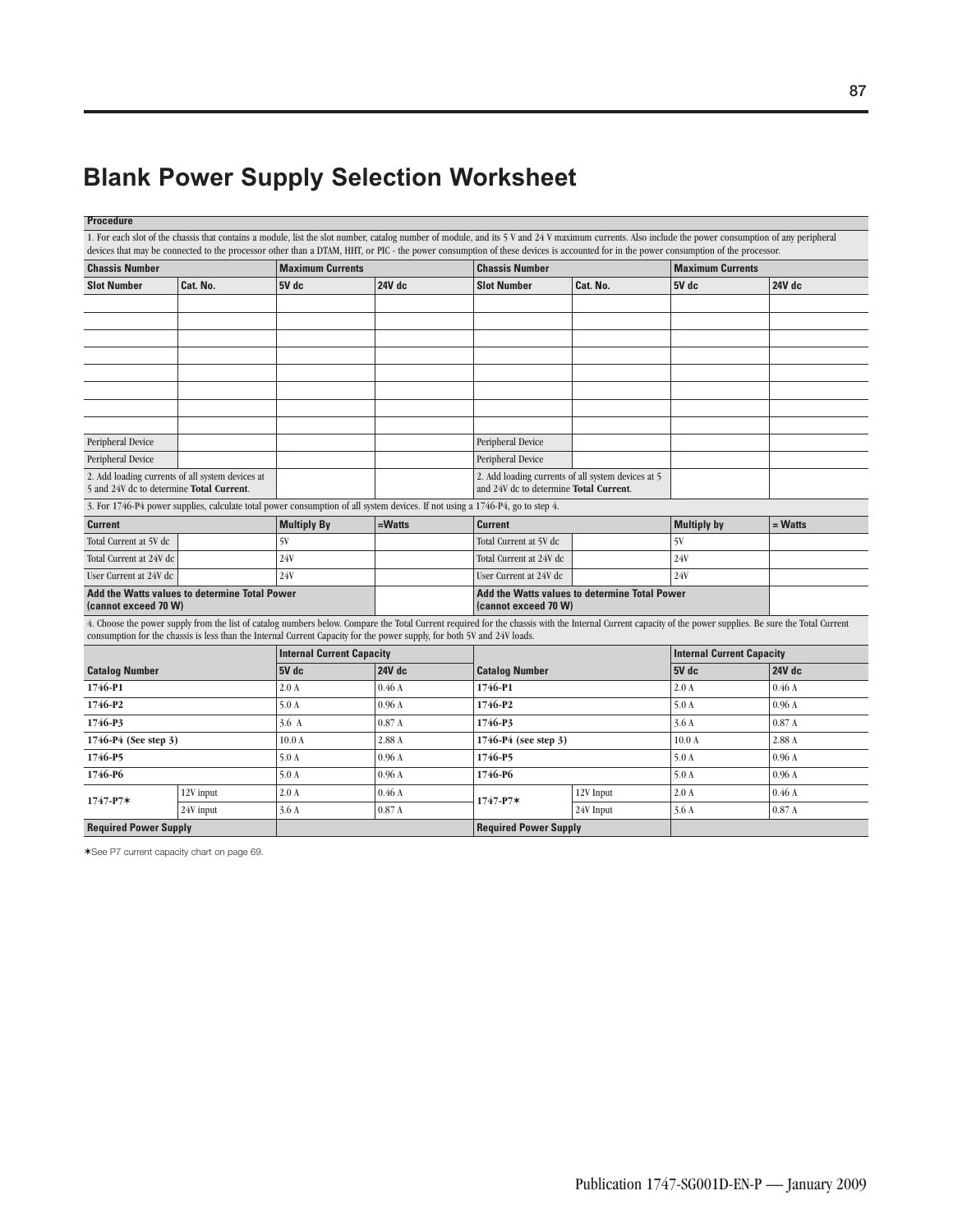# **Blank Heat Dissipation Worksheet**

| Procedure for calculating the total heat dissipation for the controller              |                                                                                                                    |                                                    |                                                                                                                                         |                                              |                         |                                                                                           |          |                         |
|--------------------------------------------------------------------------------------|--------------------------------------------------------------------------------------------------------------------|----------------------------------------------------|-----------------------------------------------------------------------------------------------------------------------------------------|----------------------------------------------|-------------------------|-------------------------------------------------------------------------------------------|----------|-------------------------|
|                                                                                      |                                                                                                                    |                                                    | 1. Write the total watts dissipated by the processor, I/O, and specialty modules, and any peripheral devices attached to the processor. |                                              |                         |                                                                                           |          |                         |
| <b>Chassis Number 1</b>                                                              |                                                                                                                    |                                                    | <b>Chassis Number 2</b>                                                                                                                 |                                              |                         | <b>Chassis Number 3</b>                                                                   |          |                         |
| Cat. No.<br><b>Heat Dis (Watts)</b><br><b>Slot</b>                                   |                                                                                                                    | <b>Slot</b><br>Cat. No.<br><b>Heat Dis (Watts)</b> |                                                                                                                                         |                                              | <b>Slot</b>             | <b>Heat Dis (Watts)</b>                                                                   |          |                         |
|                                                                                      |                                                                                                                    |                                                    |                                                                                                                                         |                                              |                         |                                                                                           |          |                         |
|                                                                                      |                                                                                                                    |                                                    |                                                                                                                                         |                                              |                         |                                                                                           |          |                         |
|                                                                                      |                                                                                                                    |                                                    |                                                                                                                                         |                                              |                         |                                                                                           |          |                         |
|                                                                                      |                                                                                                                    |                                                    |                                                                                                                                         |                                              |                         |                                                                                           |          |                         |
|                                                                                      |                                                                                                                    |                                                    |                                                                                                                                         |                                              |                         |                                                                                           |          |                         |
|                                                                                      |                                                                                                                    |                                                    |                                                                                                                                         |                                              |                         |                                                                                           |          |                         |
|                                                                                      |                                                                                                                    |                                                    |                                                                                                                                         |                                              |                         |                                                                                           |          |                         |
|                                                                                      |                                                                                                                    |                                                    |                                                                                                                                         |                                              |                         |                                                                                           |          |                         |
| Peripheral Device                                                                    |                                                                                                                    |                                                    | Peripheral Device                                                                                                                       |                                              |                         | Peripheral Device                                                                         |          |                         |
|                                                                                      |                                                                                                                    |                                                    |                                                                                                                                         |                                              |                         |                                                                                           |          |                         |
| Peripheral Device                                                                    |                                                                                                                    |                                                    | Peripheral Device                                                                                                                       |                                              |                         | Peripheral Device                                                                         |          |                         |
| 2. Add the heat dissipation values<br>together for your total chassis heat           |                                                                                                                    |                                                    | 2. Add the heat dissipation values together                                                                                             |                                              |                         | 2. Add the heat dissipation values together                                               |          |                         |
| dissipation.                                                                         |                                                                                                                    |                                                    | for your total chassis heat dissipation.                                                                                                |                                              |                         | for your total chassis heat dissipation.                                                  |          |                         |
|                                                                                      |                                                                                                                    |                                                    | 3. Calculate the power supply loading for each chassis (minimum watts) for each device. *                                               |                                              |                         |                                                                                           |          |                         |
| <b>Chassis Number 1</b>                                                              |                                                                                                                    |                                                    | <b>Chassis Number 2</b>                                                                                                                 |                                              |                         | <b>Chassis Number 3</b>                                                                   |          |                         |
| <b>Slot</b>                                                                          | Cat. No.                                                                                                           | <b>Heat Dis (Watts)</b>                            | <b>Slot</b>                                                                                                                             | Cat. No.                                     | <b>Heat Dis (Watts)</b> | <b>Slot</b>                                                                               | Cat. No. | <b>Heat Dis (Watts)</b> |
|                                                                                      |                                                                                                                    |                                                    |                                                                                                                                         |                                              |                         |                                                                                           |          |                         |
|                                                                                      |                                                                                                                    |                                                    |                                                                                                                                         |                                              |                         |                                                                                           |          |                         |
|                                                                                      |                                                                                                                    |                                                    |                                                                                                                                         |                                              |                         |                                                                                           |          |                         |
|                                                                                      |                                                                                                                    |                                                    |                                                                                                                                         |                                              |                         |                                                                                           |          |                         |
|                                                                                      |                                                                                                                    |                                                    |                                                                                                                                         |                                              |                         |                                                                                           |          |                         |
|                                                                                      |                                                                                                                    |                                                    |                                                                                                                                         |                                              |                         |                                                                                           |          |                         |
|                                                                                      |                                                                                                                    |                                                    |                                                                                                                                         |                                              |                         |                                                                                           |          |                         |
|                                                                                      |                                                                                                                    |                                                    |                                                                                                                                         |                                              |                         |                                                                                           |          |                         |
| <b>User Power</b>                                                                    |                                                                                                                    |                                                    | <b>User Power</b>                                                                                                                       |                                              |                         |                                                                                           |          |                         |
|                                                                                      |                                                                                                                    |                                                    |                                                                                                                                         |                                              |                         | <b>User Power</b>                                                                         |          |                         |
| Peripheral Dev                                                                       |                                                                                                                    |                                                    | Peripheral Dev                                                                                                                          |                                              |                         | Peripheral Dev                                                                            |          |                         |
| 4. Add the heat dissipation values                                                   | together for your power supply loading.                                                                            |                                                    | 4. Add the heat dissipation values together<br>for your power supply loading.                                                           |                                              |                         | 4. Add the heat dissipation values together<br>for your power supply loading.             |          |                         |
|                                                                                      |                                                                                                                    |                                                    |                                                                                                                                         |                                              |                         |                                                                                           |          |                         |
|                                                                                      | 5. Use the power supply loading (step 4)                                                                           |                                                    |                                                                                                                                         | 5. Use the power supply loading (step 4) for |                         | 5. Use the power supply loading (step 4) for<br>each chassis and the graphs on page 76 to |          |                         |
| for each chassis and the graphs on page<br>76 to determine power supply dissipation. |                                                                                                                    |                                                    | each chassis and the graphs on page 76 to<br>determine power supply dissipation.                                                        |                                              |                         | determine power supply dissipation.                                                       |          |                         |
|                                                                                      |                                                                                                                    |                                                    |                                                                                                                                         |                                              |                         |                                                                                           |          |                         |
|                                                                                      | 6. Add the chassis dissipation (step 2) to<br>the power supply dissipation (step 5).                               |                                                    | 6. Add the chassis dissipation (step 2) to the<br>power supply dissipation (step 5).                                                    |                                              |                         | 6. Add the chassis dissipation (step 2) to the<br>power supply dissipation (step 5).      |          |                         |
|                                                                                      | 7. Add the values together from step 6 across to the right.                                                        |                                                    |                                                                                                                                         |                                              |                         |                                                                                           |          |                         |
|                                                                                      |                                                                                                                    |                                                    |                                                                                                                                         |                                              |                         |                                                                                           |          |                         |
|                                                                                      | 8. Convert the value from step 7 to BTUs/hr by multiplying the total heat dissipation of your controller by 3.414. |                                                    |                                                                                                                                         |                                              |                         |                                                                                           |          |                         |

✶ If you have a device connected to user power, multiply 24V dc by the amount of current used by that device. Include user power in the total power supply loading.